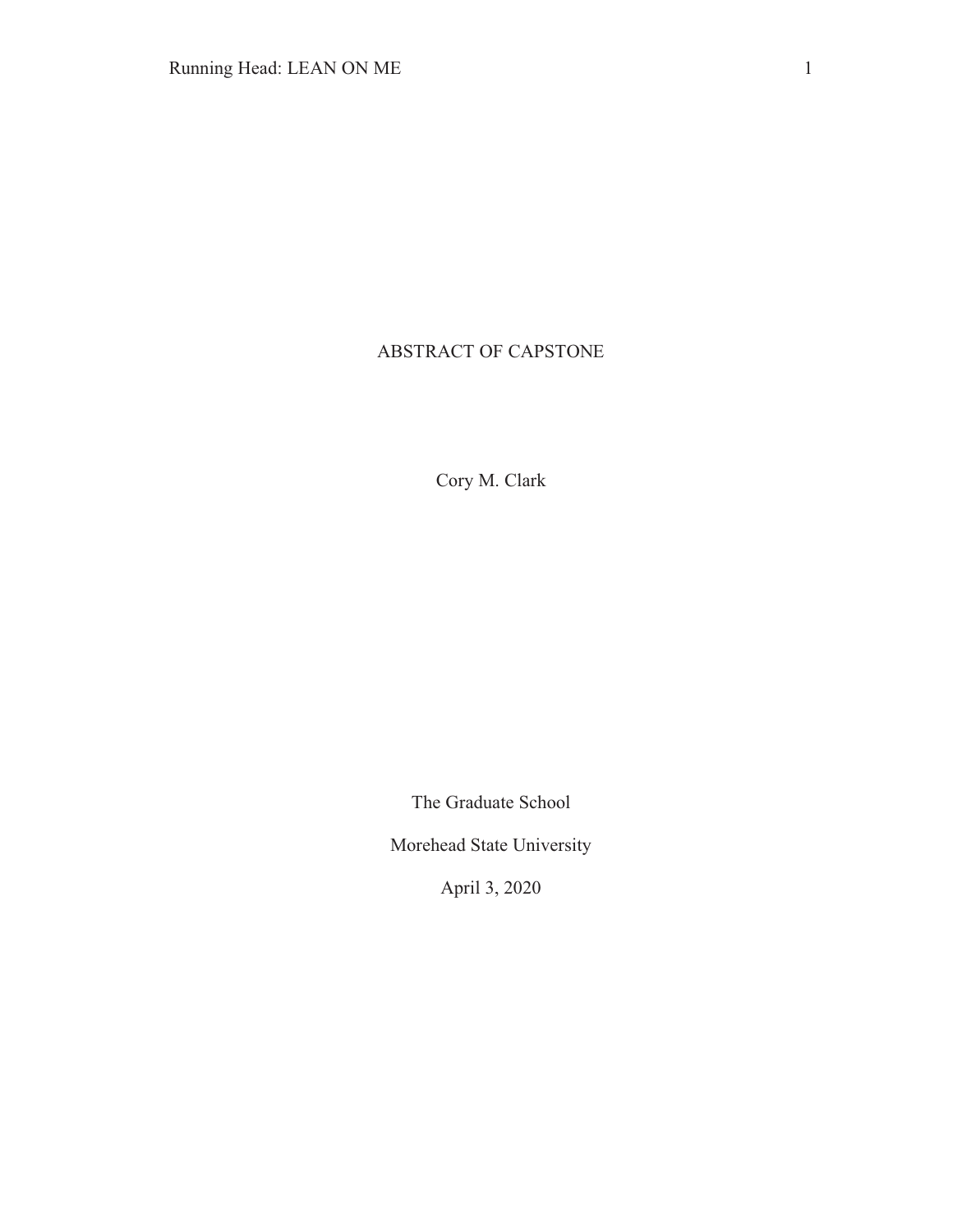# LEAN ON ME: THE DEVELOPMENT OF A MENTOR TRAINING AND RESOURCE MANUAL FOR MENTORS OF THE DREAMS PROGRAM

Abstract of capstone \_\_\_\_\_\_\_\_\_\_\_\_\_\_\_\_\_\_\_\_\_\_\_\_\_\_\_\_\_\_\_\_\_

\_\_\_\_\_\_\_\_\_\_\_\_\_\_\_\_\_\_\_\_\_\_\_\_\_\_\_\_\_\_\_\_\_

A capstone submitted in partial fulfillment of the Requirements for the degree of Doctor of Education in the College of Education At Morehead State University

By

Cory M. Clark

Louisville, Kentucky

Committee Chair: Dr. Daryl R. Privott, Associate Professor

Morehead, Kentucky

April 3, 2020

Copyright © Cory M. Clark, April 3, 2020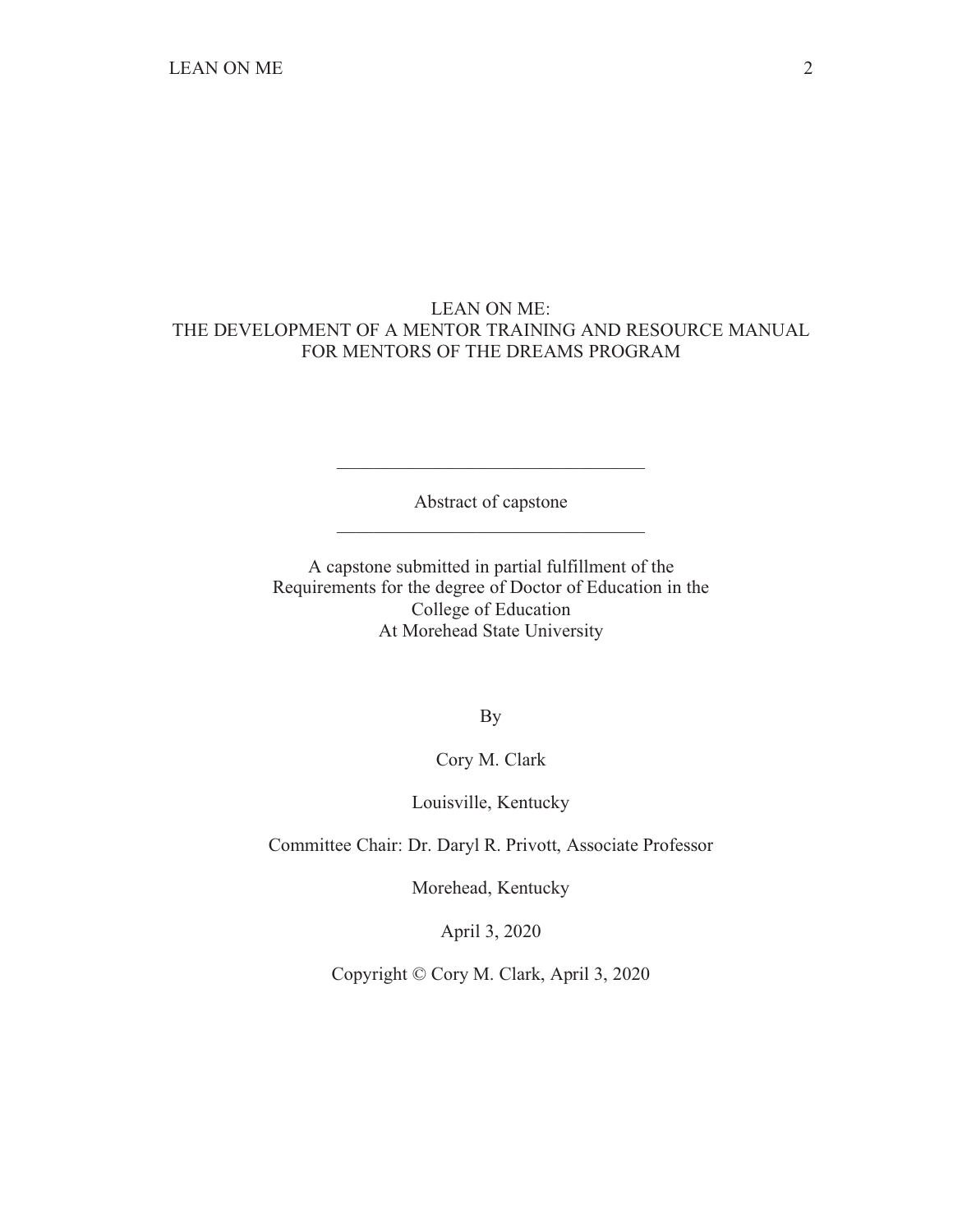### ABSTRACT OF CAPSTONE

#### LEAN ON ME:

# THE DEVELOPMENT OF A MENTOR TRAINING AND RESOURCE MANUAL FOR MENTORS OF THE DREAMS PROGRAM

 This project involves the development of a mentor training and resource manual for the mentors of the Dedicated to Retention, Education, and Academic Success (DREAMS) Mentoring and Leadership Program. The DREAMS Mentoring and Leadership Program is a retention initiative at Morehead State University that targets underrepresented minority students to assist with the academic, social, personal, and professional development of participants from the first year to graduation. However, it is open to any student at Morehead State University.

 African American students attending predominately White institutions experience unique academic and social challenges, often preventing them from persisting to graduation. Mentoring has been identified as a strategy to assist in the academic and social integration fundamental to postsecondary student success, especially for African American students. While DREAMS mentors and mentees attend program orientation to learn expectations, tips, and traditional first-year challenges to prepare students for mentorship, previously, there has not been a formalized training curriculum for mentors of the DREAMS program.

 A review of the literature was conducted to understand the challenges African American students encounter attending predominately White institutions, student persistence, and mentoring to construct a mentor training and resource manual for DREAMS mentors. Additionally, interviews were conducted with former Morehead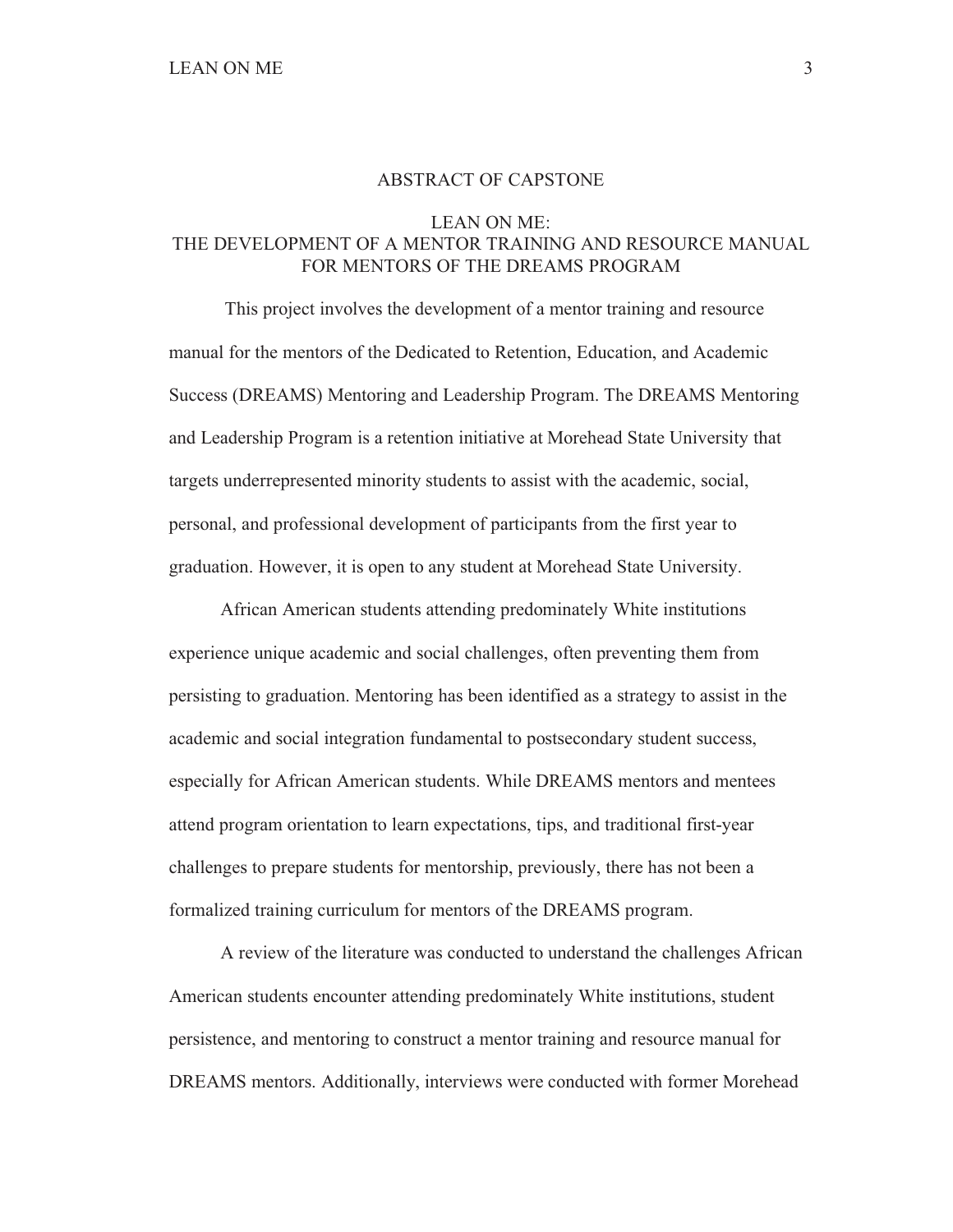State University employees who worked directly with the DREAMS program from inception to where it is currently. Interviews provide a historical perspective on the evolution of the DREAMS program and why the development of a mentor training and resource manual is vital to the continued success of participants.

 The DREAMS mentor training and resource manual consist of six sections: program overview, mentoring basics, mentor responsibilities, and expectations, student challenges, getting started, and campus resources. The formulation of a training and resource manual will ensure all DREAMS mentors have the appropriate knowledge, skills, resources, and training to be effective mentors to first-year participants.

KEYWORDS: (Mentoring, Training, African American, Students, Retention)

 $\mathcal{L}_\text{max}$  and  $\mathcal{L}_\text{max}$  and  $\mathcal{L}_\text{max}$  and  $\mathcal{L}_\text{max}$  and  $\mathcal{L}_\text{max}$  and  $\mathcal{L}_\text{max}$ 

 $\mathcal{L}_\text{max}$  and  $\mathcal{L}_\text{max}$  and  $\mathcal{L}_\text{max}$  and  $\mathcal{L}_\text{max}$  and  $\mathcal{L}_\text{max}$  and  $\mathcal{L}_\text{max}$ 

Candidate Signature

Date **Date**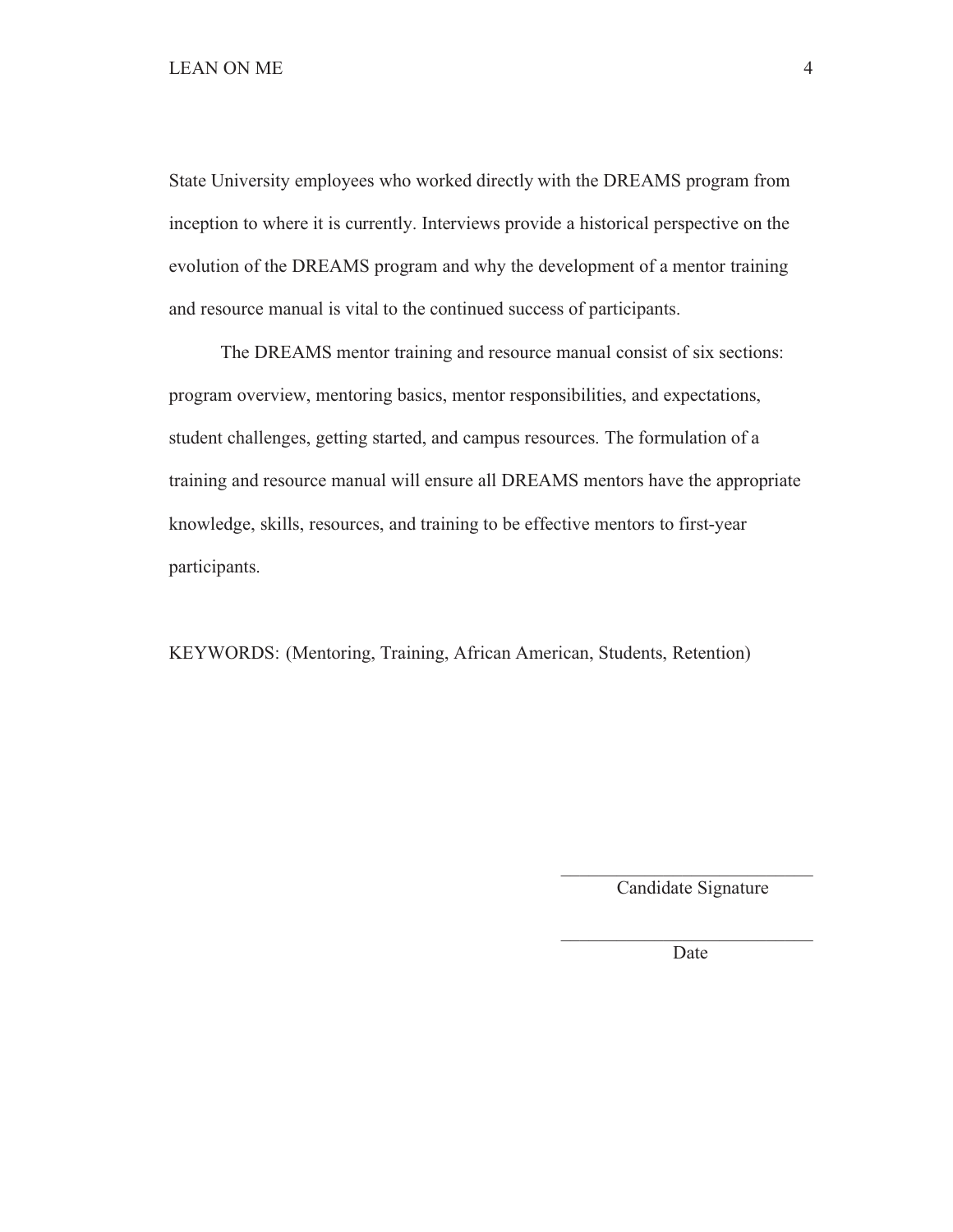# LEAN ON ME: THE DEVELOPMENT OF A MENTOR TRAINING AND RESOURCE MANUAL FOR MENTORS OF THE DREAMS PROGRAM

By

Cory M. Clark

Approved by

Dr. Jerel Benton Committee Member Date

 $\overline{\phantom{a}}$  , and the set of the set of the set of the set of the set of the set of the set of the set of the set of the set of the set of the set of the set of the set of the set of the set of the set of the set of the s

 $\overline{\phantom{a}}$  , and the set of the set of the set of the set of the set of the set of the set of the set of the set of the set of the set of the set of the set of the set of the set of the set of the set of the set of the s

 $\overline{\phantom{a}}$  , and the set of the set of the set of the set of the set of the set of the set of the set of the set of the set of the set of the set of the set of the set of the set of the set of the set of the set of the s

 $\overline{\phantom{a}}$  , and the set of the set of the set of the set of the set of the set of the set of the set of the set of the set of the set of the set of the set of the set of the set of the set of the set of the set of the s

 $\overline{\phantom{a}}$  , and the set of the set of the set of the set of the set of the set of the set of the set of the set of the set of the set of the set of the set of the set of the set of the set of the set of the set of the s

Dr. Christopher W. Blakely Committee Member Date

Dr. Fujuan Tan Committee Member Date

Dr. Daryl R. Privott Committee Chair Date

Dr. Timothy Simpson Department Chair Date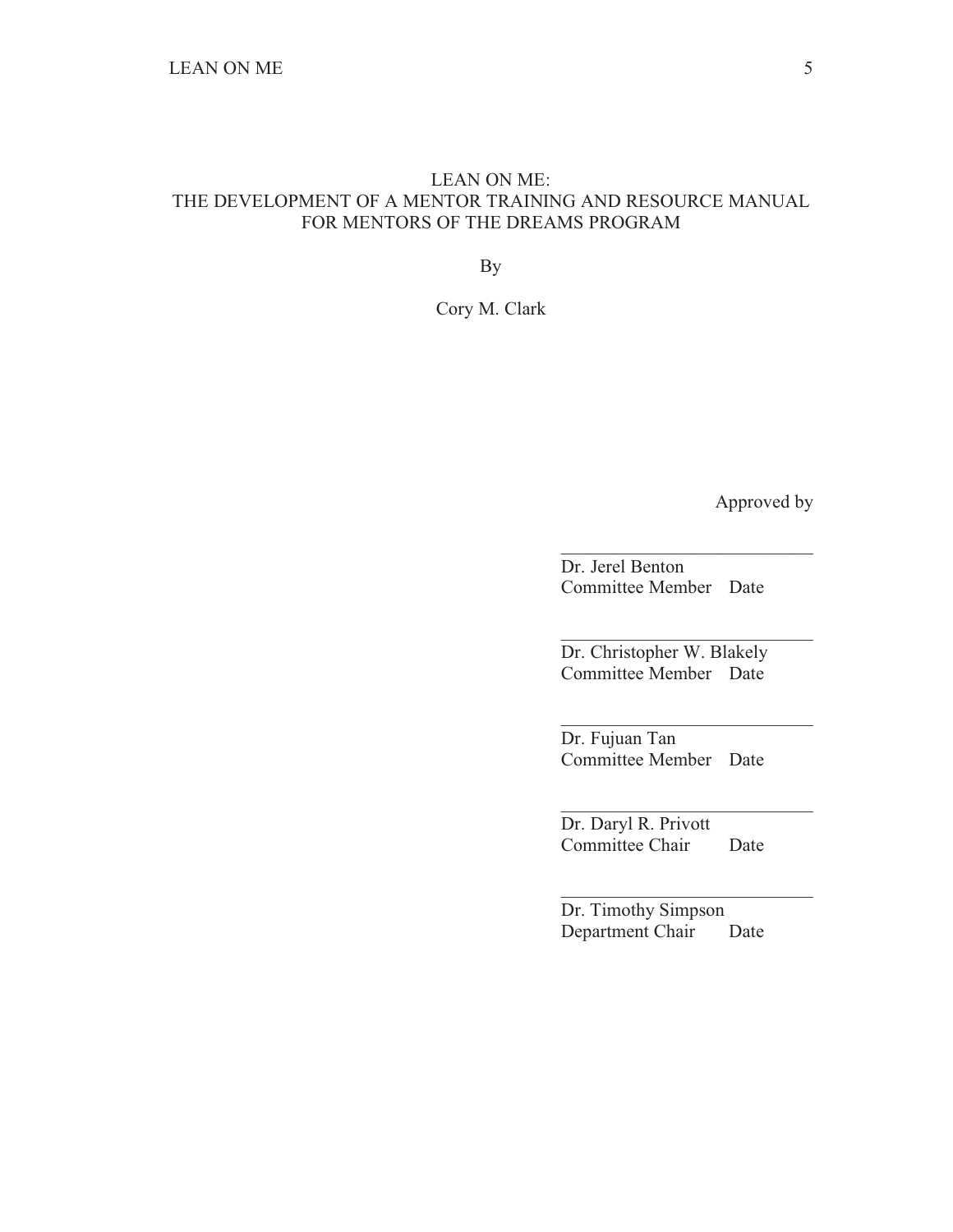# RULES FOR THE USE OF CAPSTONES

Unpublished capstones submitted for the Doctor's degree and deposited in the Morehead State University Library are as a rule open for inspection, but are to be used only with due regard to the rights of the authors. Bibliographical references may be noted, but quotations or summaries of parts may be published only with the permission of the author, and with the usual scholarly acknowledgements.

Extensive copying or publication of the capstone in part or in whole also require the consent of the Dean of the Graduate School of Morehead State University.

A library that borrows this dissertation for use by its patrons is expected to secure the signature of each user.

| Name | Date |
|------|------|
|      |      |
|      |      |
|      |      |
|      |      |
|      |      |
|      |      |
|      |      |
|      |      |
|      |      |
|      |      |
|      |      |
|      |      |
|      |      |
|      |      |
|      |      |
|      |      |
|      |      |
|      |      |
|      |      |
|      |      |
|      |      |
|      |      |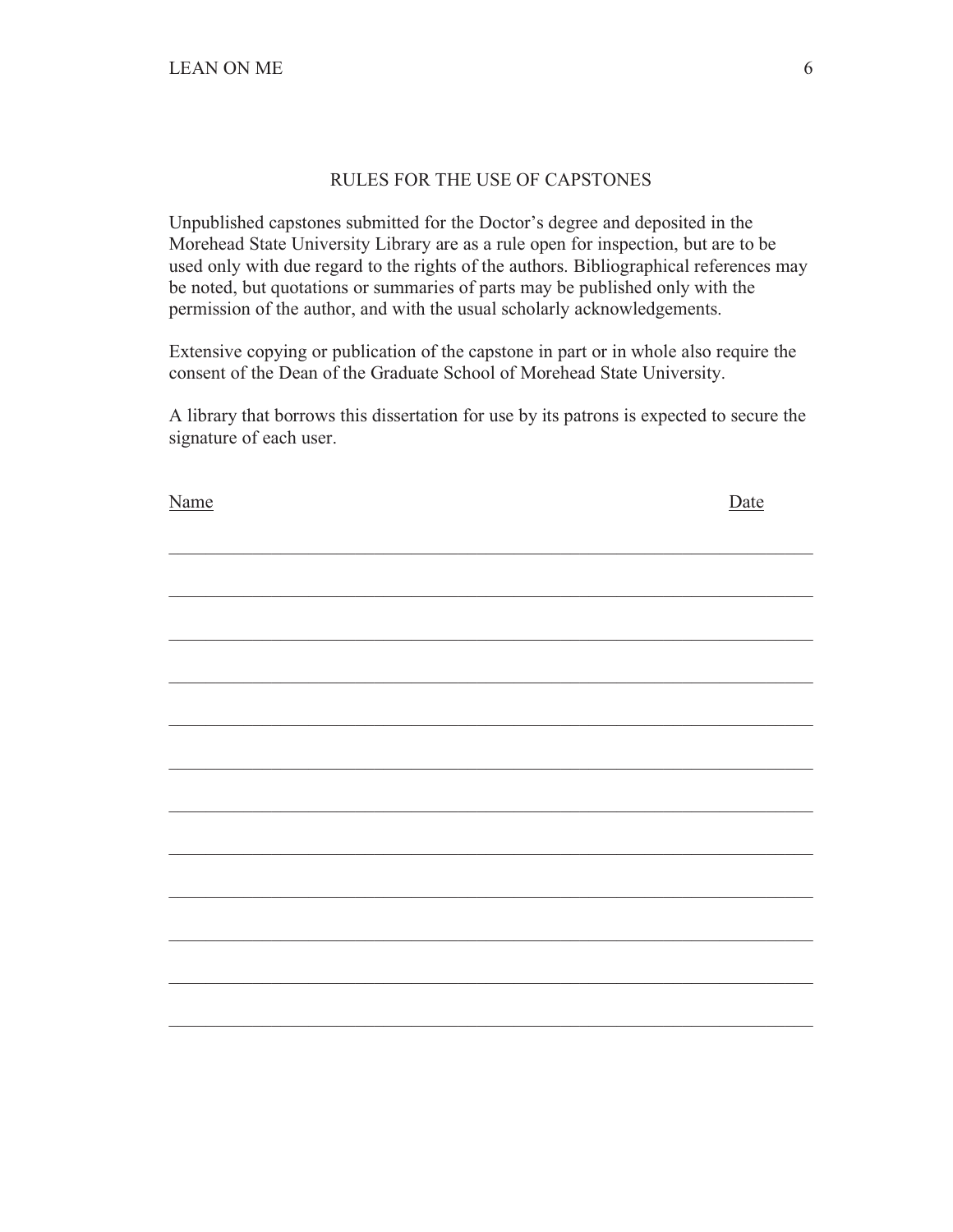CAPSTONE

Cory M. Clark

The Graduate School

Morehead State University

April 3, 2020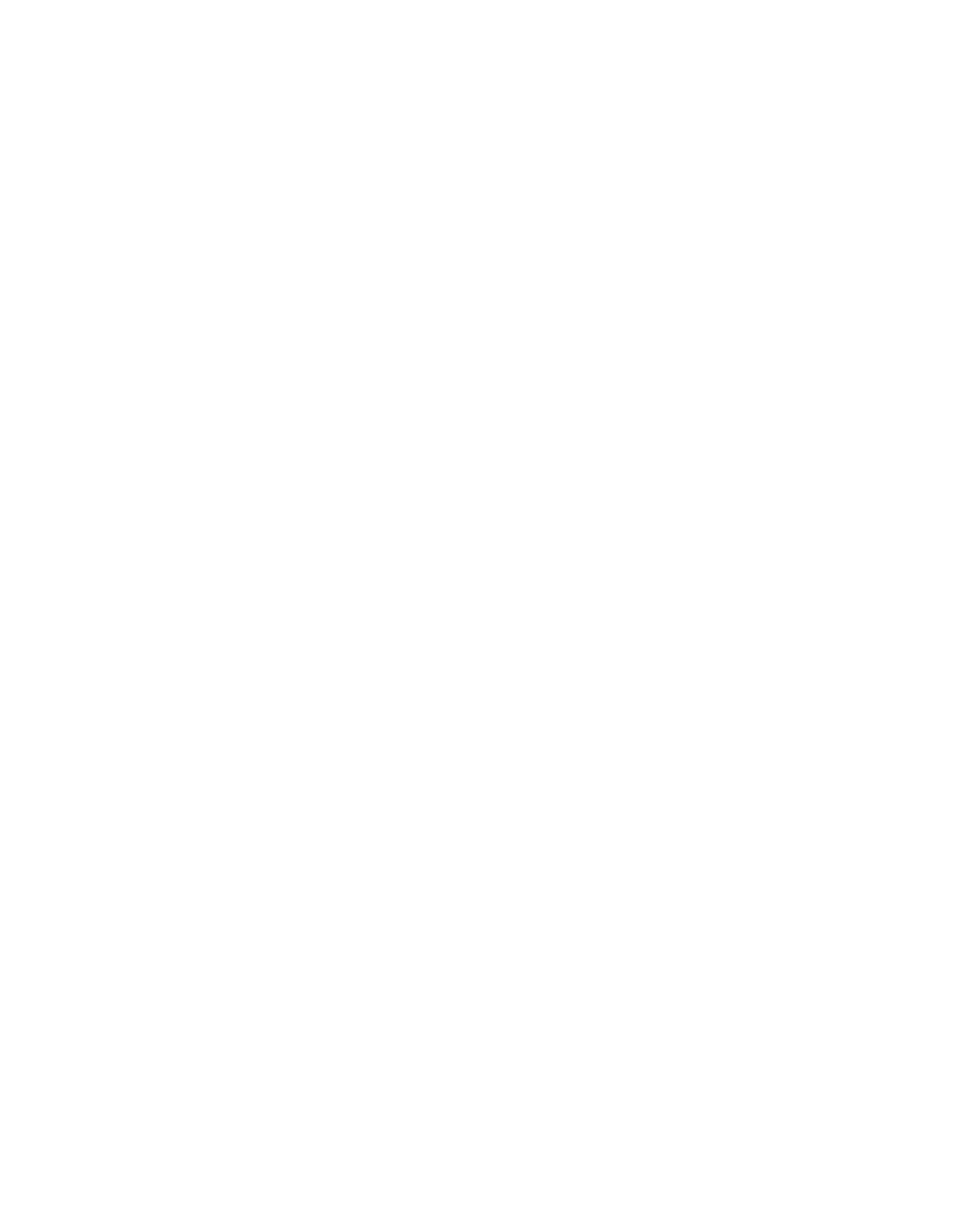# LEAN ON ME: THE DEVELOPMENT OF A MENTOR TRAINING AND RESOURCE MANUAL FOR MENTORS OF THE DREAMS PROGRAM

Capstone \_\_\_\_\_\_\_\_\_\_\_\_\_\_\_\_\_\_\_\_\_\_\_\_\_\_\_\_\_\_\_\_\_

\_\_\_\_\_\_\_\_\_\_\_\_\_\_\_\_\_\_\_\_\_\_\_\_\_\_\_\_\_\_\_\_\_

A capstone submitted in partial fulfillment of the Requirements for the degree of Doctor of Education in the College of Education At Morehead State University

By

Cory M. Clark

Louisville, Kentucky

Committee Chair: Dr. Daryl Privott, Associate Professor

Morehead, Kentucky

April 3, 2020

Copyright © Cory M. Clark, April 3, 2020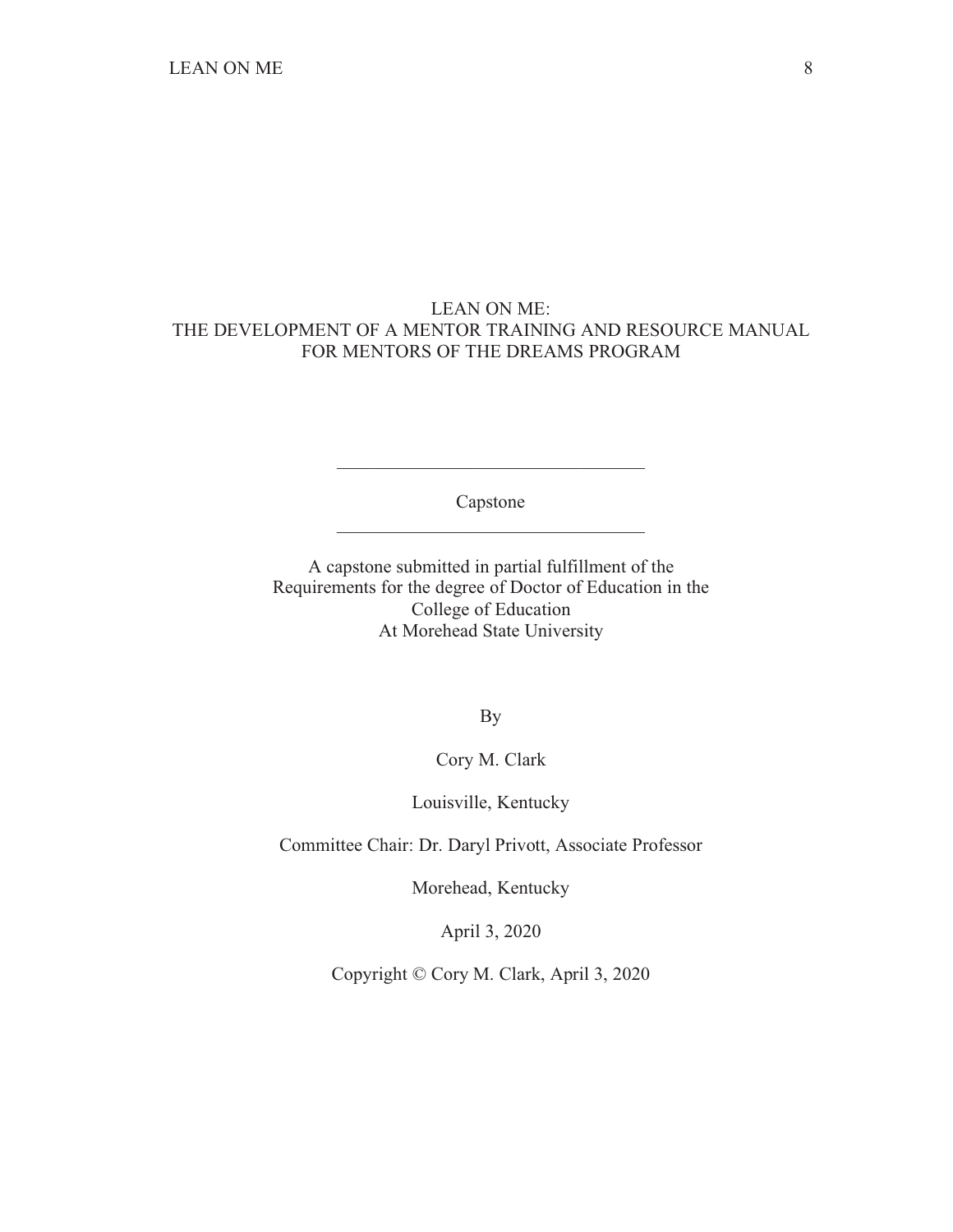ProQuest Number: 27837678

All rights reserved

INFORMATION TO ALL USERS The quality of this reproduction is dependent on the quality of the copy submitted.

In the unlikely event that the author did not send a complete manuscript and there are missing pages, these will be noted. Also, if material had to be removed, a note will indicate the deletion.



ProQuest 27837678

Published by ProQuest LLC (2020). Copyright of the Dissertation is held by the Author.

All Rights Reserved. This work is protected against unauthorized copying under Title 17, United States Code Microform Edition © ProQuest LLC.

> ProQuest LLC 789 East Eisenhower Parkway P.O. Box 1346 Ann Arbor, MI 48106 - 1346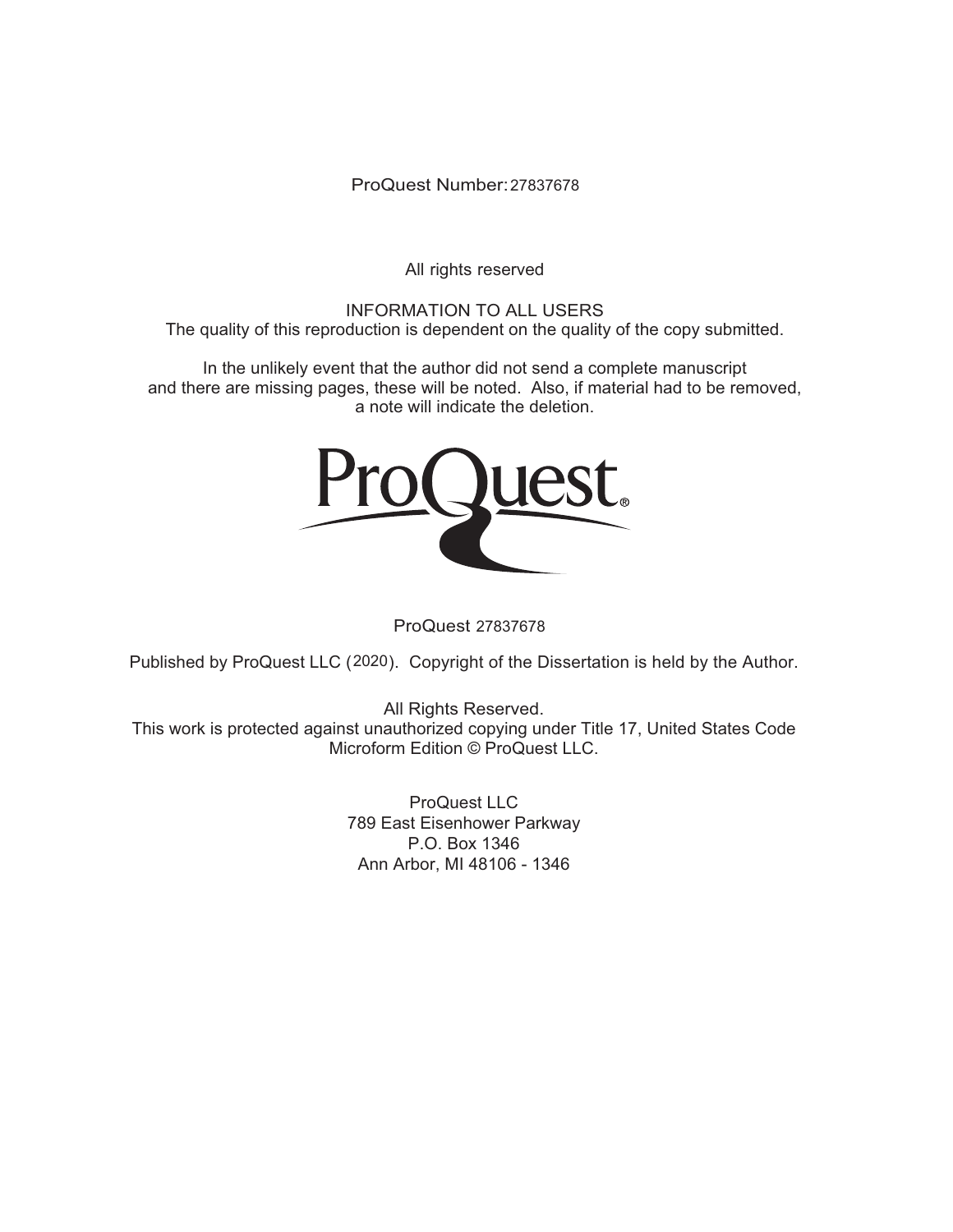#### DEDICATION

 This capstone is dedicated to my mother, brothers, sister, nephews, nieces, grandmothers, fathers, cousins, aunts, uncles, my love, friends, guardian angels, and everyone who has believed and supported me on my journey thus far. To my mother, my twin, my heart, and my why this one is for you. Growing up, I witnessed all that life has thrown your way, and you never backed down, threw in the towel, or compromised who you were or the kind of mother you wanted to be for Lydell and I. The hard work, sacrifice, resiliency, selflessness, love, and compassion is why are you are my hero. Thank you for instilling in me the very best of you, which is all of you, and inspiring me to be the man I am today. More importantly, thank you for always being in my corner and believing in me right or wrong. I am proud to be the Child of a Deaf Adult (CODA).

 My siblings and cousin-siblings, Lydell, Roderick, Josh, Jordan, Johari, Jasmine, Jeffrey, Kanika, Kanita, Ricky, Bobby Jr., and Cindy, I also dedicate this capstone to you. In addition, I include my nieces and nephews, Bobbi Jenee', Shawn, Brooke, Jyaveion, Maverick, J'amauri, and Ja'nauri. Reflecting on the goals I set for my life, one of the primary objectives is to be a good role model for my brothers, sisters, nephews, nieces, and cousins. To lead by example and show you that anything is possible regardless of the circumstances or obstacles you may face in this world. Furthermore, to be a living witness to the value of education and where it can take you in this life was my goal. Thank you for the words of encouragement, love, and unwavering belief in me. Lastly, this capstone is dedicated to my family, past,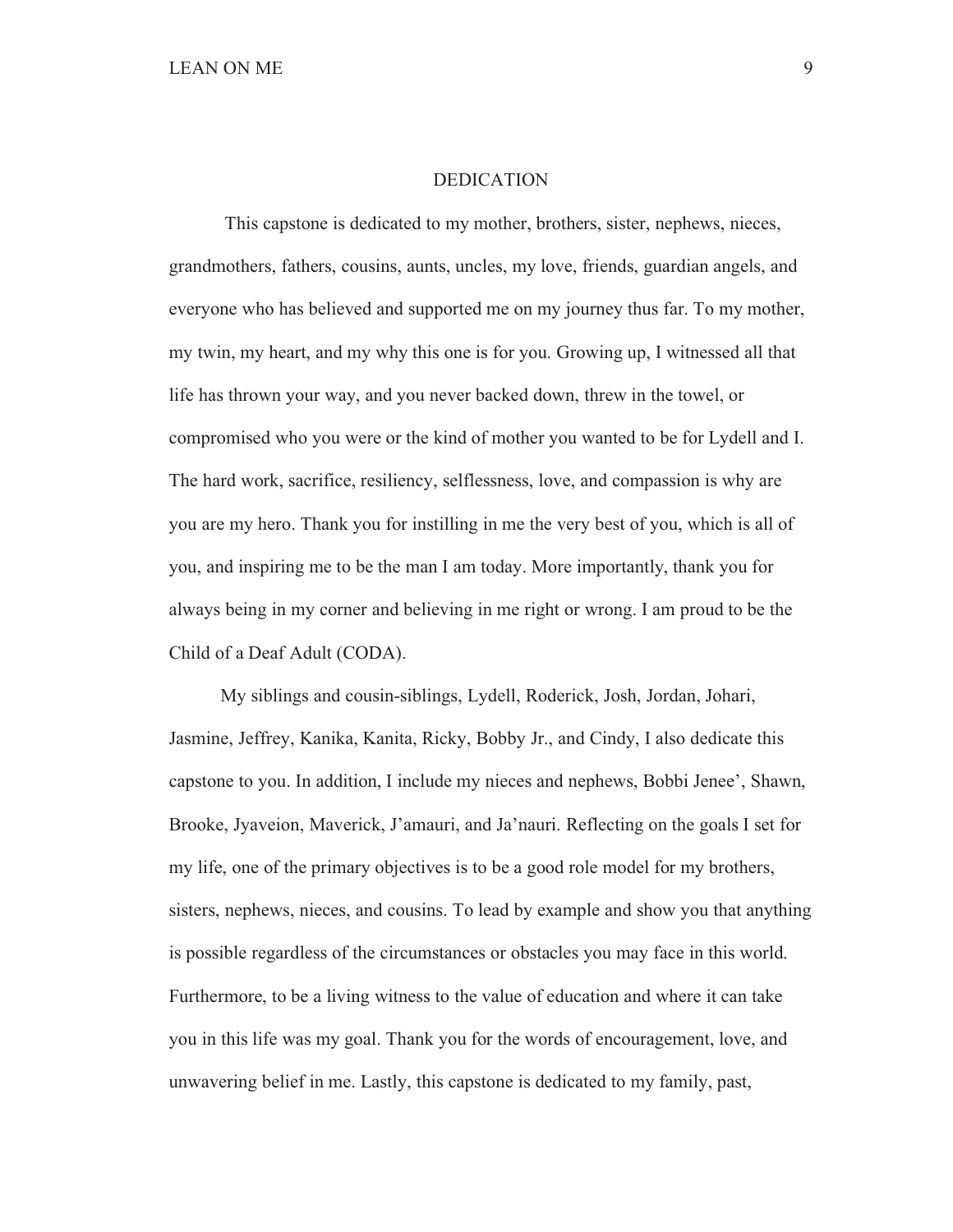present, and future, but without the Reid and Green families, it is hard to say I would be in this position today. Who knows where my life would be if the Reid's did not decide to take a chance on two young sisters, one who could not hear or speak, and welcome them into their home and become more than foster parents. Or the decision from Bobby Green Sr. to move his girlfriend at the time, and her son into his home and treat that boy as his own from a baby to adulthood. For those family members whom we lost along the way, this capstone project is for you as well. I wish you were here to witness this monumental event for our family, but I know you were here with me every step of the way.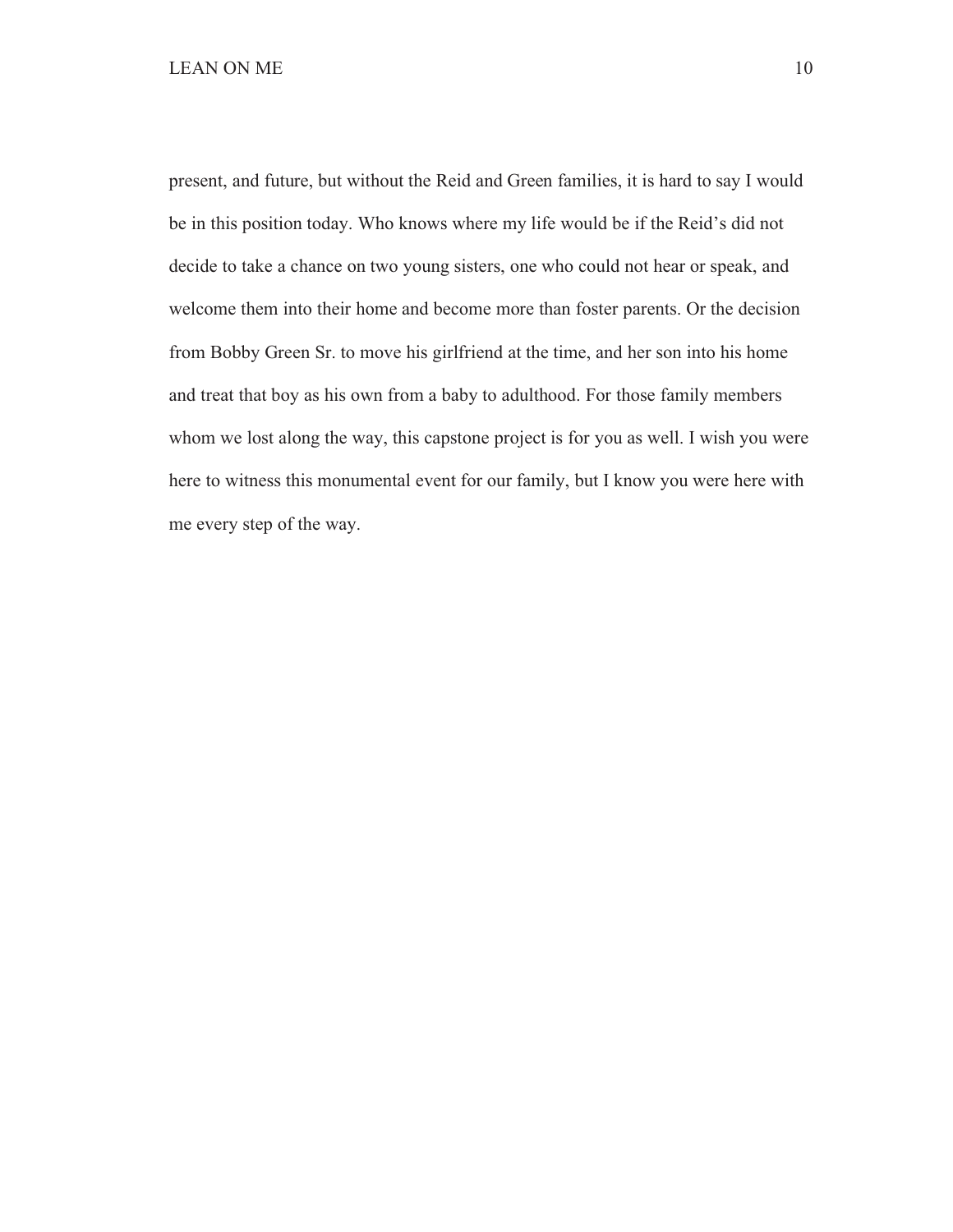#### ACKNOWLEDGEMENTS

 First, I have to thank my love, Monique Mozee, for staying by my side throughout this doctoral journey. I know it was not comfortable listening to my selfdoubt, experiencing mood swings, or choosing homework and writing over spending time with you these past few years. You were always willing to proofread my work even after you had a long day, and you provided continuous encouragement. I am so lucky to have a phenomenal, educated, selfless, and compassionate woman by my side. There is absolutely no way I could have completed this program without my sweets, thank you.

 A genuine thanks to my chair and advisor, Dr. Daryl R. Privott, your support, advice, and reassurance were critical to the completion of my capstone project. Over the past few years, you have played an integral role in my development and it has been a pleasure learning from someone so knowledgeable. Not only pouring into me as a doctoral student but as a man, teaching me about life. To my committee, Dr. Fujan Tan, Dr. Jerel Benton, and Dr. Christopher Blakely, you have my gratitude, respect, and admiration. I appreciate each of you taking the time to offer your expertise, feedback, and encouragement. It has been an honor to work with such an educated and accomplished group of individuals whom I have such respect for. I must give love to the faculty of the program, past, and present, as they have continuously poured into my cup in their unique way. Appreciations to my fellow Spaceballs cohort members as the calls, text messages, Facebook messages worked. We did it!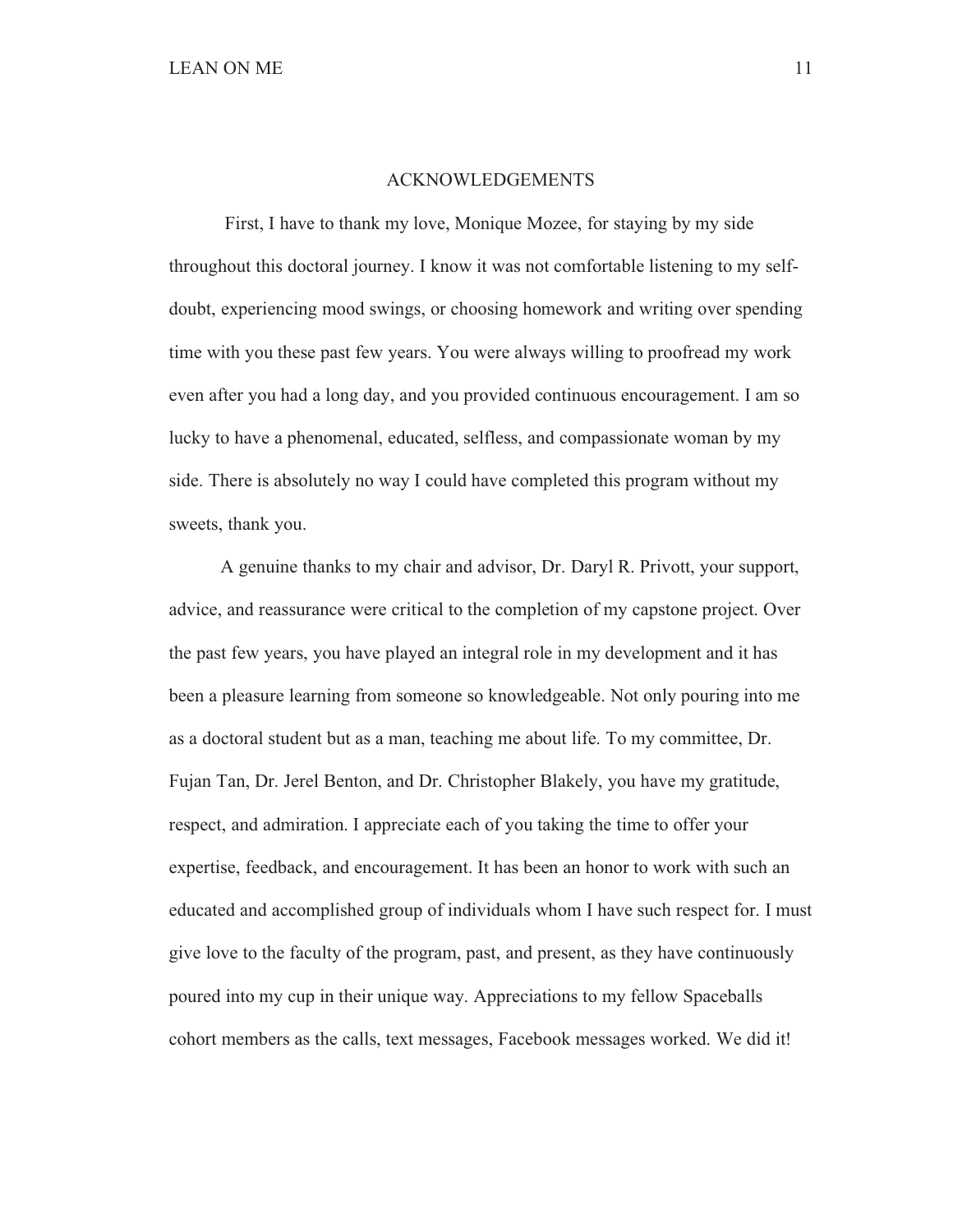Lastly, this would not have been possible without the love and encouragement of my friends, mentors, colleagues, students, former coaches, and educators. I appreciate the messages and calls to make sure I was writing and staying focused. Furthermore, the belief you had in me allowed me to persevere when I didn't always think I was worthy.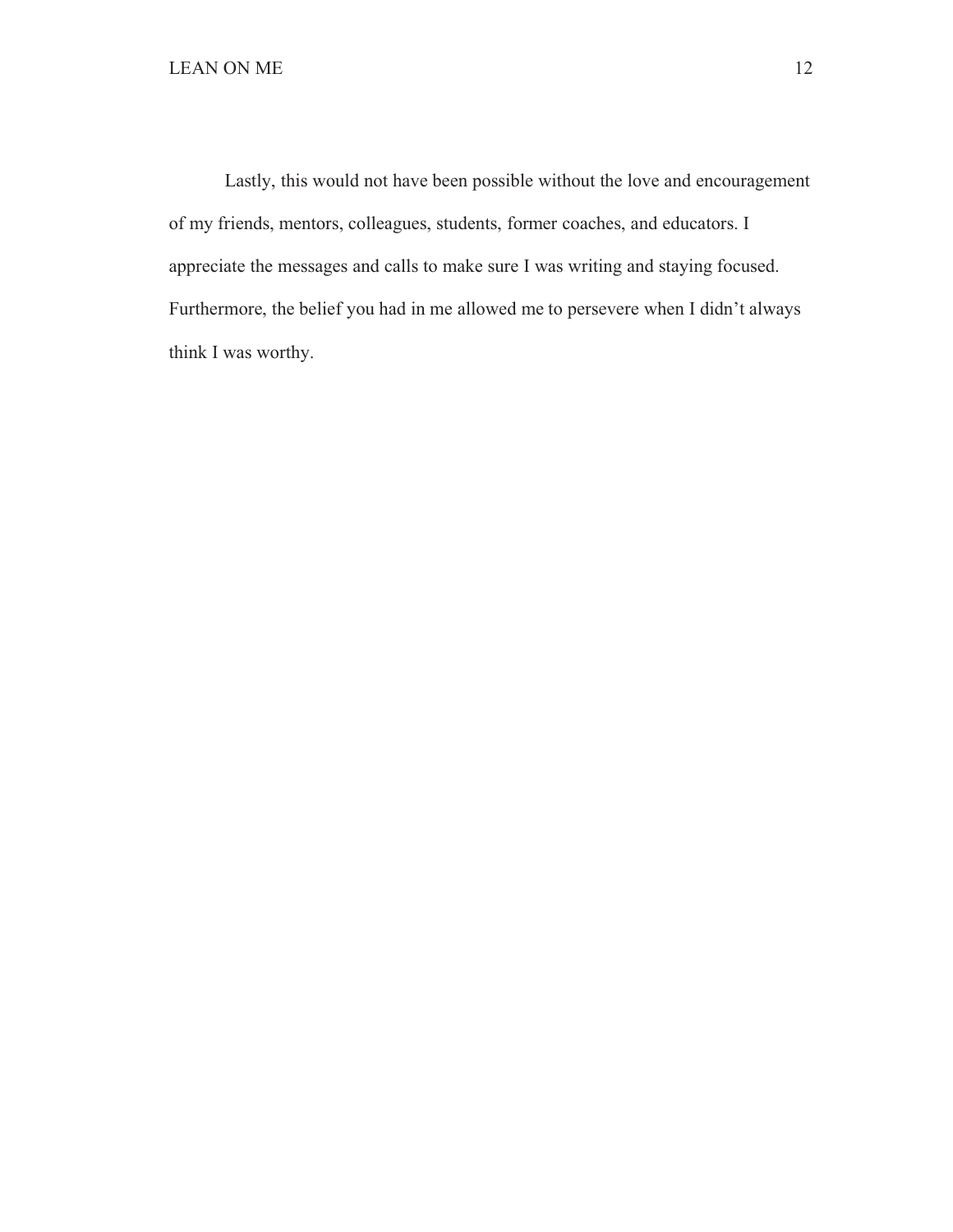# TABLE OF CONTENTS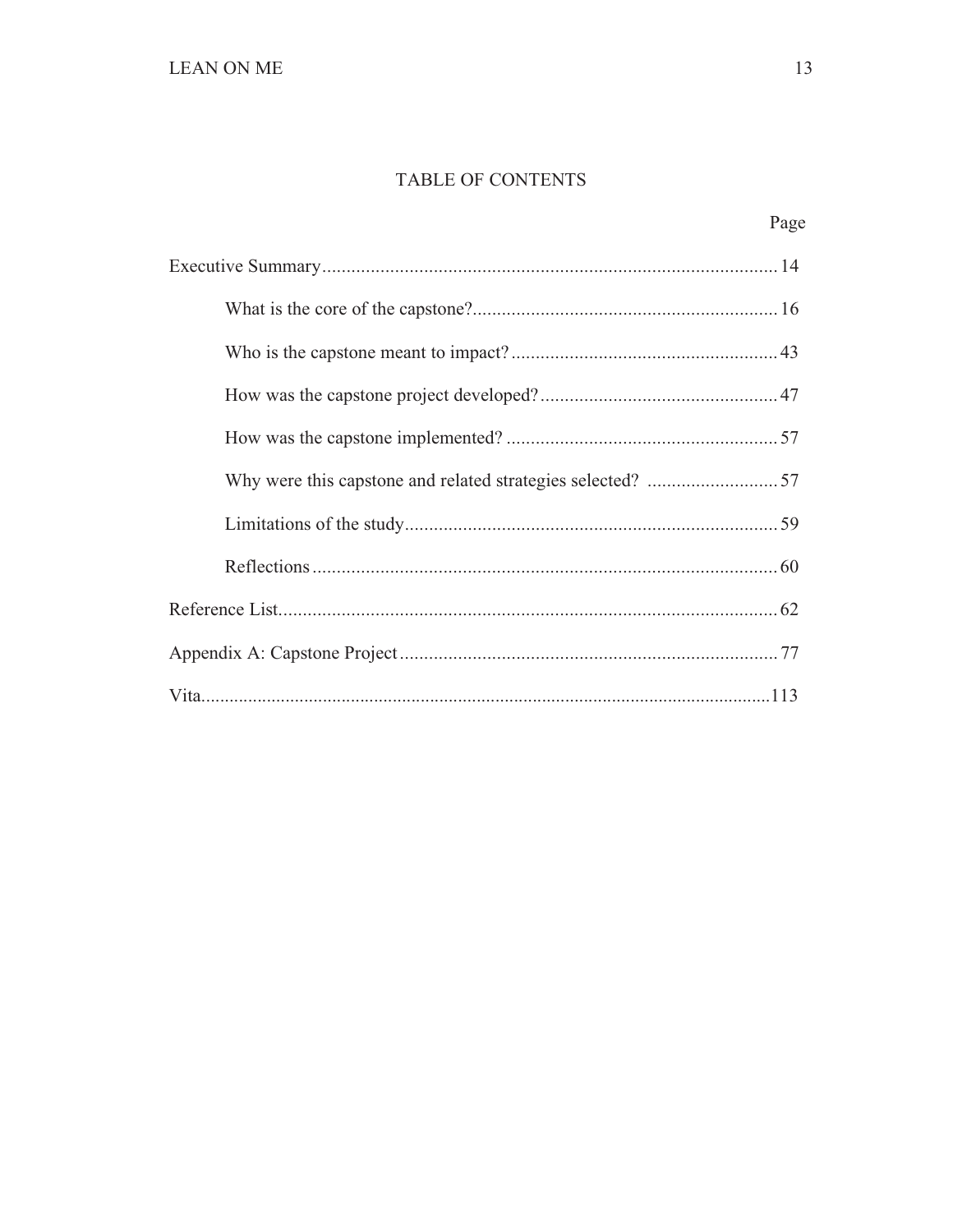## **EXECUTIVE SUMMARY**

#### **Definition of Terminology**

This project will rely on the following definitions for primary terminology

- - **At-Risk** - Used to describe students or groups of students who are considered to have a higher probability of failing academically or dropping out of school (Glossary of Education Reform, 2013)
- - **Black or African American -** A person having origins in any of the Black racial groups of Africa (Kentucky Council on Postsecondary Education, 2015)
- - **Cultural Competence** - An ability to interact effectively with people of different cultures. A culturally competent individual:
	- Has an awareness of one's own cultural worldview;
	- Possesses knowledge of different cultural practices and worldviews;
	- Possesses cross-cultural skills to better interact with those from other cultures (Kentucky Council on Postsecondary Education, 2016)
- - **Diversity -** People with varied human characteristics, ideas, world views, and backgrounds. Diversity in concept expects the creation by institutions of a safe, supportive, and nurturing environment that honors and respects those differences (Kentucky Council on Postsecondary Education, 2016)
- - **High-Impact Practices -** High-impact practices (HIPs) represent enriching educational experiences that can be life-changing. They typically demand considerable time and effort, facilitate learning outside of the classroom, require meaningful interactions with faculty and other students, encourage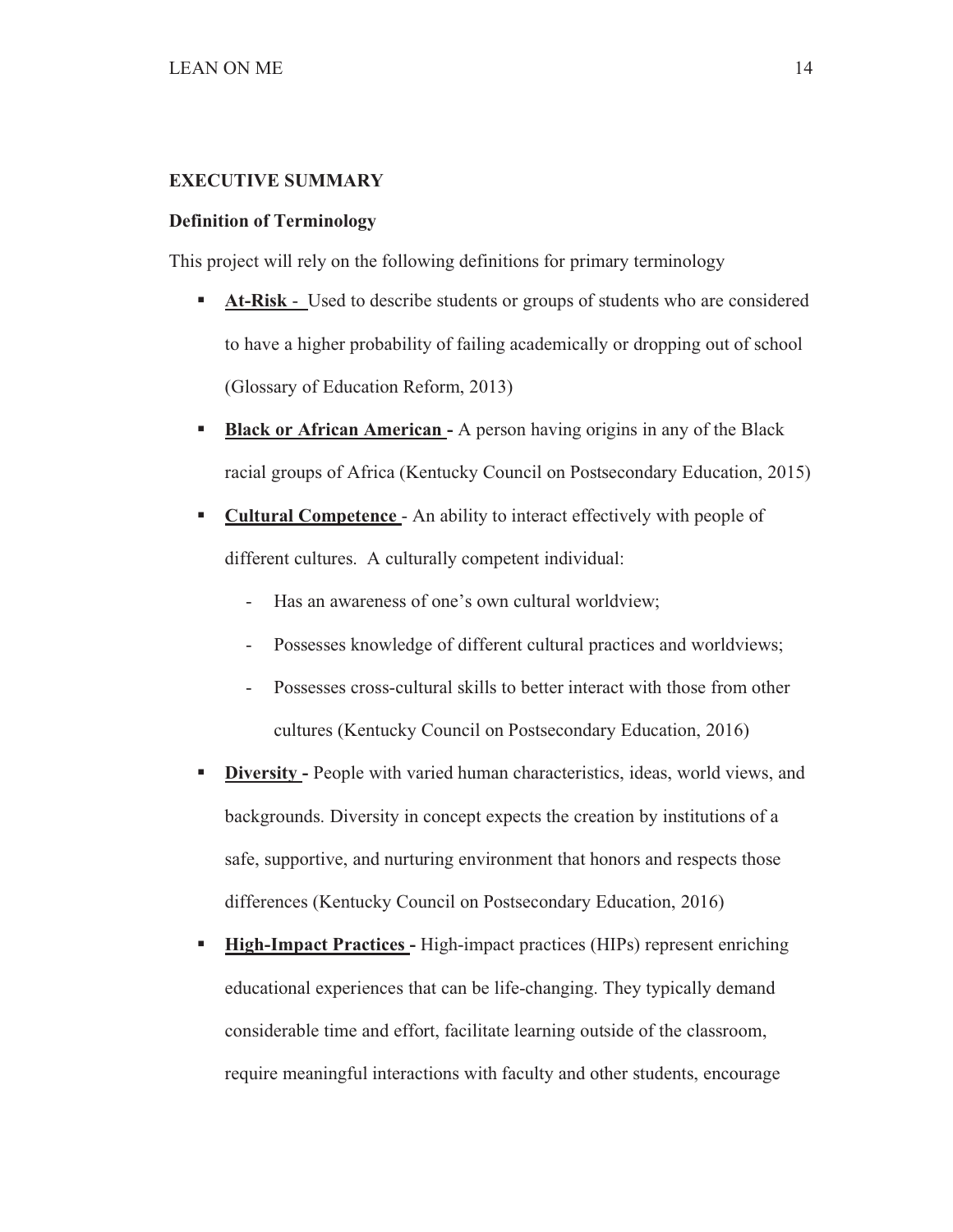collaboration with diverse others, and provide frequent and substantive feedback (National Survey of Student Engagement, 2018)

- - **Hispanic or Latino** - A person of Cuban, Mexican, Puerto Rican, South or Central American, or other Spanish speaking culture or origin, regardless of race (Kentucky Council on Postsecondary Education, 2015)
- - **Mentoring** - A process where a more knowledgeable or experienced person serves in a supportive role of overseeing and encouraging learning within a less experienced or knowledgeable person to assist in that persons' personal and professional growth (Grima et al., 2014)
- - **Predominately White Institution** - Institutions of higher learning in which White students account for 50% or greater of the student enrollment (Brown & Dancy, 2010)
- - **Peer Mentoring** - A more experienced student, helping less experienced students by providing advice, support, knowledge and academic performance (Colvin & Ashman, 2010)
- - **Retention Rate** - The percentage of students returning the following fall to the same institution (National Center for Education Statistics, 2019)
- - **Underrepresented Minority (URM) -** Students who categorized themselves as a) Hispanic or Latino, b) American Indian or Alaska Native, c) Black or African American, d) Native Hawaiian or Other Pacific Islander, or e) Two or More Races (Kentucky Council on Postsecondary Education)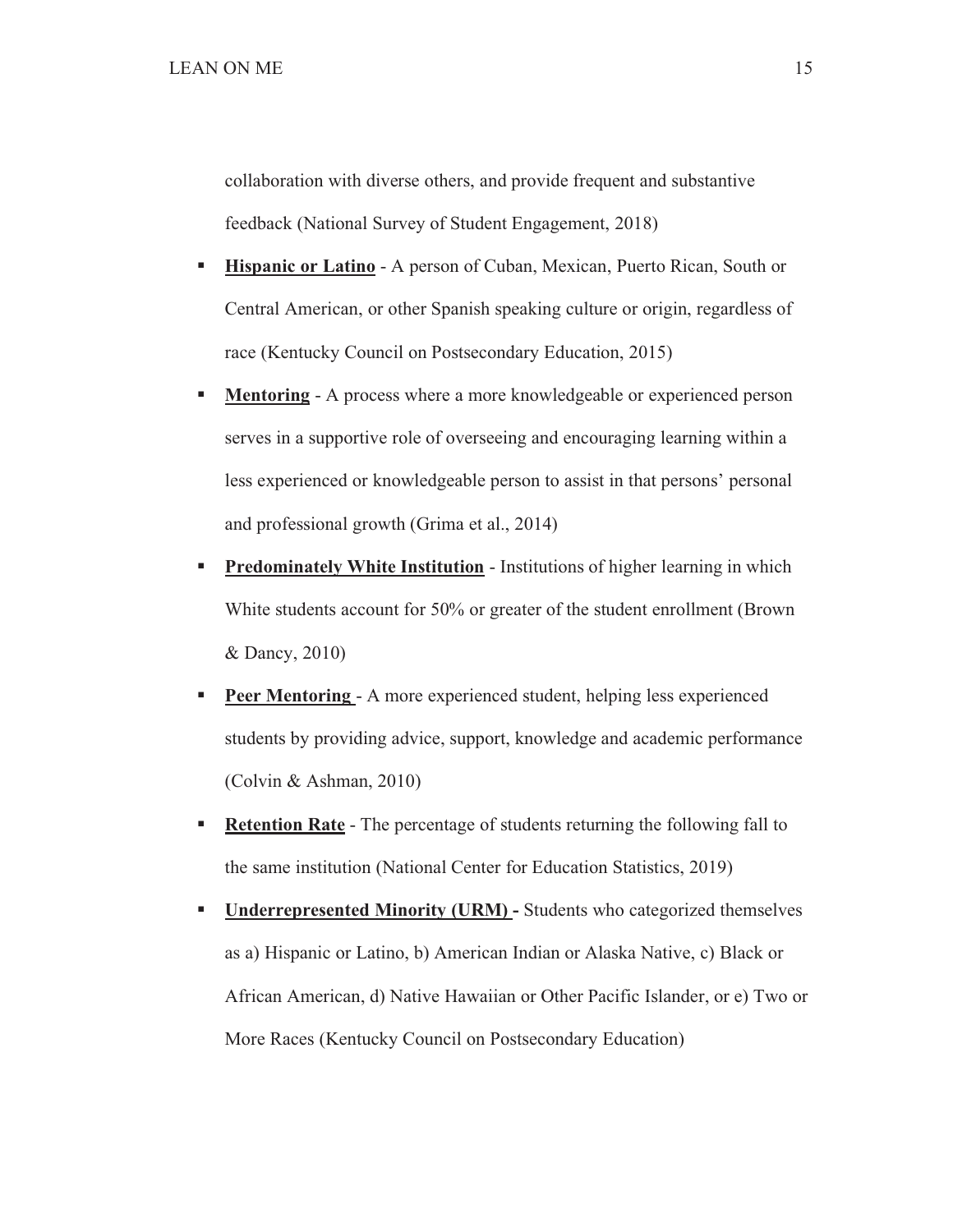#### **What is the core of the capstone?**

Since 2016, The DREAMS Mentoring and Leadership Program, hereinafter referred to as DREAMS program, has served as the premier source for best practice solutions and support of mentoring underrepresented minority (URM) students and support of the programs within the Eagle Diversity Education Center at Morehead State University (MSU). Students are recruited to voluntarily sign-up to join the DREAMS program at MSU's Student Orientation, Advising, and Registration (SOAR) program. For students receiving the Diversity Opportunity Scholarship, it is a requirement to participate in the DREAMS program as part of their scholarship agreement. The DREAMS program seeks to advance the individual and institutional development of student success by promoting the use of mentoring best practices in the higher education setting. This program unites a broad cross-section of diverse student, faculty, and staff participants through theory and practice of effective mentoring. Participants bring their unique experiences and a fresh perspective from their various backgrounds and life experiences. Working together, the DREAMS program shares a common commitment to increasing: the impact of mentoring, performance, student success, persistence, and retention of participants the DREAMS program serves.

 Traditionally, the nation's public higher education system has two primary goals: economic efficiency and social equity (Marginson, 2016). Recruitment and admissions practices have influenced the racial and ethnic composition of students attending institutions of higher education (Clarke & Antonio, 2012). Postsecondary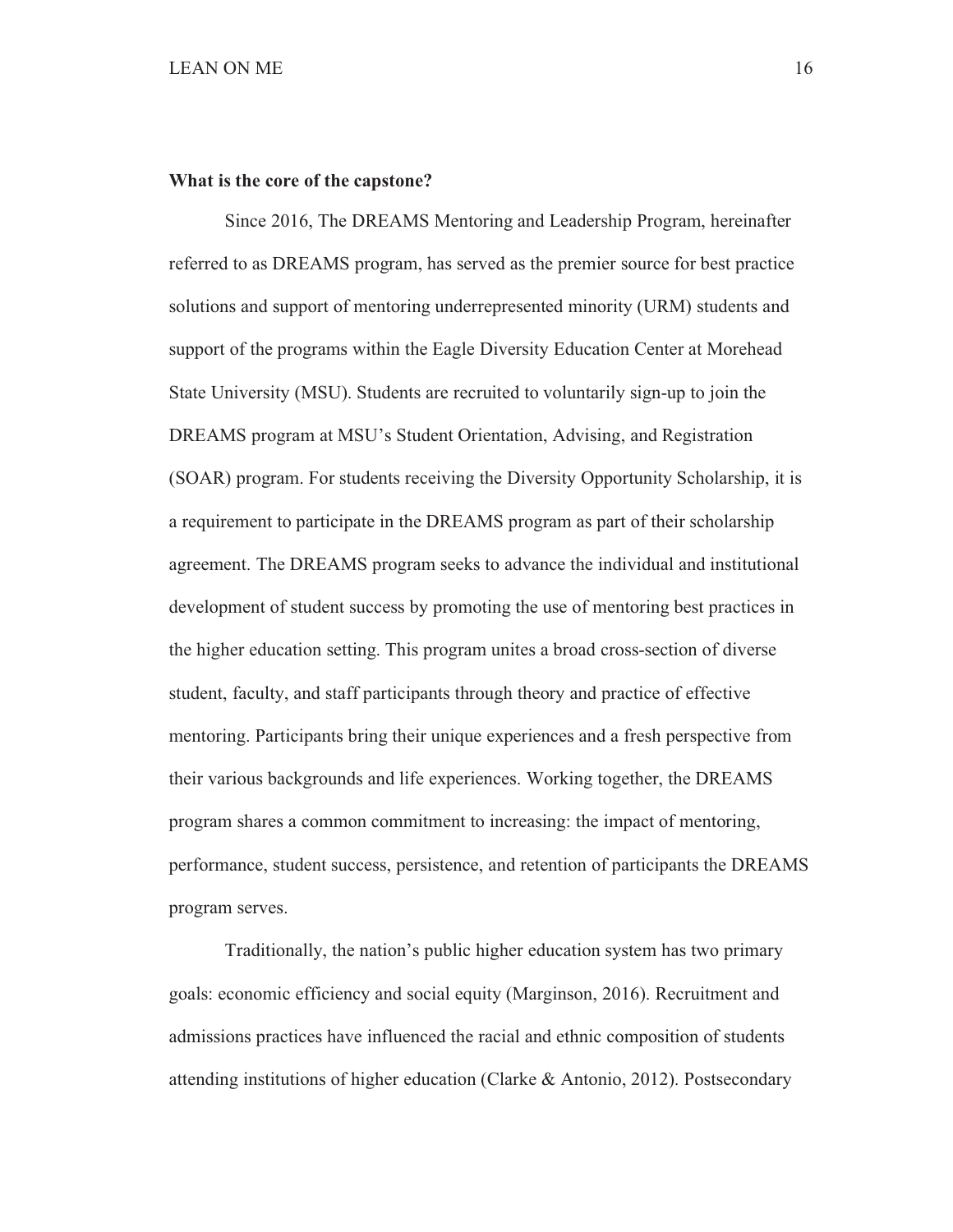education provides the means to create social and economic mobility upon completion, and sadly African American student retention at predominately White institutions has been a looming issue in higher education (Eakins & Eakins, 2017). According to the National Center for Education Statistics (2019), the four-year graduation rate of African Americans of the 2012 cohort attending postsecondary institutions was 38%, lagging their White (63%), Asian (73%), and Hispanic or Latino (52%) counterparts. Evidence that African American students attending predominately White institutions are retained and graduated at a disproportionally lower rate compared to other racial and ethnic minority student groups.

 The experiences inside and outside the classroom are critical to the retention, persistence, and graduation of African American students. Factors that influence the success of racial and ethnic minority students during college are on-campus support, off-campus ties, and the perceived college environment (Baker & Robnett, 2012). Predominately White institutions are still falling short on their assurances to deliver diversity on campus, listen to the voices of minority students, and provide adequate support for success (Eakins & Eakins, 2017). Due to the obstacles mentioned above, African American students' at predominately White institutions encounter a greater disadvantage compared to their counterparts from other racial groups and more than likely to not persist to graduation (Harwood et al., 2012).

 MSU is a regional public institution located in rural Eastern Kentucky with a student enrollment of nearly 10,000 undergraduate students. According to Morehead State University (2018), in the 2018-2019 academic year, URM students only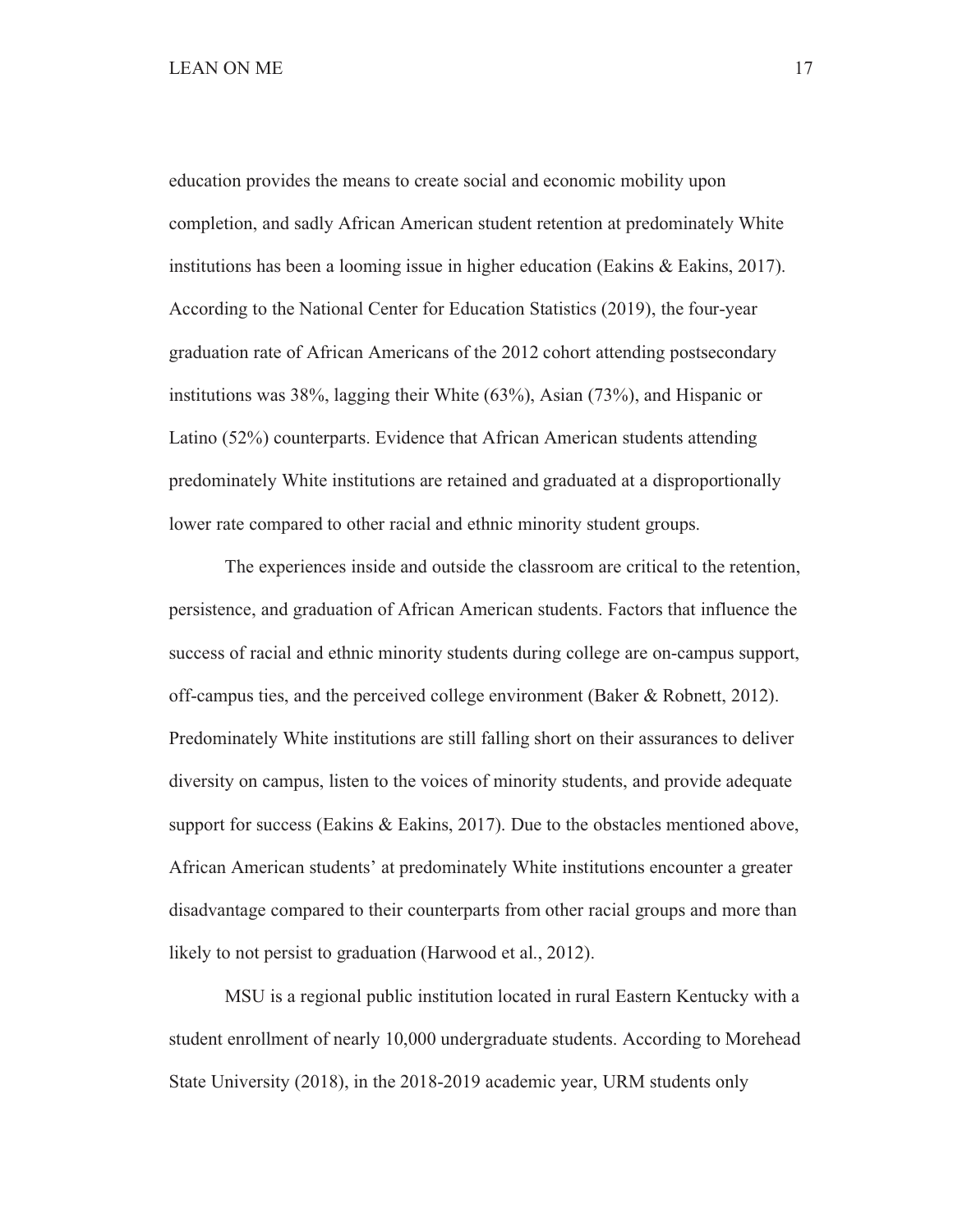## LEAN ON ME 18

accounted for 7.7% (729) of the total undergraduate student population. The Kentucky Council on Postsecondary Education, the coordinating agency for higher education in Kentucky, defines URM as students who categorize themselves as Hispanic or Latino, American Indian or Alaska Native, Black or African American, Native Hawaiian or other Pacific Islander and Two or More Races (Kentucky Council on Postsecondary Education, 2016). Of the 7.7% of URM students enrolled at MSU during the 2018–2019 academic year, African American students made up slightly under half of the total number of URM students accounting for 3.2% (302) of enrolled students (Kentucky Council on Postsecondary Education's Data and Advanced Analytics Team, 2018).

 This recognizes that African American students are responsible for just under half of the URM student population at MSU and the challenges African American students face at predominately White institutions. Institutions must devise strategies to support the academic and social development of all students, especially those at risk of not persisting (Hunn, 2014). The DREAMS program is a comprehensive mentoring and leadership program targeting URM students as an institutional strategy to retain URM students. The DREAMS Mentoring and Leadership Program has three specific tiers: First-Year Mentoring Program, Sophomore Leadership Program, and Project LAG (life after graduation) for college juniors and seniors. The First-Year Mentoring Program is the first tier of the DREAMS program and is designed to assist first-year students with the transition to MSU. First-year students enroll in a transition to college course, reside in a living-learning community, and paired with a peer-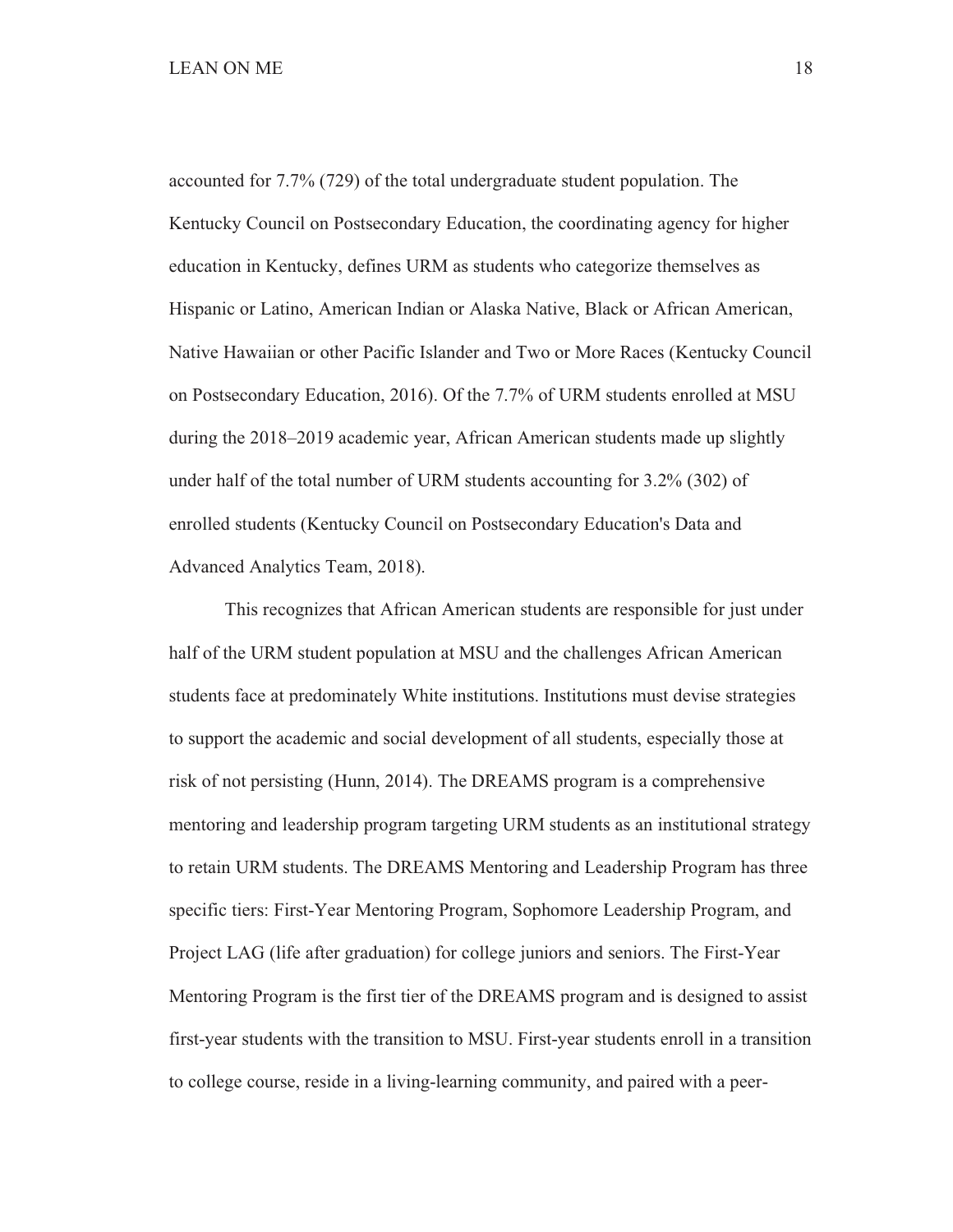mentor, as well as a faculty or staff member at MSU. African American students make up the largest population of students served in the DREAMS program. In the fall of 2018, first-year African American participants were responsible for 53% of the total DREAMS population (Clark, 2019). Mirroring the institutional URM enrollment data above, where African American students are responsible for the largest percentage of the total URM population.

 The core of this capstone is the development of a mentor training and resource manual to help mentors increase their knowledge and skills to become effective mentors of the DREAMS program at MSU. DREAMS mentors are an integral element to the academic and social integration of first-year participants and even more critical for at-risk populations of African American students. As a requirement, DREAMS mentors and mentees attend a two-hour program orientation in the first week of classes. At this orientation, mentors receive 'need to know' information to guide mentorship, but to date, the program does not have a formalized training curriculum for mentors of the DREAMS program.

 It is imperative that all mentors of the DREAMS program are trained and equipped with knowledge and skills to become effective mentors to first-year participants of the program. Adequate training on how to mentor and assist with the social and academic transition of first-year mentees, allows African American students to have the institutional support that literature demonstrates will positively impact retention (Hunn, 2014). It is the intent of this capstone project to develop a DREAMS mentor training and resource manual with specific sections to increase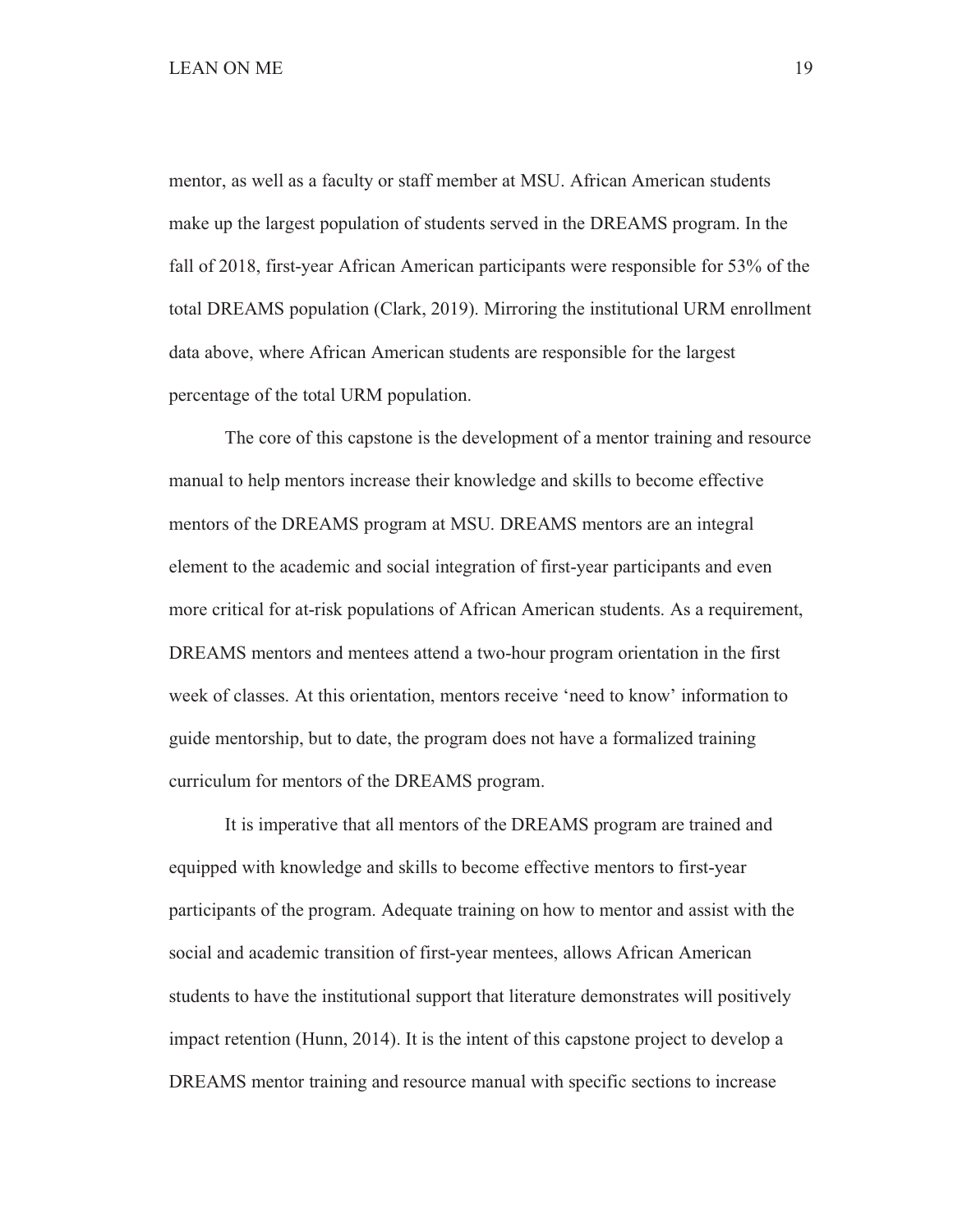mentors' awareness on mentoring basics. It will also include the scope of their role as mentors, a DREAMS program overview, how to work with mentees, traditional student first year challenges, URM students challenges, getting started, and campus resources.

#### **DREAMS Brief History**

 To capture a historical perspective on the evolution of the DREAMS program, the researcher conducted personal interviews with former MSU Minority Retention Coordinators and a Minority Academic Services Coordinator. These positions have traditionally worked directly with the DREAMS program. In the fall of 2009, DREAMS was created as a retention strategy of the MSU Office of Retention within the Division of Academic Affairs. What was known then as the DREAMS Project was housed in the Office of Retention and supported by an advisory committee of various administrators and departmental leaders that were instrumental to the launching of the program.

 The original purpose of the DREAMS Project was to serve as a first-year mentoring program for first-year students of neighboring counties in Eastern Kentucky, and first-year African American students at MSU (J, Benton, personal communication, November 16, 2019). Two populations of students acknowledged as having a higher probability of not being retained due to many unique variables. According to the Appalachian Regional Commission (2018), many of the counties in the MSU service region are economically distressed. As a result, many students attending MSU are first-generation college students from low socioeconomic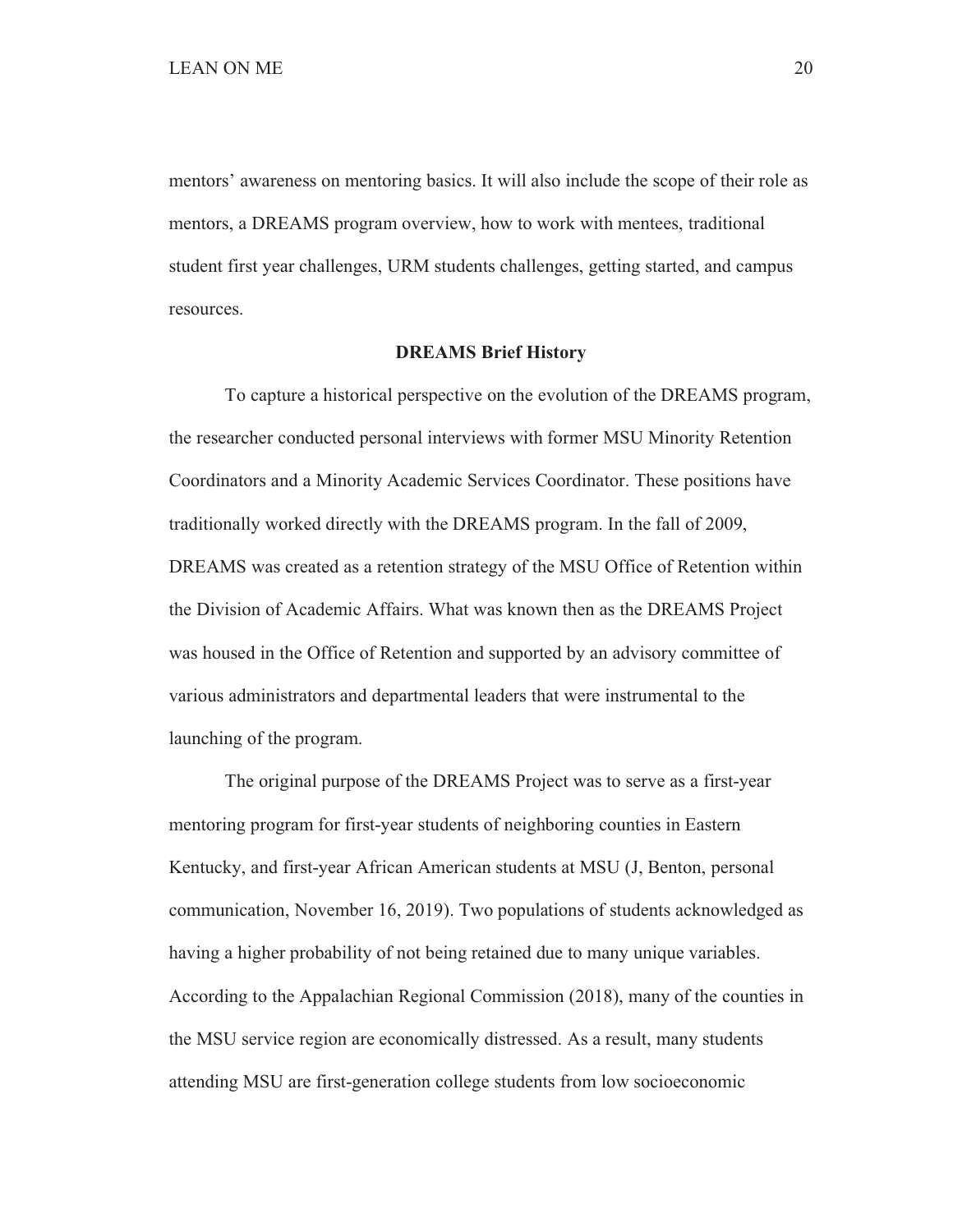backgrounds, which presents challenges to matriculating to graduation (Peralta  $\&$ Klonowski, 2017). African American students attending predominately White institutions graduate at a lower percentage rate than their White counterparts (Hunn, 2014). The DREAMS project was designed to provide additional support through faculty and staff mentoring to assist first-year participants in making a smooth transition to MSU and achieve personal and academic success for the identified atrisk populations of students.

 Soon thereafter the launch of the DREAMS Project in the fall of 2009, MSU experienced personnel changes within the Division of Academic Affairs. The personnel changes resulted in a shift of oversight over the DREAMS Project from the Office of Retention to the Office of First-Year Programs. With the change, the DREAMS Project became the responsibility of the Minority Academic Services Coordinator, a newly created position within the Office of First-year Programs to assist in the academic and social development of URM students. In the spring of 2011, a vacancy in the Minority Academic Services Coordinator position would result in another transfer of responsibility of the DREAMS project, to the MSU Chief Diversity Officer. Fortunately, this was an individual who played a role in the DREAMS program since inception and served on the DREAMS advisory committee.

 It was under the direction of the Chief Diversity Officer in 2011 the DREAMS program shifted its focus away from targeting students from the neighboring counties to specifically becoming a first-year mentoring program for URM students (J, Benton, personal communication, November 16, 2019). It is important to note,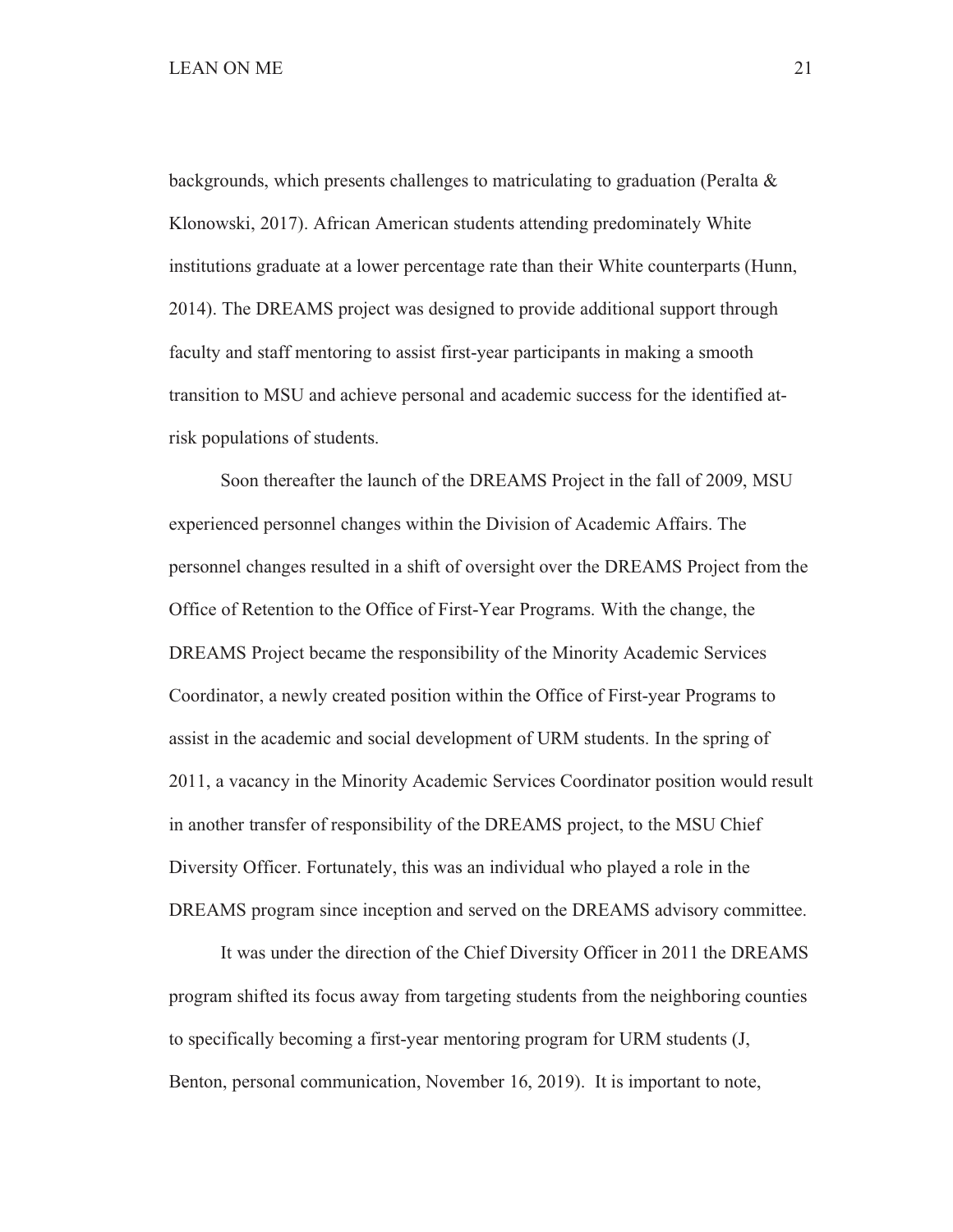during this time, although the DREAMS program was housed and financially supported by the Chief Diversity Officer. The program was primarily run by a staff member in another department who assumed additional responsibility with the program. The DREAMS program remained under the leadership of the Chief Diversity Officer and his team until spring 2012. Although the Minority Academic Services Coordinator position was filled in fall 2011, by spring of 2012, the DREAMS program would return to the Office of First-Year Programs under the sole leadership of the Minority Academic Services Coordinator.

 The Minority Academic Services Coordinator at the time had the vision to grow the DREAMS program under their leadership from spring 2012 to the summer of 2015 but lacked the human and financial resources to fulfill the vision (J, Moore, Personal Communication, November 13, 2019). From fall 2012 to spring 2015, the DREAMS program centered on URM first-year mentoring. Fall 2014, DREAMS began exploring a peer mentoring model, recognizing that lack of diverse faculty and staff presented a challenge when it came to pairing first-year students with mentors. Additionally, the program sought to engage students beyond the first year and took steps toward a tiered model but was unable to move forward due to the circumstances discussed above. The Office of First-Year Programs were allocated less than \$3,000.00 to the Minority Academic Services Coordinator, and the DREAMS program was dependent upon funding from the Chief Diversity Officer and other departments. The lack of financial and human resources limited the evolution of the DREAMS program (J, Moore, personal communication, November 13, 2019).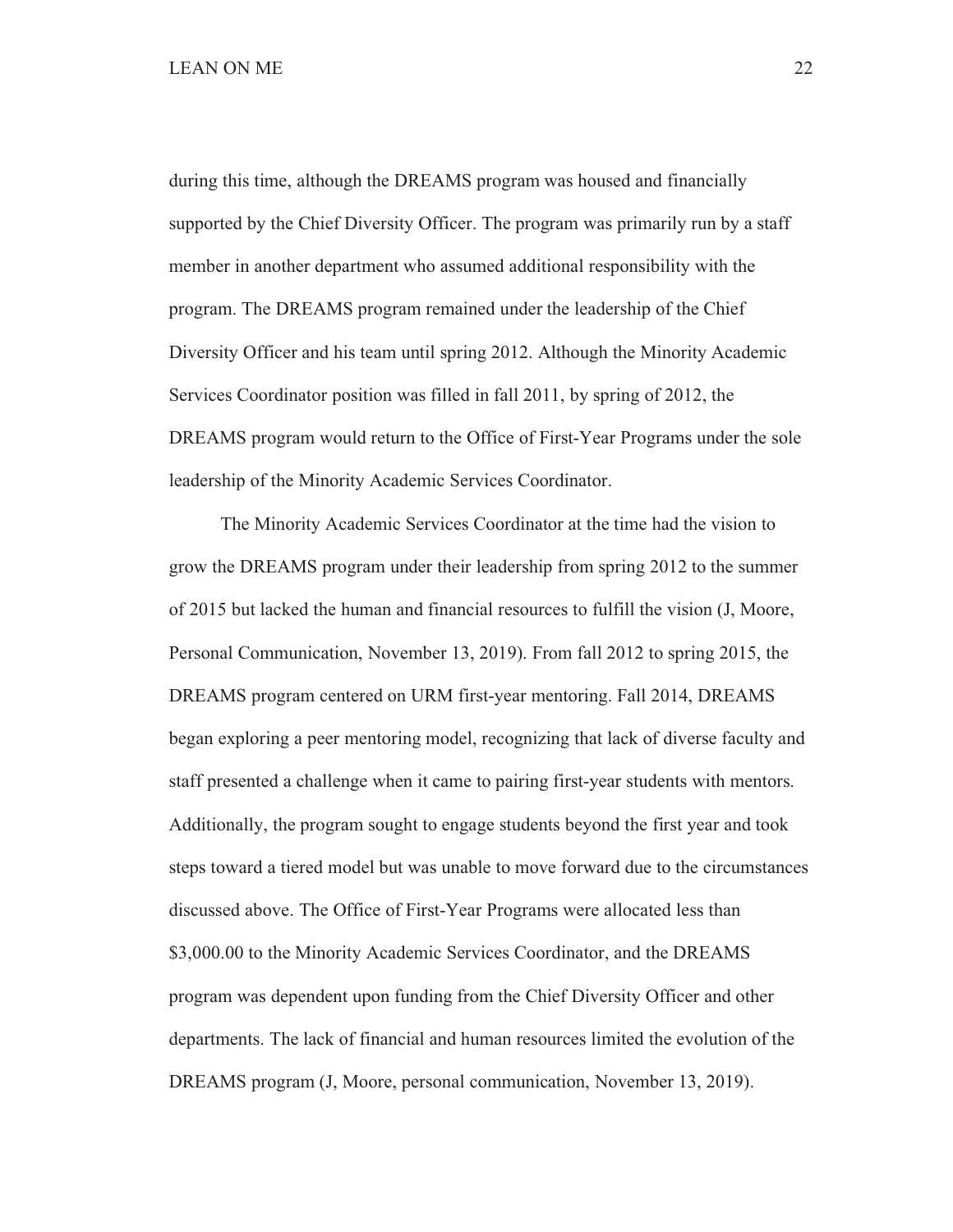The Minority Academic Services Coordinator position became vacant again in the summer of 2015. However, the program did not shift back to the Chief Diversity Officer, like in years past (J, Benton, personal communication, November 16, 2019). The DREAMS program remained in the Office of First-Year Programs but was no longer a retention strategy exclusively for URM students. During this time, the DREAMS program became a first-year mentoring program for any first-year student who was interested in being paired with a faculty or staff mentor, but this programming would be short-lived. Midway through fall 2015, the researcher was hired as the Minority Academic Services Coordinator and made the decision to rebrand the DREAMS program to be the comprehensive mentoring and leadership program it is known as today.

 In fall 2016, the DREAMS program was relaunched as a comprehensive leadership and mentoring program targeting URM students, but open to any student looking to enhance their college experience. New facets of the relaunched DREAMS program included establishing a cohort model to better track students because there was no succession beyond the first year in the previous DREAMS program model (C, Blakely, personal communication, November 15, 2019). Additionally, two new tiers centered on leadership, and career readiness were created for each cohort to matriculate through after the first year. This new model extended an opportunity to engage with participants from freshman year to degree completion. Within the initial tier of the DREAMS program, First-Year Mentoring Program, the mentoring model evolved from pairing faculty or staff with first-year students, to a cluster model that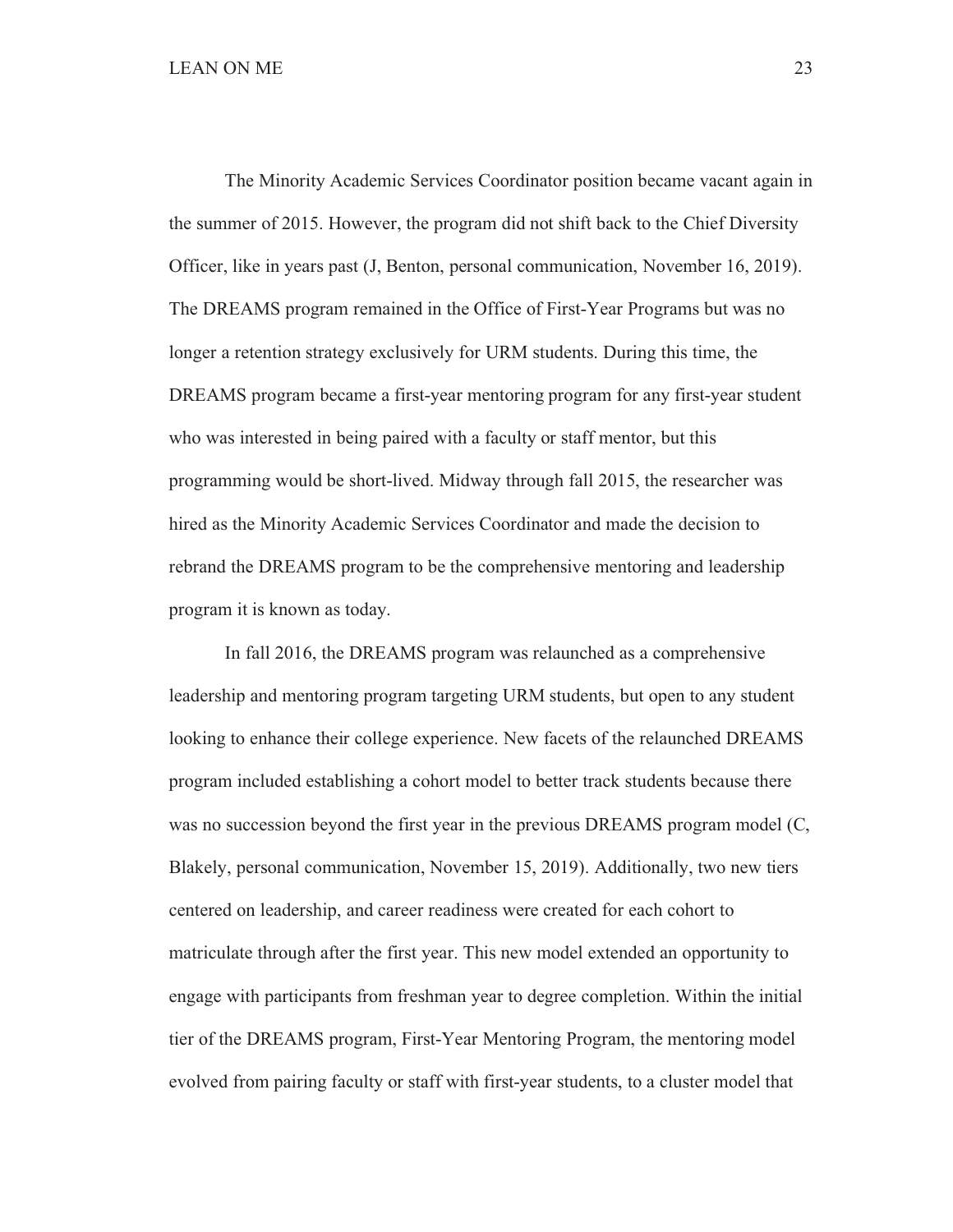would incorporate peer mentoring into the DREAMS program. In the cluster model, two first-year participants are paired with a peer mentor and MSU faculty or staff mentor, who are responsible for supporting first-year participants and the peer mentor.

 The establishment of the Eagle Diversity Education Center (EDEC) in fall 2017 is directly linked to the evolution of the DREAMS program. EDEC is both a physical space in the student center for cross-cultural interaction and a unit within the department of First-Year Programs, created to assist with the university's efforts to retain and graduate URM students through specific retention initiatives such as the DREAMS program. EDEC also coordinates a variety of educational, social, and cultural programs for the MSU campus community to increase cultural awareness and competency. Under the leadership of the Minority Academic Services Coordinator, EDEC serves as the vehicle for a multitude of initiatives, co-curricular programs, and workshops to increase URM retention and cultural competency at MSU.

Initial steps taken by the university to institutionalize the EDEC with the allocation of financial and human resources are recognized as the key elements to the progression of the DREAMS program. Financially, the EDEC received over 30,000 of institutional funds to support the efforts of the unit. Also, the Minority Retention Coordinator position was relocated from the Office of Advising and Retention to the Office of First-Year Programs under the EDEC and provided additional support necessary to adequately manage a growing program with multiple components (C, Blakely, personal communication, November 15, 2019). More importantly, moving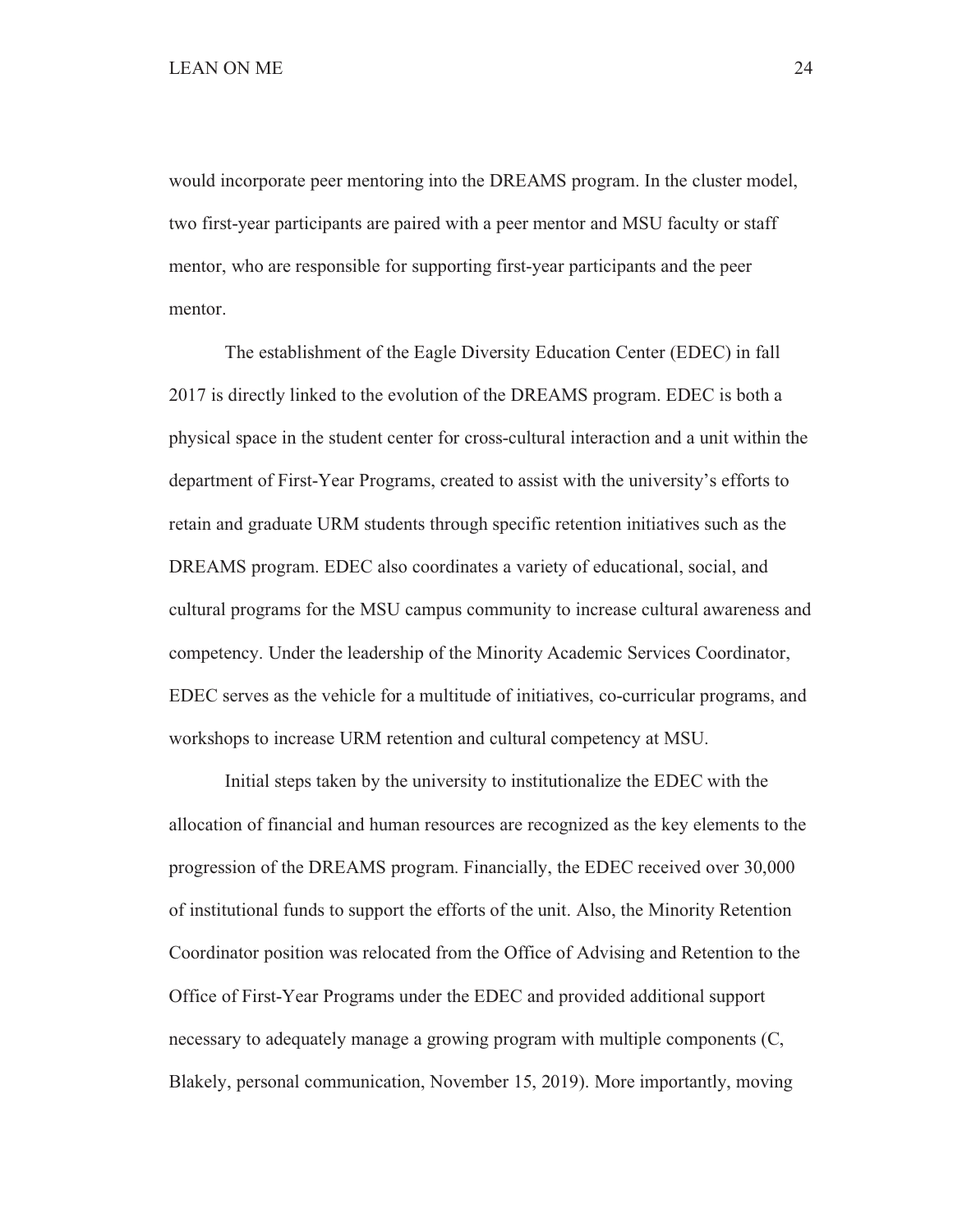## LEAN ON ME 25

the Minority Retention Coordinator to the EDEC allowed the Minority Academic Services coordinator and the Minority Retention Coordinator to work collaboratively and streamline services at the EDEC with a larger budget to support program efforts.

Barriers that may have prevented the DREAMS program from expanding in the past included the separation of the two positions under two separate departments and a limited amount of resources available for programming. As both positions merged to fall under the umbrella of the EDEC, there was adequate human capital to incorporate new high impact practices in the DREAMS program. For example, in fall 2017, a transition to college course was created for all first-year DREAMS participants to enroll, as well as, the formation of a living-learning community in a freshman residence hall to further assist in the academic and social integration of first-year DREAMS participants (C, Blakely, personal communication, November 15, 2019).

 Since 2016, the DREAMS program has continued to serve as a comprehensive mentoring and leadership program and one of the primary URM retention strategies of MSU. Under the leadership of the EDEC, the DREAMS program has continued to evolve, and by nature, certain aspects of the DREAMS program have evolved as well. The existing effort of the DREAMS program to utilize a PowerPoint presentation at program orientation is no longer adequate to properly train mentors after understanding the research on the qualities of effective formal mentoring programs. A DREAMS mentor training and resource manual will be a formal complement to the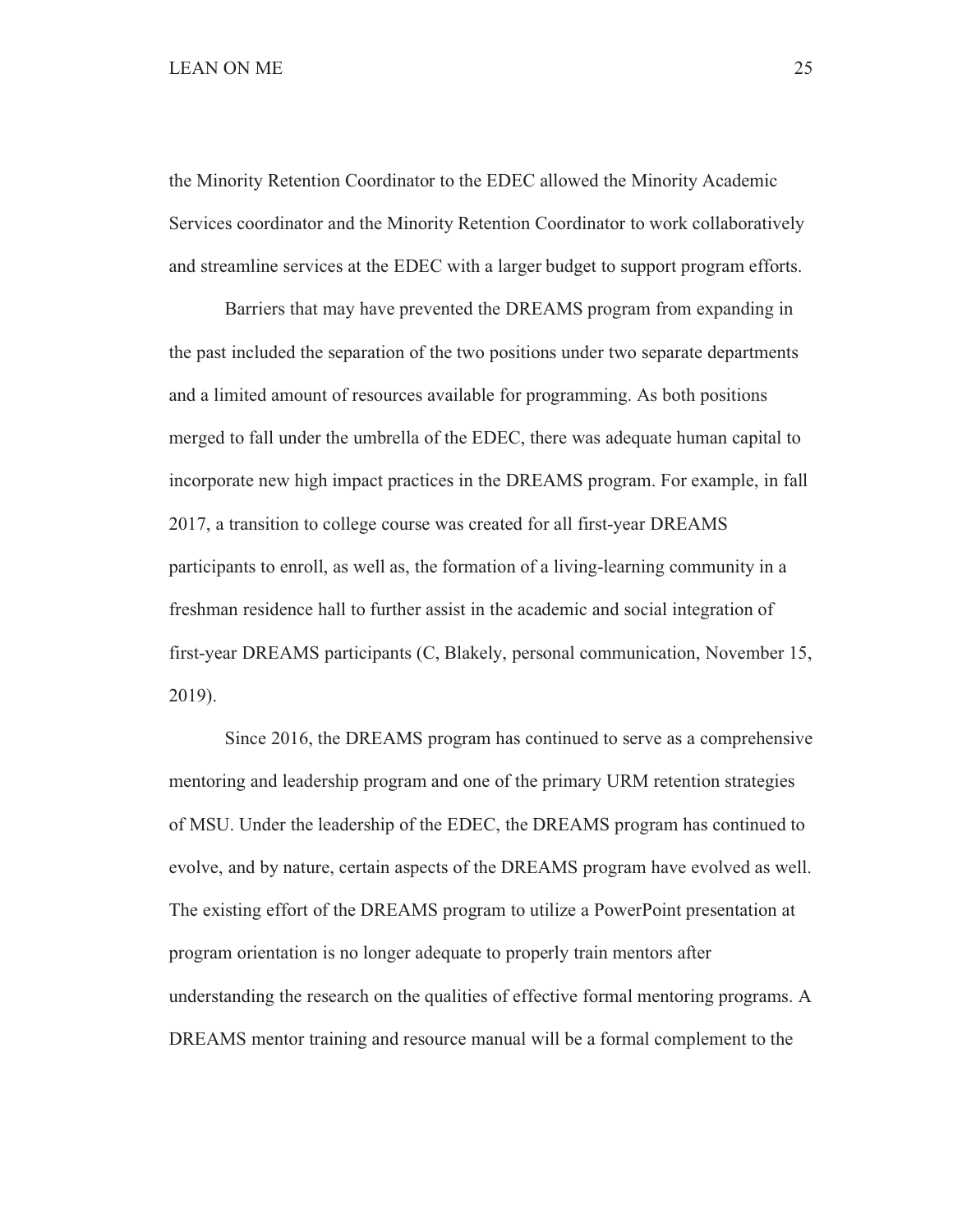program orientation. Mentors will have a resource they can read and refer to throughout their formal mentoring relationship.

### **Literature Review**

 In the college admissions process, universities consider race to be valuable because admitting students of color contributes to the diversity of the college learning environment (Tienda, 2013). As more African Americans gain access to predominately White institutions, it is incumbent on these institutions to develop ways to support students in a system that was explicitly designed to exclude African Americans. In various ways, the history of segregated schools and colleges continue to affect African American student enrollment and degree attainment with the maintenance of outdated campus policies at predominately White institutions that best serve a homogeneous population, attitudes, and behaviors (Allen et al., 2018). This is found to be evident in the institutional challenges experienced by African American students at predominately White institutions that impede their success and may account for low retention numbers (Johnson-Ahorlu, 2013; Lee, 2018).

### **African American Students and Predominately White Institutions**

 To understand the African American student experience at predominately White institutions, it is important to consider the impact of institutional climate and its influence on persistence. African American students do not experience a similar campus environment as majority students. Instead, African American students report more negative experiences related to campus climate compared to White, Asian,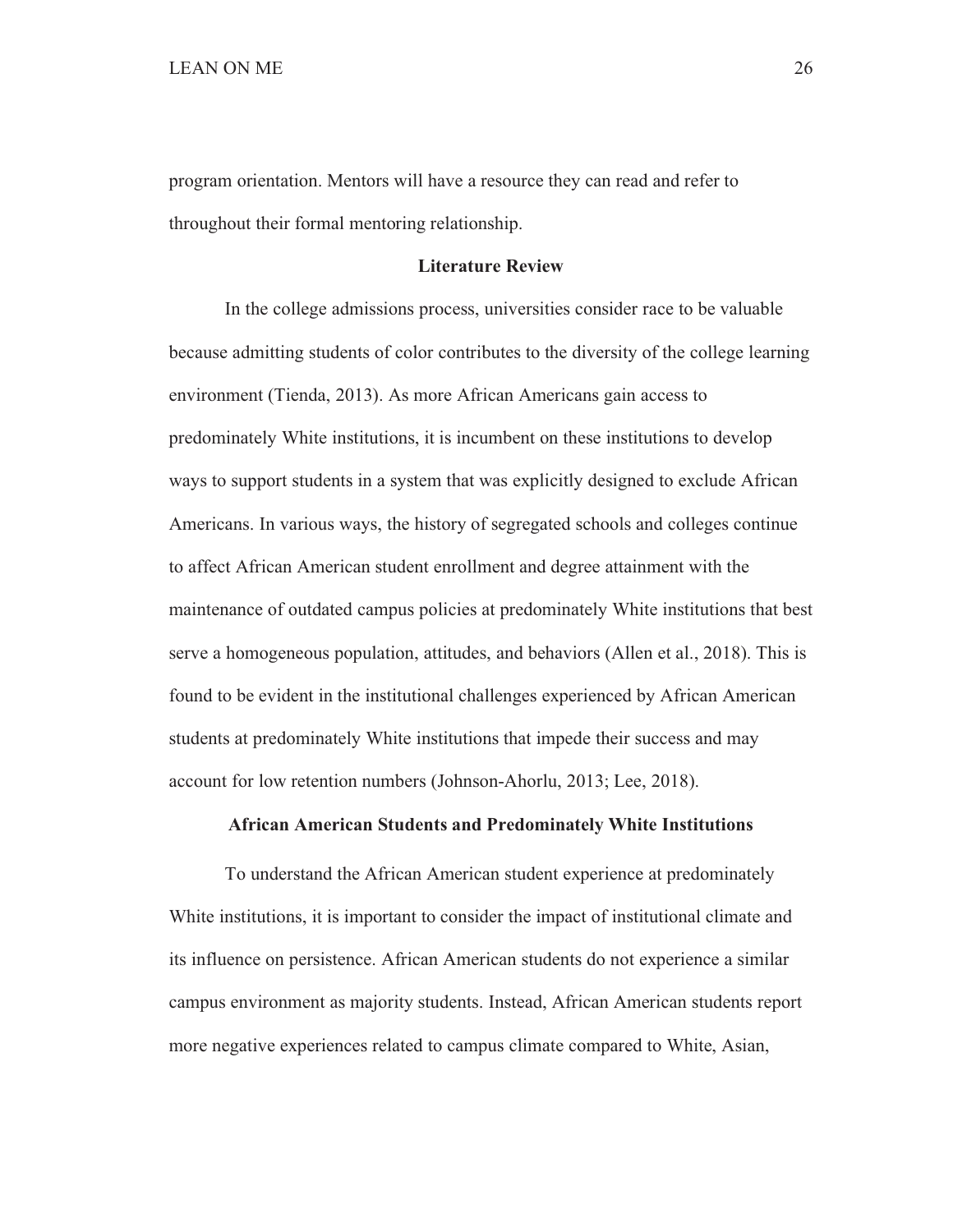Latino, and Hispanic students (Hurtado & Ruiz, 2012; Clark & Mitchell, 2019). African Americans perceive predominately White institutions to be hostile, unwelcoming, isolating, and alienating (Strayhorn, 2013). Predominately White institutions are deemed as isolating due to the lack of a critical mass of African American students, faculty, and administrators. African American students experience unique stressors attending predominately White institutions that contribute to their perception of a hostile environment such as prejudice, stereotyping, racism, and social isolation (Lee, 2018).

 African American students are more likely to perceive higher levels of racial tension and discrimination on campus than their White counterparts (Strayhorn, 2013). Unlike other stressors, experiences of racism and discrimination are considered unique in that they are present only among minority students, intensifying the feeling of not belonging at the institution and affecting a student's academic performance. When African American students observe or experience racism on campus, it diminishes their feelings on the institutional environment, and these stressful encounters have a negative impact on academics, commitment to the institution, and retention (Hurtado & Alverado, 2015; Johnson et al., 2014).

 Race-related stressors, such as experiences with racism and discrimination, are cognitively and emotionally taxing and can adversely impede African American students' ability to achieve and persist at a predominately White institution (Griffith et al., 2019; Owens & Massey, 2011). Stereotypes have been used to justify individual racist actions and historically promoted barriers to equal opportunities,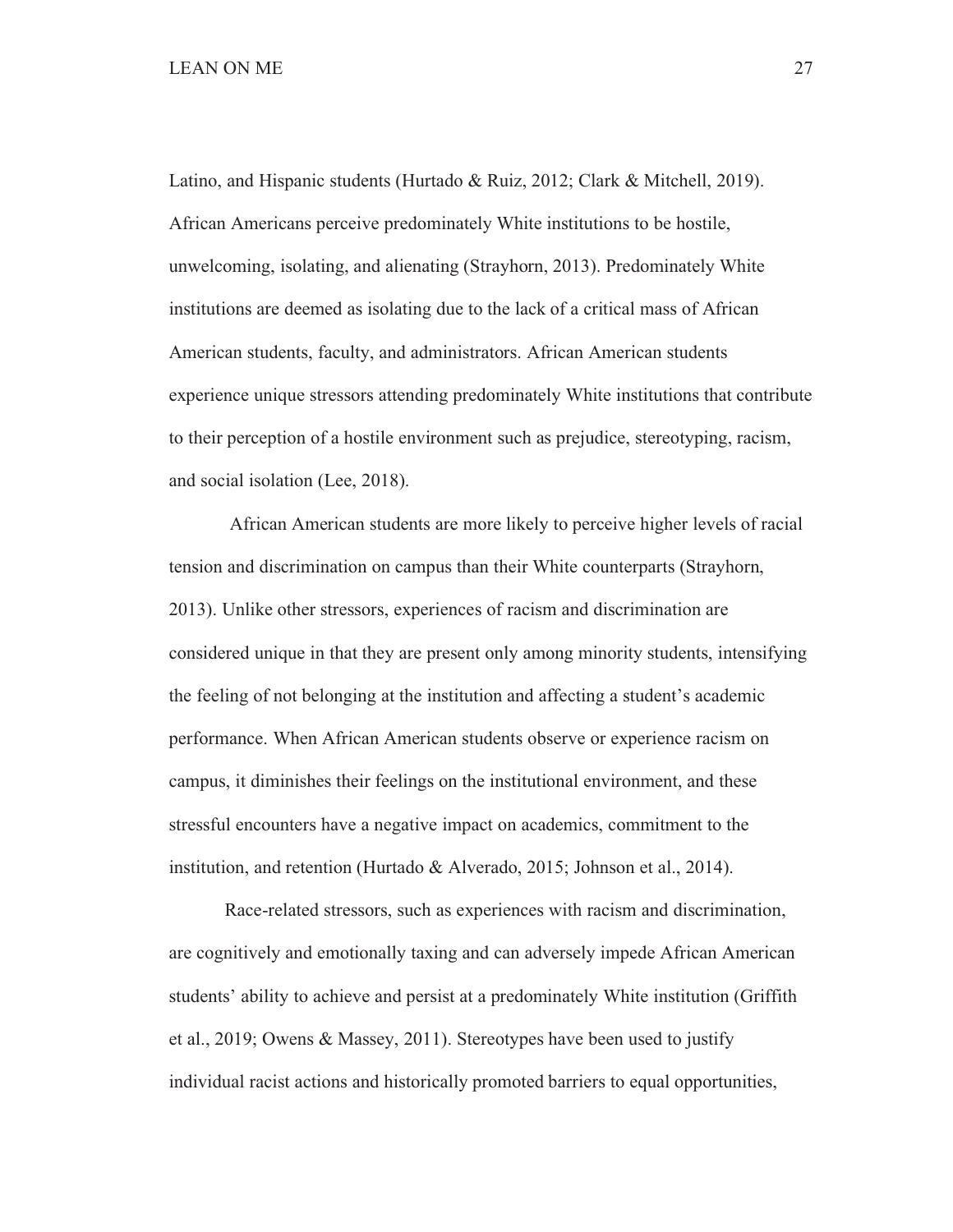both in the past and in current times. Stereotypes are defined as "gross generalizations applied to a group of people with some level of shared characteristics" (Johnson-Ahorlu, 2013, p. 384) and often the rationale for how we treat and relate to others. In Johnson-Ahorlu's (2012) study on campus climate at a predominately White institution, it was found that negative stereotypes of African Americans played a significant role in perpetuating campus racism. Moreover, insisting the racism on campus induced stereotypes to which served as the source of the discriminatory treatment of African American students. Faculty members used these negative racial stereotypes to fuel low expectations of African American students, repress them from pursuing specific majors, and minimizing the opportunity to develop a supportive relationship.

 Of all the other racial and ethnic groups, African Americans have traditionally identified stereotypes and stereotype threat as one of the prominent barriers to their academic success (Griffith et al., 2019). The psychological consequences of stereotypes have shown that it can interfere with academic achievement, and those consequences of stereotyping can lead to discouraging test scores, disengaging in class, not seeking academic support, nor participating in group studies (Johnson-Ahorlu, 2013). Furthermore, when African American students expect to be discriminated against by the majority population centered on minority intellectual inferiority, it intensifies the burden of performance for African American students and the added psychological energy results in lower grade performance (Owens & Massey, 2011).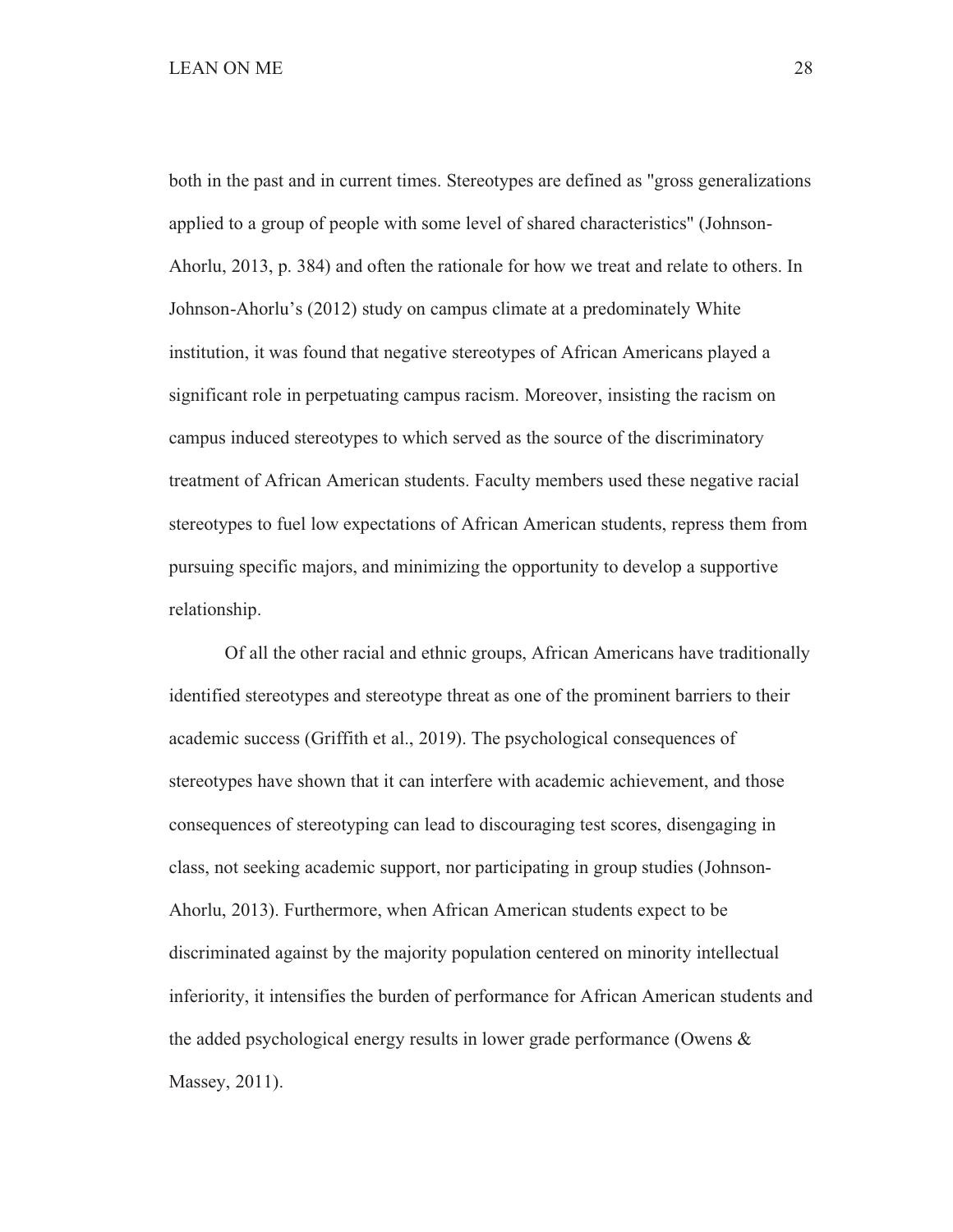It is important to note that direct acts of hostility are not the sole contributor to the adverse institutional climate perceived by African American students at predominately White institutions. Racism devalues and demeans African Americans by treating them as a lesser being. The traditional type of racial discrimination was overt, direct, and often deliberate, which has increasingly transformed into a modern form that is found in subtle, indirect, and often disguised prejudiced behavior (Nadal et al., 2014). Over time these acts have evolved from being overt acts to more subtle and implicit acts of racism known today as microaggressions. Microaggressions are:

verbal and non-verbal assaults directed towards people of color, often carried out in a subtle, automatic or unconscious forms; layered assaults, based on race and it's intersections with gender, class, sexuality, language, immigration status, phenotype, accent, or surname and cumulative assaults that can take a psychological, physiological, and academic toll on people of color (Huber & Solorzano, 2015, p. 2).

 Acts of microaggression are problematic for both the offender and offended because of the unconsciousness, subtle, and covert nature of these acts. From the perspective of the offender, these smears may appear as micro, but the effects can have significant impact overtime on the offended. Racial microaggressions can cause stress, anger, feelings of invisibility, and marginalization for African Americans (Nadal et al., 2014). Microaggressions in academic and social spaces resulted in African American students struggling with feelings of self-doubt, frustration, isolation, and absence of a sense of belonging (Harwood et al., 2012).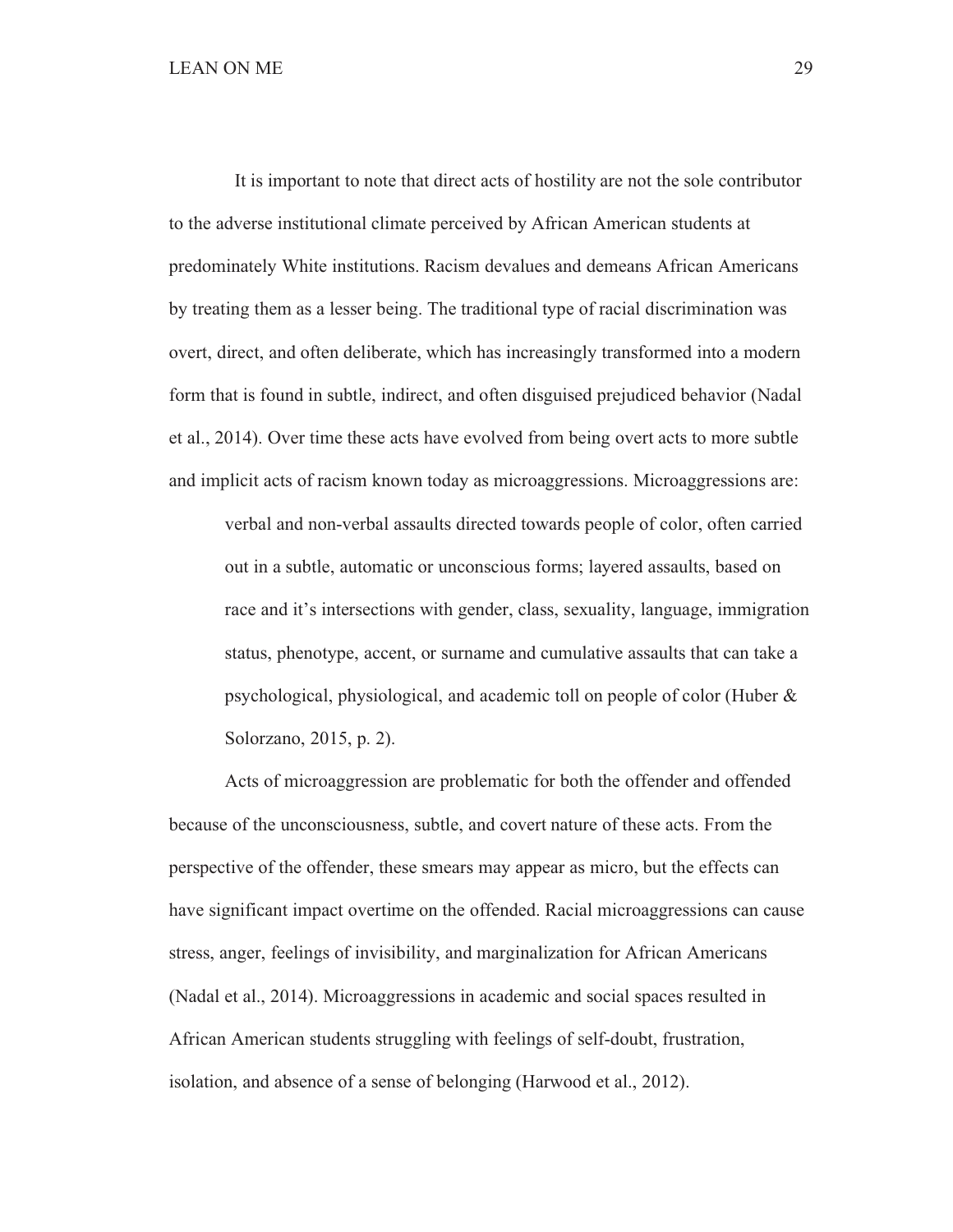A hostile campus environment makes it problematic for African American students to establish supportive relationships and communities that assist in the academic and social integration on campus (Eakins & Eakins, 2017). Social and academic integration attributes to an overall sense of belonging, a primary feature of student persistence (Baker, 2013). Sense of belonging relates to the degree to which a student perceives themselves to be connected, accepted, welcomed, valued, and a respected member of the institutional community (Means & Pyne, 2017; O'Keefe, 2013). Institutions need to support African American student matriculation by forming a welcoming and supportive campus environment that provides academic and social support (Chen et al., 2014). Students who feel a sense of belonging to the institution are associated with higher grades, higher academic motivation, higher completion rates, and a student's intent to persist (Thomas et al., 2014).

 Social support from within the college environment has a vital role in the retention of URM students (Baker & Robnett, 2012). Wilcox (2013) found "the presence or lack of social support networks and supportive interactions to be important for students' integration and a major factor for students in deciding whether to stay or leave college" (p. 720). The type of on-campus support that is most important for the academic success of African American students is that in which they receive from peers and faculty, particularly African Americans and Latinos faculty (Baker, 2013). Supporting the notion, students that have more peer-group interactions, interaction with faculty, and peer support will have a greater sense of belonging, and a higher probability of persisting (Means & Pyne, 2017). This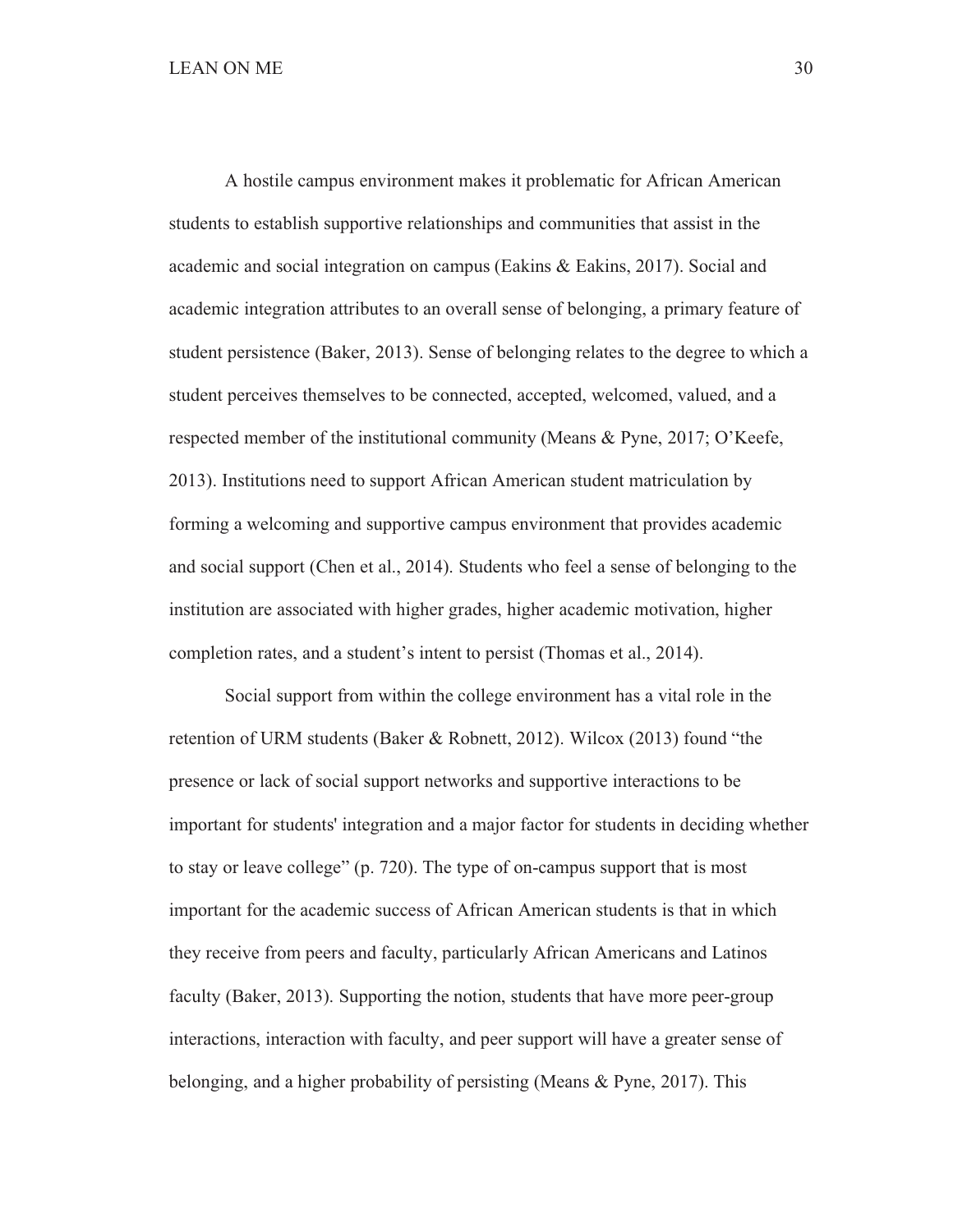accompanies the belief that making compatible friends provides avenues for personal support on campus, and is imperative to the social and academic integration of African American students. Furthermore, it reiterates why it is imperative for institutions to continue pushing for increasing diversity on their respective campuses. The lack of critical mass of African American students limits the opportunities to develop supportive relationships with individuals of the same race that can be helpful to the success of African American students at predominately White institutions.

 Traditionally, African American students have difficulty forming relationships with White faculty due to the stereotypical comments, insensitivity to their culture, and taking students' comments as representative of an entire race (Thomas et al., 2014). The racial makeup of the student population, faculty, and staff at historically Black colleges and universities (HBCU) could explain why African Americans feel more supported at HBCUs. In fact, African American students at predominately White institutions, in comparison to African American students attending HBCUs do not feel integrated into the campus (Harwood et al., 2012).

 Luedke (2017) suggested that White staff and administrators did not support students of color holistically in the research exploring relationships between students, staff, faculty, and administrators. Participants described that when meeting with White staff and administrators, they concentrated on students' academic experiences and ignored other factors that affected their role as students, such as personal or familial concerns. Because of these interactions, students overwhelmingly felt these individuals did not attempt to build genuine relationships with them. Feelings as such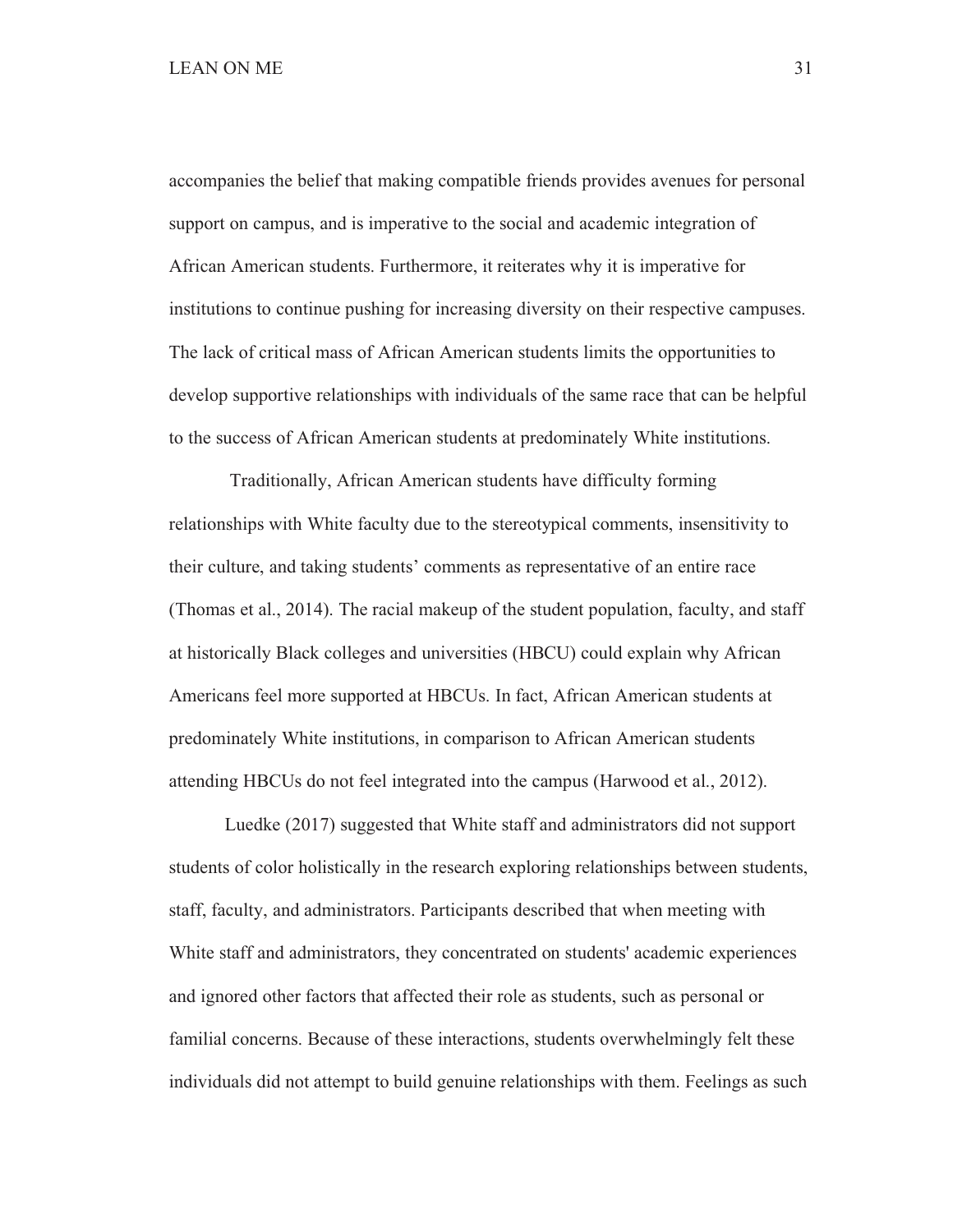further drive students to seek alliances with people of color, who established social capital that was both holistic and authentic. Evidence supports that having a diverse number of faculty and staff contributes to African American persistence at predominately White institutions.

#### **Theories and Models of Student Persistence**

 Vincent Tinto and Alexander Astin are two of the most renowned scholars of higher education, and their work has contributed a great deal to the literature on student retention. According to Milem & Berger (1997), their work has influenced one another's understanding of student retention and departure. Both theories and models are integral to understanding how the campus environment and student involvement can negatively or positively influence student retention. Tinto's (1993) model of student departure and Astin's (1999) theory of student involvement are two of the most commonly known theories and models dealing with student retention.

Tinto's (1993) theory of student departure is significant in understanding the importance of the interaction between students and the college environment. Tinto theorized that students' integration into their social and academic college environment predicts if they are likely to remain enrolled in college. Academic integration is characterized relating largely to the formal education of students. Social integration focuses on the personal connections of students with peers, faculty, and staff outside of the academic realm of the institution (Baker, 2013). Although they are two distinct concepts, they are interrelated, as Tinto asserted that both were necessary for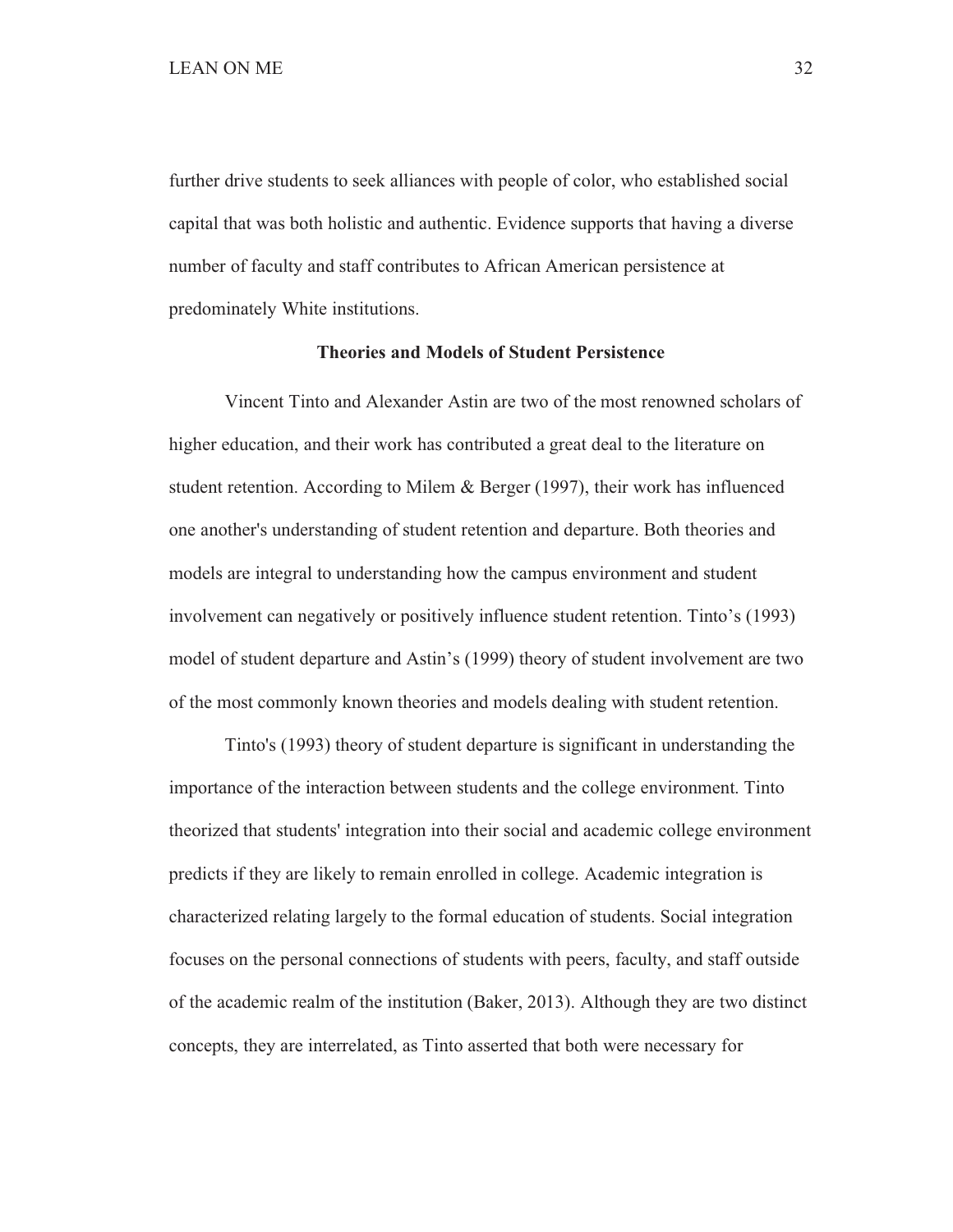## LEAN ON ME 33

retention. Tinto (1993) believed that interactions with faculty and peers, inside and outside the classroom positively associated with the quality of student effort, learning, and persistence. Students that drop out or are not successful in the classroom do not feel connected or a sense of belonging to the institution. Tinto's theory emphasizes the importance of higher education institutions integrating students into the life of the school to increase the likelihood of student persistence.

 Astin's (1999) study of student persistence, building upon his original work in 1984, determined factors contributing to persistence are associated with students' level of involvement in college life. However, factors contributing to student departure from college are associated with student noninvolvement. Astin (1999) makes five basic claims on involvement in his theory on student development and these claims are:

 (a) Involvement by means of the investment of physical and psychological energy in different objects that range in the degree of their specificity; (b) involvement occurs along a continuum with different students investing different amounts of energy in various objects at various times; (c) involvement includes quantitative and qualitative components; (d) the amount of student learning and personal development is directly proportional to the quality and quantity of involvement; and (e) the effectiveness of any educational practice is directly related to the capacity of that policy or practice to increase involvement (p. 519).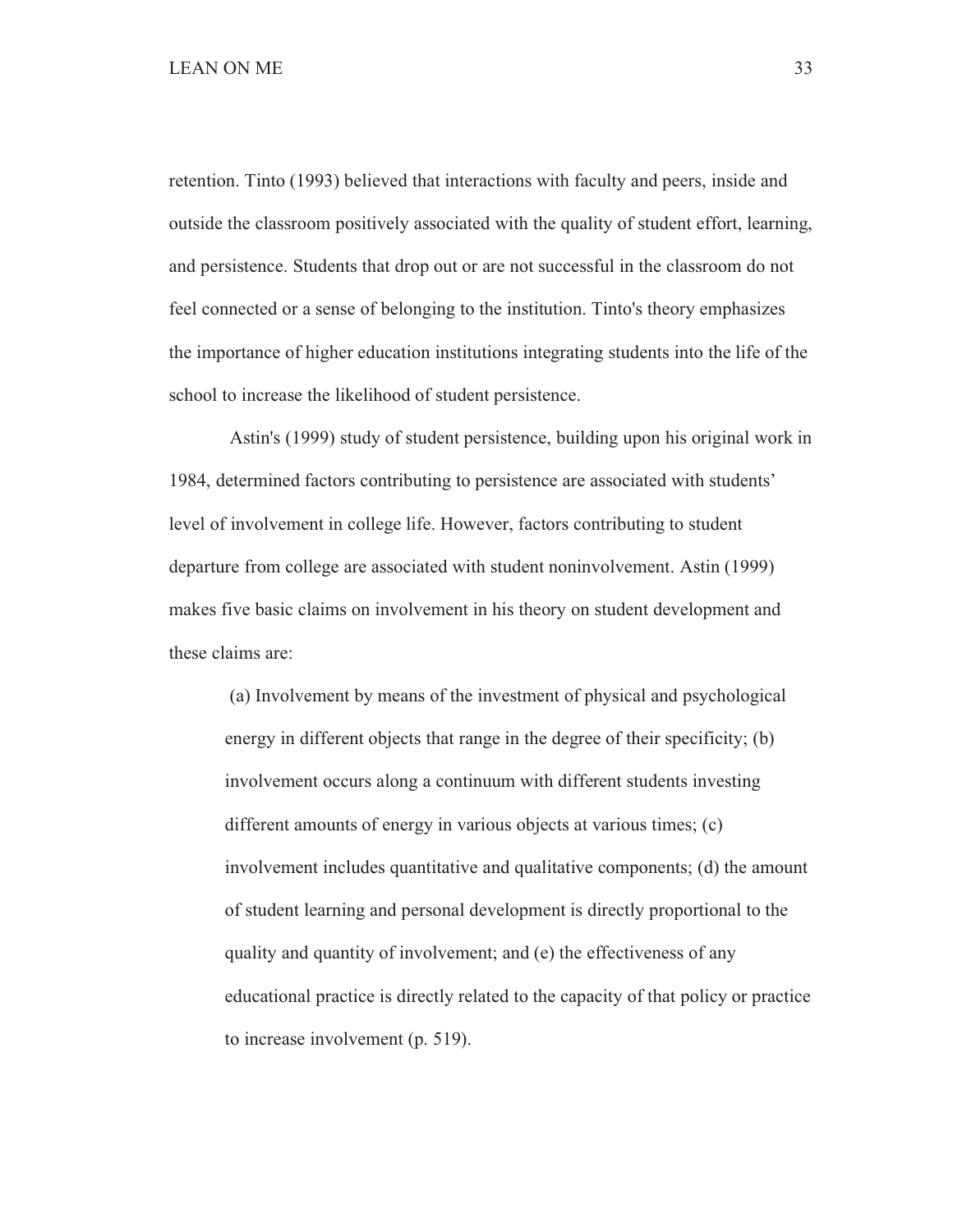Involvement can take on many forms, such as absorption in academic work, participation in extracurricular activities, and interaction with faculty and other institutional personnel. According to the theory, the more the student is involved in college, the more student learning and personal development will lead to persistence, which is the foundation of the DREAMS program.

#### **Mentoring**

 To increase the success of African American students', institutions have implemented a mixture of academic retention strategies, such as mentoring programs, support programs, and programs for first-year students (Lakitta Johnson, 2013). Institutions can positively influence African American student retention by having set in place orientation and retention programs to help African American students adapt to the culture of university life (Brooks et al., 2013). These strategies are devised to increase the retention of African American students due to the disproportionate number of this population dropping out of college (Lakitta Johnson, 2013).

 Studies on mentoring programs in higher education (Castellanos et al., 2016; Collier, 2017; Ward et al., 2014) support the value these programs bring assisting students with adjustment to college, satisfaction, academic performance, and persistence. Formal mentoring programs are often designed to address the needs of an organization, and as a result, formal mentoring programs serve varying purposes. These formal mentoring programs are becoming an institutionalized feature of university cultures across the country as a retention strategy (Lunsford et al., 2017). Astin (1999) suggests student involvement, such as a formal mentoring relationship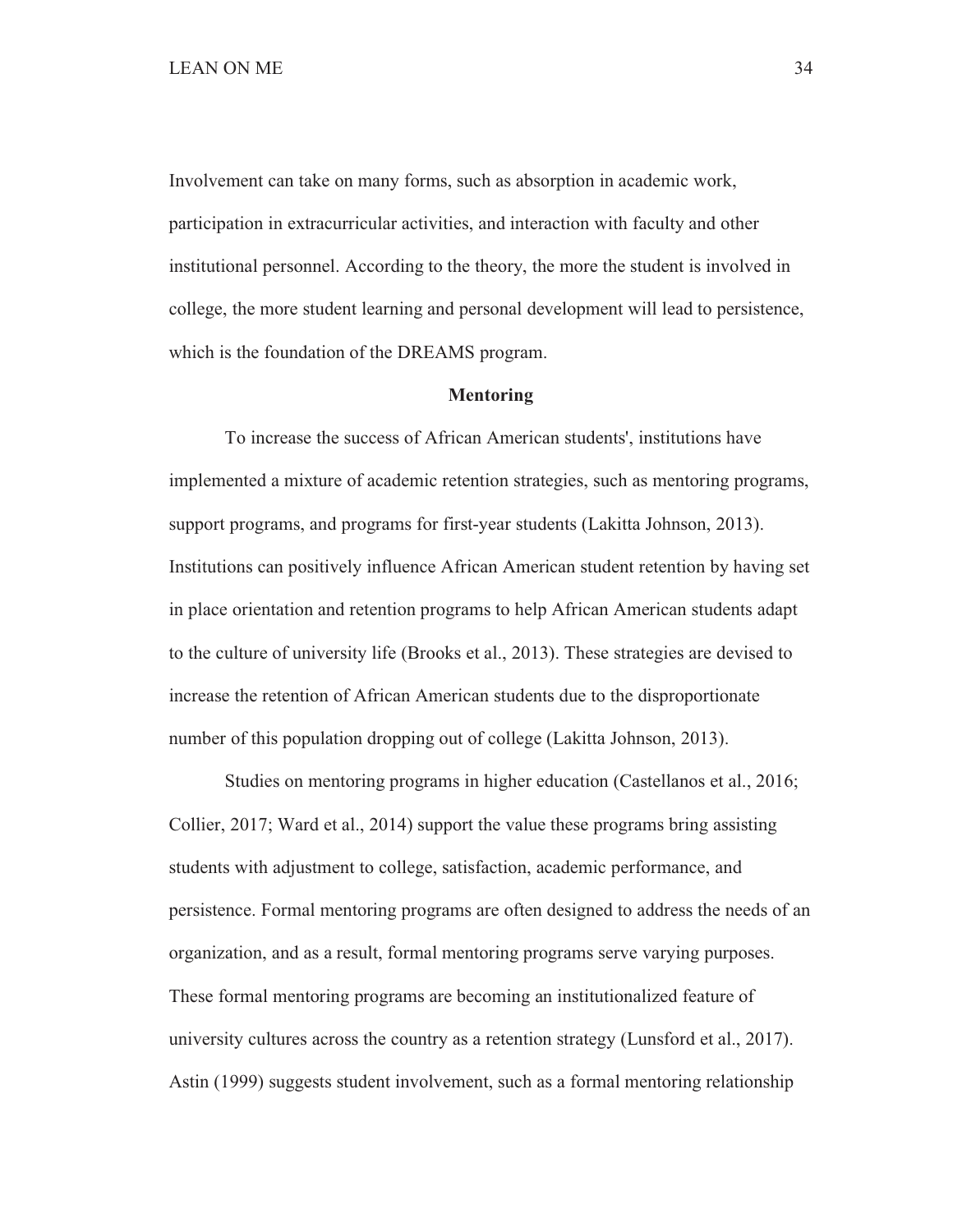between a mentee and mentor, increases a student's satisfaction with their college experience and persistence. Programs, as such, commonly target specific student micro-populations (minorities, women, and underprepared students) with the goal of improving institutional degree completion rates (Sinanan, 2016; Brondyk & Searby, 2013).

 In higher education, mentoring programs facilitate social and academic integration, as well as involvement, resulting in enhanced satisfaction and commitment, which are essential to the retention and academic achievement of students (Hu & Ma, 2010; Ward et al., 2014). Crisp & Cruz (2009) provided a framework for mentoring to define what mentoring involves:

 (a) Psychological and emotional support, (b) support for setting goals and choosing a career path, (c) academic subject knowledge support aimed at advancing student's knowledge relevant to their chosen field, and (d) specification of a role model (p. 538).

Generally, mentoring is when more experienced persons serve in a supportive role of overseeing and encouraging learning within a less experienced or knowledgeable person to assist in personal and professional growth (Brondyk & Searby, 2013; Hu & Ma, 2010).

 Mentoring relationships are customarily categorized in one of two types: formal and informal mentoring relationships (Bell & Treleaven, 2011). Formal and informal mentoring relationships differ in relationship initiation and duration, visibility, and focus (Janssen et al., 2016). How the mentoring relationship is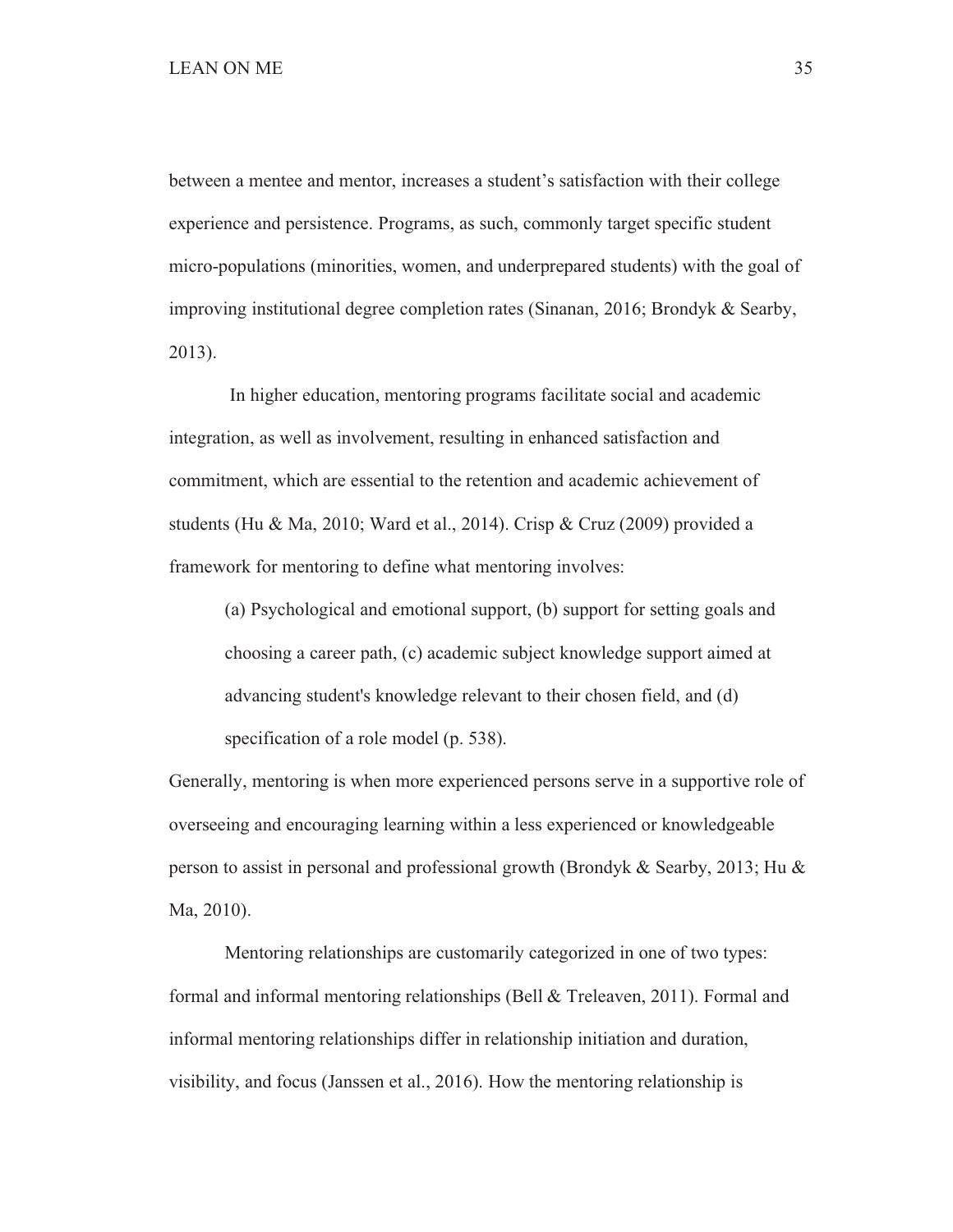initiated, and the duration of the relationship are two of the primary differences between formal and informal relationships. Formal mentoring relationships are initiated through an organizational program responsible for the mentee-mentor pairing and supporting the developmental relationship for the predetermined period through training, guidelines, and objectives (Sinanan, 2016). In turn, this necessitates the recruitment and selection of mentors to participate in a formal mentoring program. Distinct from informal mentoring relationships, where the mentor and mentee casually come together based on mutual respect, admiration, and rapport (Cornelius et al., 2016).

 In formal mentoring, the organization designs a program and process for mentoring, including selecting mentors and determining the duration of the mentoring relationship (Weinberg & Lankau, 2011). Formal programs communicate to mentors' the relationship structure, guidelines, and specific dates when their formal responsibilities start and end. Termination of the mentoring relationship in a formal program allows for the program to redistribute mentors to new mentees according to the structure of the program. Formal mentoring relationships characteristically last a year (Kiyama & Luca, 2013). The hope is that the relationship continues outside the formal aspect to evolve beyond the formal relationship to become equals and less intense between colleagues. In contrast to informal mentoring relationships, where the relationship is usually long-term and consistent with the casual nature of the relationship (Janssen et al., 2016). Informal mentoring relationships are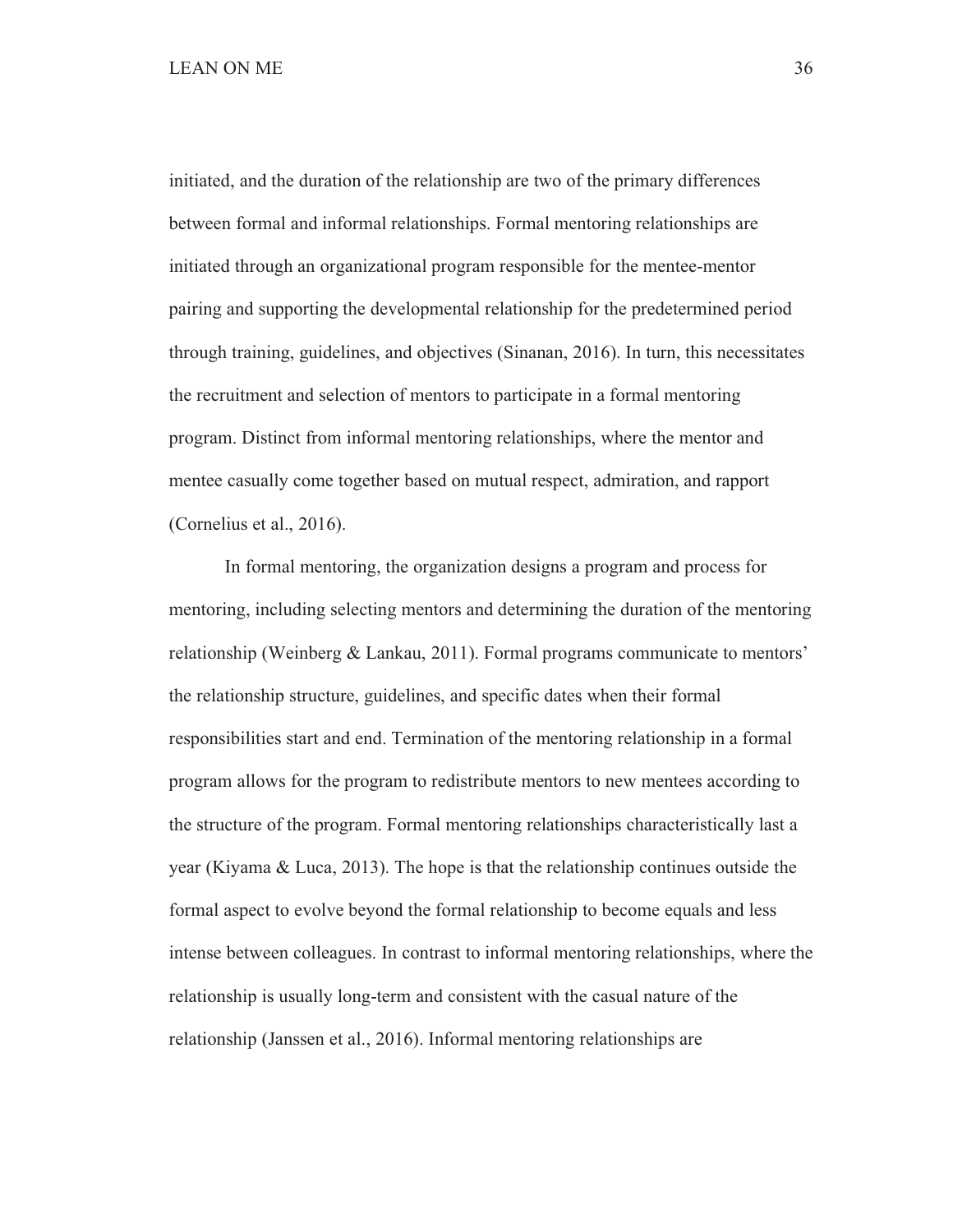comparatively unrestricted regarding frequency of contact and length of the relationship between both parties (Lunsford et al., 2017).

 Informal mentoring relationships are frequently not officially recognized or articulated, which can result in a lack of visibility compared to formal mentoring relationships (Janssen et al., 2016). Mentor and mentee are descriptive terms commonly associated with formal mentoring programs to designate pairings, often not used to describe informal relationships. It is not uncommon for individuals in an informal mentoring relationship to distinguish one another as a mentor or mentee. However, due to the organic connection, it is possible that a participant in this kind of relationship may not see themselves as part of a mentoring relationship (Bell & Treleaven, 2011). In comparison to formal mentoring, the determination of mentor and mentee pairing by an organization makes it more acceptable to participants and the organizational community.

 The focus of a formal mentoring program is the development of the mentee accompanied by predetermined intersecting objectives for the organization, program, and mentee (Leidenfrost et al., 2014). As for mentors, they volunteer to participate in formal programs understanding their obligation is to support less experienced individuals in their growth. The same cannot be said for an informal mentoring relationship because the emphasis is not on one individual. Support and learning are reciprocated by both parties, as the needs of both parties drive the informal relationship (Janssen et al., 2016). A characteristic of formal mentoring is to communicate to mentors the goals outlined by the organization, which can guide their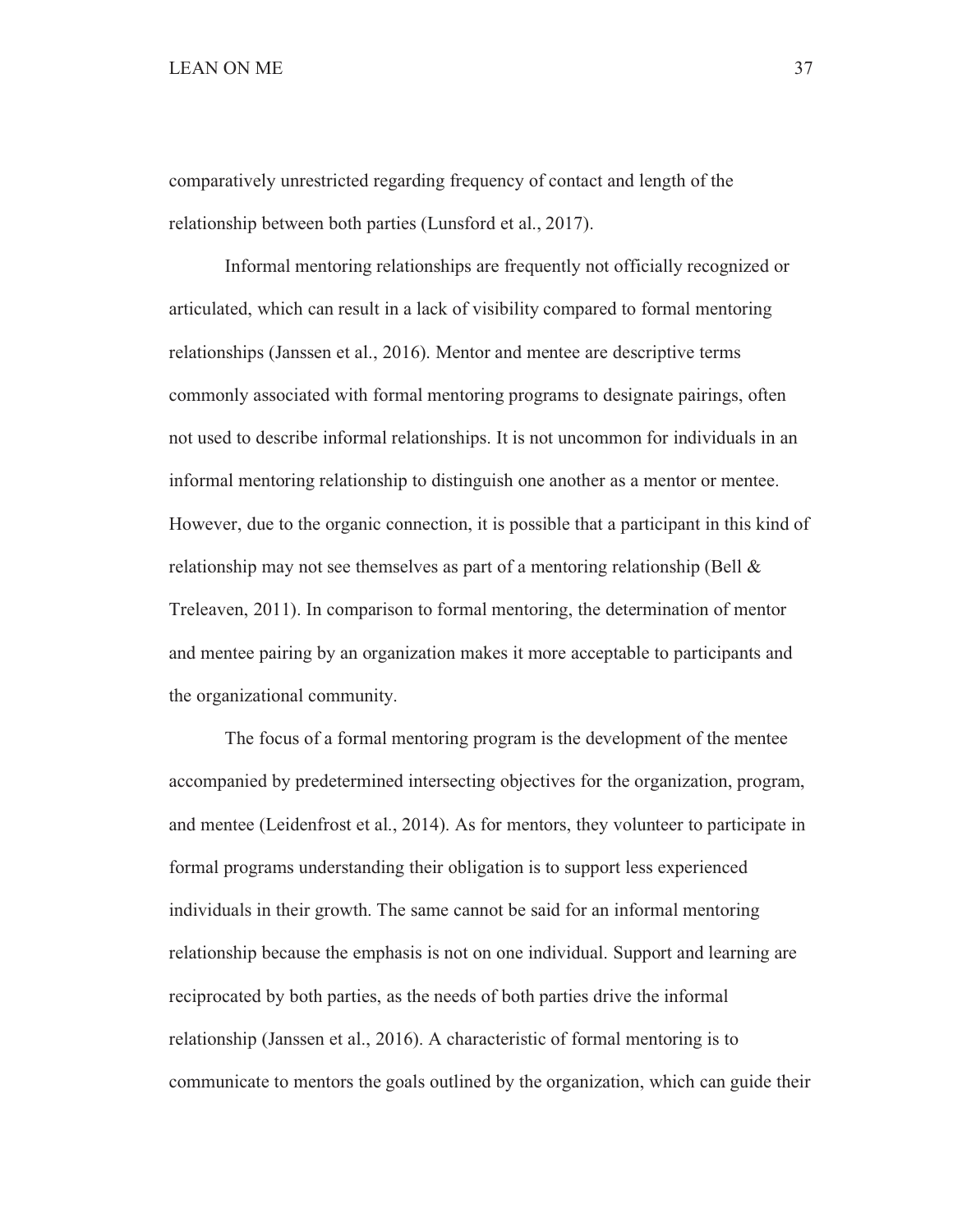relationship to some degree. Furthermore, formal programs are used to satisfy a need, and establishing goals allows the organization to assess the effectiveness of the program.

 Formal mentoring programs are a successful strategy for connecting students with university representatives and peers as well as aiding in student's personal, social, and academic adjustment to college (Castellanos et al., 2016). Contact with faculty has been found as a vital factor in student retention and persistence (Astin, 1999). Adjustment to college is a facet of student retention, and faculty-student mentoring programs are a way to assist URM students' adjustment to college (Newman, 2015). Faculty members serve as agents of socialization and through student interaction, influence students' satisfaction, adjustment, social development, academic achievement, and persistence (Fuentes et al., 2014). According to Trolian et al. (2016), student and faculty interactions facilitated higher levels of academic motivation, achievement, and persistence. Furthermore, it represents the quality of faculty-student interactions and frequency of faculty contact as the most significant factors influencing students' academic motivation.

 According to Kendricks et al. (2013), African American students identified mentoring as the most contributing factor in their academic success and essential to academic and social development. For students who are members of historically marginalized groups attending predominately White institutions, formal interactions with faculty members has many educational benefits but more importantly, faculty contribute to fostering a sense of belonging in students, which in turn, impacts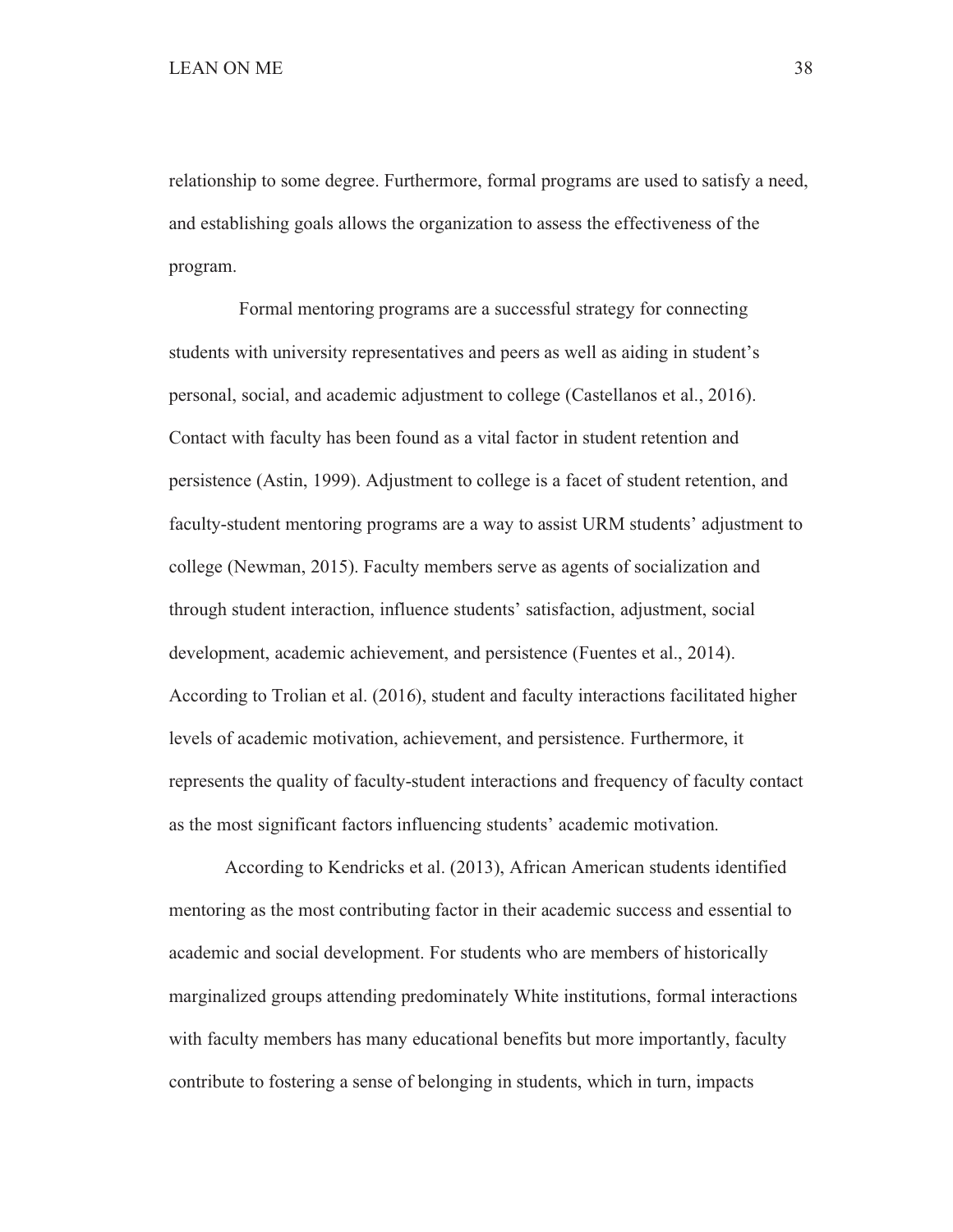academic progress (Kim & Lundberg, 2016). Particularly in the early years of college, where the support from faculty mentoring can alleviate the feelings of isolation and alienation from African American students, which has been an underlying cause for stop-outs (Hu & Ma, 2010). Discovering and feeling empathy, connections, and empowerment can transform URM students' sense of themselves and how they engage with others (Cook-Sather & Felton, 2017). African American students who experience mentoring have a smoother transition into higher education than those without mentors (Castellanos et al., 2016; Flores & Estudillo, 2018). Consistent with Tinto's theory on social integration that suggests students who feel integrated to the university has greater odds to persevere and graduate.

 Newman (2015) found that homogeneity in student-mentor backgrounds was recognized as a fundamental factor that influenced students' academic performance and social adjustment. Mentors of the same race/ethnicity were more identifiable role models to students and the similarities in value, expectations, and background from the same race/ethnic mentors enhanced the perceived level of support, benefits of the relationship, and level of connectedness to the university. Unfortunately, due to the lack of critical mass of faculty of color, it is not always possible for African American students to find a faculty member of the same race (Brooms & Davis, 2017; Griffin, 2012). Faculty mentors not only serve as role models for minority students but developing a faculty-student relationship is positively linked to African American students' satisfaction and retention (Newman, 2015).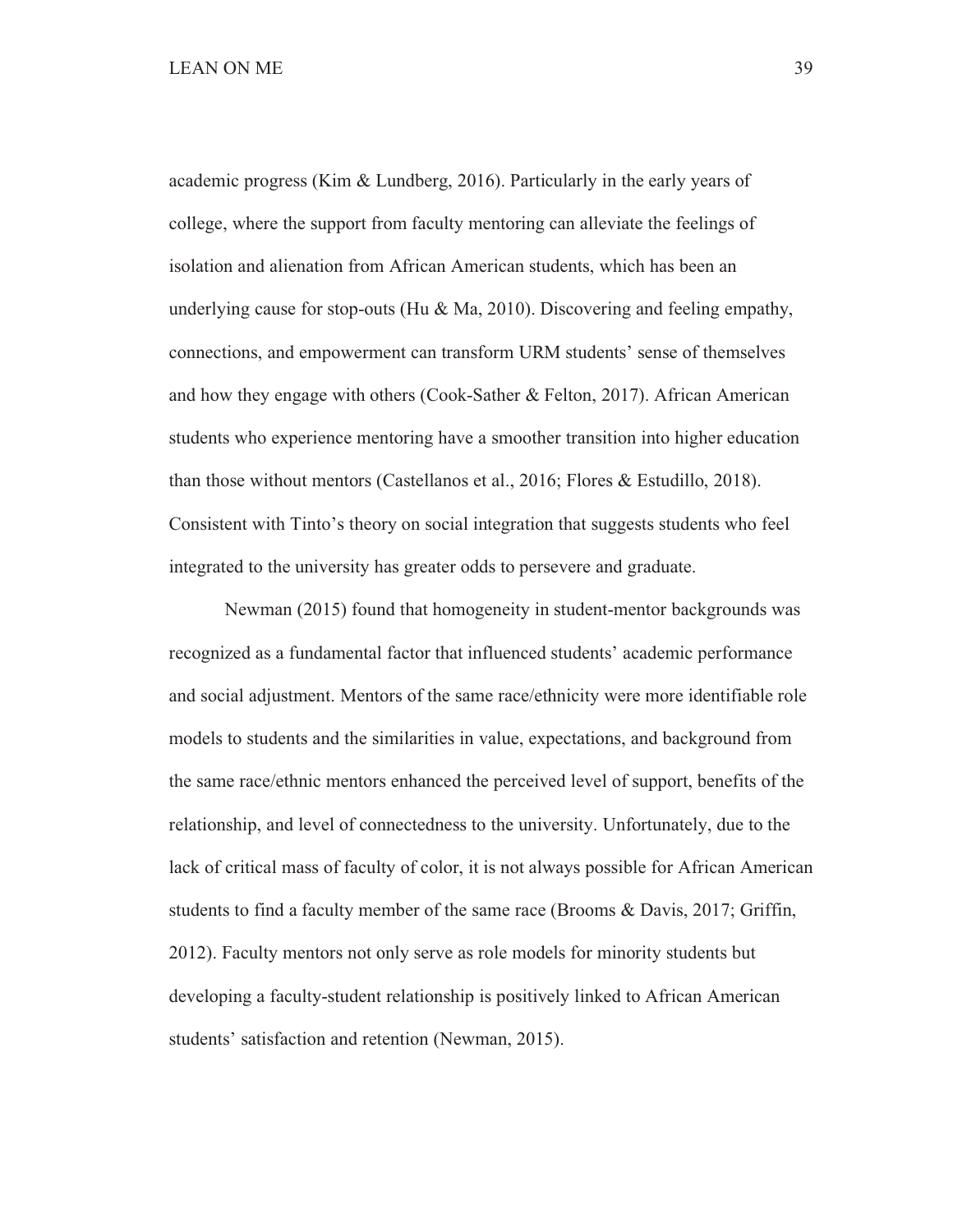Peer support has been identified as an important component for increasing the success of students of color in higher education (Brooms & Davis, 2017). Peers have an impact on one another, and over the years, there have been many attempts to develop this influence more formally as mentoring programs. Peer mentoring emphasizes a more experienced student, helping less experienced students by providing advice, support, knowledge, and academic performance (Colvin & Ashman, 2010; Gunn et al., 2017). For underrepresented groups in higher education, peer mentoring is a practical approach to provide role models and leadership that links first-year students to the new academic environment, thus helping them make a transition to the university (Ward et al., 2014). Equally, this enhanced students' selfconfidence, personal growth, sense of belonging, and self-empowerment as they integrate socially and academically to the campus. Students with a peer mentor have a greater chance of persisting and graduating college because of their feelings of being integrated to the university, compared to those without peer mentors (Yomtov et al., 2017). With minority students, opportunities for cultural connectivity afforded through interacting with peers through mentorship and leadership positively impact the sense of belonging, involvement, self-esteem, higher academic motivation, performance and URM student retention (Flores & Estudillo, 2018; Gibson, 2014; Gunn et al., 2017).

 Peer mentoring programs are not only beneficial for first-year students but also a strategy to retain upperclassman mentors as well (Snowden & Hardy, 2013). Peer mentors are positively impacted academically and interpersonally from their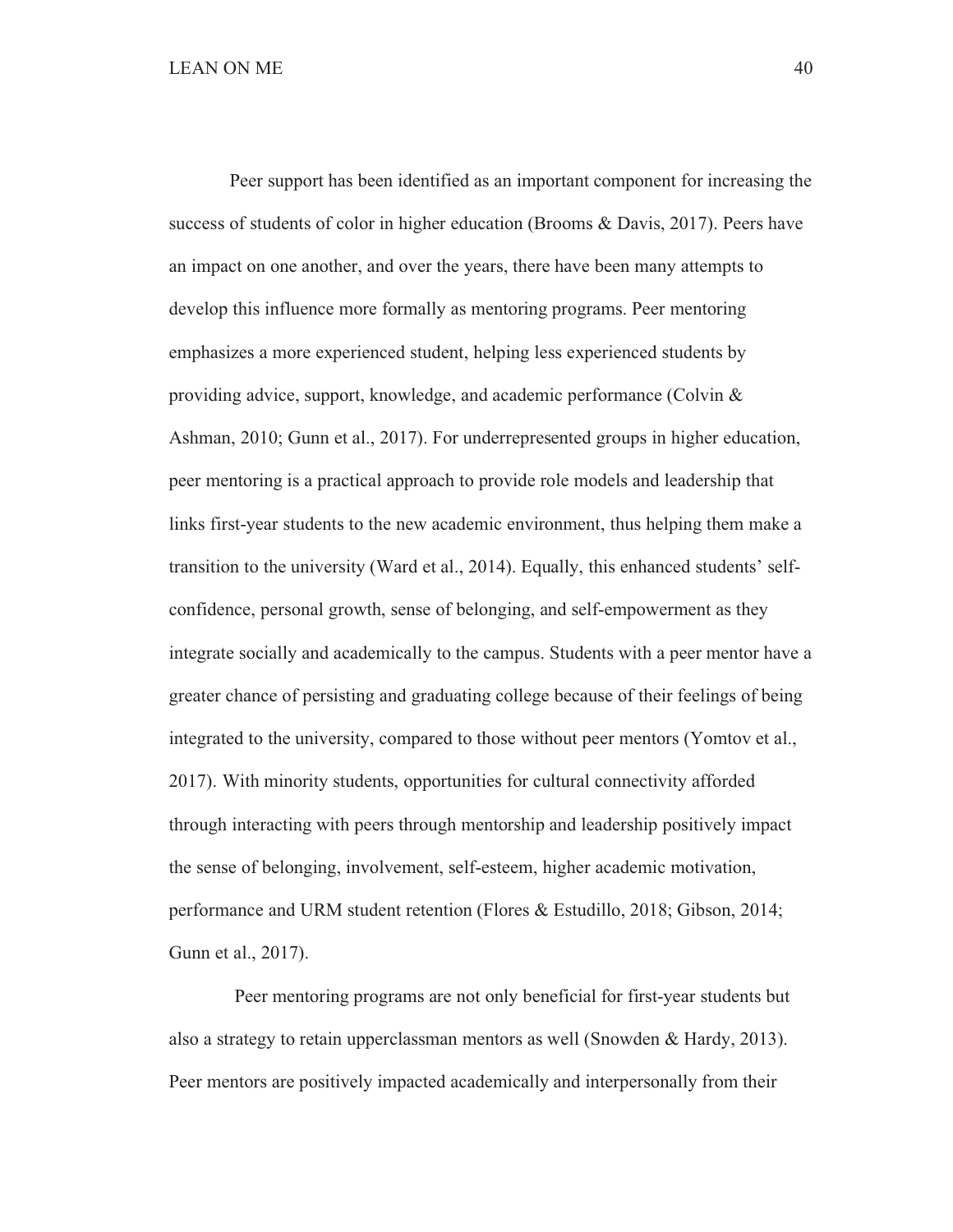roles as mentors due to the satisfying and rejuvenating experience of helping a student leading to improved performance (Grima et al., 2014). Supported by Kiyama & Luca (2013), who found that serving as a peer mentor significantly enhances personal and professional growth, as they found in their study, peer mentors develop enhanced academic and communication skills, as well as a sense of responsibility and confidence. "Peer mentoring enables students to utilize support strategies, provides effective role modeling, and enhances participation in the academic community" (Snowden & Hardy, 2013, p. 90). The sense of community, communication skills, sense of identity, and self-satisfaction being leaders and role models for other minority students are benefits to peers serving as mentors and ultimately encourages retention for all participants (Ward et al., 2014). Tinto (1993) established that formal forms of association, such as involvement with a peer mentor, influenced social integration for students of color. African American students that do not establish supportive communities increase the chances of not being retained (Baker, 2013).

#### **Summary**

 Higher education is a driver of social mobility and a gateway to economic empowerment for students who enter the nation's postsecondary institutions each year (Marginson, 2016). African Americans seek higher education as a means to close the gap of opportunity widened historically with systematic oppression and marginalization in America (Maralani, 2013). Evident in the increased number of African American students attending predominately White institutions over the last century and will continue to grow (Guiffrida & Douthit, 2010). Theoretically, a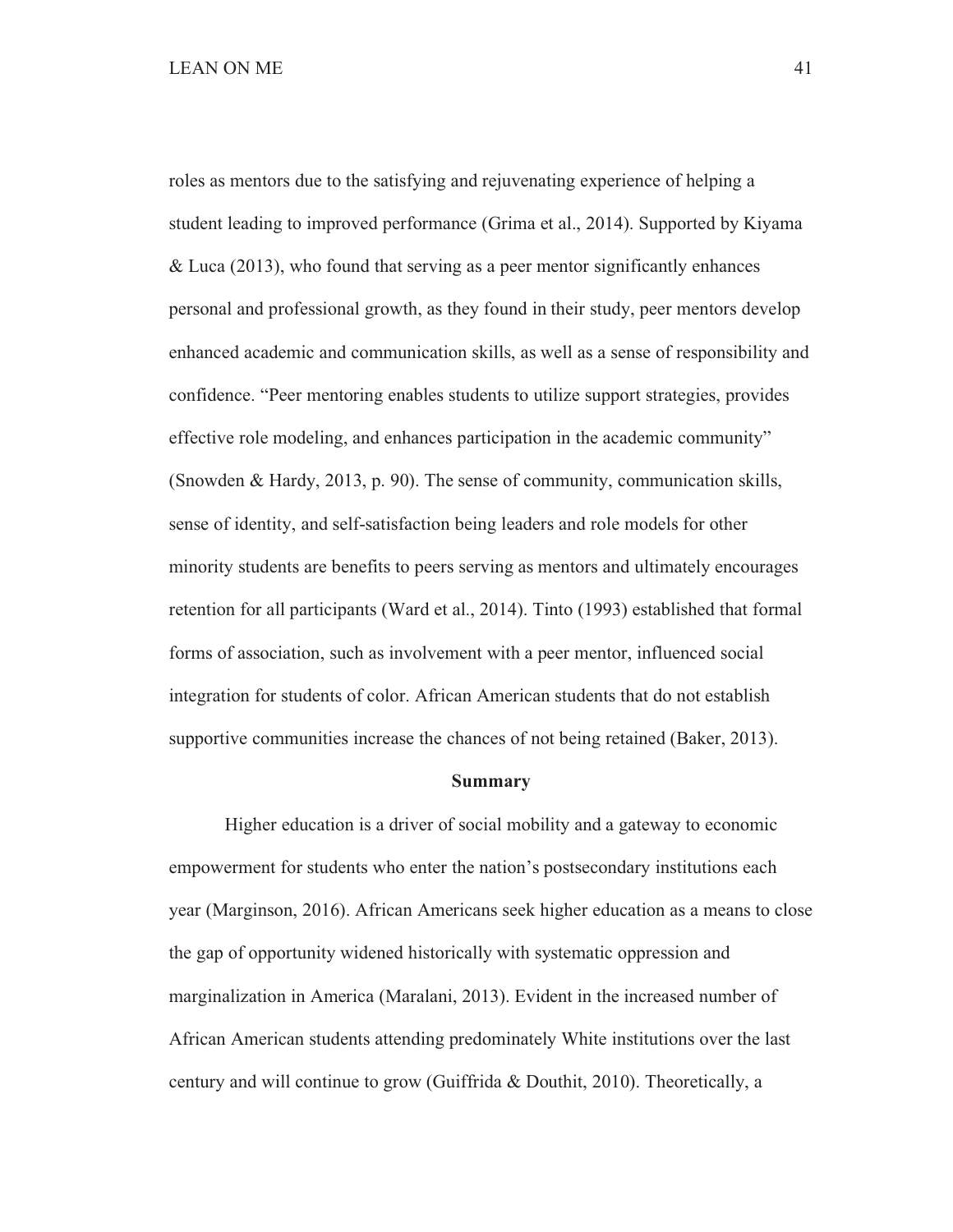postsecondary education should enhance a person's life by affording them with more career opportunities, thus influencing socioeconomic background (Eakins & Eakins, 2017). Unfortunately, African American students enrolled at predominately White institutions are disproportionately retained and graduated compared to the majority population of students (Lee, 2018).

 Institutions need to support African American student matriculation by forming a welcoming and supportive campus environment that provides academic and social support. Mentoring programs are a strategy used by colleges and universities to aid with social and academic integration of African American students to the college environment to increase odds of persisting (Hu & Ma, 2010). It is imperative that African American students are retained because they are essential to the overall quality of the educational experience at MSU. Furthermore, increasing access and success in higher education is beneficial to everyone's public interests when more Americans across racial/ethnic groups earn college degrees and undertake societal roles that improve global competitiveness, decrease crime and poverty, and help the U.S. embody its democratic ideals (Palmer, Davis, Moore, & Hilton, 2010).

The DREAMS First-Year Mentoring program seeks to assist program participants with the academic and social transition to MSU, which the literature (Astin, 1999; Tinto, 1993) states are essential to student retention. Additionally, pairing first-year participants with a peer mentor and a faculty or staff mentor is a strategy to address the challenges first-year African American students traditionally experience at predominately White institutions. This project seeks to develop a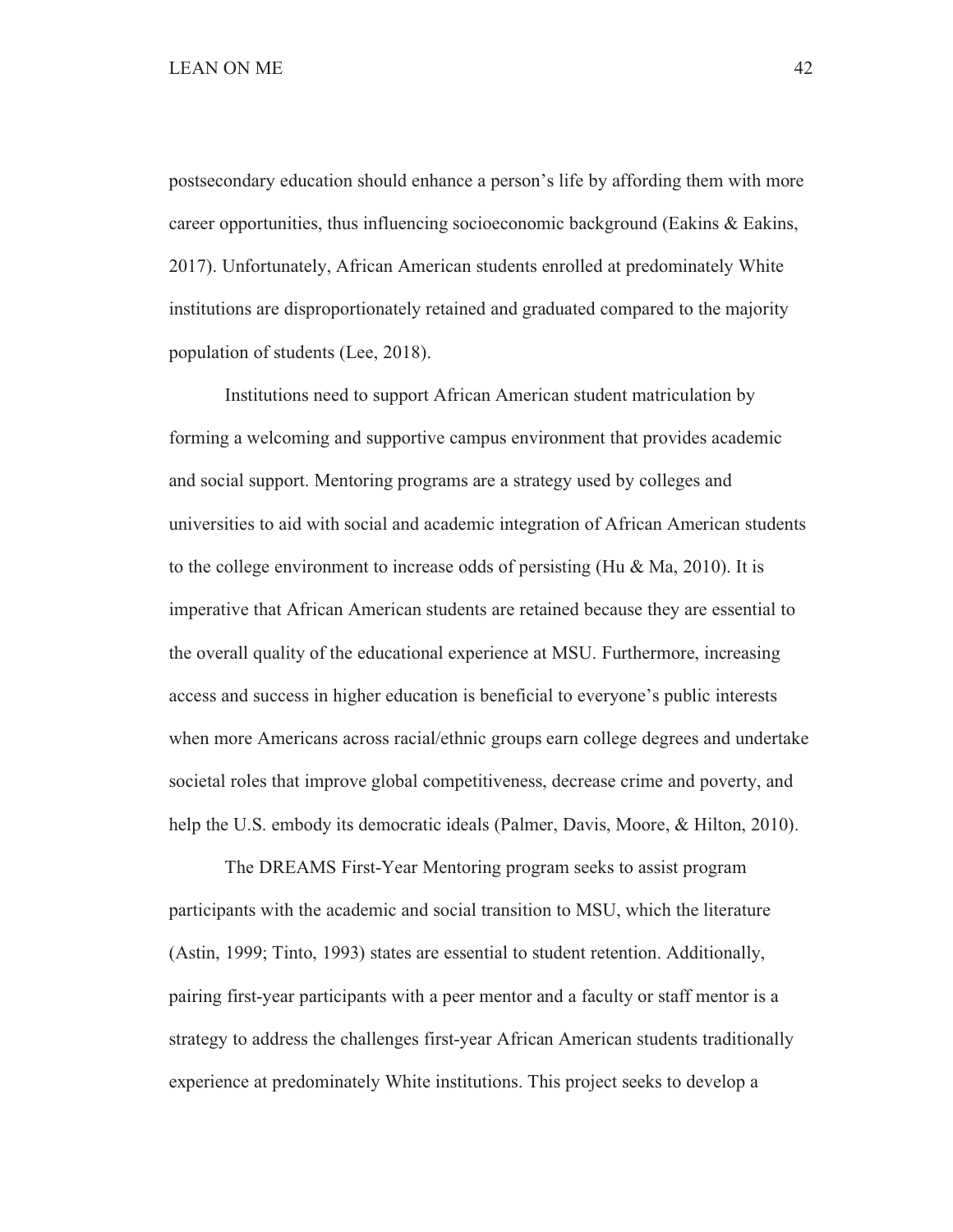mentor training and resource manual to prepare individuals to become mentors within the DREAMS Mentoring and Leadership Program. A properly trained mentor can provide academic, social, and cultural support to aid participants in reaching their full potential and persist to graduation.

#### **Who is this capstone meant to impact?**

 In addition to this capstone project producing a first-time mentor training and resource manual designed for mentors of the DREAMS program, it will also have a domino effect that positively impacts first-year DREAMS mentees and MSU. This capstone project is designed to have a direct impact on mentors of the DREAMS program at MSU. The DREAMS mentor training and resource manual will provide mentors with the knowledge and skills essential to be an effective mentor of the DREAMS program. With the content of the DREAMS mentor training and resource manual covering a myriad of subjects such as the DREAMS program, basics of mentoring, goals, responsibilities, expectations, student challenges, campus resources, etc., mentors will have the tools to effectively mentor a diverse first-year DREAMS participant. Furthermore, it will provide the support strategies vital to the academic and social integration to college that literature (Astin, 1999; Tinto, 1993) suggests is essential to first-year students and their continued success in higher education. Literature (Alessa, 2017; McCann, 2013; Kupersmidt et al., 2017; McQuillin et al., 2015) on formal mentoring recommends participants become educated on the purpose of the program, as well as their roles and responsibilities to ensure mentors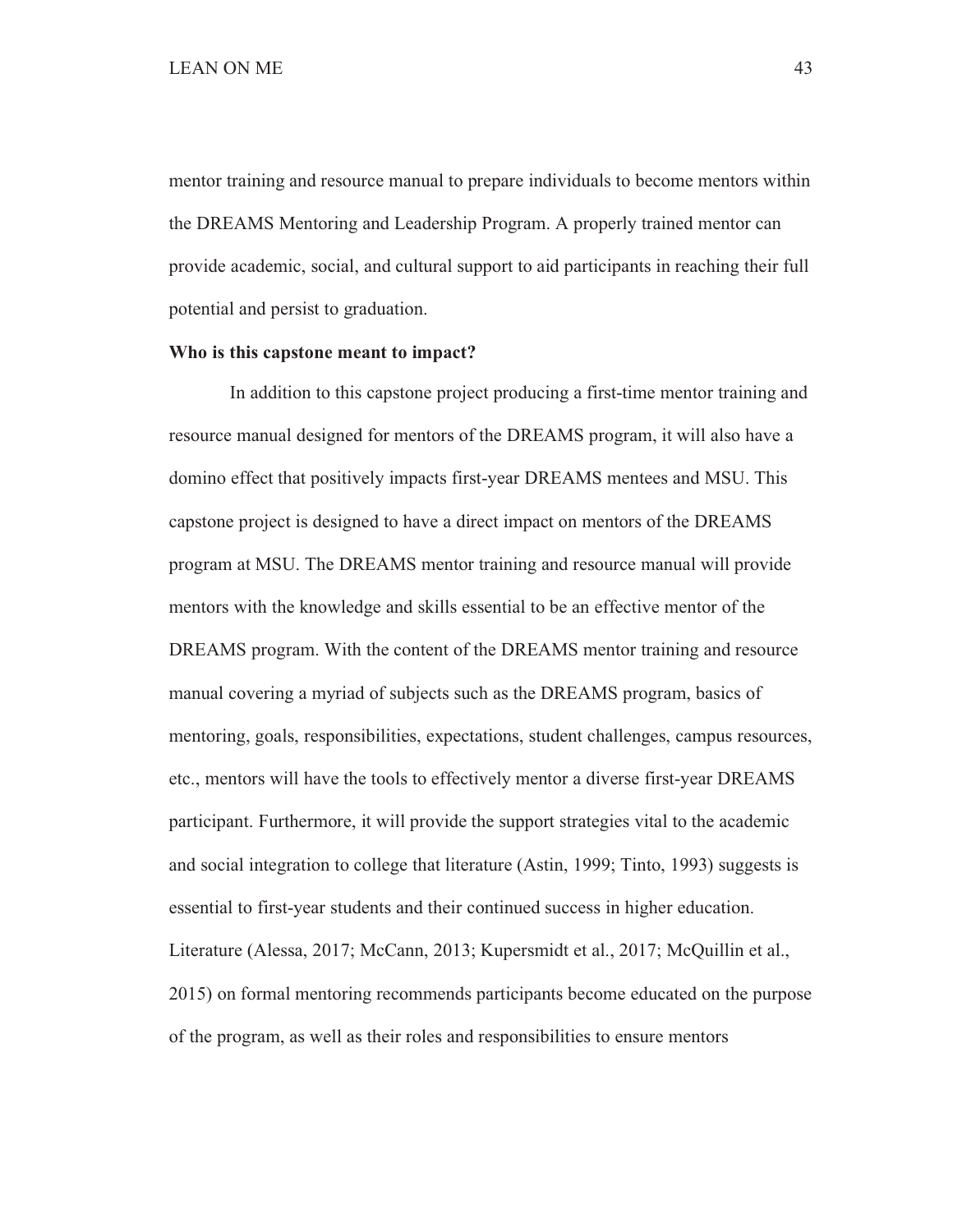understand all aspects of the program. An understanding of the program can foster mentor enthusiasm and program effectiveness.

 The effectiveness of a formal mentoring program is contingent upon the behavior and interactions of the mentor with the mentee. The development of a mentor training and resource manual for DREAMS mentors will lead to greater commitment and self-efficacy in mentors. Mentor commitment in a formal program is critical, given the actions of the mentor to support their mentee's development can be the difference in whether program goals are met (Weinberg & Lankau, 2011). For an informal mentoring relationship, commitment can be different from that of formal mentoring due to the structural differences in the two types of relationships (Bell  $\&$ Treleaven, 2011). The familiarity between two individuals is a key element in the organic initiation of an informal mentoring relationship, and it is that interpersonal connection with one another that may result in a greater commitment from mentors in an informal mentoring relationship (Janssen et al., 2016). As opposed to formal mentoring programs where mentors and mentees are usually unfamiliar with each other prior to being paired together by a third party (Bell & Treleaven, 2011).

 Training is a facet of effective formal mentoring programs that can be utilized to positively impact mentor and self-efficacy and commitment (Alessa, 2017; Kupersmidt et al., 2017; Martin & Sifers, 2012; McQuillin et al., 2015). Self-efficacy, in the context of mentoring, is conceptualized as the confidence level of mentors in relation to skills and knowledge in their ability to developing a successful relationship (Alessa, 2017). Mentor training enhances mentors feeling of readiness and self-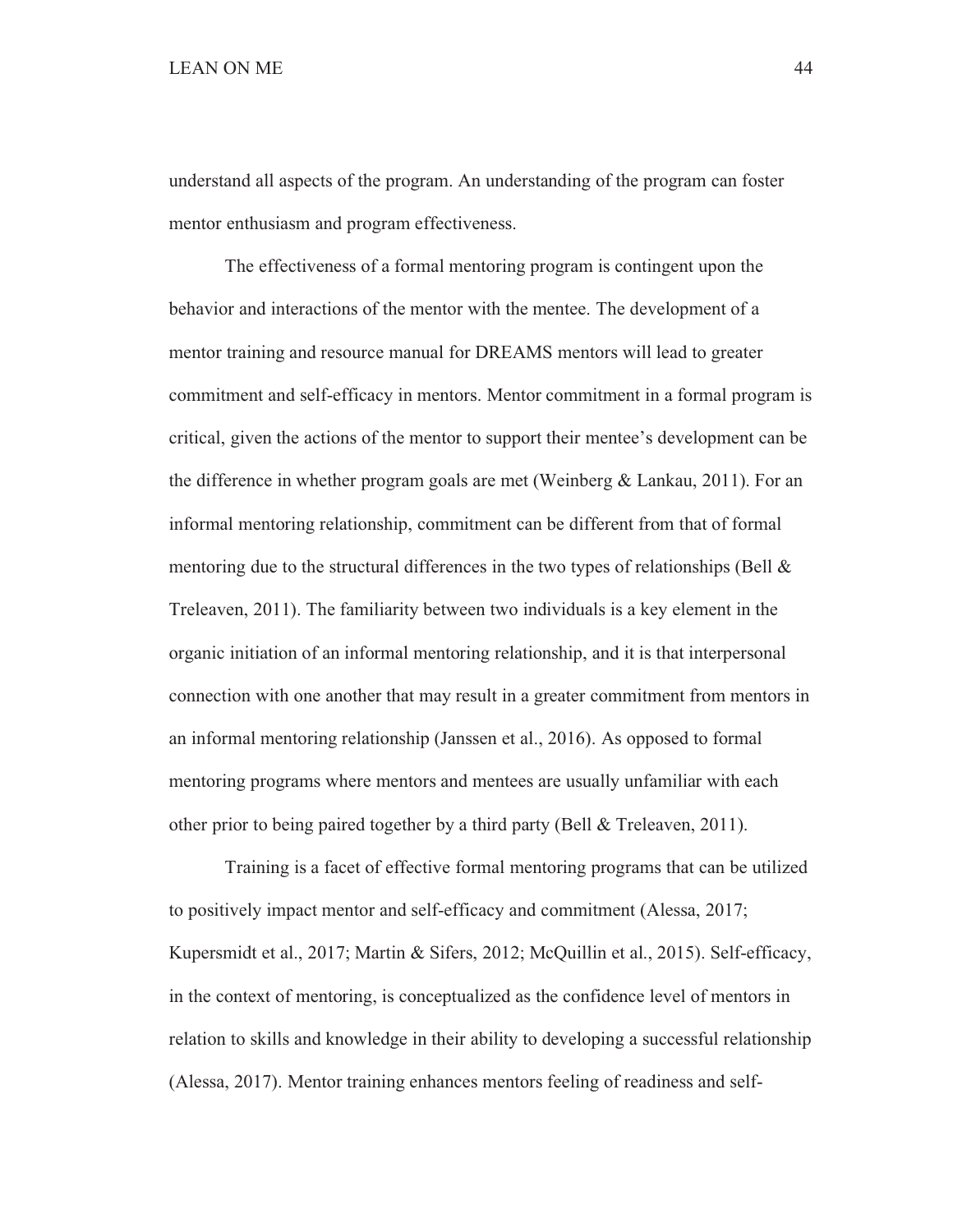# LEAN ON ME 45

efficacy, which has been found to positively influence the retention of mentors, quality of the mentoring relationship, and overall program outcomes (Kupersmidt et al., 2017). Efficacy in mentors leads to higher amounts of contact between mentor and mentee, an increase in engagement with program-related activities, and reduced relationship obstacles (Martin and Sifers, 2012).

 Training in a formal mentoring program demonstrates a commitment to the success of the program, but also provides mentors with the confidence and enhanced understanding of their role and how to effectively mentor (Alessa, 2017). It is in the knowledge acquired through training regarding mentoring, skills, program understanding, and any other facets of mentoring that confidence and commitment is developed in mentors (McQuillin et al., 2015). Mentors who are knowledgeable about their role and value through training, are often more effective and the success of the relationship resulting in higher mentor commitment (Kupersmidt et al., 2017). Martin & Sifers (2012) found that mentor training and confidence are linked to higher levels of mentor satisfaction, which translated into favorable mentoring outcomes. Mentor training not only shapes knowledge but leads to self-efficacy and commitment in mentors, which can affect mentor satisfaction, retention, and impact (Kupersmidt et al., 2017).

 As mentioned above, this capstone project is designed for mentors of the DREAMS program. There is also a mutual benefit for first-year DREAMS participants as beneficiaries. Overall, the purpose of the first tier of the DREAMS program is centered on supporting and assisting first-time freshman participants to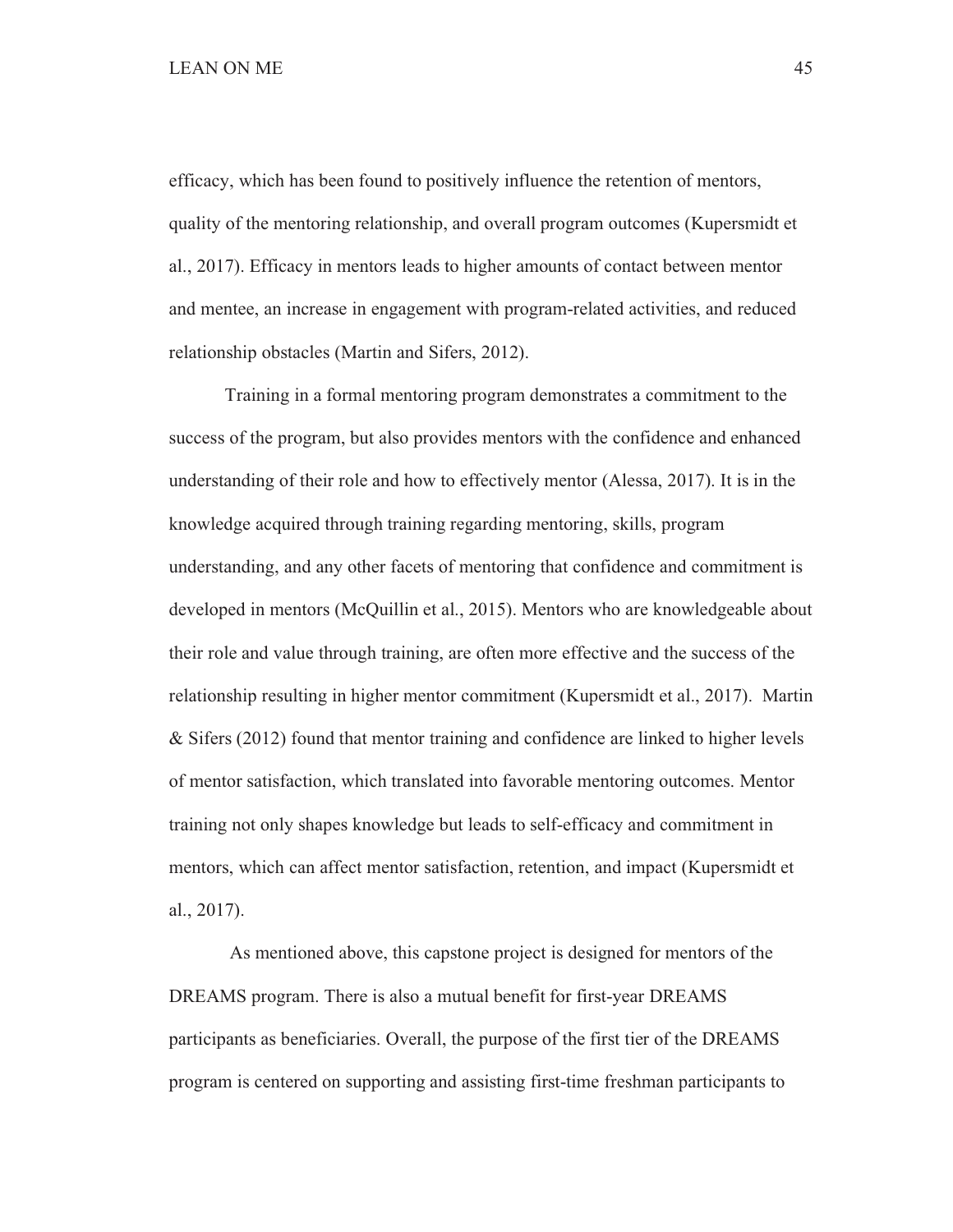make the transition to MSU. With the development of this capstone project, every DREAMS first-year participant to sign-up from fall 2020 onward, will be positively impacted through their interaction and connection to a DREAMS mentor. First-year participants will be assigned a mentor who has been trained to help their mentees navigate through their academic and social integration to MSU. They will also facilitate personal and professional development in assigned mentees when opportunities arise, contributing to a positive experience at MSU. Shook & Keup (2012) reveal, students being mentored by a knowledgeable and well-trained peer, can develop a greater sense of community, social and academic integration, and a community of resources and referral agents devoted to their success.

 In 2018, students who self-identified as African American made up 53% of the DREAMS freshman participants in the First-Year Mentoring Program (Clark, 2019). If first-year DREAMS participants can make a positive transition to MSU by their interaction with a trained peer and a faculty mentor, the university has a greater chance of retaining these diverse students. The retention of African American students positively impacts the campus diversity and the quality of the learning experience for all students enrolled at MSU. Experiences with diversity inside and outside the classroom expose students to diverse perspectives, which often spark more progressive thinking and a multidimensional worldview compared to submissive ways of thinking based on previous experiences (Clarke & Antonio, 2012). The beauty of higher education is the ability to foster a higher level of thinking in students through unfamiliar encounters and experiences that may lead to evolved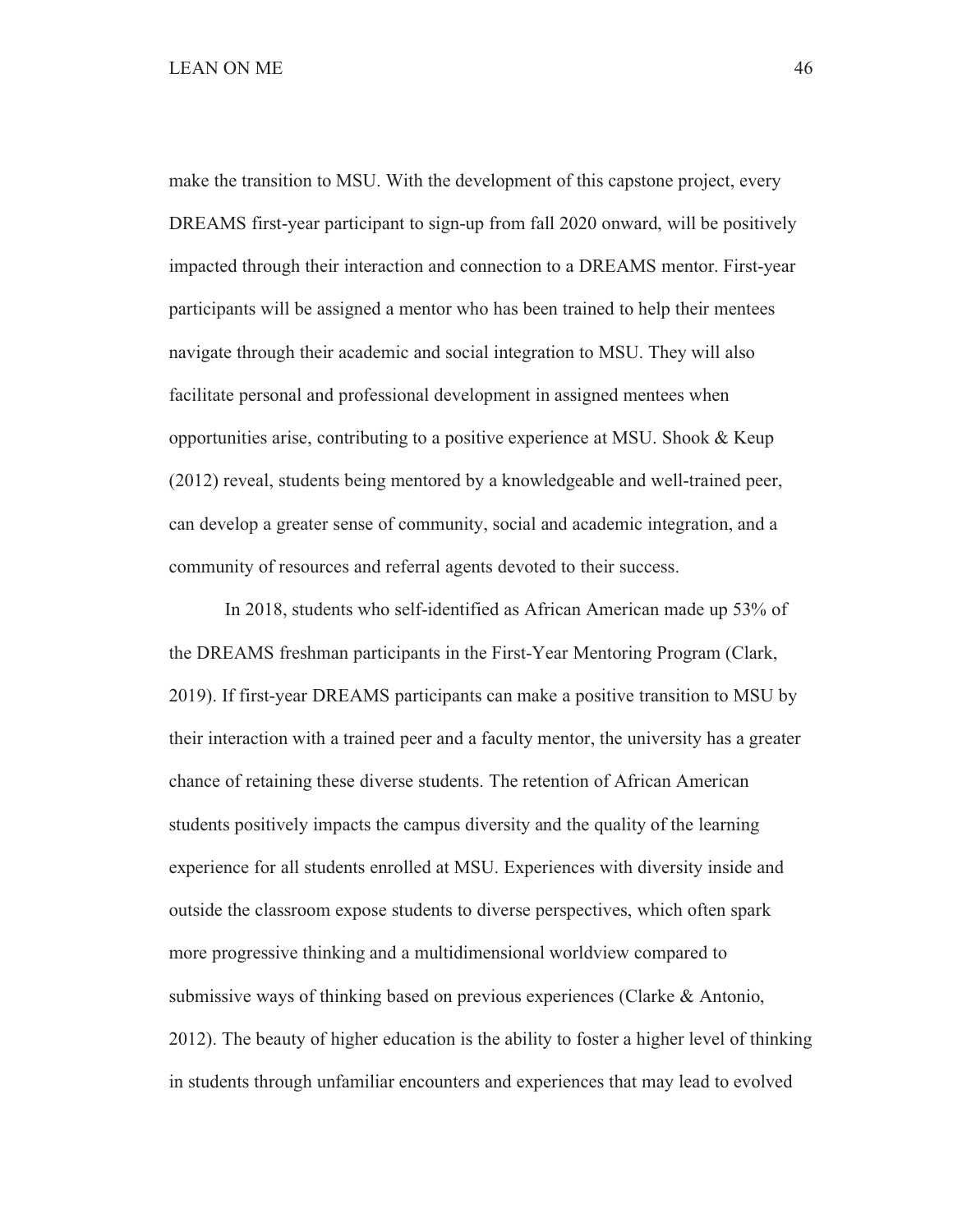ideas and perspectives. Institutions with greater diversity in student demographics increase the likelihood of students from varying backgrounds interacting and influencing one another's opinions and viewpoints of students (Cole & Zhou, 2014). Furthermore, students that engage in diversity through extracurricular activities or experience racial interactions are linked to having a greater sense of self-efficacy, academic skills, and capacity to engage with racial and cultural dissimilarities (Clarke & Antonio, 2012). African American students make up the largest percentage of minority students at MSU, these students must be retained because they are essential to the overall quality of the educational experience at MSU.

#### **How was the capstone project developed?**

The researcher was hired fall of 2015 as the Minority Academic Services Coordinator at MSU to support the university's desire to retain and graduate URM students assisting in their academic, social, and cultural development. One of the responsibilities of the position is to provide leadership and oversight of the DREAMS program. By fall 2016, there were several changes to the DREAMS program, with the most significant being the return to a retention initiative for URM students, the use of a cohort model to better track students and extend engagement beyond the first-year to become more comprehensive. Also, the integration of high-impact practices to the first-year experience (peer mentoring, living-learning community, and transition to college course).

 To achieve the objectives of the First-Year Mentoring Program, it was essential to incorporate the above-mentioned high impact practices in the changes to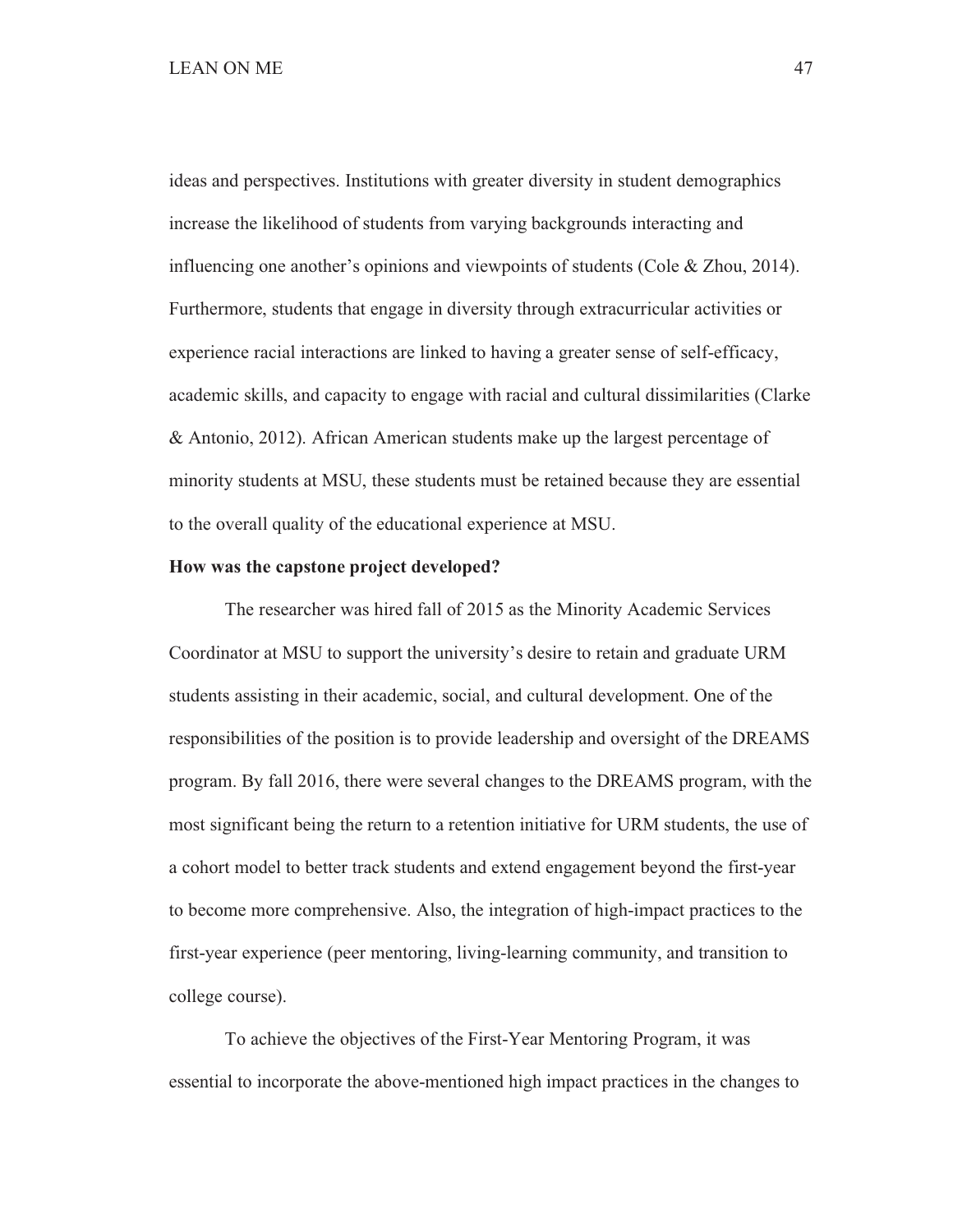DREAMS First-Year Mentoring Program. High impact practices involve meaningful interactions with faculty and other students, encourage collaboration with diverse others, and provide frequent and substantive feedback (National Survey of Student Engagement, 2018). Peer mentoring is beneficial to helping students adjust to a new environment, obtaining social support, skill development, access to information, and a sense of belonging (Gunn et al., 2017). Johnson and Stage (2018), identified freshman seminars as a high impact practice that assists with the persistence of first-year students to the second year. Furthermore, freshman seminar courses are more impactful on persistence when they educate students on matters concerning study skills and health. For at-risk students, there is a positive correlation between freshman seminar courses and persistence (Johnson and Stage, 2018).

 "Living-learning communities includes students who live in a themed residence hall (related to a specific content area, i.e. social and economic justice), enroll in common courses and participate in academically and intellectually engaging learning activities designed for the cohort" (Ericksen & Walker, 2015, p. 1). LLCs provide a unique opportunity to foster comprehensive learning environments, inside, and outside the classroom and encourage engagement activities that benefit students and faculty interaction (Brower & Inkelas, 2010). Literature (Brower & Inkelas, 2010; Ericksen & Walker, 2015) on living-learning communities has revealed that students who participate in living-learning communities have a smoother transition to the university from high school. The first-year experience is fundamental to student success because it sets the tone for the rest of a student's collegiate career.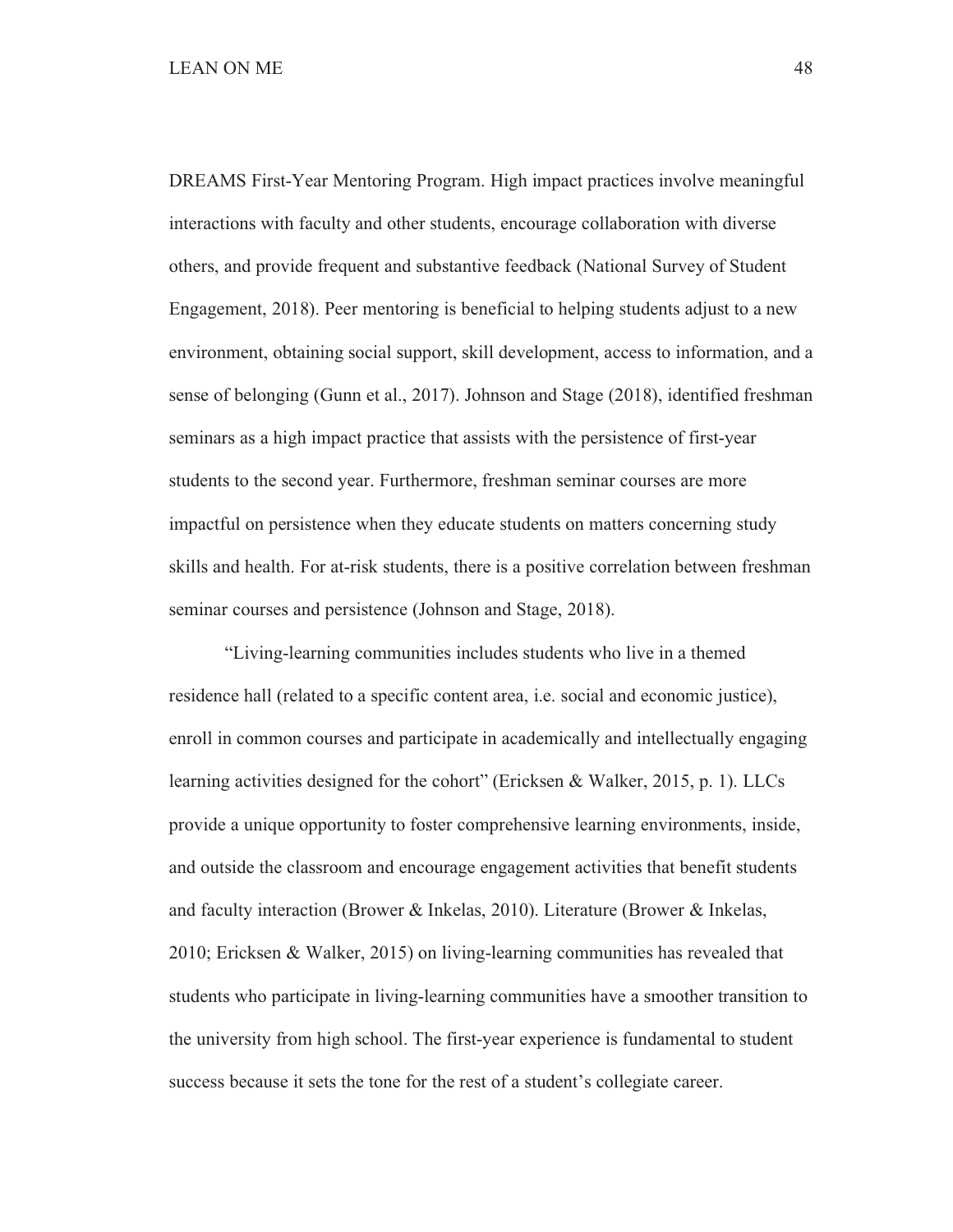Incorporating high impact practices in a student's early years of college is vital to student integration and retention (Johnson & Stage, 2018). Not all was overhauled with the new changes to the DREAMS program. In an attempt not to reinvent the wheel, there were components of the program that remained the same such as the program orientation.

 The DREAMS program orientation, now known as the DREAMS networking mixer, serves as the sole method to educate mentees and mentors about the program, expectations, objectives, what to expect, and opportunity for participants to meet. As part of the continuous improvement plan of the DREAMS program, research on best practices of formal mentoring led the researcher to the conclusion that the program lacked in-depth formal training to ensure mentors have the knowledge and skills to be effective. Of the various strategies used by other formal programs to prepare mentors, developing a mentor training and resource manual was believed to be the ideal approach to train and support mentors of the DREAMS program.

 A mentor training and resource manual is a great compliment to the DREAMS networking mixer because not only will mentors be able to read and study the material on their own, but it would serve as a physical resource they can lean on throughout the formal mentoring relationship. Furthermore, a mentor training and resource manual ensures a level of consistency and shared understanding amongst mentors of the DREAMS program. Developing a mentor training and resource manual allows the researcher to utilize his experience to be creative and intentional in development so it's specific to MSU and the DREAMS program.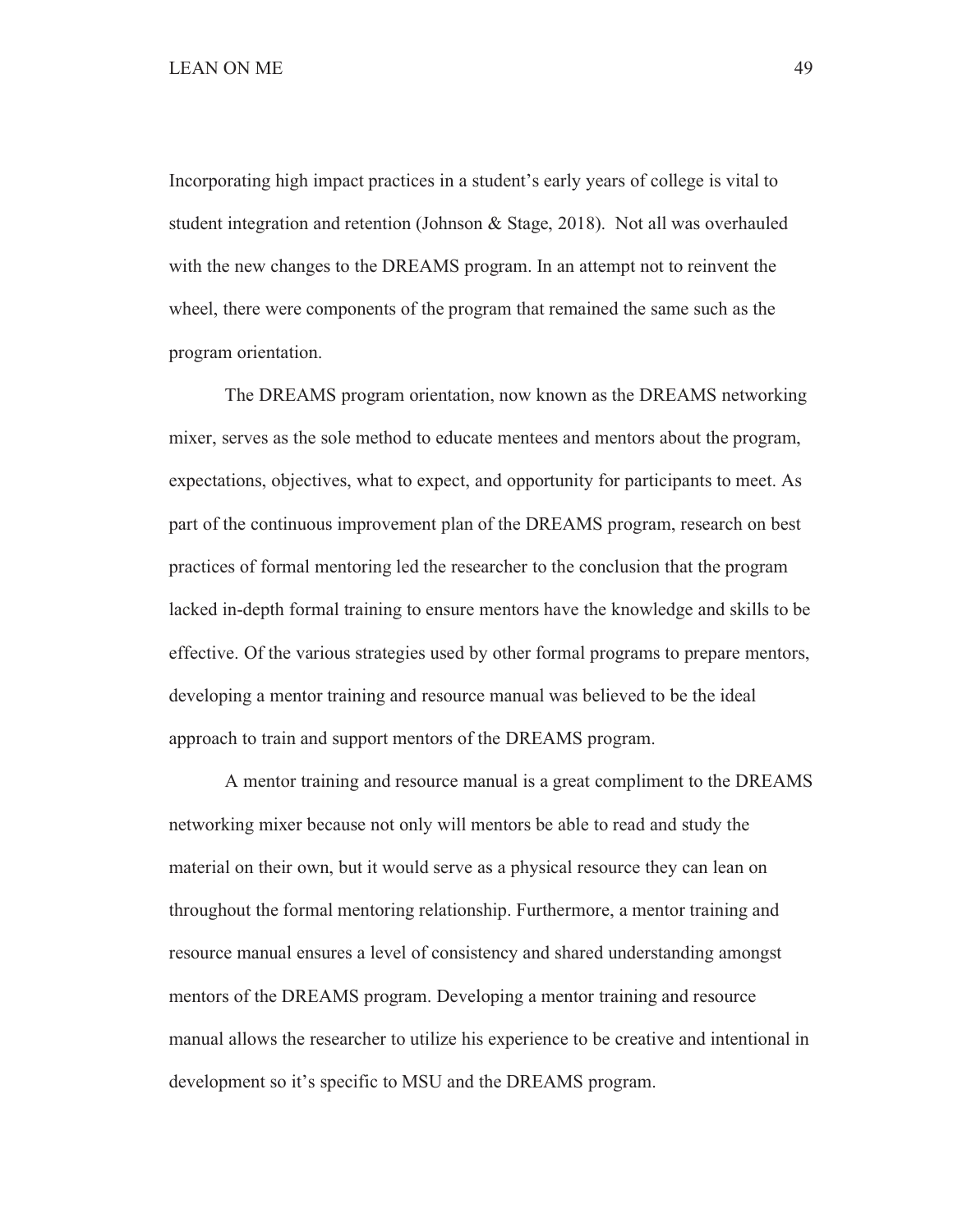A collection of the researcher's experience in higher education with the DREAMS program, best practices, program objectives, literature, institutional knowledge, and examples of mentoring manuals from other formal mentoring programs was essential to generating content for the manual. The DREAMS mentor training and resource manual consist of six primary sections: DREAMS program overview, mentoring basics, mentoring responsibilities  $\&$  expectations, student challenges, getting started, and campus resources. With a subject such as mentoring, which has a considerable amount of information to cover, the researcher needed to be intentional with content development. Specifically, to be creative about how the content would be delivered and designed because it is critical to keep the reader engaged with direct knowledge. This was accomplished by summarizing the literature using bullet points, lists, visual aids, and grids.

 To recruit peer mentors for DREAMS program an email communication is sent to all upperclassman DREAMS participants from the Minority Academic Services Coordinator encouraging students to become a mentor if they meet requirements and have the desire. Requirements are the completion of 30 credit hours, 2.5 cumulative grade point, and is interested in assisting first-year students transition to MSU. Additionally, peer mentors must be an existing upperclassman DREAMS program participant. Although the existing DREAMS participants may know about the DREAMS program through personal experience, it is important they understand the program correctly. Once selected to become a mentor, they are afforded an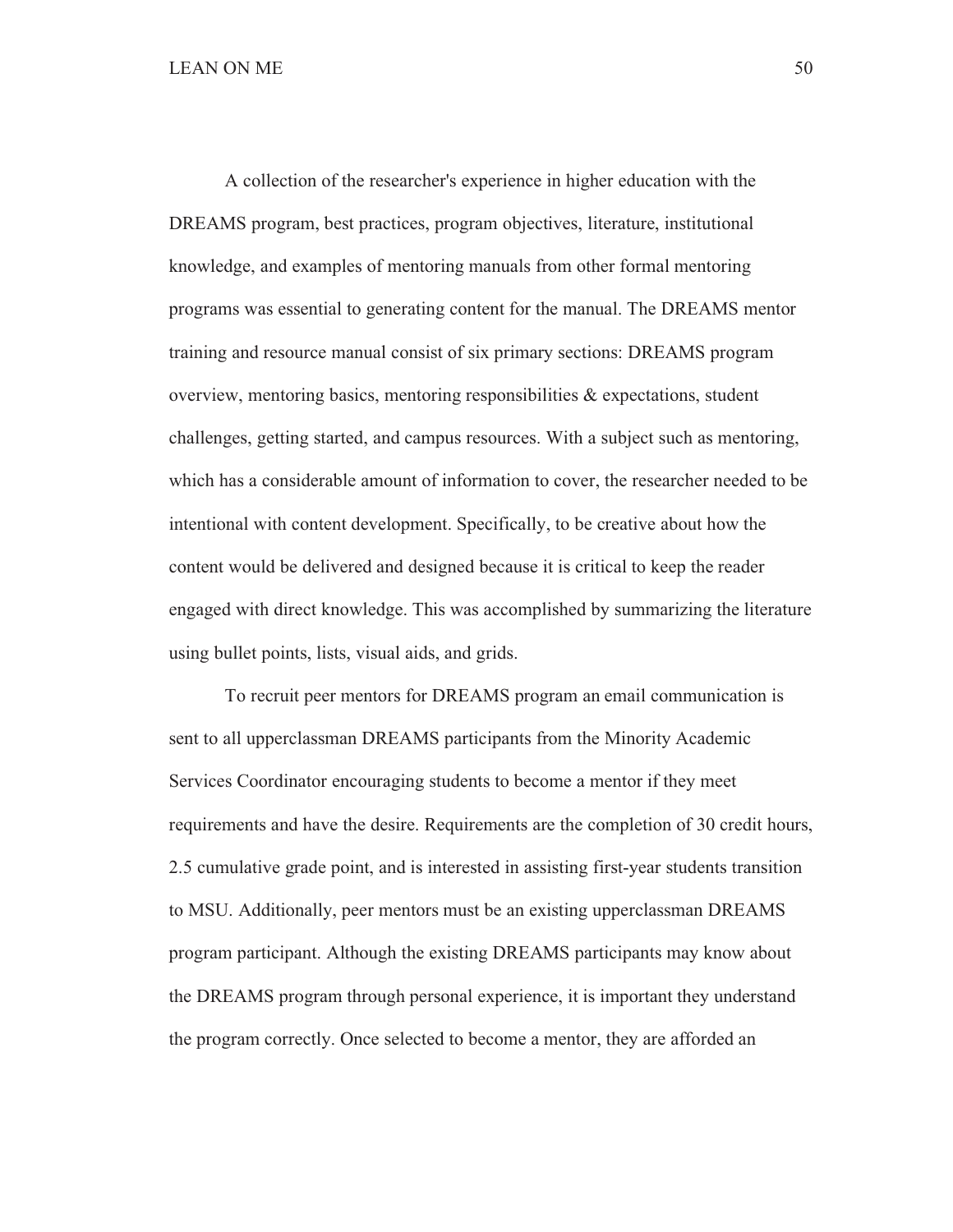opportunity to remain a mentor for the incoming DREAMS cohort at the end of their formal mentoring relationship.

 As for faculty and staff mentors, DREAMS student recommendations and personal interactions are used to recruit MSU employees to volunteer to be a mentor of the program. Current DREAMS students are asked in person and through email, to identify employees they believe would be suitable mentors based on experience. Once a recommendation is received, an email is sent to the employee to notify them they were identified as a potential DREAMS mentor. In the email communication, brief information regarding the program, responsibilities, and expectations are provided with hopes the recommended employee would apply to serve as a mentor. Additionally, the Minority Academic Services Coordinator utilizes professional discretion to identify and recruit MSU employees and upperclassman DREAMS participants alike to be mentors based on personal interactions. Outside of the brief program overview inside the initial recruitment email and program orientation, faculty and staff mentors may not fully understand the inner workings of the DREAMS program.

 In the creative process of determining content for the manual, there was a priority to incorporate an overview of the DREAMS program. Mentors may not know much about the DREAMS program holistically, aside from their involvement with the First-Year Mentoring Program. Reviewing the purpose of the DREAMS program, program outcomes, and the student development model, it is the hope with an enhanced understanding that mentors comprehend their role more clearly. If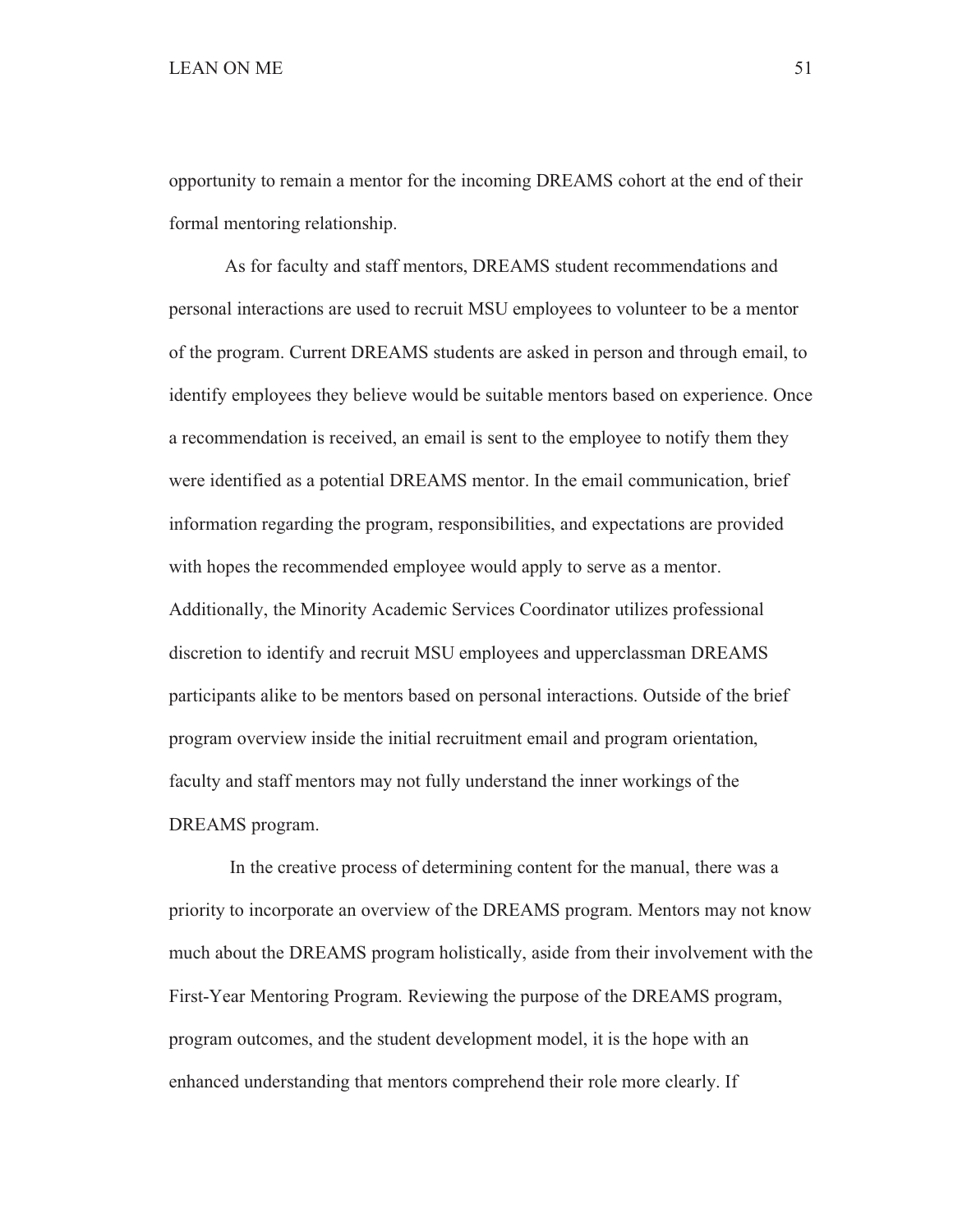necessary, mentors would be able to help first-year participants understand the DREAMS program if they have questions about what to expect in the first year and beyond.

 Developing this capstone project, the aim was to create a product that educates, rather than simply instructs individuals on the dos and don'ts of mentoring. The content for the DREAMS mentor training and resource manual takes the approach that every person who will read this manual has zero experience with mentoring. This makes it necessary to provide foundational knowledge on mentoring, such as the definition of mentoring, different types of mentoring (formal and informal), and how to distinguish between the two, benefits of mentoring for those involved and the role of a mentor and mentee. Foundational knowledge on mentoring provides the groundwork needed to advance a mentor's understanding of what is required to mentor and what that looks like in a practical sense as they continue to expand their knowledge. To summarize the basics of mentoring, the question is asked, what makes a good mentor? Derived from Elon University's training manual for mentors of the new employee mentoring program, a list of skills, characteristics, and examples are listed to drive home the points.

 Linda Phillips-Jones (2003) is a well-known researcher on mentoring and believes that there are certain skills mentors possess or can acquire that result in the most successful mentoring relationships. In her book, *The Mentor's Guide: How to Be the Kind of Mentor You Once Had-Or Wished You'd Had (2003)* identifies active listening, building trust, establishing goals, developing capacities, encouragement,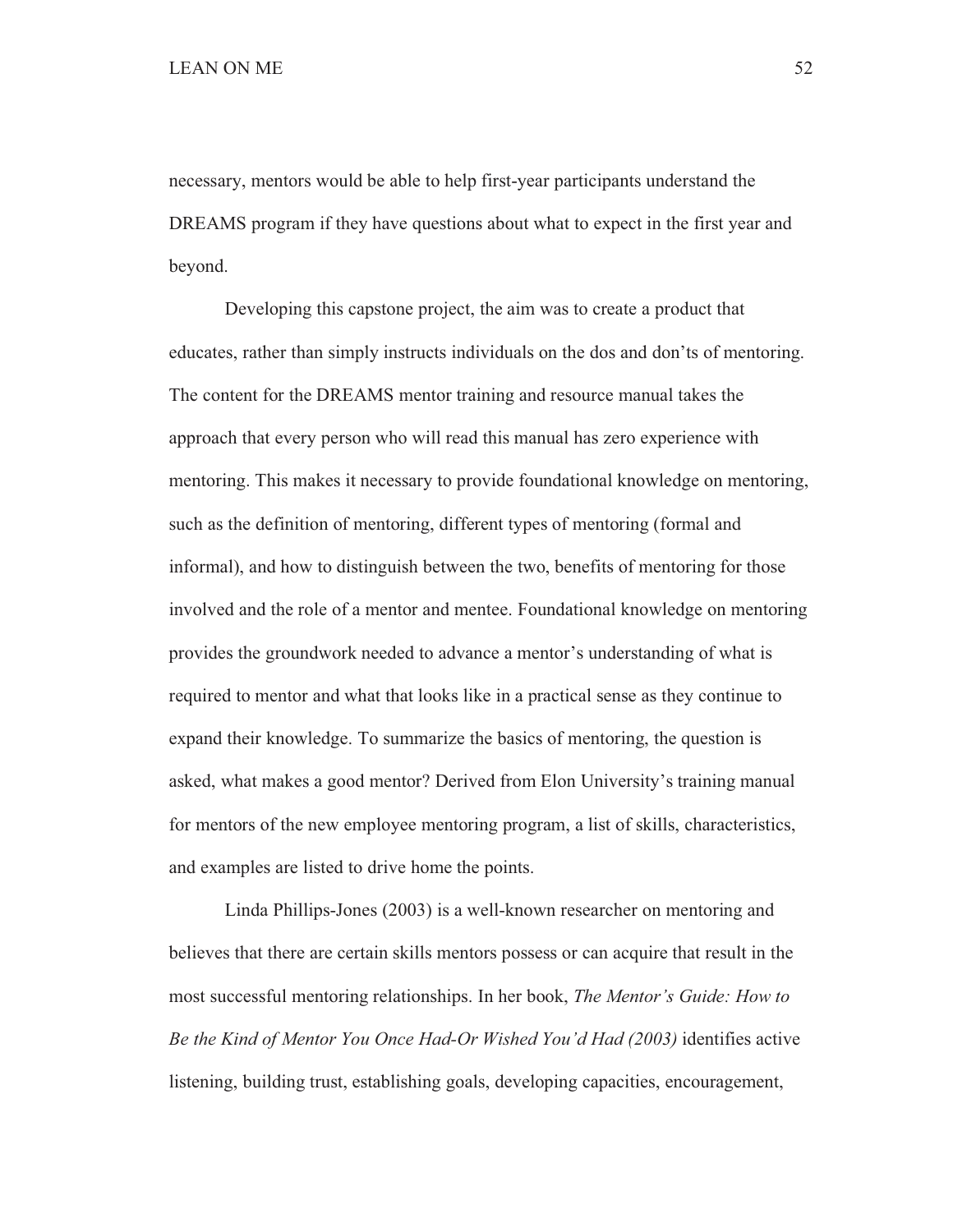# LEAN ON ME 53

and inspiration as some of the critical skills mentors should possess. When an individual does not possess a desired skill set, that skill can be developed over time with the proper attention. The work from Phillips-Jones (2003) was incorporated in the DREAMS mentor training and resource manual because it allows mentors an opportunity to self-reflect and self-assess where they may be strong and where improvements may be warranted. As a result, with the content surrounding mentoring skills, mentors will not only identify the skills mentioned above but comprehend the significance of each skill in relation to mentoring and why is it is imperative to the success of the relationship. For each skill listed, practical recommendations and examples are provided to demonstrate what that skill looks like in practice and how mentors can develop. The approach is very general when talking about mentors' progress through the manual, and the content becomes more specific on what it looks like mentoring in the DREAMS program.

 Producing quality mentors is the all-encompassing goal of developing this manual, but establishing comprehension and uniformity amongst mentors is equally as important. Particularly, as it relates to mentors understanding the mentoring model of the DREAMS program, responsibilities, expectations, confidentiality, and resources. Presently, many of the topics mentioned above are addressed in the program orientation as PowerPoint slides, discussion, or handouts. A significant part of the content development of the DREAMS mentor training and resource manual consisted of taking existing information or talking points and spelling them out in writing based on knowledge, expectations, and objectives. A good example is the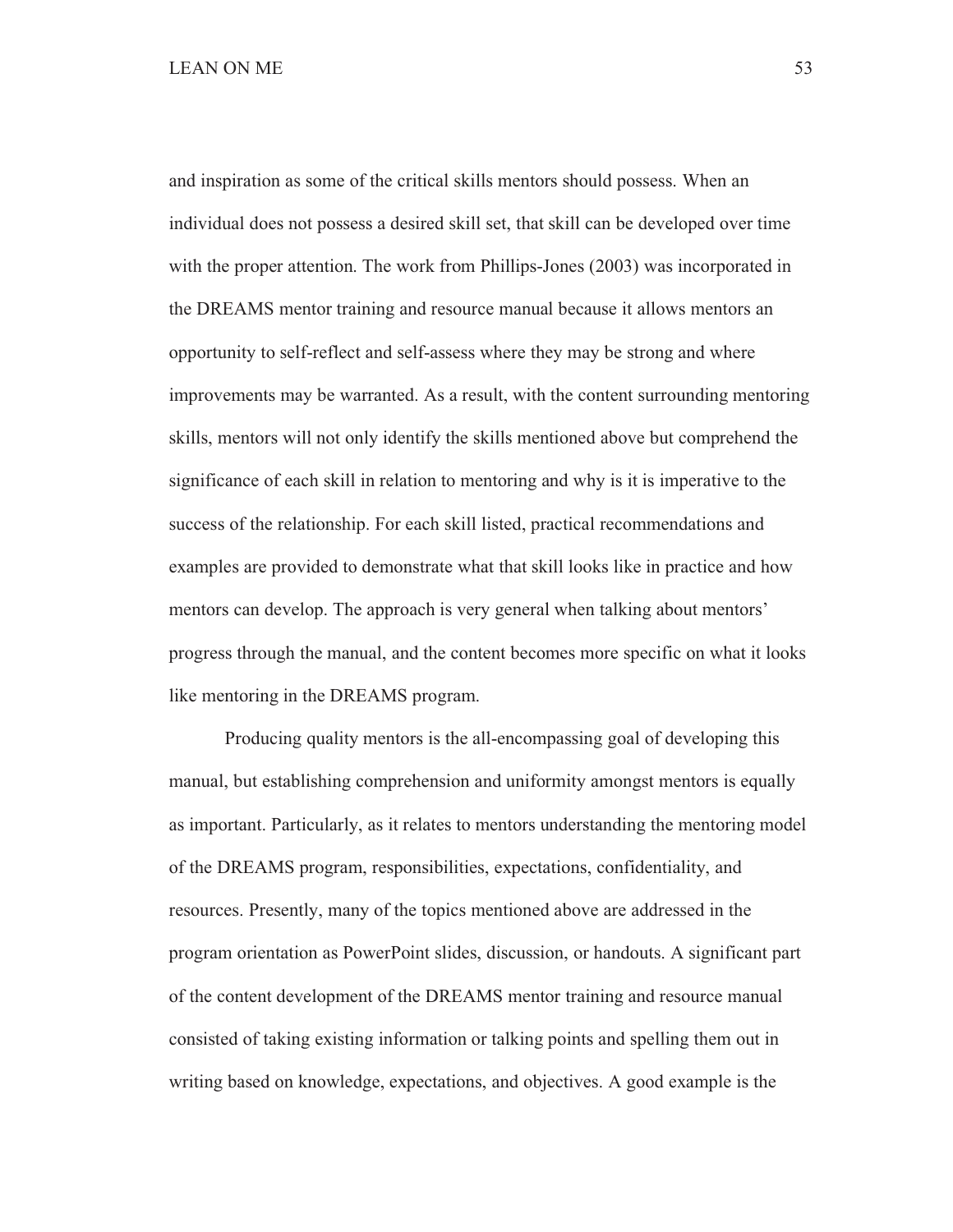mentor responsibilities and expectations sections where topics range from listing specific documents that need signatures, obligations, policies, where to find the resources for mentors online, and how to submit monthly reports on mentees. A luxury of this capstone project is that it allows the researcher to take existing material and centralize it in the manual.

 The researcher sought to create a product that was unique to the DREAMS program and MSU. As a first-year mentoring program that targets URM students, it was determined it would be imperative to include typical concerns and challenges of first-year students as well the traditional challenges of URM students attending predominately White institutions. Particularly, if mentors are expected to play an integral part in the academic and social integration that Tinto (1993) references are vital to the retention of collegiate students. Utilizing a combination of higher education experience and an examination of the literature (Briggs et al., 2012; Johnson, 2013; Means & Pyne, 2017; Muller et al., 2017) on first-year retention and URM retention, this research articulates the significance of the first-year on retention, a list of the typical concerns and challenges of first-year students. The first-year experience is critical to student retention and graduation. If mentors are aware of the typical challenges of first-year students, they can use this information to better support their mentees. For peer mentors, they may have personally experienced the challenges listed in the DREAMS mentor training and resource manual and hopefully use their experience to share with mentees how they overcame obstacles and can recognize them now because of the manual. The same can be said for the experiences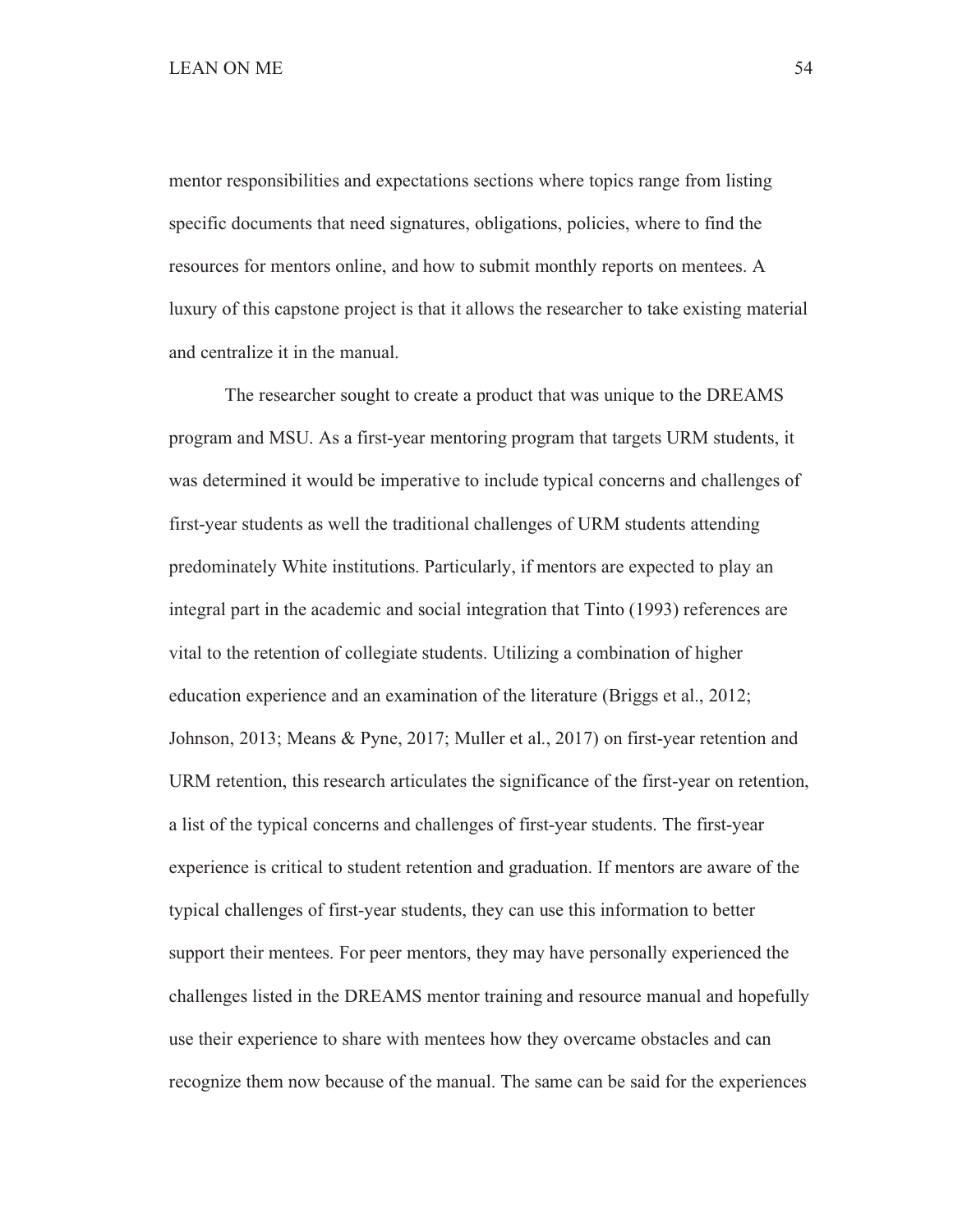of the URM students, as over 90% of the mentors identify as URM students (Clark, 2019).

 As for the decision to incorporate the traditional challenges of URM students, the researcher was bearing in mind the faculty and staff mentors. According to Newman (2015), African American students in mentoring relationships with a faculty member of the same race attributed to a higher level of satisfaction. In the pairing of faculty and staff mentors, it would be ideal to pair students in a same-race mentoring relationship. Unfortunately, at MSU, there is a low number of URM faculty and staff of color requiring the program to rely on employees of the majority race to serve as mentors of the DREAMS program. Additionally, the institution also lacks the means to ensure employees are taking steps to become culturally competent.

 The DREAMS mentor training and resource manual is an opportunity to contribute to the cultural competency of faculty, staff, and students in the name of retention. To be part of the solution, and not the problem is the goal. Utilizing literature (Eakins & Eakins, 2017; Johnson, 2013; Lee, 2018, O'Keefe, 2013) on African American student retention, the DREAMS mentor training and resource manual focuses on three primary barriers to success that are traditionally experienced by URM students at predominately White institutions: adverse institutional climate, sense of belonging, social isolation, and alienation. For each barrier, an explanation of how that barrier presents a challenge for URM students is provided for the reader. Additionally, through research on African American retention, institutional knowledge was utilized to make recommendations to circumvent each of the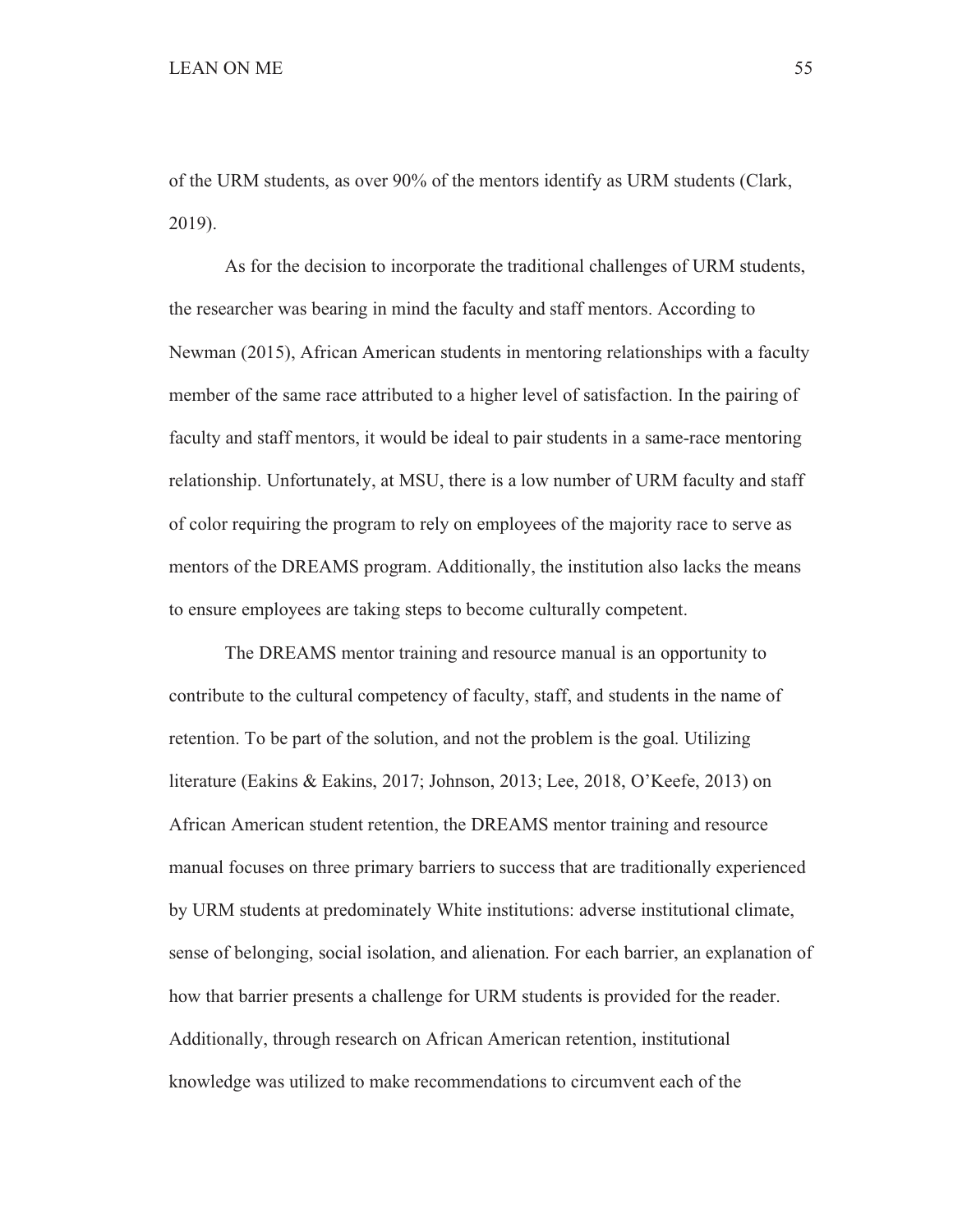highlighted barriers. URM students must fight the same battles as their first-year peers trying to navigate freshman year, but also have additional barriers because of their minority status.

 Lastly, the assessment of mentoring training manuals or guides used by other formal mentoring programs from other universities or organizations across the country were very integral to the development of the DREAMS mentor training and resource manual. Although numerous models were researched, the DREAMS mentor training and resource manual is heavily influenced and inspired by a select few programs. The mentoring manuals of Florida Atlantic University Mentoring Project, Elon University Orientation Mentoring Training Program, American Speech-Language-Hearing Association, and the Center for Health Leadership and Practice were used as references. The research focused on the preferred subjects/topics included in these mentoring manuals, formatting, organization, quality of content, and more.

 The research on the various mentoring manuals presented an opportunity to compare how the manuals were similar, different, and unique. Also, if they were beneficial, finding a way to remodel and make it specific to the DREAMS program and MSU. For example, of the models mentioned above, the mentoring training manual for the Florida Atlantic Mentoring Project was the only manual to include a mentoring timeline. Further inspiring the formation of the DREAMS mentoring timeline to incorporate into the DREAMS mentor training and resource manual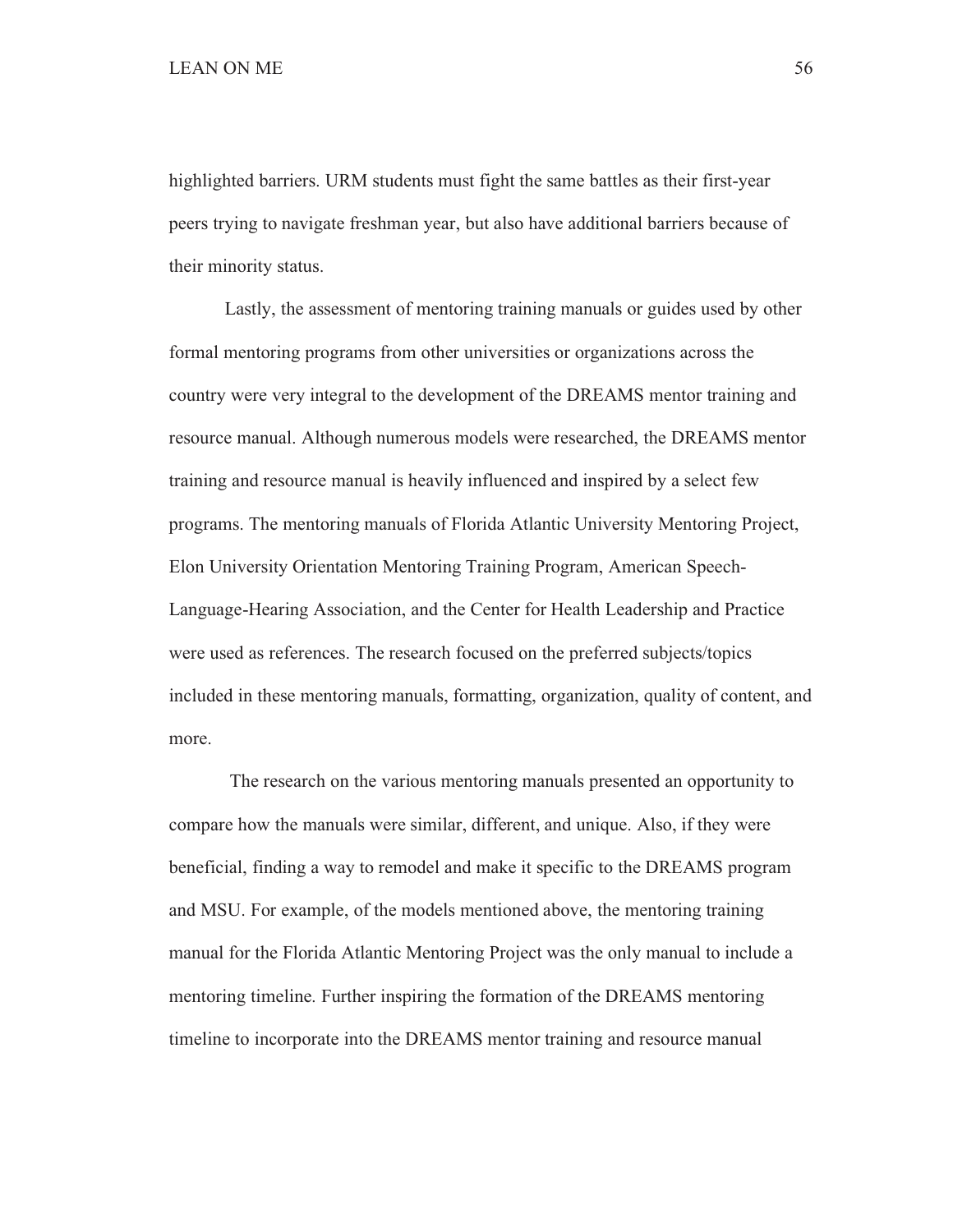specific to program responsibilities, suggestions, programming, and what to look for at specific times throughout formal mentoring relationship.

#### **How was the capstone project implemented?**

 DREAMS mentors are required to attend the DREAMS networking mixer, a two-hour program orientation for mentors and mentees the first week of classes in the fall semester. The program orientation is designed to communicate expectations, objectives, and traditional first-year challenges. It is also a good time to voice concerns and prepare mentors and mentees for mentorship. The DREAMS mentor training and resource guide will be distributed to all DREAMS mentors at the fall 2020 DREAMS networking mixer.

# **Why were this capstone and related strategies selected?**

 To ensure the effectiveness of a formal mentoring program, a training procedure is recognized as a best practice principle and recommended as a prerequisite to participation in formal mentoring programs (Cornelius et al., 2016; Gunn et al., 2017). Effectiveness in mentoring is measured on whether the desired results come to fulfillment. Consequently, effective mentors are a vital element in achieving program and organizational objectives (Weinberg & Lankau, 2011). An example of this in a formal mentoring relationship is when mentors meet program requirements and contribute to the development of a mentee. Mentors and their level of support are an important component of any mentoring system.

 Literature (Cornelius et al., 2016; McCann, 2013; Kupersmidt et al., 2017; McQuillin et al., 2015) on mentor training suggests mentor training should address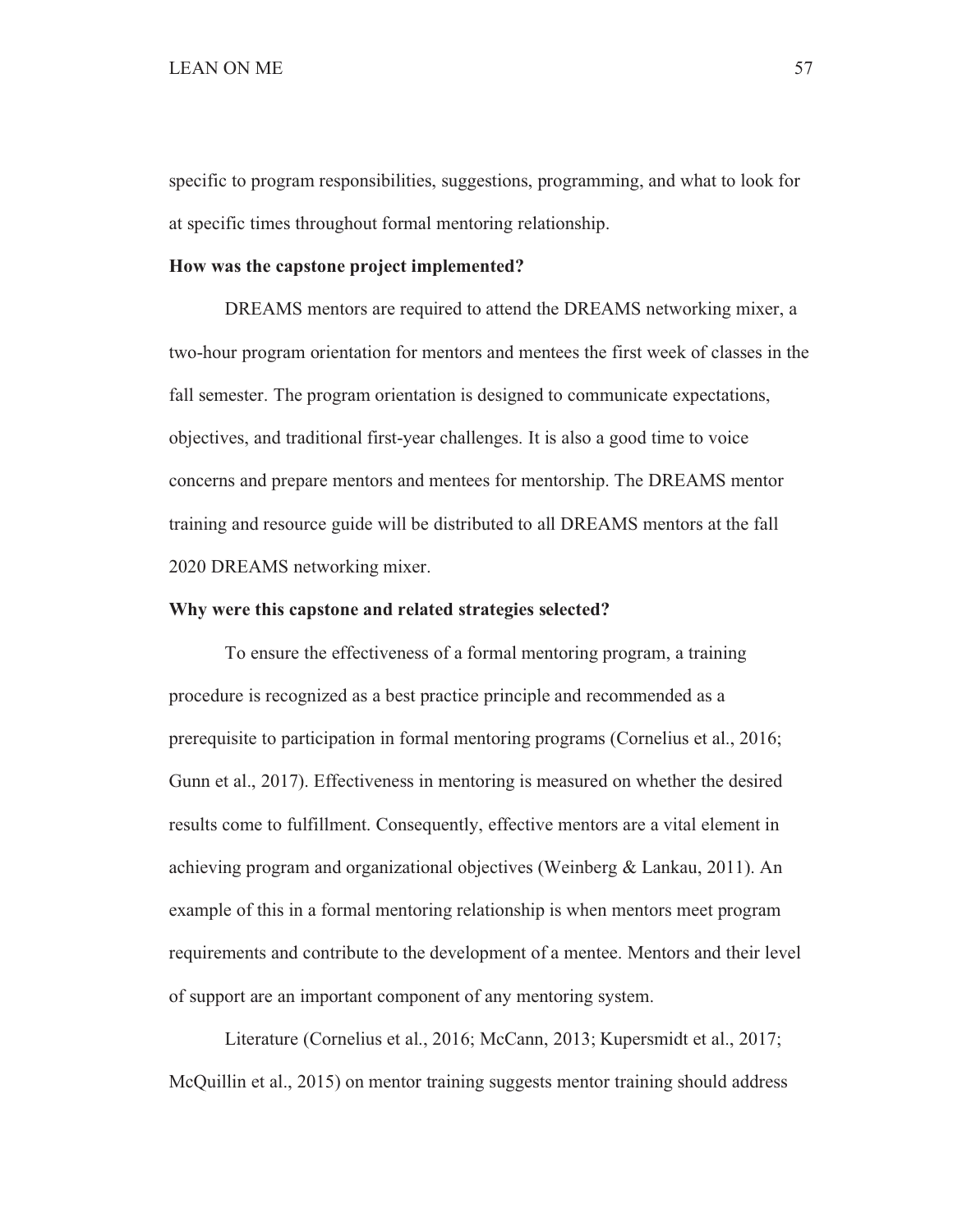# LEAN ON ME 58

mentoring history, participant roles, success factors for pairing mentors and protégés, practical hints and suggestion. Additionally, the training should include information on the structure of the program, policies, goals and evaluation. It is through training that mentors familiarize themselves with the needs of the group they will be working with, learn about the procedures of the matching agency and develop the skills of mentoring (Martin & Sifers, 2012). Mentoring programs where training is nonexistent achieve modest outcomes, and as a result, could have a negative impact on the mentee. When mentors have a greater understanding of the program and population they are working with, they are more likely to feel comfortable in their roles and comprehend how to use the relationship to achieve developmental objectives (Hamilton et al., 2016).

 Mentors of a formal program will have diverse levels of understanding and experience with mentorship. Nonetheless, there may be mentors who have participated as a mentor in a formal mentoring program and those who have never served as a mentor at all. It is important not to assume an individual knows how to mentor. Mentor training ensures a level of consistency across the board amongst mentors in the program, expectations, mentoring, objectives, and other essential knowledge and skills (Cornelius et al., 2016). Using a peer mentor model in formal programming, it is expected there would be some degree of training being they are students.

 It is presumed that faculty members would serve as an excellent resource for students because they are professional educators with knowledge of the expectations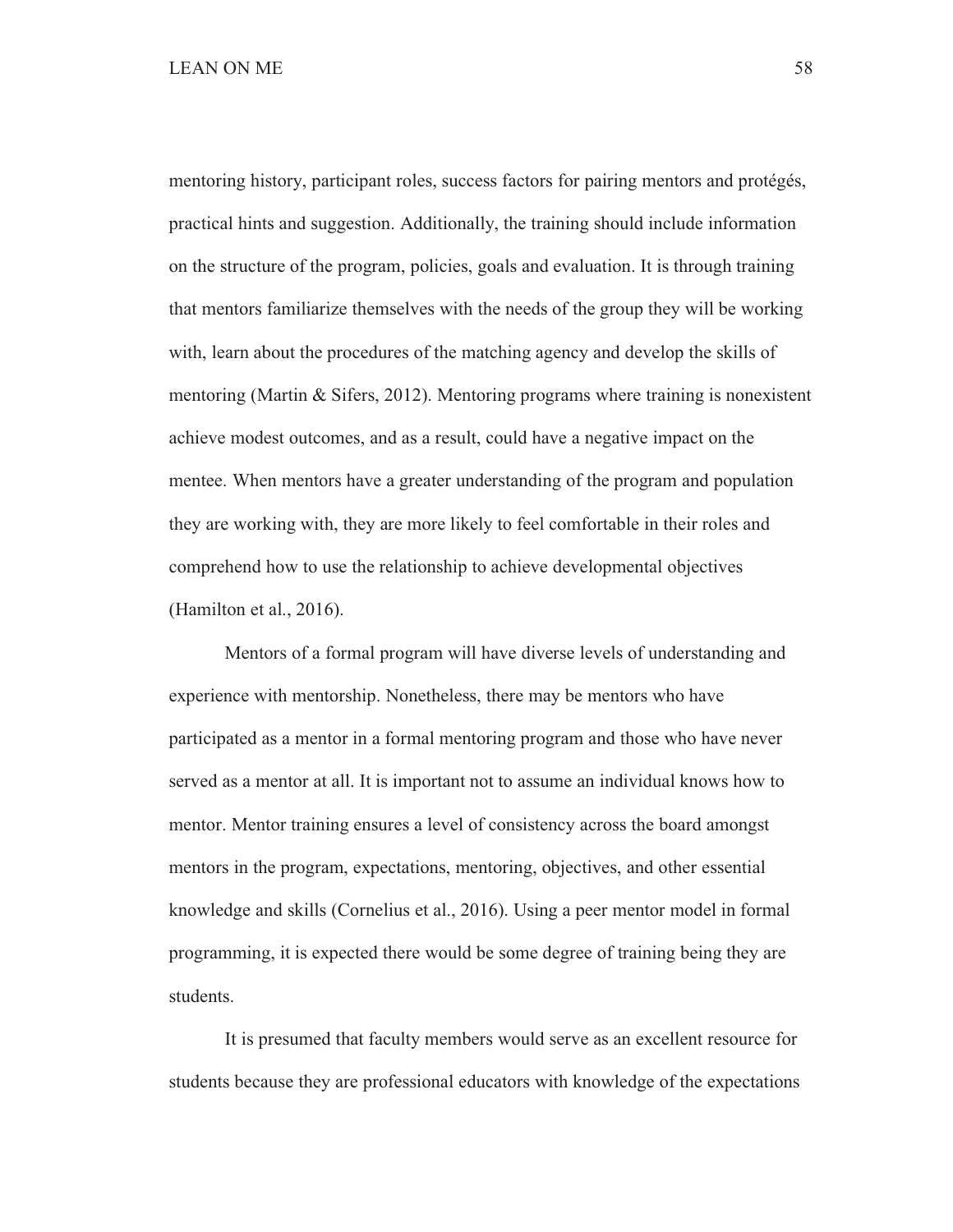# LEAN ON ME 59

of academia. On the contrary, this logic exaggerates the proficiency of faculty, assuming they are equipped to facilitate an effective mentoring relationship. Griffin (2012) found there is very little preparation for the task of mentoring for faculty at both the graduate and undergraduate levels. In fact, many faculty members use their educational and life experiences, alongside observation and adoption of their own mentor's behavior for mentoring knowledge. Considering the role of faculty in the integration and socialization of students to the college environment, faculty members can benefit from knowledge on the nature, role, benefits, requirements, and boundaries of effective mentor relationships to ensure effectiveness (Griffin, 2012).

#### **Limitations of the study**

 The limitations of developing a mentor training and resource manual for mentors of the DREAMS program begins with this project being designed specifically for the DREAMS program at MSU, a public regional comprehensive institution in rural Eastern Kentucky. Therefore, the DREAMS mentor training and resource manual cannot be used as part of any other formal mentoring programs at other institutions or organizations. The DREAMS mentor training and resource manual was developed to impart knowledge and skills on mentoring for DREAMS mentors on the front-end of the relationship. Another limitation associated with this project is the absence of ongoing training and assessment of DREAMS mentors throughout the academic year. Primarily, considering DREAMS mentors that decide to remain a mentor for future first-year DREAMS cohorts. Lastly, it is imperative to document the researcher interviewed two members of the researcher's doctoral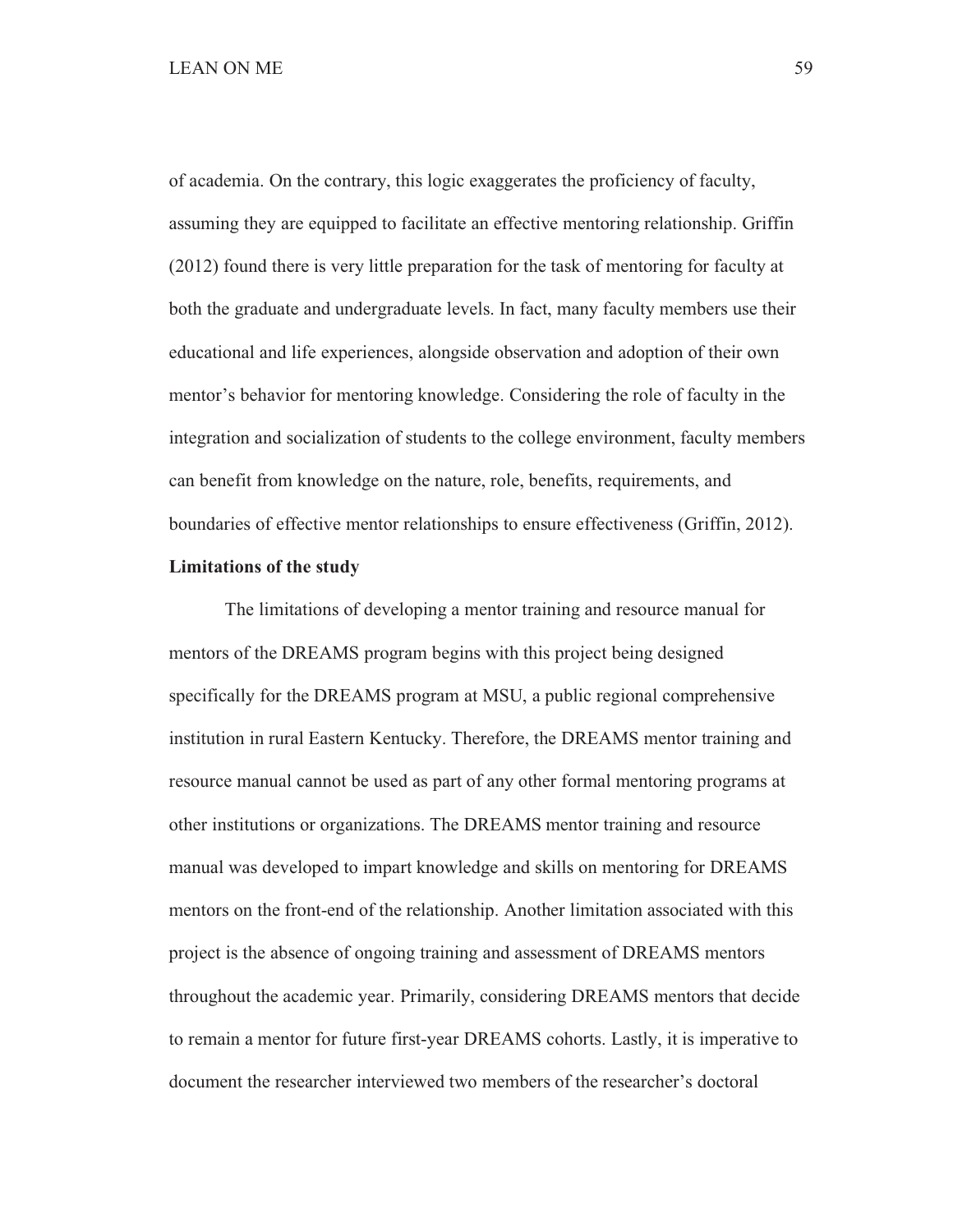committee as part of detailing the history of the DREAMS program to reveal the evolution of the DREAMS program. In the spirit of transparency and objectivity, it is important to recognize the additional role two committee members played in the collection of data used in this study.

### **Reflections**

The development of a mentor training and resource manual for mentors of the DREAMS program has been a fascinating and educational experience. Elevating the DREAMS program to what it is today is one of the greatest achievements of my professional career. The idea to rebrand the DREAMS program as a URM retention strategy began as a thought in my head and to now witness how the program has grown in four years has been astounding. I have thoroughly enjoyed this journey.

 From a leadership standpoint, it is my responsibility to continuously assess aspects of the DREAMS program and uncover room for improvement to ensure effectiveness. It is not, however, always easy to look at something you created and determine the flaws but it is necessary. Honestly, when I decided to pursue this capstone project of developing a mentor training and resource manual, I assumed it would be simple because I love creativity. I soon realized there was much more to mentoring from what I understood at the time, and I needed to start from scratch. In reflection, starting from scratch was ideal because, as I re-educated myself, it helped determine content critical for the DREAMS mentor training and resource manual from the perspective of a new mentor. There is a grand amount of research on mentoring and facets of mentoring. I found the most challenging part of developing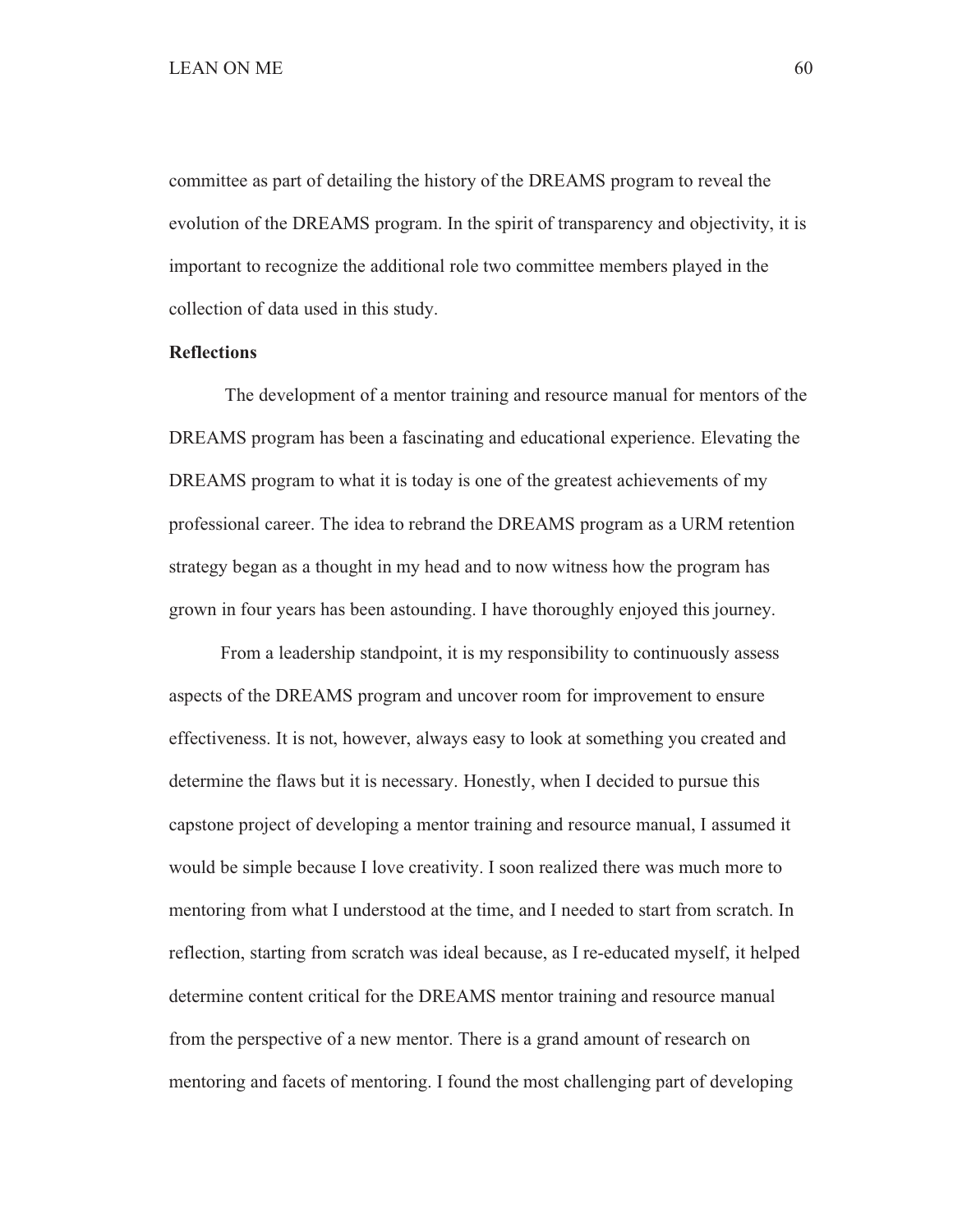# $LEAN ON ME$  61

the training manual to be taking the multitude of information learned, deciphering through the literature to determine what was essential, and further breaking down what I learned in a manner that would be easy for the reader to comprehend.

 As an African American that graduated from a predominately White institution, I understand the challenges these students encounter. This led me to a career in higher education to help students overcome the challenges that prevented my friends from standing next to me at graduation. The DREAMS program is committed to supporting students in their pursuit to achieve personal and professional aspirations and to achieve the objectives they began in the first year. Thus far, DREAMS mentors have done a great job with what has been provided to support their mentoring relationship. I believe with this mentor training and resource guide, mentors' have a tool that will help them to be effective mentors of quality to first-year DREAMS participants.

 Overall, this has been a long journey, and I am excited to see how mentors respond to having a mentor training and resource manual. Furthermore, from the new knowledge gained through the research on mentoring and formal mentoring programs, I am intrigued by the ways I may be able to incorporate what I learned. Incorporating this new information will allow me to further advance the First-Year Mentoring Program, like developing a manual specifically for DREAMS mentees. It will also allow me to set new standards for the future of the DREAMS program.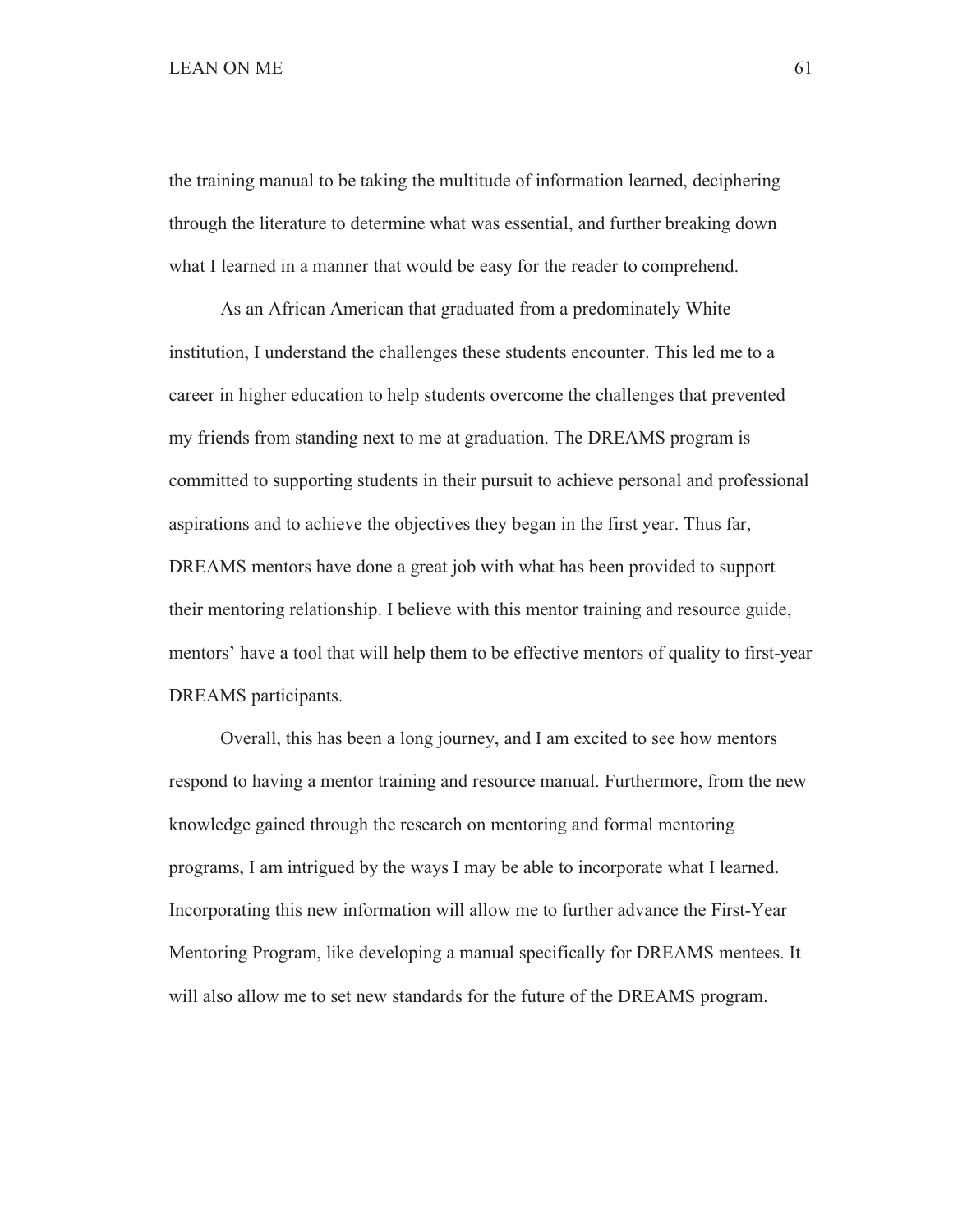#### **References**

 Alessa, M. A. (2017). The influence of mentoring relationship quality and satisfaction on novice teachers' self-efficacy. *Theses and Dissertations 2093*, 174.

 Allen, McLewis, Jones, & Harris. (2018). From Bakke to Fisher: African American students in U.S. higher education over forty years. *RSF: The Russell Sage Foundation Journal of the Social Sciences*, *4*(6), 41.

https://doi.org/10.7758/rsf.2018.4.6.03

- Astin, A. W. (1999). Student involvement: A developmental theory for higher education. *The Journal of College Student Development*, *40*(5), 518–529.
- At-Risk Definition. (2013, August 29). Retrieved March 11, 2020, from https://www.edglossary.org/at-risk/
- Baker, C.N. (2013). Social support and success in higher education: The influence of on-campus support on African American and Latino college students. *The Urban Review*, *45*(8), 632–650.
- Baker, C. N., & Robnett, B. (2012). Race, social support and college student retention: A case study. *Journal of College Student Development*, *53*(2), 325– 335. https://doi.org/10.1353/csd.2012.0025
- Bell, A., & Treleaven, L. (2011). Looking for professor right: Mentee selection of mentors in a formal mentoring program. *Higher Education*, *61*(5), 545–561. https://doi.org/10.1007/s10734-010-9348-0
- Berger, J. B., & Braxton, J. M. (1998). Revising Tinto's interactionalist theory of student departure through theory elaboration: Examining the role of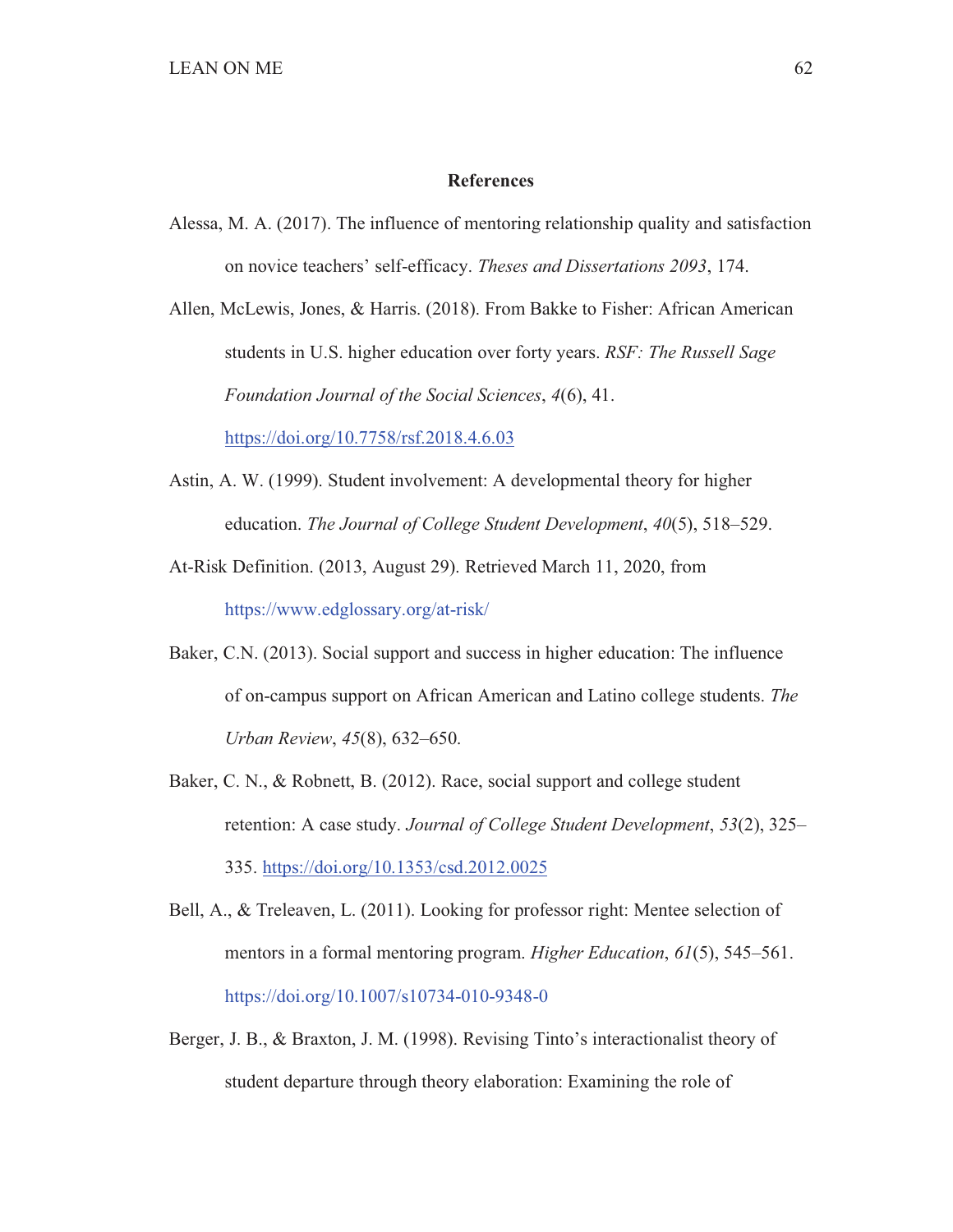organizational attributes in the persistence process. *Research in Higher Education*, *39*(2), 103–119.

- Brooms, D. R., & Davis, A. R. (2017). Staying focused on the goal: Peer bonding and faculty mentors supporting Black males' persistence in college. *Journal of Black Studies*, *48*(3), 305–326. https://doi.org/10.1177/0021934717692520
- Briggs, A. R. J., Clark, J., & Hall, I. (2012). Building bridges: Understanding student transition to university. *Quality in Higher Education*, *18*(1), 3–21. https://doi.org/10.1080/13538322.2011.614468
- Brondyk, S., & Searby, L. (2013). Best practices in mentoring: Complexities and possibilities. *International Journal of Mentoring and Coaching in Education*, *2*(3), 189–203. https://doi.org/10.1108/IJMCE-07-2013-0040
- Brooks M., Jones, C., & Burt, I. (2013). Are African American male undergraduate retention programs successful? an evaluation of an undergraduate African
- American male retention program. *Journal of African American Studies*, *17*(2), 206–

221. https://doi.org/10.1007/s12111-012-9233-2

- Brower, & Inkelas. (2010). Living-learning: One high-impact educational practice. *Liberal Education*, 36–43.
- Castellanos, J., Gloria, A. M., Besson, D., & Harvey, L. O. C. (2016). Mentoring matters: Racial ethnic minority undergraduates' cultural fit, mentorship, and college and life satisfaction. *Journal of College Reading and Learning*, *46*(2), 81–98. https://doi.org/10.1080/10790195.2015.1121792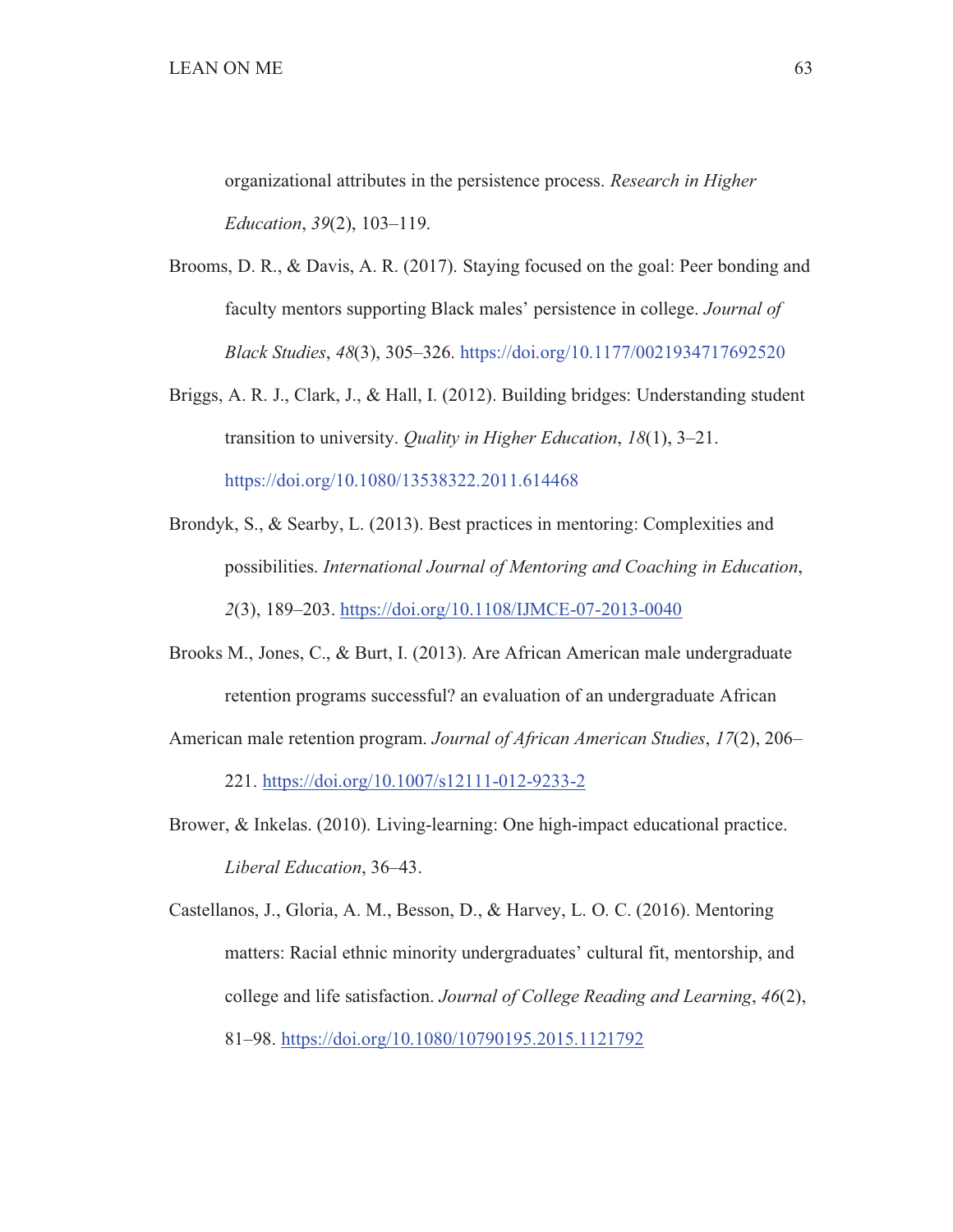- Chen, P. D., Ingram, T. N., & Davis, L. K. (2014). Bridging student engagement and satisfaction: A comparison between historically Black colleges and universities and predominantly White institutions. *Journal of Negro Education*, *83*(4), 565–579.
- Brown, M. & Elon Dancy, T. (2010). Predominantly White institutions. In K. Lomotey (Ed.), Encyclopedia of African American education (pp. 524-526). Thousand Oaks, CA: SAGE Publications, Inc. doi: 10.4135/9781412971966.n193
- Clark, C. M. (2019). Eagle diversity education center annual end of year report. Morehead State University.
- Clark, I., & Mitchell, Jr., D. (2019). Exploring the relationship between campus climate and minority stress in African American college students. *JCSCORE*, *4*(1), 66–95. https://doi.org/10.15763/issn.2642-2387.2018.4.1.66-95
- Clarke, C. G., & Antonio, A. L. (2012). Rethinking research on the impact of racial diversity in higher education. *The Review of Higher Education*, *36*(1), 25–50. https://doi.org/10.1353/rhe.2012.0060

 Cole, D., & Zhou, J. (2014). Do diversity experiences help college students become more civically minded? applying banks' multicultural education framework. *Innovative Higher Education*, *39*(2), 109–121. https://doi.org/10.1007/s10755- 013-9268-x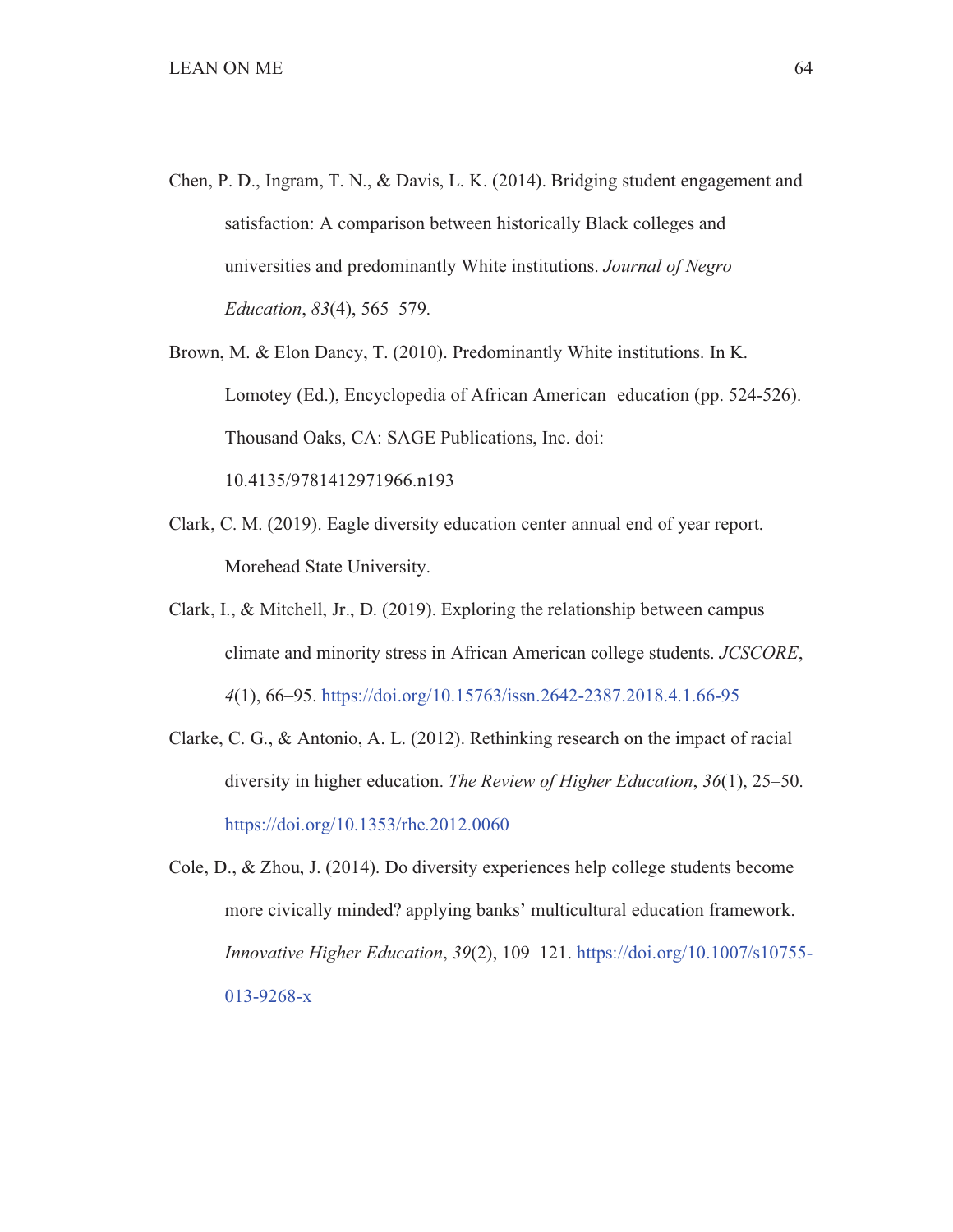- Collier, P. (2017). Why peer mentoring is an effective approach for promoting college student success. *Metropolitan Universities*, *28*(3). https://doi.org/10.18060/21539
- Colvin, J. W., & Ashman, M. (2010). Roles, risks, and benefits of peer mentoring: Relationships in higher education. *Mentoring & Tutoring: Partnership in Learning*, *18*(2), 121–134. https://doi.org/10.1080/13611261003678879
- Cook-Sather, A., & Felton, Peter. (2017). Where student engagement meets faculty development: How student-faculty pedagogical partnership fosters a sense of belonging. *Student Engagement in Higher Education*, *1*(2), 9.
- Cornelius, V., Wood, L., & Lai, J. (2016). Implementation and evaluation of a formal academic-peer-mentoring programme in higher education. *Active Learning in Higher Education*, *17*(3), 193–205.

https://doi.org/10.1177/1469787416654796

- Crisp, G., & Cruz, I. (2009). Mentoring college students: A critical review of the literature between 1990 and 2007. *Research in Higher Education*, *50*(6), 525– 545. https://doi.org/10.1007/s11162-009-9130-2
- Eakins, A., & Eakins, S. L. (2017). African American students at predominantly White institutions: A collaborative style cohort recruitment & retention Model. *Journal of Learning in Higher Education*, *13*(2), 7.
- Ericksen, K. S., & Walker, J. M. (2015). The value of academic affairs and student affairs: Living-learning communities at historically Black colleges and universities. *Journal of Research Initiatives*, *1*(3), 7.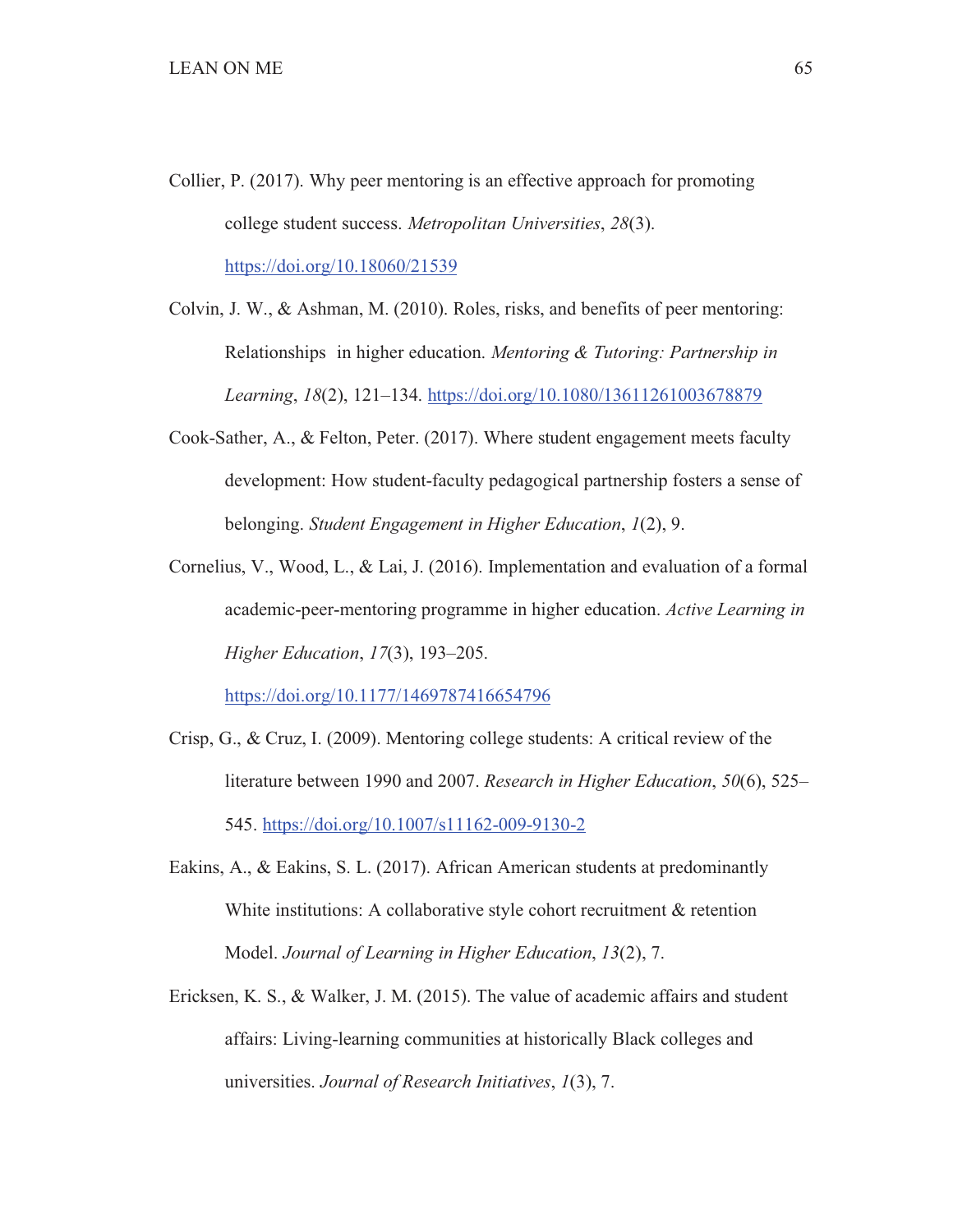- Kentucky Council on Postsecondary Education's Data and Advanced Analytics Team (2018). Student enrollment. Retrieved January 11, 2020, from http://cpe.ky.gov/data/enrollment.html
- Flores, G., & Estudillo, A. G. (2018). Effects of a peer-to-peer mentoring program: Supporting first-year college students' academic and social integration on campus. *Journal of Human Services: Training, Research, and Practice*, *3*(2), 26.
- Fuentes, M. V., Ruiz Alvarado, A., Berdan, J., & DeAngelo, L. (2014). Mentorship matters: does early faculty contact lead to quality faculty interaction? *Research in Higher Education*, *55*(3), 288–307. https://doi.org/10.1007/s11162-013-9307-6
- Gibson, Y. B. (2014). The impact of mentoring programs for African American male community college students. *Journal of Mason Graduate Research*, *1*(2), 13.
- Griffin, K. A. (2012). Learning to mentor: A mixed methods study of the nature and Influence of Black professors' socialization into their roles as mentors. *Journal of the Professoriate*, *6*(2), 33.

 Griffith, A. N., Hurd, N. M., & Hussain, S. B. (2019). "I didn't come to school for this": A qualitative examination of experiences with race-related stressors and coping responses among Black students attending a predominantly White institution. *Journal of Adolescent Research*, *34*(2), 115–139. https://doi.org/10.1177/0743558417742983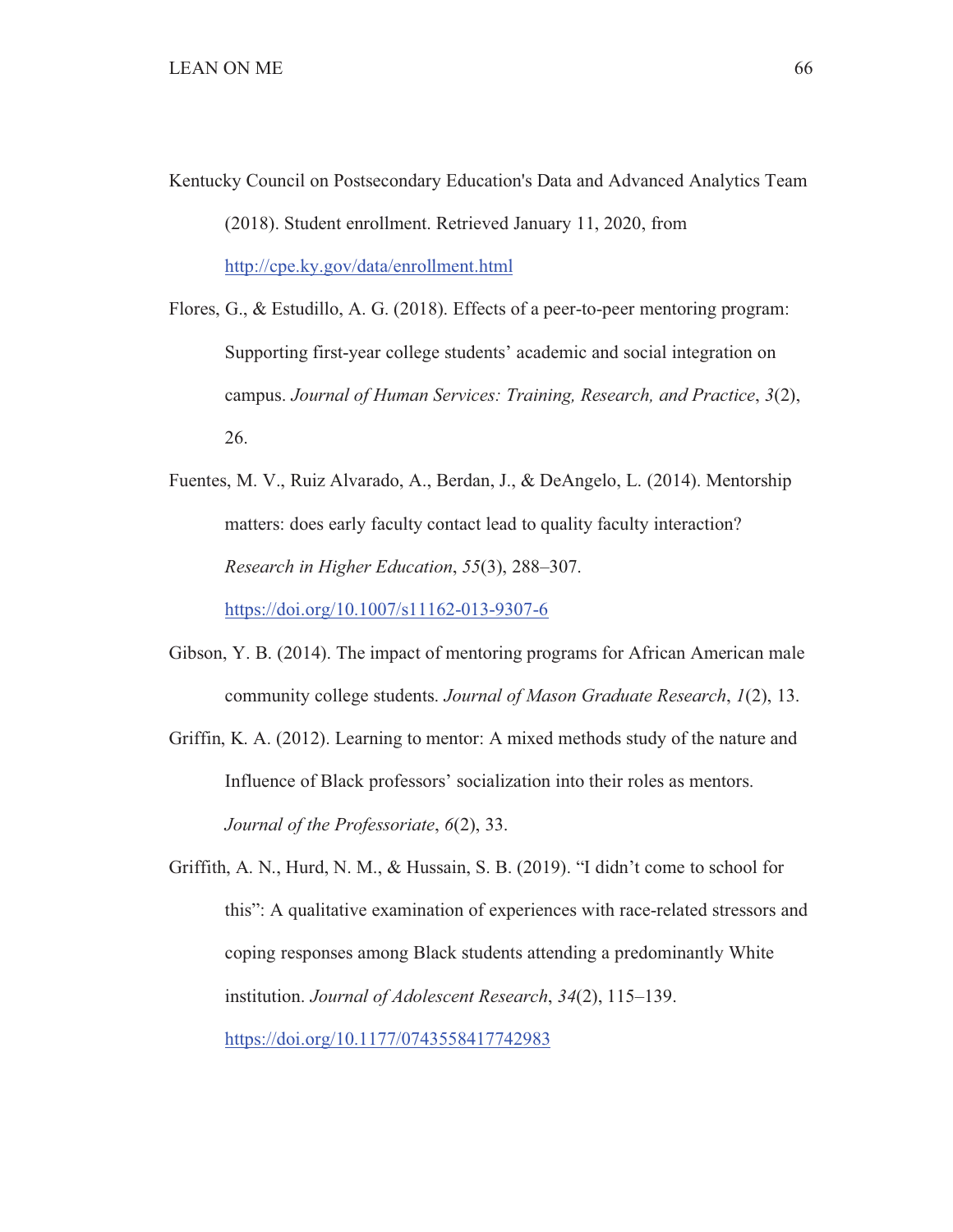- Grima, F., Paillé, P., H. Mejia, J., & Prud'homme, L. (2014). Exploring the benefits of mentoring activities for the mentor. *Career Development International*, *19*(4), 469–490. https://doi.org/10.1108/CDI-05-2012-0056
- Gunn, F., Lee, S. H. (Mark), & Steed, M. (2017). Student perceptions of benefits and challenges of peer mentoring programs: Divergent perspectives from mentors and mentees. *Marketing Education Review*, *27*(1), 15–26. https://doi.org/10.1080/10528008.2016.1255560
- Guiffrida, D. A., & Douthit, K. Z. (2010). The Black student experience at predominantly White colleges: Implications for school and college counselors. *Journal of Counseling & Development*, *88*(3), 311–318. https://doi.org/10.1002/j.1556-6678.2010.tb00027.x
- Hamilton, J., Stevens, G., & Girdler, S. (2016). Becoming a mentor: The impact of training and the experience of mentoring university students on the autism spectrum. *PLOS ONE*, *11*(4), e0153204.

https://doi.org/10.1371/journal.pone.0153204

 Harper, S. R., Patton, L. D., & Wooden, O. S. (2009). Access and equity for African American students in higher education: A critical race historical analysis of policy efforts. *Journal of Higher Education*, *80*(4), 389–414.

 Harwood, S. A., Huntt, M. B., Mendenhall, R., & Lewis, J. A. (2012). Racial microaggressions in the residence halls: Experiences of students of color at a predominantly White university. *Journal of Diversity in Higher Education*, *5*(3), 159–173. https://doi.org/10.1037/a0028956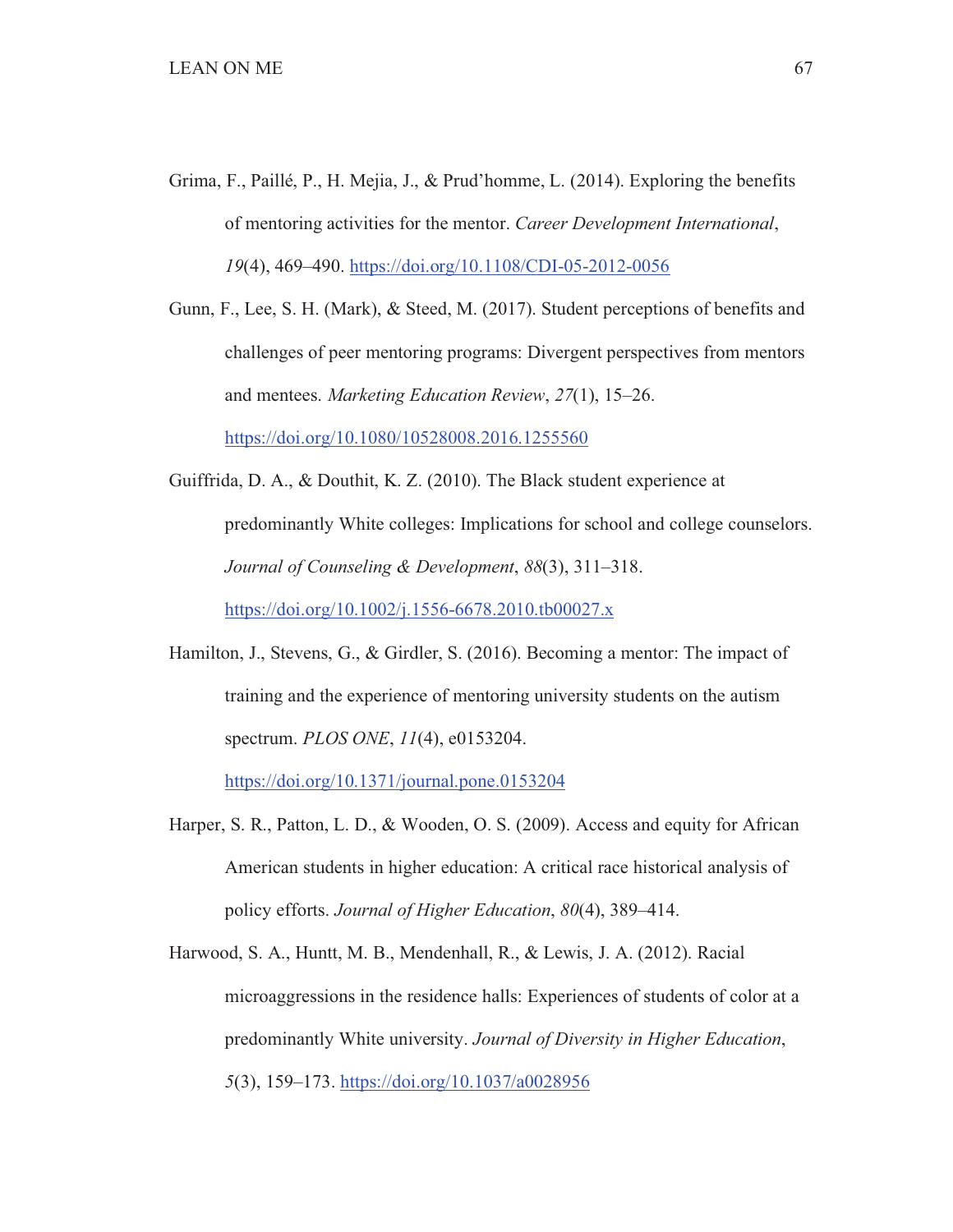- Hausmann, L., Schofield, J., & Woods, R. (2007). Sense of belonging as a predictor of intentions to persist among African American and White first-year college students. *Research in Higher Education*, *48*(7), 803–839. https://doi.org/10.1007/s11162-007-9052-9
- Hu, S., & Ma, Y. (2010). Mentoring and student persistence in college: A study of the Washington State achievers program. *Innovative Higher Education*, *35*(5), 329–341. https://doi.org/10.1007/s10755-010-9147-7
- Huber, L., & Solorzano, D. G. (2015). Racial microaggressions as a tool for critical race research. *Race Ethnicity and Education*, *18*(3), 297–320. https://doi.org/10.1080/13613324.2014.994173
- Hunn, V. (2014). African American students, retention, and team-based learning: A review of the literature and recommendations for retention at predominately White institutions. *Journal of Black Studies*, *45*(4), 301–314.

https://doi.org/10.1177/0021934714529594

- Hurtado, S., & Ruiz, A. (2012). The climate for underrepresented groups and diversity on campus. *Higher Education Research Institute at UCLA*, 4.
- Hurtado, S., & Ruiz Alvarado, A. (2015). *Discrimination and bias, underrepresentation, and sense of belonging on campus.* Los Angeles, CA: Higher Education Research Institute.
- Janssen, S., Van Vuuren, M., & De Jong, M. D. T. (2016). Informal mentoring at work: A review and suggestions for future research. *International Journal of Management Reviews*, *18*(4), 498–517. https://doi.org/10.1111/ijmr.12069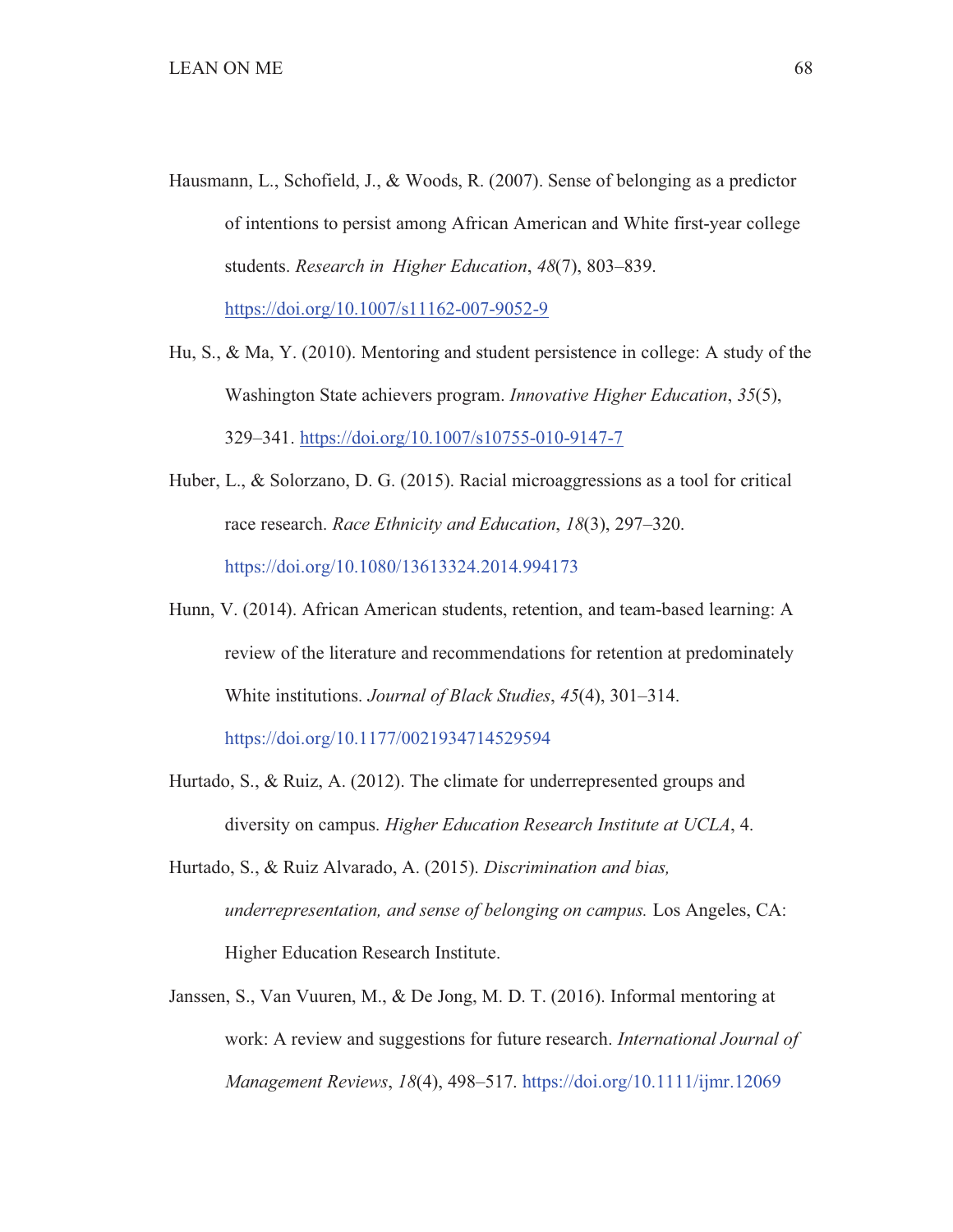Johnson-Ahorlu, R. N. (2012). The academic opportunity gap: How racism and stereotypes disrupt the education of African American undergraduates. *Race Ethnicity and Education*, *15*(5), 633–652.

https://doi.org/10.1080/13613324.2011.645566

- Johnson-Ahorlu, R. N. (2013). "Our biggest challenge is stereotypes": Understanding stereotype threat and the academic experiences of African American undergraduates. *The Journal of Negro Education*, *82*(4), 382–392. https://doi.org/10.7709/jnegroeducation.82.4.0382
- Johnson, L. (2013). The benefits of a comprehensive retention program for African American students at a predominately White university. *Interdisciplinary Journal of Teaching and Learning*, *3*(1), 38–54.
- Johnson, S. R., & Stage, F. K. (2018). Academic engagement and student success: Do high-impact practices mean higher graduation rates? *The Journal of Higher Education*, *89*(5), 753–781. https://doi.org/10.1080/00221546.2018.1441107
- Johnson, D. R., Wasserman, T. H., Yildirim, N., & Yonai, B. A. (2014). Examining the effects of stress and campus climate on the persistence of students of color and White students: An application of Bean and Eaton's psychological model of retention. *Research in Higher Education*, *55*(1), 75–100.

https://doi.org/10.1007/s11162-013-9304- 9

 Kendricks, K. D., Nedunuri, K. V., & Arment, A. R. (2013). Minority student perceptions of the impact of mentoring to enhance academic performance in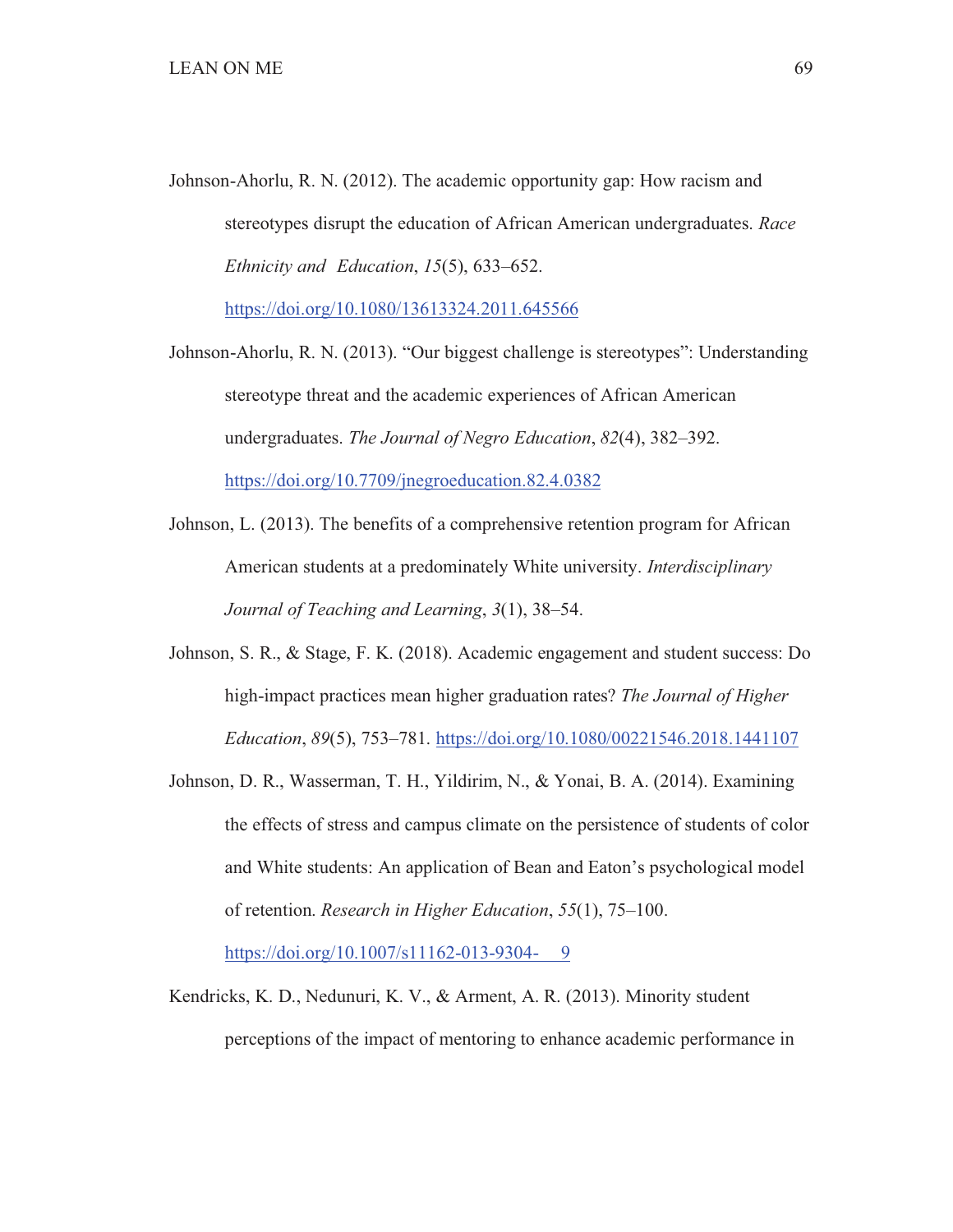STEM Disciplines. *The Journal of STEM Education: Innovations and Research, 14*(2), 10.

Kentucky Council on Postsecondary Education. (2015). *Comprehensive Database Reporting Guidelines State Supported Institutions 2015-2016.* Retrieved from http://cpe.ky.gov/policies/data/2015-16guidelines-public.pdf

Kentucky Council on Postsecondary Education. (2016). *Kentucky Public Postsecondary Education Policy for Diversity, Equity and Inclusion.* Retrieved from http://cpe.ky.gov/policies/diversity.html

 Kim, Y. K., & Lundberg, C. A. (2016). A structural model of the relationship between student–faculty interaction and cognitive skills development among college students. *Research in Higher Education*, *57*(3), 288–309. https://doi.org/10.1007/s11162-015- 9387-6

 Kiyama, J. M., & Luca, S. G. (2014). Structured opportunities: Exploring the social and academic benefits for peer mentors in retention programs. *Journal of College Student Retention: Research, Theory & Practice*, *15*(4), 489–514. https://doi.org/10.2190/CS.15.4.b

 Kupersmidt, J. B., Stelter, R. L., Rhodes, J. E., & Stump, K. N. (2017). Enhancing mentor efficacy and preparedness through web-based pre-match training. *Journal of Nonprofit Education and Leadership*, *7*(3), 197–216. https://doi.org/10.18666/JNEL-2017-V7-I3-7945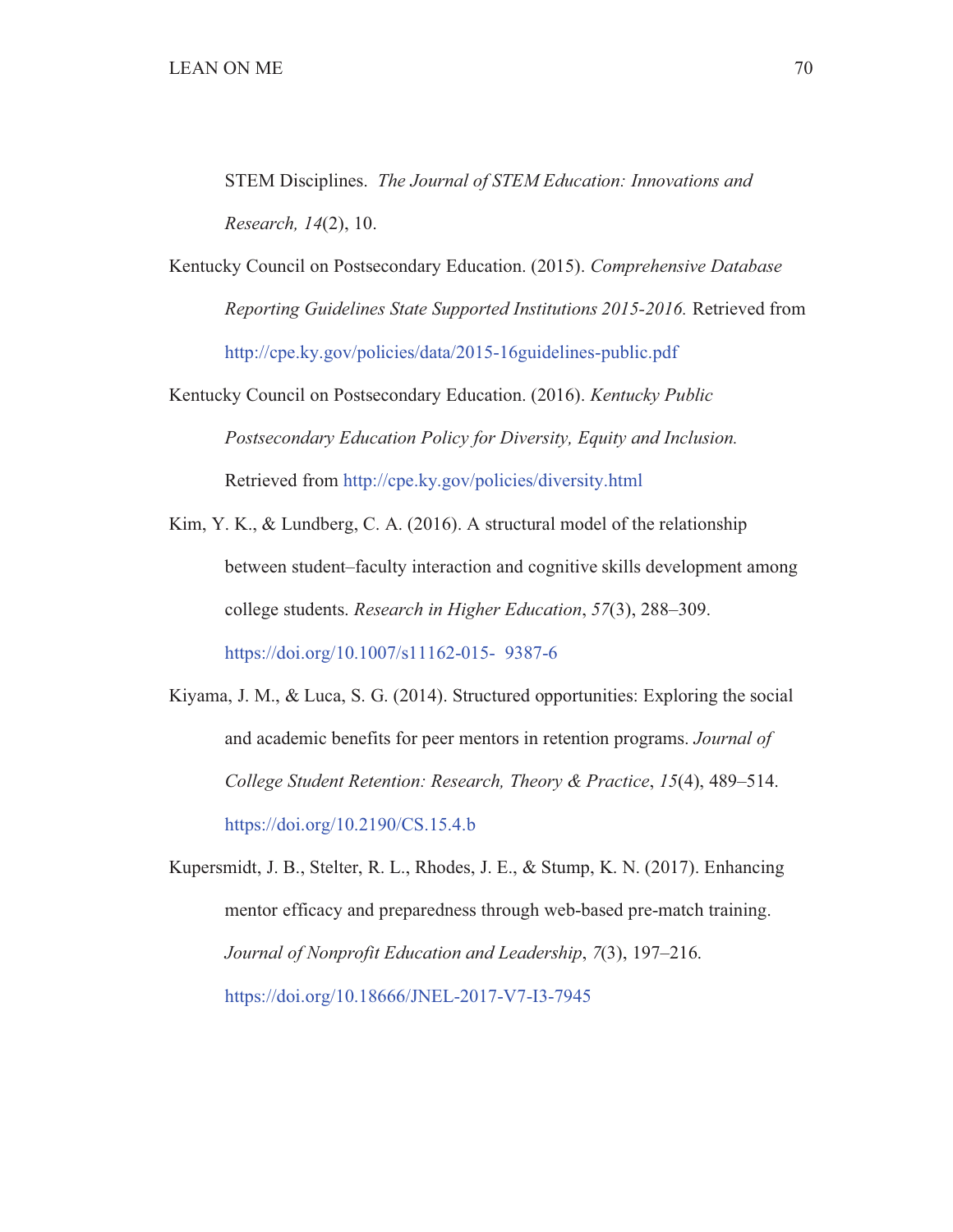Lee, J. A. (2018). Affirmation, support, and advocacy: Critical race theory and academic advising. *NACADA Journal*, *38*(1), 77–87. https://doi.org/10.12930/NACADA-17-028

 Leidenfrost, B., Strassnig, B., Schütz, M., Carbon, C.C., & Schabmann, A. (2014). The impact of peer mentoring on mentee academic performance: Is any mentoring style better than no mentoring at all*? International Journal of Teaching and Learning in Higher Education, 26(1), 102–111.* 

 Luedke, C. L. (2017). Person first, student second: staff and administrators of color supporting students of color authentically in higher education. *Journal of College Student Development*, *58*(1), 37–52.

https://doi.org/10.1353/csd.2017.0002

 Lunsford, L. G., Crisp, G., Dolan, E. L., & Wuetherick, B. (2017). Mentoring in higher education. *The SAGE Handbook of Mentoring*, 19.

 Maralani, V. (2013). The demography of social mobility: Black-White differences in the process of educational reproduction. *American Journal of Sociology*, *118*(6), 1509– 1558. https://doi.org/10.1086/670719

 Marbley, A. F., Bonner II, F. A., Williams, V. A., Morris, P., Ross, W., & Burley, H. (2013). Developmental education: Preparing White campuses for African American students. *Taboo: The Journal of Culture & Education*, *13*(2), 91– 112.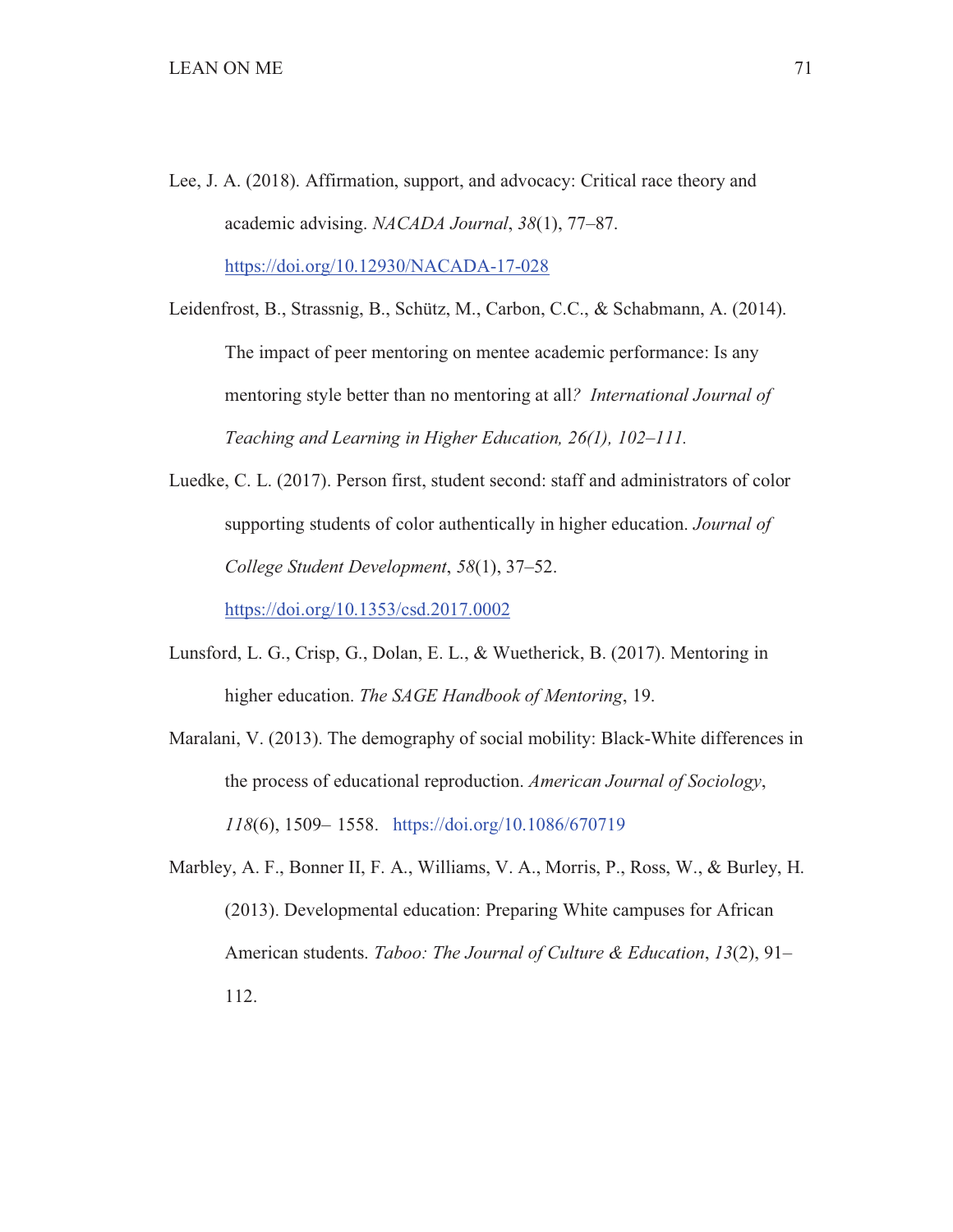- Marginson, S. (2016). The worldwide trend to high participation higher education: Dynamics of social stratification in inclusive systems. *Higher Education*, *72*(4), 413–434. https://doi.org/10.1007/s10734-016-0016-x
- Martin, S. M., & Sifers, S. K. (2012). An evaluation of factors leading to mentor satisfaction with the mentoring relationship. *Children and Youth Services Review*, *34*(5), 940–945. https://doi.org/10.1016/j.childyouth.2012.01.025
- Means, D. R., & Pyne, K. B. (2017). Finding my way: Perceptions of institutional support and belonging in low-income, first-generation, first-year college students. *Journal of College Student Development*, *58*(6), 907–924. https://doi.org/10.1353/csd.2017.0071
- McCann, T. M. (2013). Mentoring matters: A reflection on mentors and mentoring. *National Council of Teachers of English*, *102*(6), 88–90.

 McQuillin, S. D., Straight, G. G., & Saeki, E. (2015). Program support and value of training in mentors' satisfaction and anticipated continuation of school-based mentoring Relationships. *Mentoring & Tutoring: Partnership in Learning*, *23*(2), 133–148. https://doi.org/10.1080/13611267.2015.1047630

- Milem, J. F., & Berger, J. B. (1997). A modified model of college student persistence: Exploring the relationship between Astin's theory of involvement and Tinto's theory of student departure. *Journal of College Student Development*, (11). Retrieved from https://scholarworks.umass.edu/cie\_faculty\_pubs/11
- Morehead State University (2018). Common data set 2018-2019. Retrieved from https://www.moreheadstate.edu/MSU/media/OIRA/CDS\_2018-2019.pdf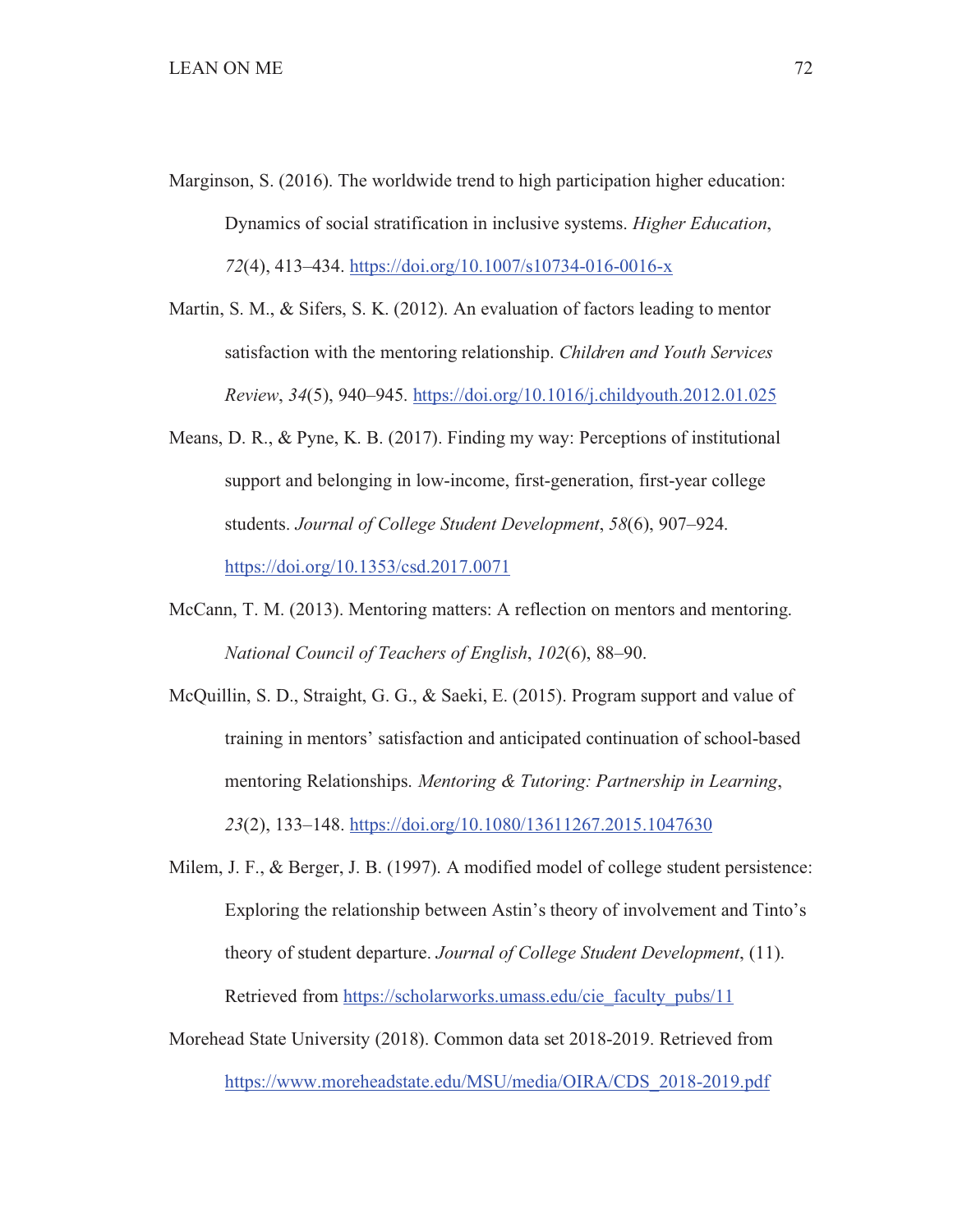Muller, K., Nyman, M., Squadere, J., Feuer, E., Sokolowski, K., & Rotella, L. (2017). Examining predictors of first year college student retention. *New York Journal of Student Affairs*, *17*(1), 14.

 Nadal, K. L., Wong, Y., Griffin, K. E., Davidoff, K., & Sriken, J. (2014). The adverse impact of racial microaggressions on college students' self-esteem. *Journal of College Student Development*, *55*(5), 461–474.

https://doi.org/10.1353/csd.2014.0051

National Survey of Student Engagement. (2018). Engagement indicators and high impact practices. Retrieved from

http://nsse.indiana.edu/pdf/EIs\_and\_HIPs\_2015.pdf

- O'Keeffe, P. (2013). A sense of belonging: Improving student retention. *College Student Journal*, *47*(4), 605–613.
- Owens, J., & Massey, D. S. (2011). Stereotype threat and college academic performance: A latent variables approach. *Social Science Research*, *40*(1), 150–166. https://doi.org/10.1016/j.ssresearch.2010.09.010
- Palmer, R. T., Davis, R. J., Moore, J. L., & Hilton, A. A. (2010). A nation at risk: Increasing college participation and persistence among African American males to stimulate U.S. global competitiveness. *Journal of African American Males in Education*, (1)2.
- Peralta, K. J., & Klonowski, M. (2017). Examining conceptual and operational definitions of "first-generation college student" in research on retention.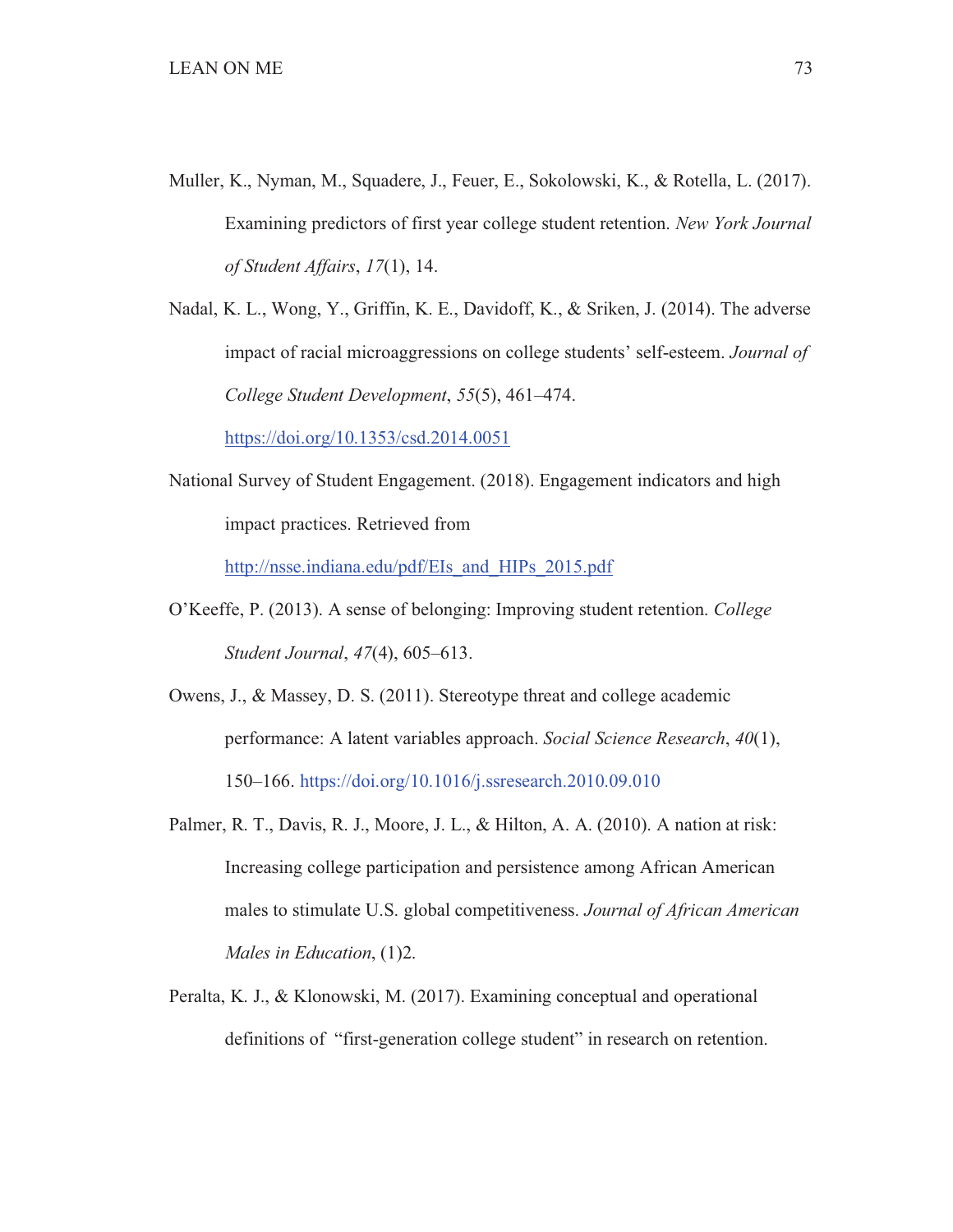*Journal of College Student Development*, *58*(4), 630–636.

https://doi.org/10.1353/csd.2017.0048

- Phillips-Jones, L. (2003) The mentor's guide: How to be the kind of mentor you once had—or wish you'd had. CCC/The Mentoring Group, 13560 Mesa Drive, Grass Valley, CA 95949, 530.268.1146.
- Rodgers, K. A., & Summers, J. J. (2008). African American students at predominantly White institutions: A motivational and self-systems approach to understanding retention. *Educational Psychology Review*, *20*(2), 171–190. https://doi.org/10.1007/s10648-008- 9072-9
- Santos, S. J., & Reigadas, E. T. (2004). Understanding the student-faculty mentoring process: its effects on at-risk university students. *Journal of College Student Retention: Research, Theory & Practice*, *6*(3), 337–357. https://doi.org/10.2190/KGVC-7218-DPER-RMBC
- Shook, J. L., & Keup, J. R. (2012). The benefits of peer leader programs: An overview from the literature: The benefits of peer leader programs. *New Directions for Higher Education*, *2012*(157), 5–16.

https://doi.org/10.1002/he.20002

- Sinanan, A. (2016). The value and necessity of mentoring African American college at PWIs. *Africology: The Journal of Pan African Studies, 9*(8), 13.
- Snowden, M., & Hardy, T. (2013). Peer mentorship and positive effects on student mentor and mentee retention and academic success. *Widening Participation and Lifelong Learning*, *14*(1), 76–92. https://doi.org/10.5456/WPLL.14.S.76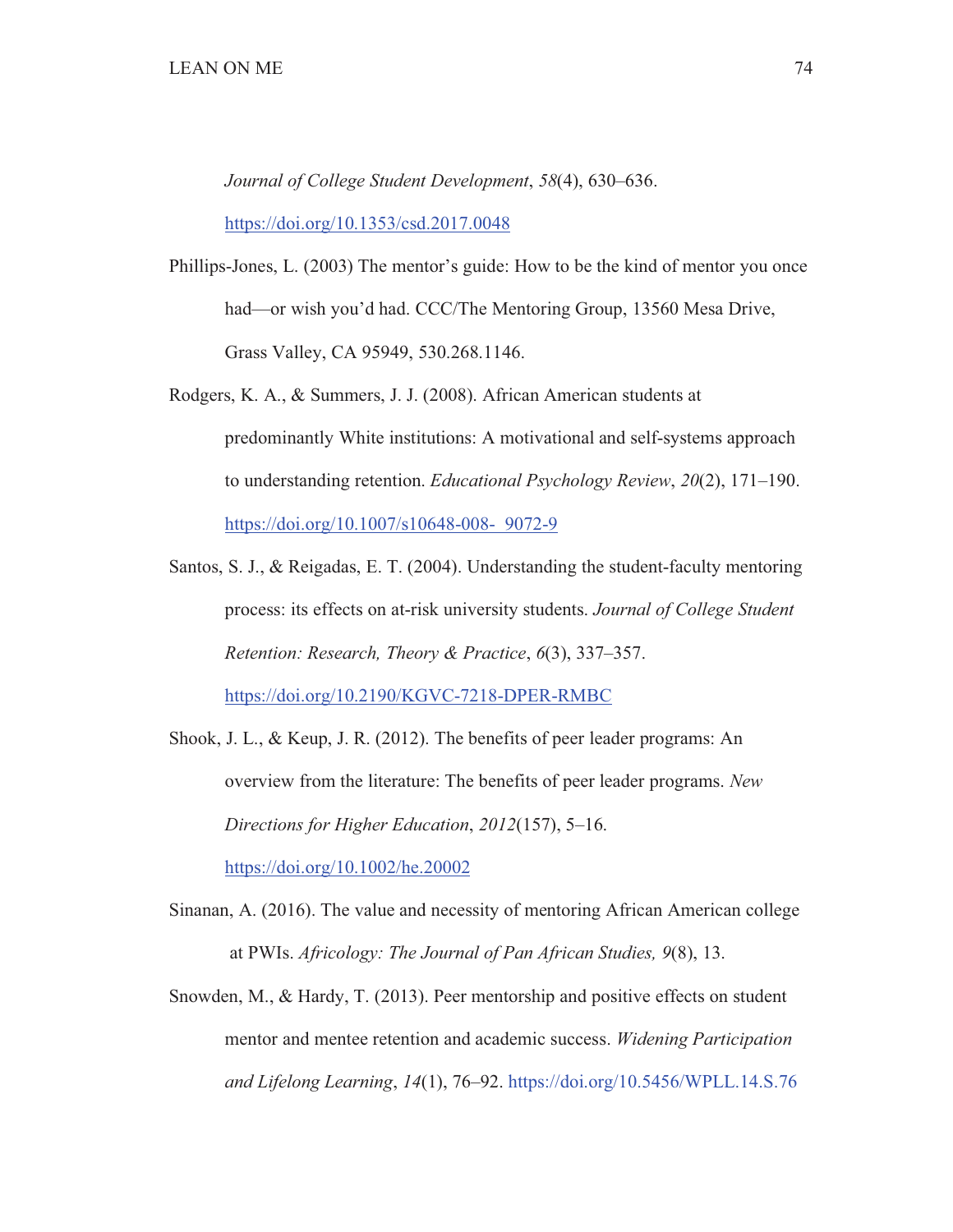- Strayhorn, T. L. (2013). Measuring race and gender differences in undergraduate students' perceptions of campus climate and intentions to leave college: An analysis in Black and White. *Journal of Student Affairs Research and Practice*, *50*(2), 115–132. https://doi.org/10.1515/jsarp-2013-0010
- Thomas, J. C., Wolters, C., Horn, C., & Kennedy, H. (2014). Examining relevant influences on the persistence of African American college students at a diverse urban university. *Journal of College Student Retention: Research, Theory & Practice*, *15*(4), 551–573. https://doi.org/10.2190/CS.15.4.e
- Tienda, M. (2013). Diversity  $\neq$  inclusion: Promoting integration in higher education. *Educational Researcher*, *42*(9), 467–475.

https://doi.org/10.3102/0013189X13516164

- Tinto, V. (1993). Leaving college: Rethinking the causes and cures of student attrition. Chicago: The University of Chicago Press.
- Trolian, T. L., Jach, E. A., Hanson, J. M., & Pascarella, E. T. (2016). Influencing academic motivation: The effects of student–faculty interaction. *Journal of College Student Development*, *57*(7), 810–826.

https://doi.org/10.1353/csd.2016.0080

- U.S. Department of Education, National Center for Education Statistics. (2019). The Condition of Education. Retrieved February 19, 2020, from https://nces.ed.gov/pubs2019/2019144.pdf
- Yomtov, D., Plunkett, S. W., Efrat, R., & Marin, A. G. (2017). Can peer mentors improve first-year experiences of university students? *Journal of College*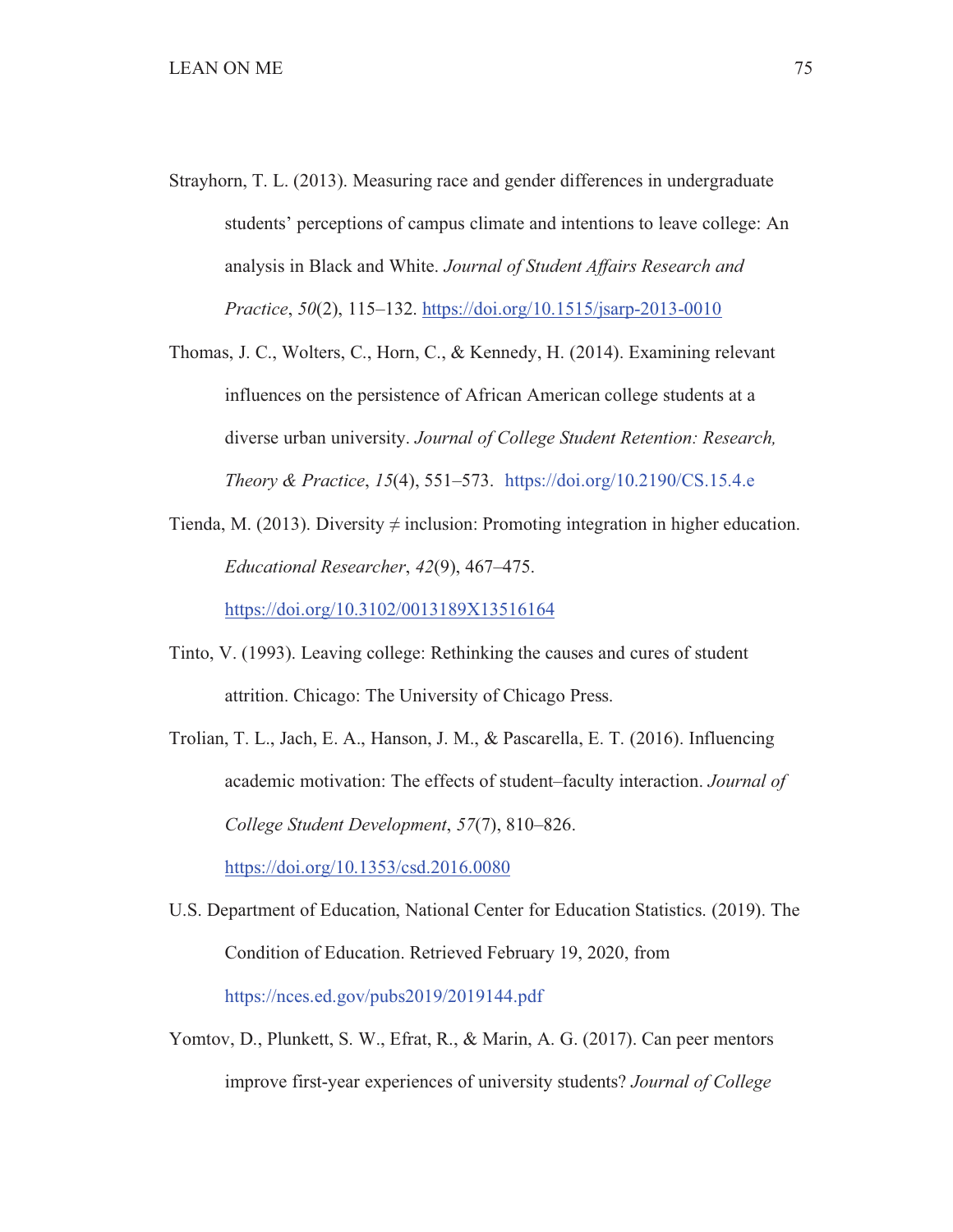*Student Retention: Research, Theory & Practice*, *19*(1), 25–44.

https://doi.org/10.1177/1521025115611398

- Ward, E. G., Thomas, E. E., & Disch, W. B. (2014). Mentor service themes emergent in a holistic, undergraduate peer-mentoring experience. *Journal of College Student Development*, *55*(6), 563–579. https://doi.org/10.1353/csd.2014.0058
- Weinberg, F. J., & Lankau, M. J. (2011). Formal mentoring programs: A mentor centric and longitudinal analysis. *Journal of Management*, *37*(6), 1527–1557. https://doi.org/10.1177/0149206309349310
- Wilcox, P., Winn, S., & Fyvie-Gauld, M. (2005). "It was nothing to do with the university, was just the people": The role of social support in the first-year experience of higher education. *Studies in Higher Education*, *30*(6), 707–722.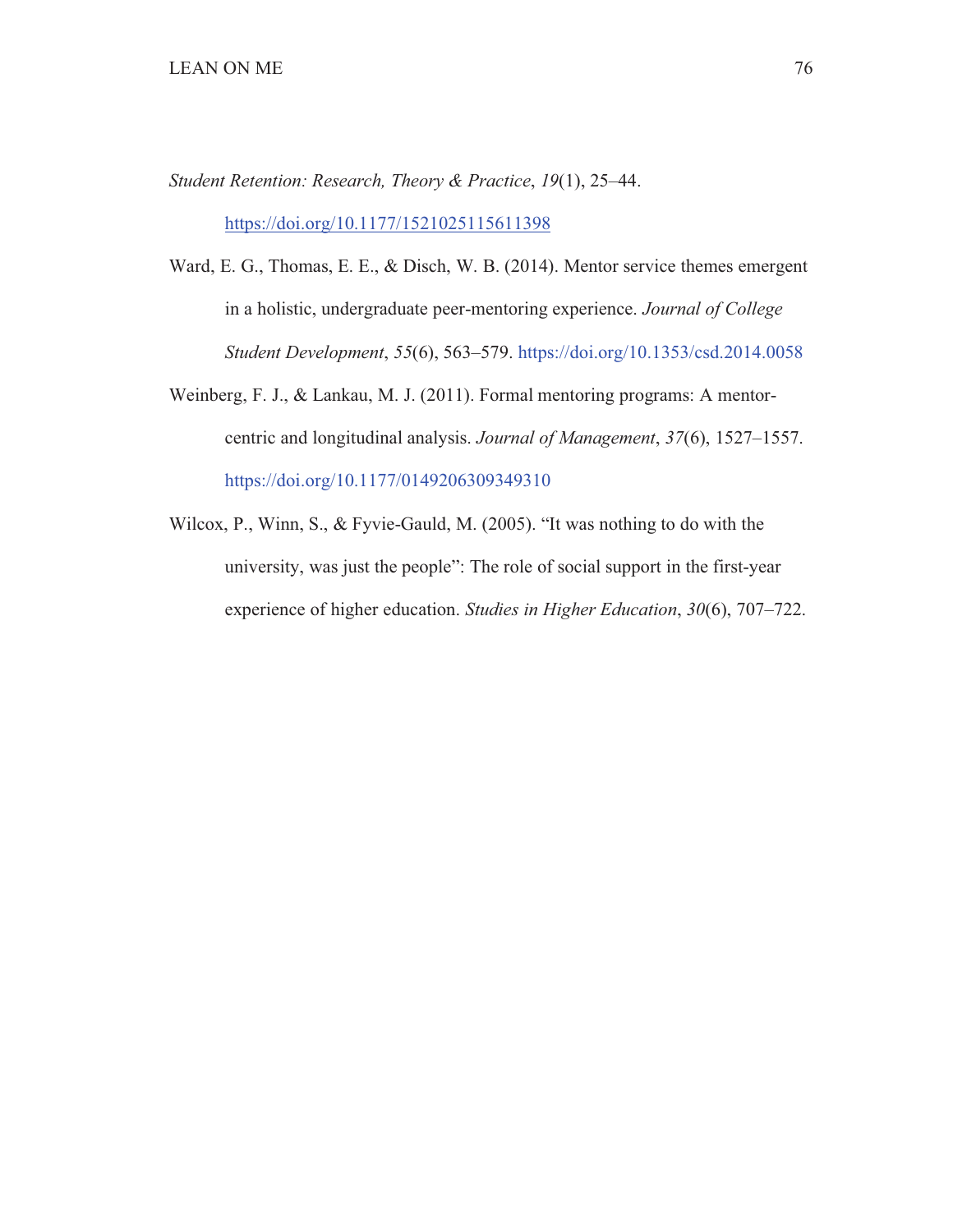**Appendix A Capstone Project** 

Dedicated to Retention Education & Academic Success at Morehead State



# **Mentor Training & Resource Manual**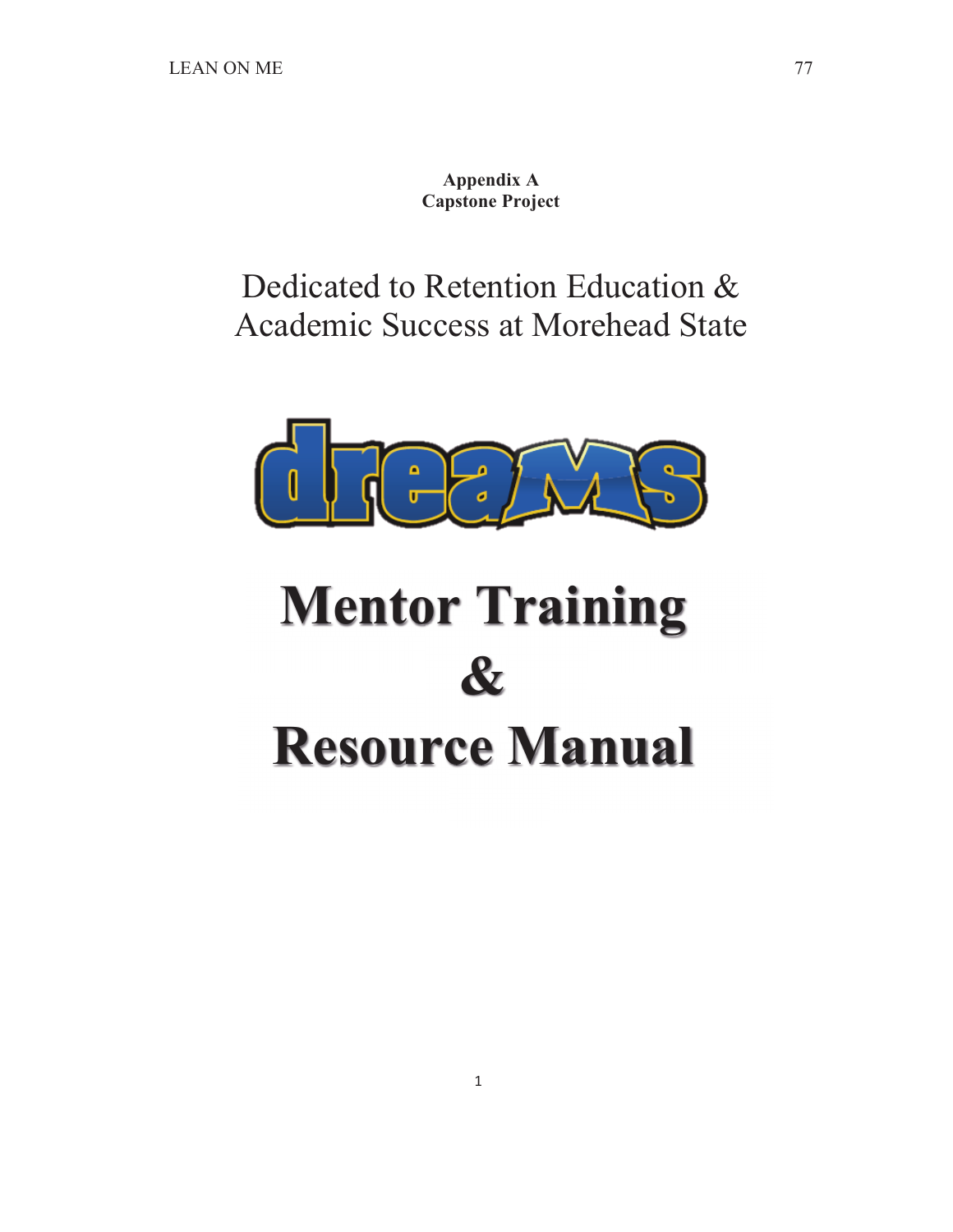

Contents

| <b>DREAMS Mentor Training &amp; Resource Manual Overview</b> | 3              |
|--------------------------------------------------------------|----------------|
| <b>DREAMS Mentor Training &amp; Resource Manual Outcomes</b> | 3              |
| <b>Definition of Terminology</b>                             | $\overline{4}$ |
| <b>DREAMS Program Overview</b>                               | 6              |
| What is the Dreams Program?                                  | 7              |
| <b>Brief Program History</b>                                 | $\overline{7}$ |
| <b>Dreams Mission Statement</b>                              | 7              |
| Dreams Program Outcomes                                      | 8              |
| <b>DREAMS First-Year Mentoring Program Outcomes</b>          | 8              |
| Dreams Student Development Model                             | 9              |
| <b>Mentoring Basics</b>                                      | 10             |
| What is Mentoring                                            | 11             |
| <b>Types of Mentoring</b>                                    | 11             |
| Benefits of Being a Mentor                                   | 12             |
| Benefits of Being a Mentee                                   | 12             |
| <b>Central Mentoring Skills</b>                              | 13             |
| Role of Mentor                                               | 15             |
| Role of Mentee                                               | 16             |
| What Makes a Good Mentor                                     | 16             |
| <b>Mentor Responsibilities &amp; Expectations</b>            | 17             |
| <b>DREAMS Mentoring Model</b>                                | 18             |
| First-Year Mentoring Program Guidelines                      | 19             |
| <b>Mentor Responsibilities</b>                               | 19             |
| Confidentiality                                              | 19             |
| Mentors corner & Monthly Report                              | 20             |
| <b>Student Challenges</b>                                    | 21             |
| <b>Typical First-Year Student Concerns</b>                   | 22             |
| Common First-Year Student Challenges                         | 22             |
| Typical Concerns & Challenges Unique to URM students         | 23             |
| <b>Getting Started</b>                                       | 25             |
| <b>Initial Meeting</b>                                       | 26             |
| <b>Establishing Ground Rules</b>                             | 26             |
| <b>Mentoring Timeline</b>                                    | 27             |
| <b>Campus Resources</b>                                      | 28             |
| <b>MSU Campus Resources</b>                                  | 29             |
| <b>References &amp; Footnotes</b>                            | 30             |
| <b>Appendix A: Confidentiality Agreement and Statement</b>   | 34             |
| Appendix B: Mentor & Mentee Agreement                        |                |
| <b>Appendix C: Mentor Report</b>                             | 36             |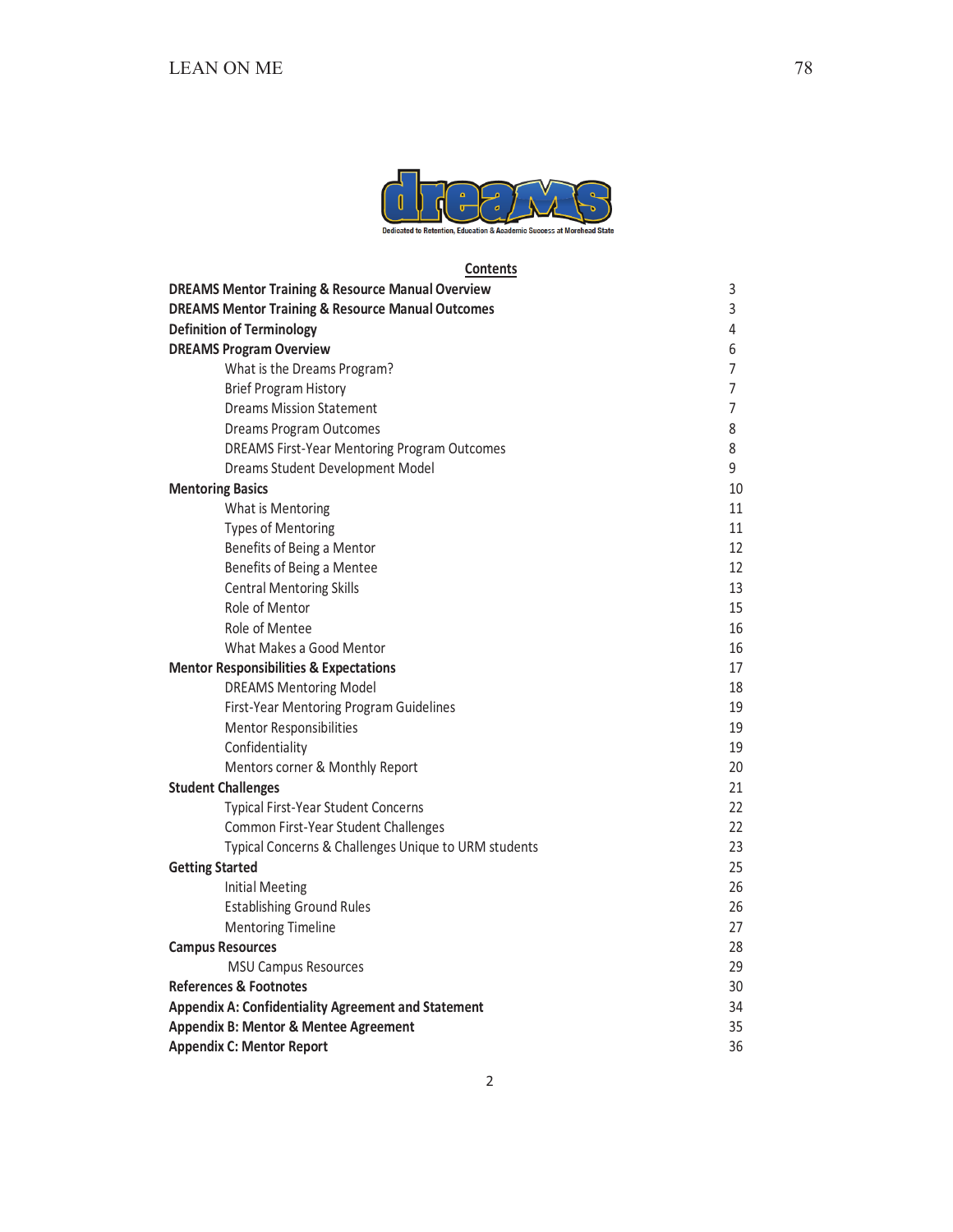

## **DREAMS MENTOR TRAINING AND RESOURCE MANUAL OVERVIEW**

The DREAMS First-Year Mentoring Program is intended to assist first-year DREAMS particiants with the transition to Morehead State University (MSU). The goals of the DREAMS First-Year Mentoring Program is to connect first-year students with successful upperclassman peer mentors, as well as, an MSU employee so first-year particpants can:

- Demonstrate college level study strategies and skills
- Identify careers associated with their academic majors and co-curricular interests/activities
- Acknowledge and communicate valuable resources available for student growth
- Develop interpersonal skills valuable to their personal development
- Acquire an understanding of their own personal identities
- Develop sensitivity to and appreciation of human differences

In order for the DREAMS First-Year Mentoring Program to be effective, it is essential mentors are properly prepared and trained. The DREAMS mentor training and resource manual will provide an overview of the DREAMS Mentoring and Leadership Program, basic concepts of mentoring, responsibilities, expectations, student challenges, getting started, and campus resources required to aid first-year participants in reaching their full potential and persist to graduation.

### **DREAMS MENTOR TRAINING AND RESOURCE MANUAL OUTCOMES**

Mentors will be able to:

- Detail an overview of DREAMS program and its objectives  $\bullet$
- Define the purpose, value and essence of effective mentoring  $\bullet$
- Apply basic mentoring knowledge and skills to assist first-year DREAMS participants  $\bullet$  . with their academic and social transition to Morehead State University
- Identify traditional challenges of first-year college students and underrepresented  $\bullet$ minority students attending predominately White institutions
- Describe responsibilities and expectations of a DREAMS mentor
- Identify institutional resources and offices essential for student success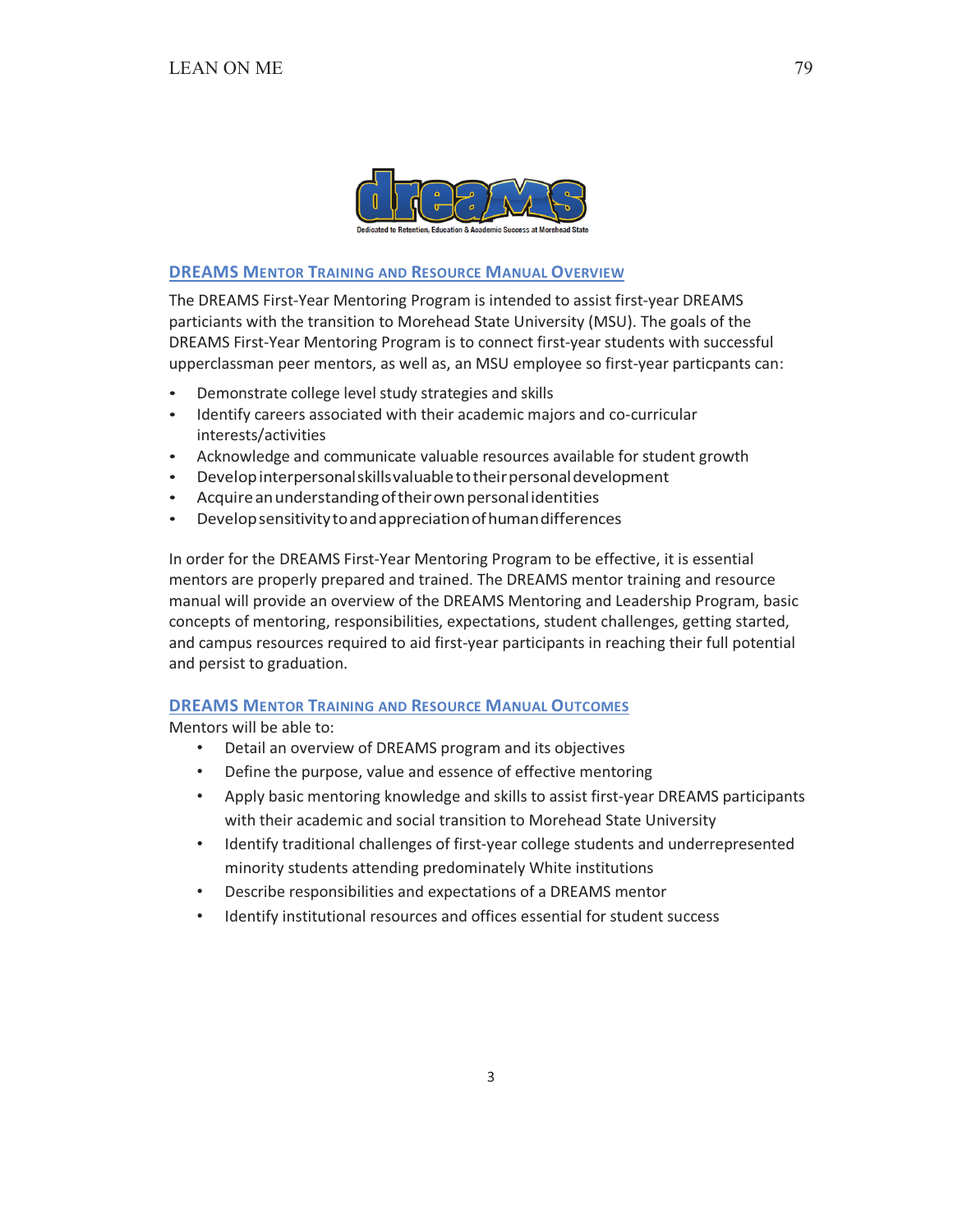

#### **DEFINITION OF TERMINOLOGY**

This manual will rely on the following definitions for primary terminology:

- $\mathbf{u}$  . Black or African American - A person having orgins in any of the Black racial groups of Africa (Kentucky Council on Postsecondary Education, 2015)
- **Cultural Competence** An ability to interact effectively with people of different  $\mathbf{u}$ cultures. A culturally competent individual:
	- Has an awareness of one's own cultural worldview;
	- Possesses knowledge of different cultural practices and worldviews; and
	- Possesses cross-cultural skills to better interact with those from other  $\Delta \sim 10^{-11}$ cultures (Kentucky Council on Postsecondary Education, 2016).
- × Diversity - People with varied human characteristics, ideas, world views, and backgrounds. Diversity in concept expects the creation by institutions of a safe, supportive, and nurturing environment that honors and respects those differences (Kentucky Council on Postsecondary Education, 2016)
- $\mathbf{u}$  . High-Impact Practices - High-impact practices (HIPs) represent enriching educational experiences that can be life-changing. They typically demand considerable time and effort, facilitate learning outside of the classroom, require meaningful interactions with faculty and other students, encourage collaboration with diverse others, and provide frequent and substantive feedback (National Survey of Student Engagement, 2018)
- $\blacksquare$ Hispanic or Latino - A person of Cuban, Mexican, Puerto Rican, South or Central American, or other Spanish Speaking culture or origin, regardless of race (Kentucky Council on Postsecondary Education, 2015)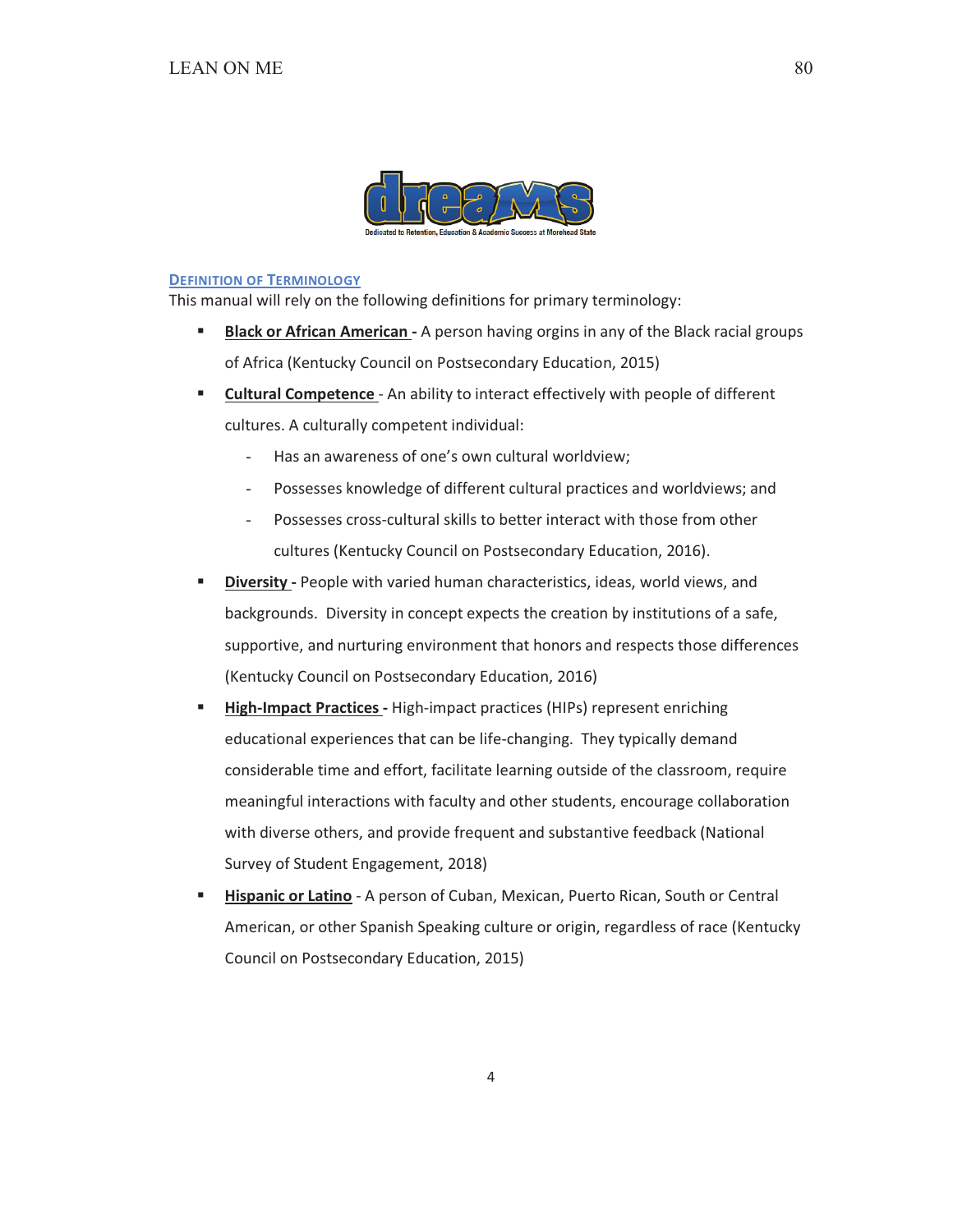

- $\mathbf{r}$ **Underrepresented Minority (URM)** - Students who categorized themselves as a) Hispanic or Latino, b) American Indian or Alaska Native, c) Black or African American, d) Native Hawaiian or Other Pacific Islander, or e) Two or more Races. (Kentucky Council on Postsecondary Education)
- Peer Mentoring A more experienced student helping less experienced students by  $\mathbf{u}$ providing advice, support, knowledge and academic performance (Colvin & Ashman,  $2010$ ).
- Predominitely White Institution (PWI) Institutions of higher learning in which  $\blacksquare$ Whites account for 50% or greater of the student enrollment (Brown & Dancy,  $2010)$
- Mentoring A process where a more knowledgeable or experienced person serves  $\blacksquare$ in a supportive role of overseeing and encouraging learning within a less experienced or knowledgeable person to assist in that persons' personal and professional growth (Grima et al., 2014)
- Retention Rate The percentage of students returning the following fall to the same ٠ institution. (National Center for Education Statistics, 2019)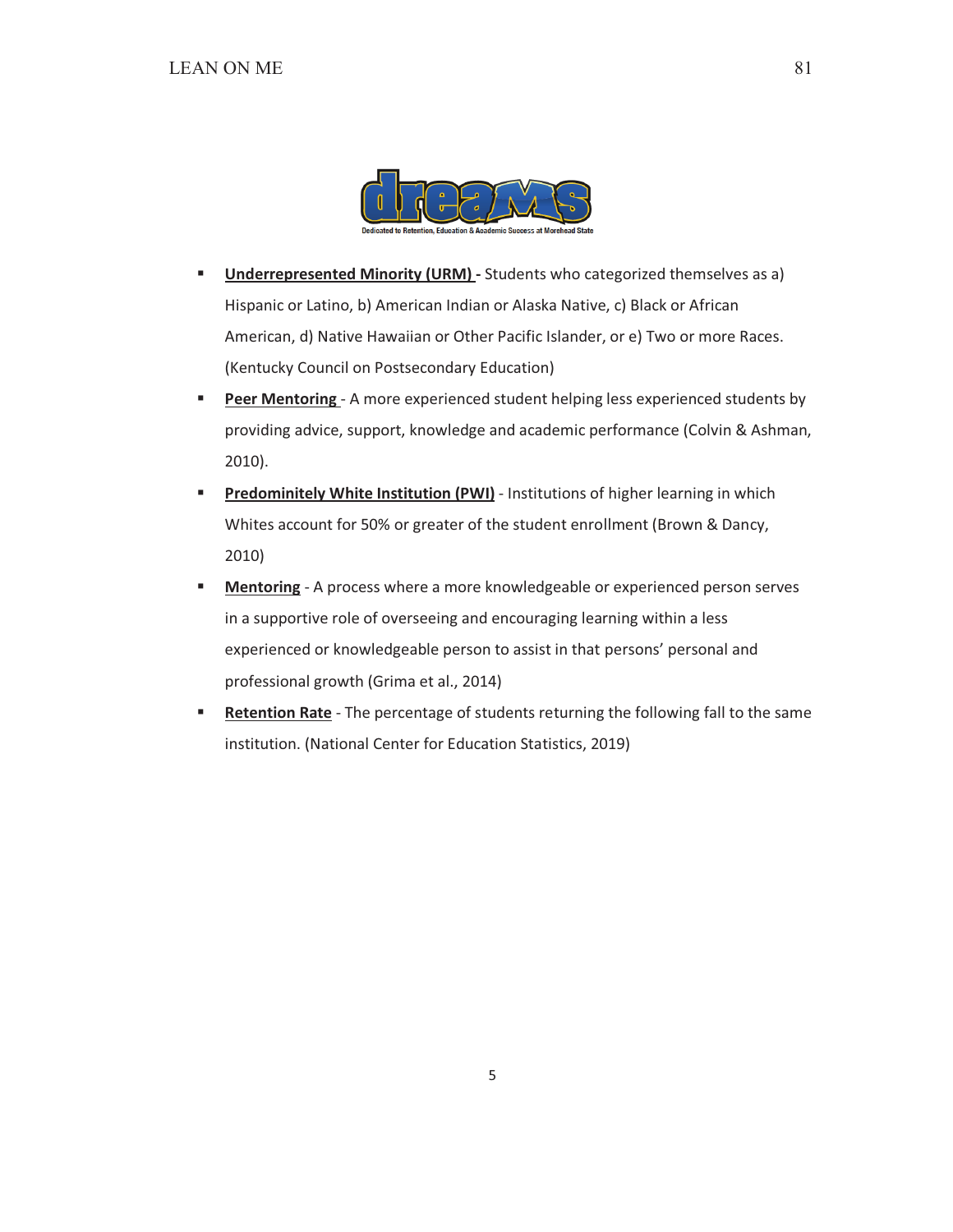

## **Program Overview**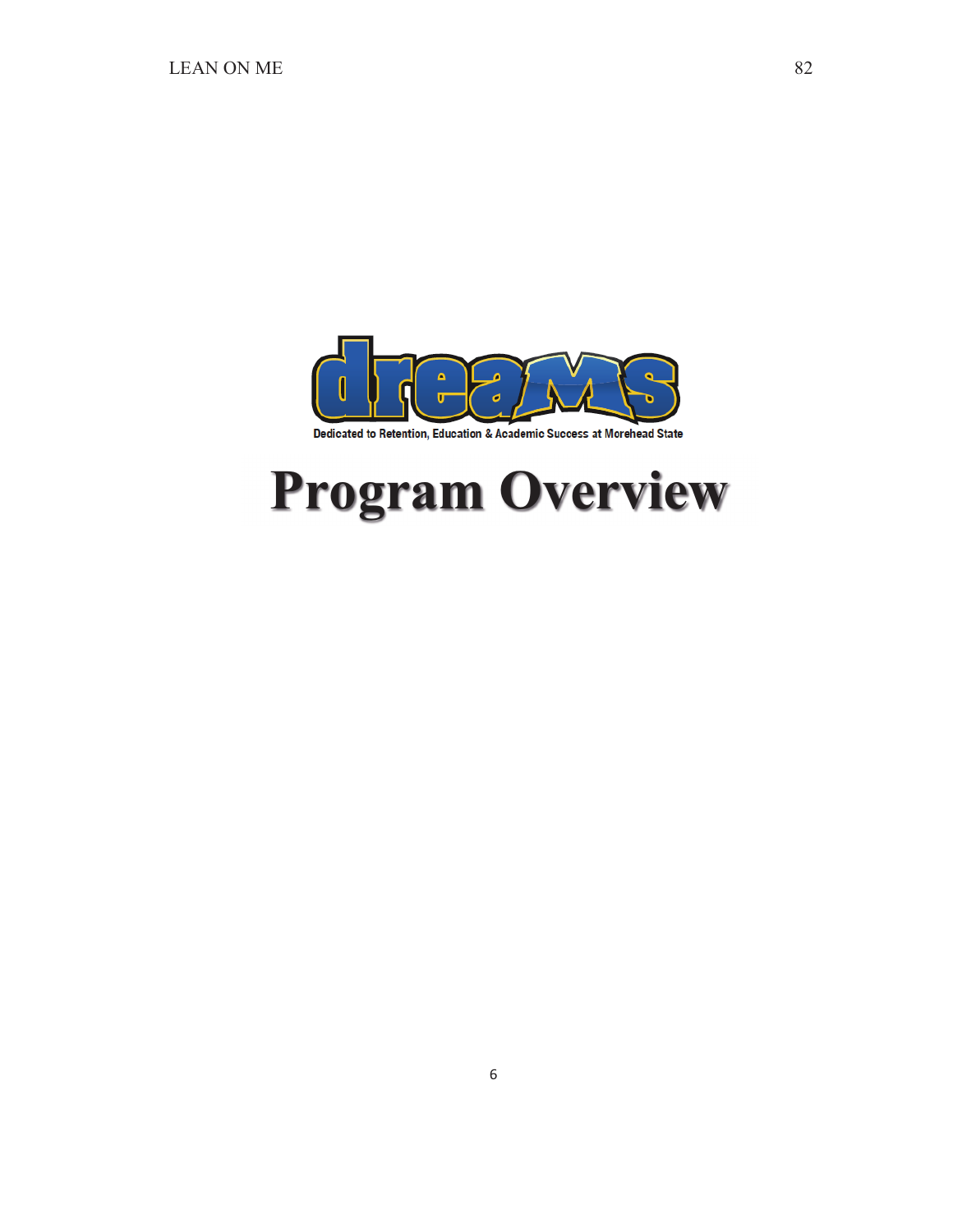

## **WHAT IS THE DREAMS PROGRAM?**

The Dedicated to Retention, Education, and Academic Success at Morehead State, hereinafter referred to as DREAMS, is a comprehensive mentoring & leadership program centered on first-year transition, mentoring, and leadership.

#### **BRIEF PROGRAM HISTORY**

The DREAMS program originated in fall 2009 as a retention strategy of the MSU Office of Retention functioning as a faculty and staff mentoring program for African American students and students from specific counties in the Morehead State University service region. Over time, the DREAMS program shifted from its original focus to solely African American students to eventually a faculty and staff mentoring program for all first-year MSU students. As the program relocated between the MSU Office of Retention, Diversity initiatives, and first-year programs as did the focus. Since fall 2016, the DREAMS program has transformed into a comprehensive, multi-tiered mentoring and leadership program targeting underrepresented minority students. Serving as the primary URM retention strategy of the Eagle Diversity Education Center (EDEC). EDEC is a unit within the department of First-Year Programs to assist with the university's efforts to retain and graduate URM students through specific retention initiatives such as the DREAMS Program.

### **DREAMS MISSION STATEMENT**

DREAMS is committed to increasing retention for African American, Latino and Hispanic students and/or any other participant by supporting in the academic, social, cultural, personal, and professional development of participants. DREAMS students will be inspired to be actively engaged in the pursuit of their educational goals and overall quality of their educational experiences at Morehead State University. Upon completion of the program, the overarching goal is for participants to be encouraged to become lifelong learners, and leaders in a diverse and inclusive community.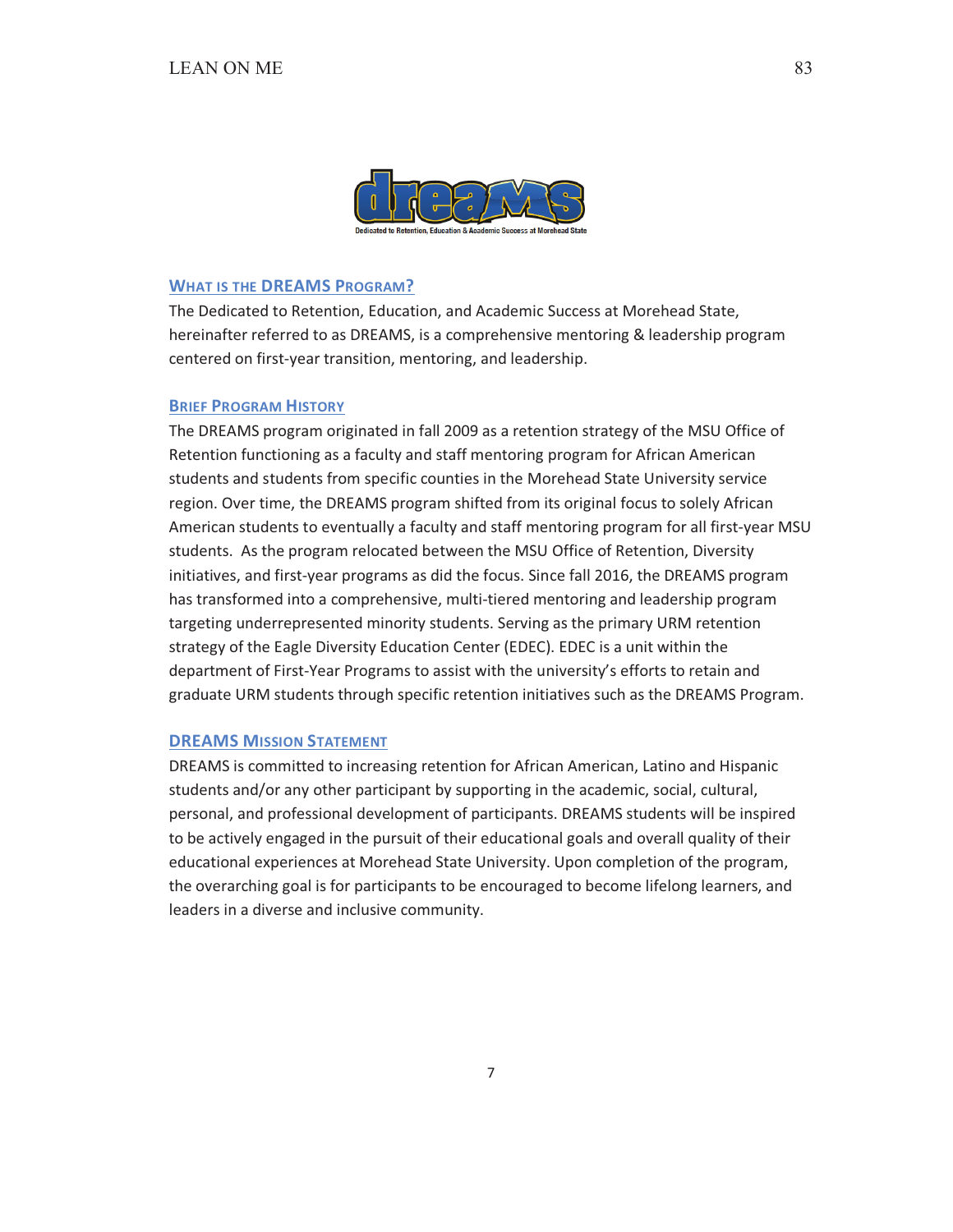

**DREAMS MENTORING AND LEADERSHIP PROGRAM OUTCOMES** 

- Guide and support participants in their transition to Morehead State University
- Retention rates for DREAMS students will meet and/or exceed all university student retention rates
- To help students feel connected to Morehead State University by being matched with a peer mentor and a faculty/staff mentor who can help them navigate and maximize their experiences at Morehead State University
- Strengthen DREAMS participants understanding of leadership and leadership styles
- Develop a sense of community for the students in the program
- Develop confident graduates with excellent leadership, communication, critical thinking, professionalism and additional skills essential to transition to the workforce.
- Encourage participants to become lifelong learners, and leaders in a diverse and inclusive community.
- Participate in co-curricular activities, organizations, or initiatives
- Develop multicultural awareness and understanding  $\bullet$  .
- Challenge students to start strong and achieve academic success.

## **DREAMS FIRST-YEAR MENTORING PROGRAM OUTCOMES**

Participants will:

- Demonstrate college level study strategies and skills
- Identify careers associated with their academic majors and co-curricular interests/activities
- Acknowledge and communicate valuable resources available for student growth
- Develop interpersonal skills valuable to personal development  $\bullet$
- Acquire an understanding of their own personal identities
- Develop sensitivity to and appreciation of human differences  $\bullet$  .

84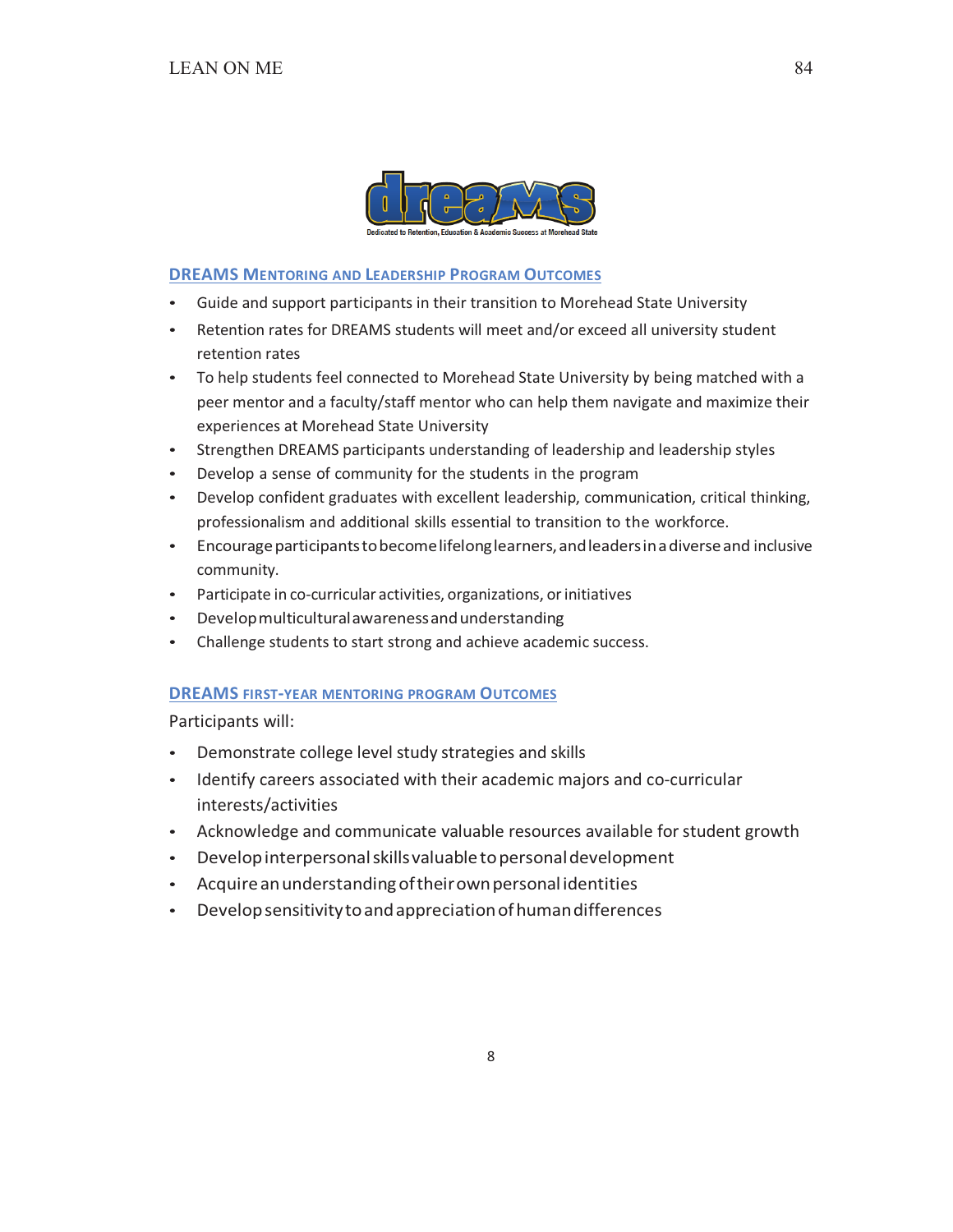

#### **DREAMS STUDENT DEVELOPMENT MODEL**



\*First-year Mentoring Program (mentee) - Ensuring first-year DREAMS students have the essential tools, knowledge and support to make a successful transition from high school to Morehead State University by participating in the First-Year Mentoring Program. First-year DREAMS participants are paired with a DREAMS upperclassman student and a Morehead State University employee (faculty or staff). Additionally, participants are enrolled in a DREAMS First-year seminar course and assigned to live together in a DREAMS Living-Learning Community. In a living-learning community, student live in a themed residence hall or floor, enroll in common courses and participate in academic and social engaging activities for the cohort<sup>1</sup>

\* DREAMS Sophomore Leadership Program-DREAMS Sophomore leadership development workshop series is a 1.5-hour per month commitment per semester by Sophomore DREAMS students. The workshop series is designed to teach students the interpersonal skills, job knowledge, proficiency, and competency to engage as leaders in their role as emerging student leaders. Supporting DREAMS students in eluding the "sophomore slump"<sup>2</sup> with an emphasis on leadership development.

Project Life After Graduation (LAG) - Themed around career preparation and graduate/professional school, the primary objectives of Project LAG are for participants to gain a greater awareness of graduate school and career preparation. Additionally, to assist students in the formulation and implementation of their short- and long-term career plans. As we engage with students, we encourage them to start devising important questions about themselves that will guide decisions as graduation approaches.

\* Denotes mandatory program participation

9

 $1$  From "The Value of Academic Affairs and Student Affairs Collaboration: Living-Learning

Communities at Historically Black Colleges and Universities (Ericksen & Walker, 2015)."

<sup>&</sup>lt;sup>2</sup> From Student experiences in the second year: Advancing strategies for success beyond the first year of college (Sterling, 2018)."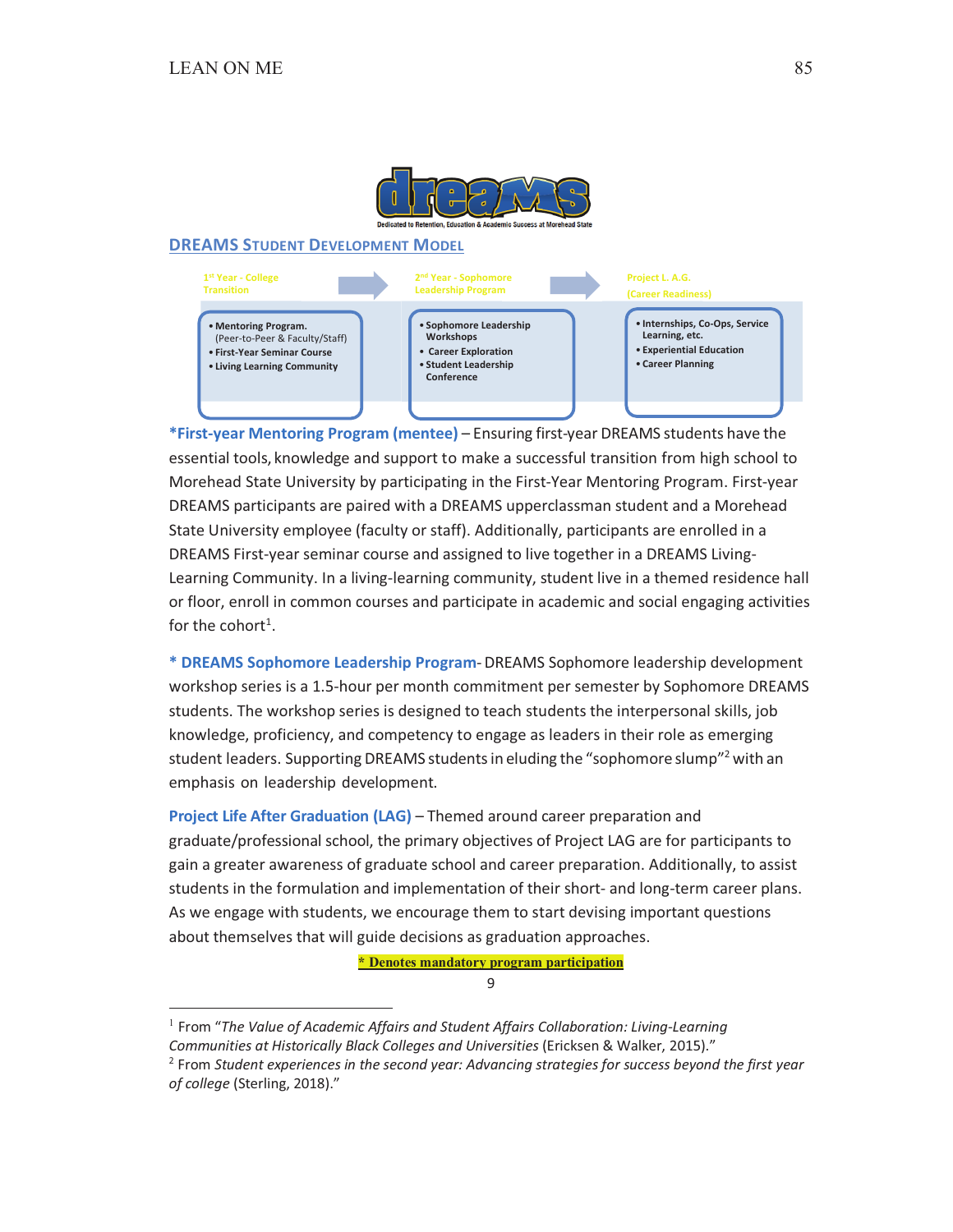

## **Mentoring Basics**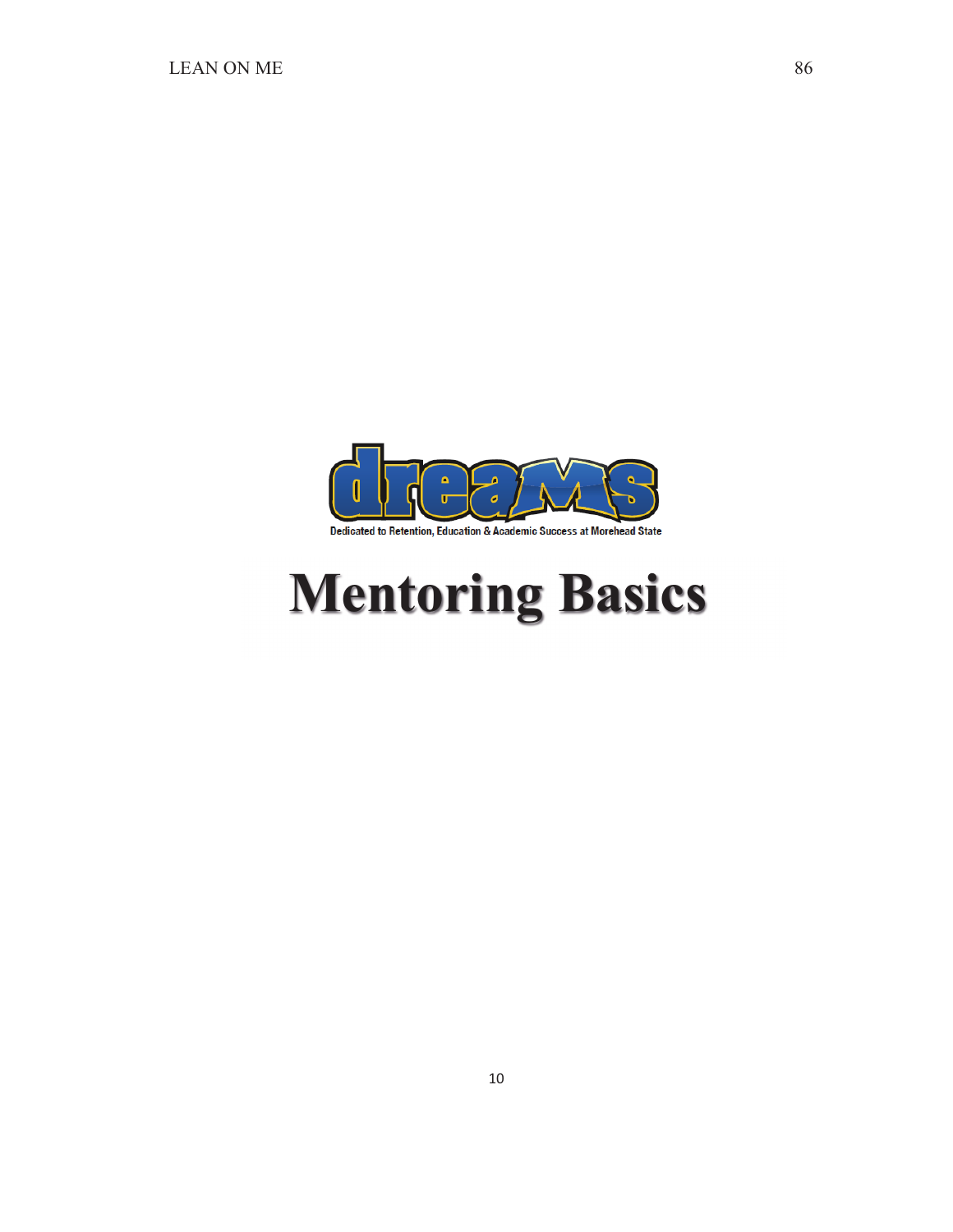

## **WHAT IS MENTORING**

A process where a more knowledgeable or experienced person serves in a supportive role of overseeing and encouraging learning within a less experienced or knowledgeable person to assist in that persons' personal and professional growth (Grima et al., 2014).

## **TYPES OF MENTORING**

Informal<sup>3</sup> - Informal mentoring is the natural coming together of a mentor and mentee usually done through personal and professional respect and regard towards one another. Often occurring at the workplace and in social, professiona,I and family activities where the mentor and mentee gain knowledge, friendship, insight, and support from each other.

Formal<sup>4</sup> - An organization designs a program and process for mentoring, including selecting mentors, and determining duration of the mentoring relationship.

#### Distinguishing formal & informal mentoring

Janssen et al. (2016) outlines the features of formal and informal mentoring that make them distinctive of one another using the framework of how formal mentoring programs are designed. The four dimensions are as follows:

| <b>Dimensions</b> | <b>Informal</b>                                                                                 | <b>Formal</b>                                                                                           |
|-------------------|-------------------------------------------------------------------------------------------------|---------------------------------------------------------------------------------------------------------|
| <b>Intensity</b>  | Greater intensity due to the<br>intrinsic motivation of the<br>relationship between parties     | Less intense                                                                                            |
| <b>Visibility</b> | Less visible as a result of the<br>relationship not being formally<br>recognized or articulated | Designate mentor-mentee<br>pairs<br>Relationships are accepted by<br>both participants and<br>observers |
| <b>Focus</b>      | Driven by the needs of both<br>parties<br>Goals often are not articulated                       | Focus is on the development<br>of mentee<br>Has prescribed goals and<br>outcomes                        |
| <b>Duration</b>   | Developed over years<br>Unrestricted in length and<br>frequency                                 | Duration is clearly stated with<br>start and end dates                                                  |

11

<sup>&</sup>lt;sup>3</sup> From "Mentoring in Higher Education (Lunsford, Crisp, Dolan, & Wuetherick, 2017)."

<sup>&</sup>lt;sup>4</sup> From "Formal mentoring programs: A mentor-centric and longitudinal analysis (Weinber & Lankau,  $2011$ ."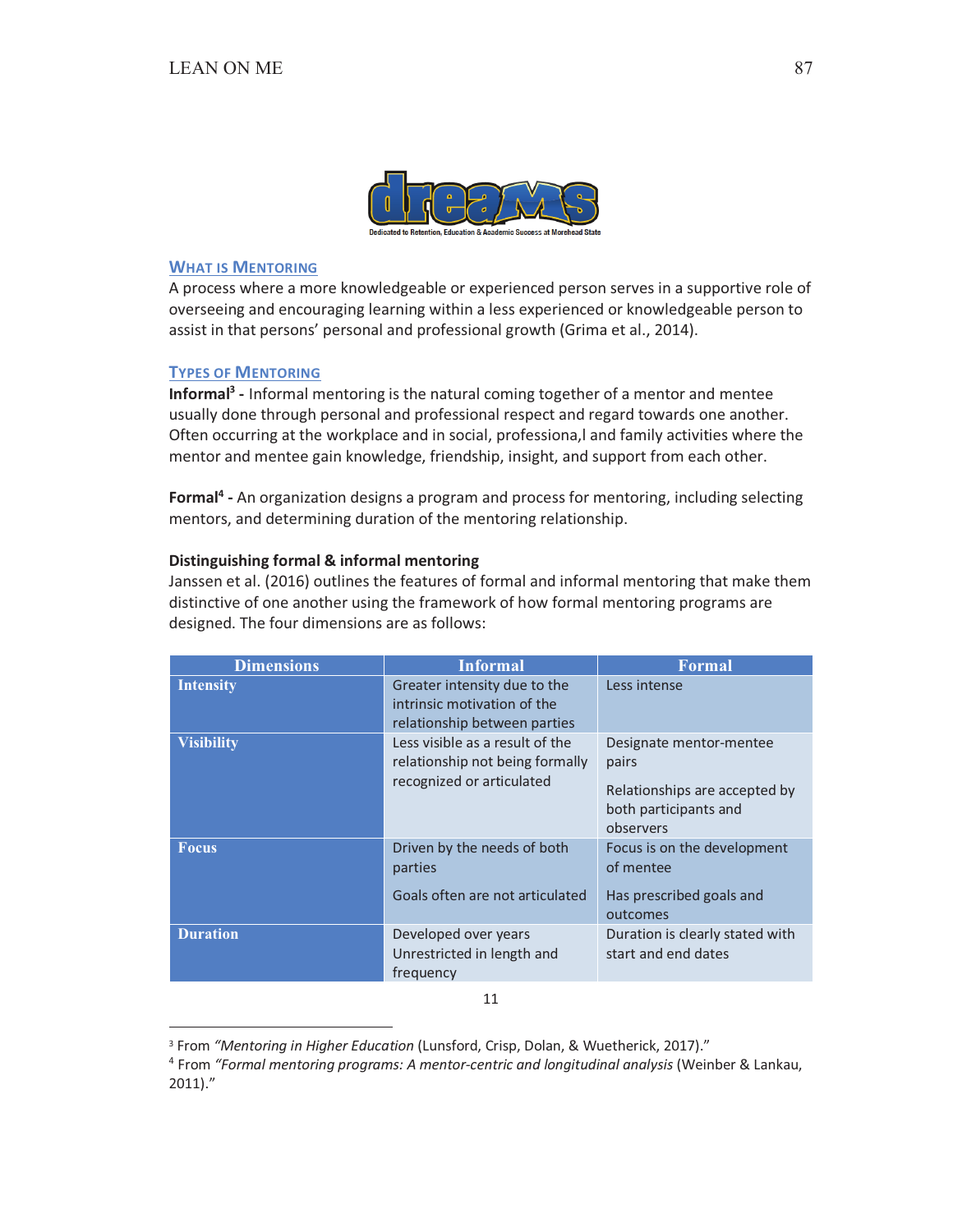

## **BENEFITS OF BEING A MENTOR<sup>5</sup>**

- Improved communication and personal skills
- Develop leadership qualities
- Assist first-year students' acclimation to the Morehead State University environment
- Increased confidence and motivation
- A way to give back to Morehead State University
- Enhance resume or CV
- An opportunity to expand your university knowledge and network
- A sense of fulfilment and personal growth  $\bullet$

## **BENEFITS OF BEING A MENTEE<sup>6</sup>**

- $\bullet$ Positively adjust to college
- Possess greater overall satisfaction with their college experience
- Have an increased likelihood of graduation
- Acquire a greater level of self-efficacy and perceived confidence in their ability
- Perform better on other critical measures of student success than students without a mentor connection
- Students have a resource to help them navigate the campus that can be overwhelming

 $5$  From "Institution-wide peer mentoring: Benefits for mentors (Beltman, & Schaeben, 2012)".

<sup>&</sup>lt;sup>6</sup> From "Can peer mentors improve first-year experiences of university students? (Yomtov, Plunkett, Efrat & Marin, 2017)."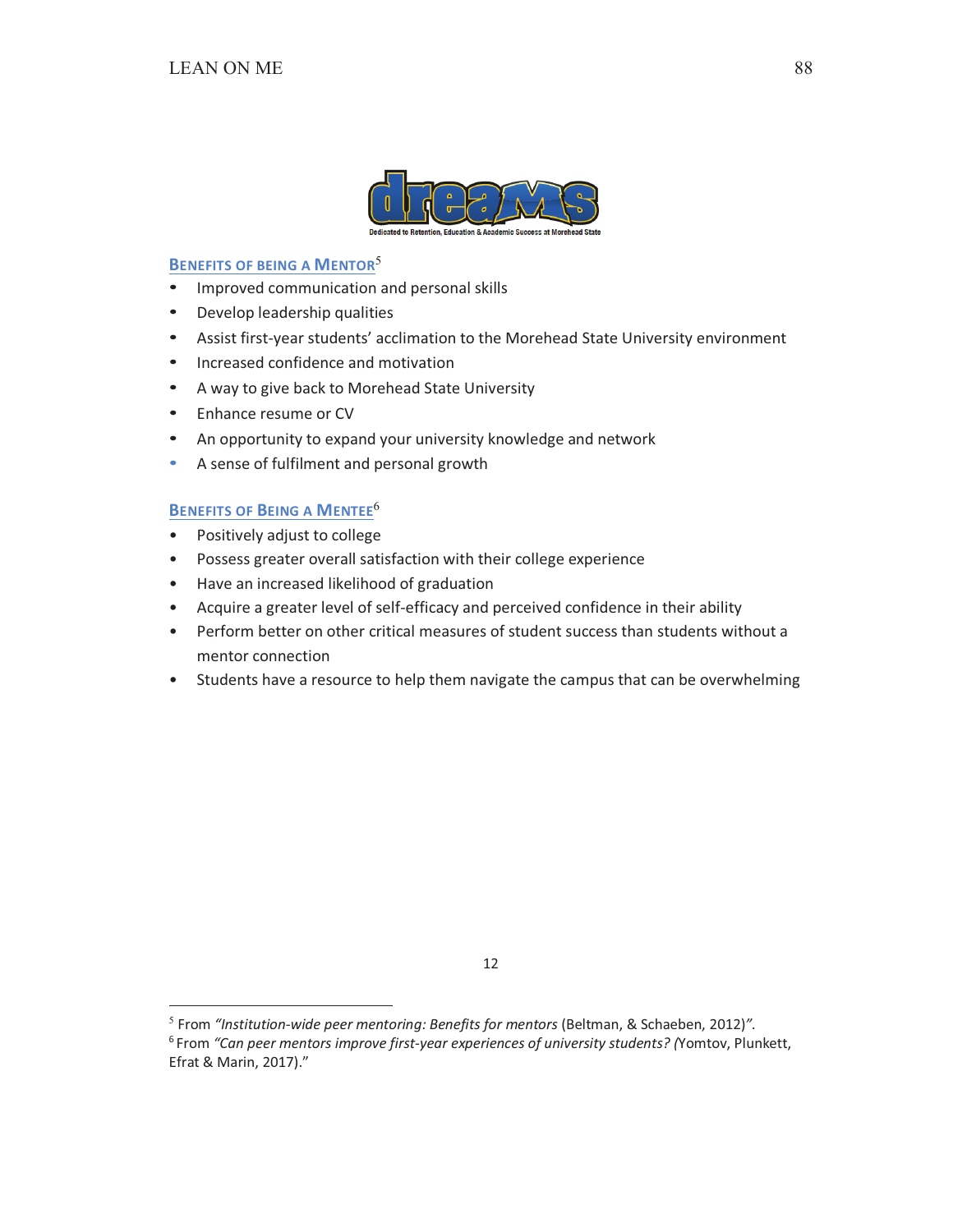

#### **CENTRAL MENTORING SKILLS**

The literature on mentoring, validates the idea that mentors and mentees whom possess certain skills or abilities manage to result in cultivating the most successful mentoring relationships. Linda Philip-Jones, Ph.D, a well-known author on mentoring, outlines the key skills for mentoring in her book, The Mentor's Guide: How to Be the Kind of Mentor You Once Had-Or Wished You'd Had (2003). The key skills for successful mentoring discussed in this section were tailored from her work. However, it is important to note, these skills can be developed.

#### 1.) Active Listening

One of the central and basic mentoring skills. Active listening is essential to the mentoring relationship because it is paramount to building upon other key mentoring skills. Furthermore, actively listening establishes a positive and accepting environment for the mentee to openly communicate interests, wants and needs. For example:

- $\Rightarrow$  Show interest in what your mentee is saying and recite key elements of what was said or paraphrase to express you understand
- $\Rightarrow$  Utilizing nonverbal cues like eye contact, head nodding, facial expressions, smiling, laughing, etc. can show you are engaged in what he or she is saying
- $\Rightarrow$  Avoid interrupting
- $\Rightarrow$  Resist the temptation to immediately turn the conversation to your experiences and opinions to immediately solve the problem you hear but instead try to help them become better problem explorers (listen first, problem solve later)

#### 2.) Building Trust

Trust is an important building block of any quality relationship and is something developed over time. The more a mentee trusts you, the greater his or her commitment to your mentorship. To build trust, you should:

- $\Rightarrow$  Spend time together
- $\Rightarrow$  Keeping conversations with your mentee confidential
- $\Rightarrow$  Respect the mentee's boundaries
- $\Rightarrow$  Consistently show interest and support
- $\Rightarrow$  Be honest
- $\Rightarrow$  Be dependable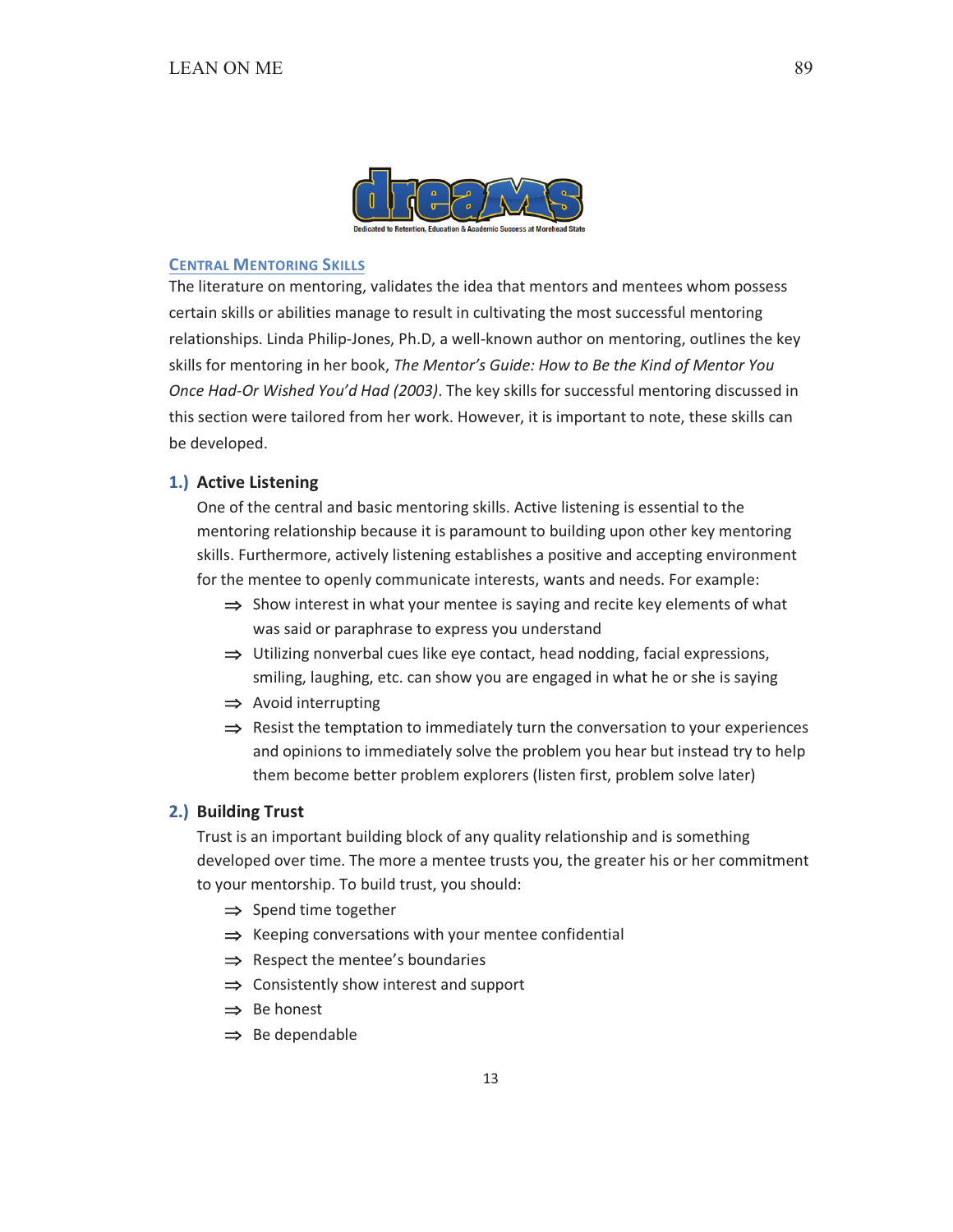

## 3.) Establishing Goals

As mentors, talk to your mentees about their vision, dreams, personal and professional goals. When the times comes, feel free to share your personal and career goals. To help your mentee identify and achieve goals you can:

- $\Rightarrow$  Discuss values and aspirations with your mentee
- $\Rightarrow$  Identify strengths and growth areas
- $\Rightarrow$  Share how you determined your own personal and professional goals
- $\Rightarrow$  Establish a one to five-year plan to achieve the personal and professional goals determined

## 4.) Developing Capacities

By nature, mentors engage in some form of instruction or coaching as part of their mentoring. The instructing will be informal, through modeling behavior and discussing ideas in a one on one setting. Contribute to the capacity development of your mentee by:

- $\Rightarrow$  Serving as an agent for learning and development
- $\Rightarrow$  Assist your mentee in finding resources such as persons, books, campus resources, websites, etc.
- $\Rightarrow$  Exhibit effective behavior and share what you are trying to accomplish
- $\Rightarrow$  Assist your mentee in monitoring performance and progress

## 5.) Encouragement and Inspiration

Philips-Jones (2003) discovered encouragement as one of the most esteemed mentoring skills by mentees. Set an example and expose your mentee to inspirational people or stories. Ways to encourage and inspire your mentee include:

- $\Rightarrow$  Acknowledge his or her accomplishments or actions
- $\Rightarrow$  Communicate your belief in their ability to grow personally and professionally
- $\Rightarrow$  Aid him or her witnessing of others who are inspiring
- $\Rightarrow$  Highlight positive traits
- $\Rightarrow$  Counter their frustrations and challenges with words of support, understanding, care and praise
- $\Rightarrow$  Describe what people or events inspire you
- $\Rightarrow$  Share your mistakes, lessons and triumphs

14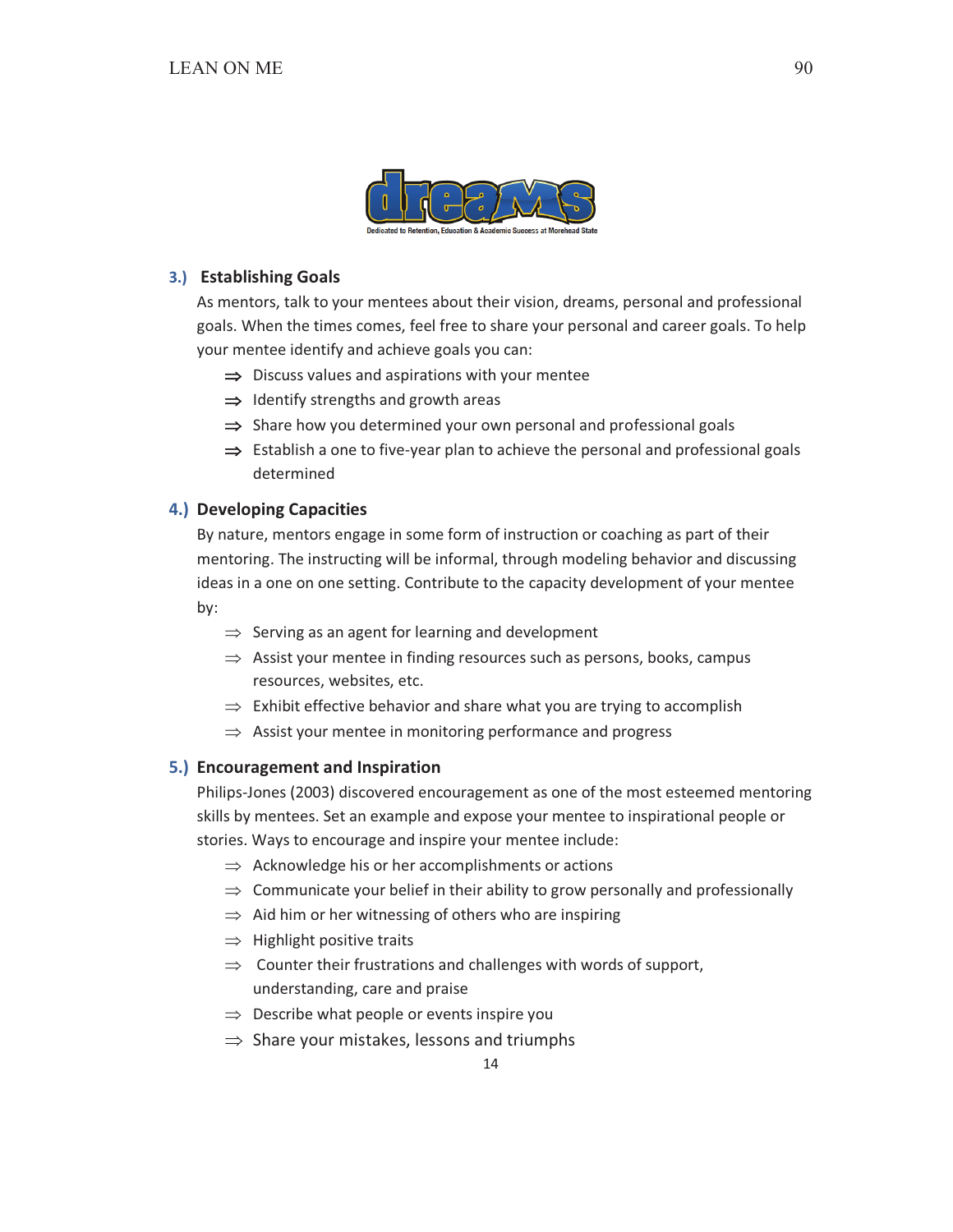

## **ROLE OF A MENTOR<sup>7</sup>**

## **Coach and Advisor**

- Offer advice and direction, share ideas and provide feedback
- $\mathbf{u}$  . Share information on keys to success at Morehead state
- $\mathbf{u}$ Encourage mentee to try new tasks or challenges
- Share experiences
- m. Serve as a sounding board for ideas and action plans

## **Source of Support and Encouragement**

- Act as a sounding board for school concerns, career choices, and ideas
- $\mathbf{u}$ Offer insight into possible opportunities
- $\mathbf{u}$  . Distinguish when it is best to listen
- $\mathbf{r}$ If appropriate, provide support on personal issues
- $\mathbf{u}$  . Respect the mentee's individuality, your mentee may or may not have a similar style

## **Resource Person and Champion**

- $\mathbf{u}$  . Identify resources (institutional support and services, books, tool, websites, etc.) to enrich your mentee's personal and professional growth
- Increase your mentee's network and contacts
- $\mathbf{u}$  . Operate as an advocate for your mentee when necessary
- $\mathbf{u}$  . Help your mentee think through important decisions

## **Role Model**

- $\mathbf{u}$  . Lead by example
- $\mathbf{u}$  . Exhibit the behaviors of a successful student and professional

Overall, serving as a mentor, your chief role is to provide guidance and support to your mentee to assist in the academic and social integration to Morehead State University based on their unique needs. Furthermore, throughout the mentorship you will find yourself serving in one or all the roles listed above. Overall:

- Understand your shared values and worldviews
- Identify your differences and discuss how they can be an asset
- Agree on what is in it for both of you and help each other get there
- Do frequent and thorough progress checks

 $7$  From "Student perceptions of benefits and challenges of peer mentoring programs: Divergent perspectives from mentors and mentees (Gunn, Seung & Steed, 2017)."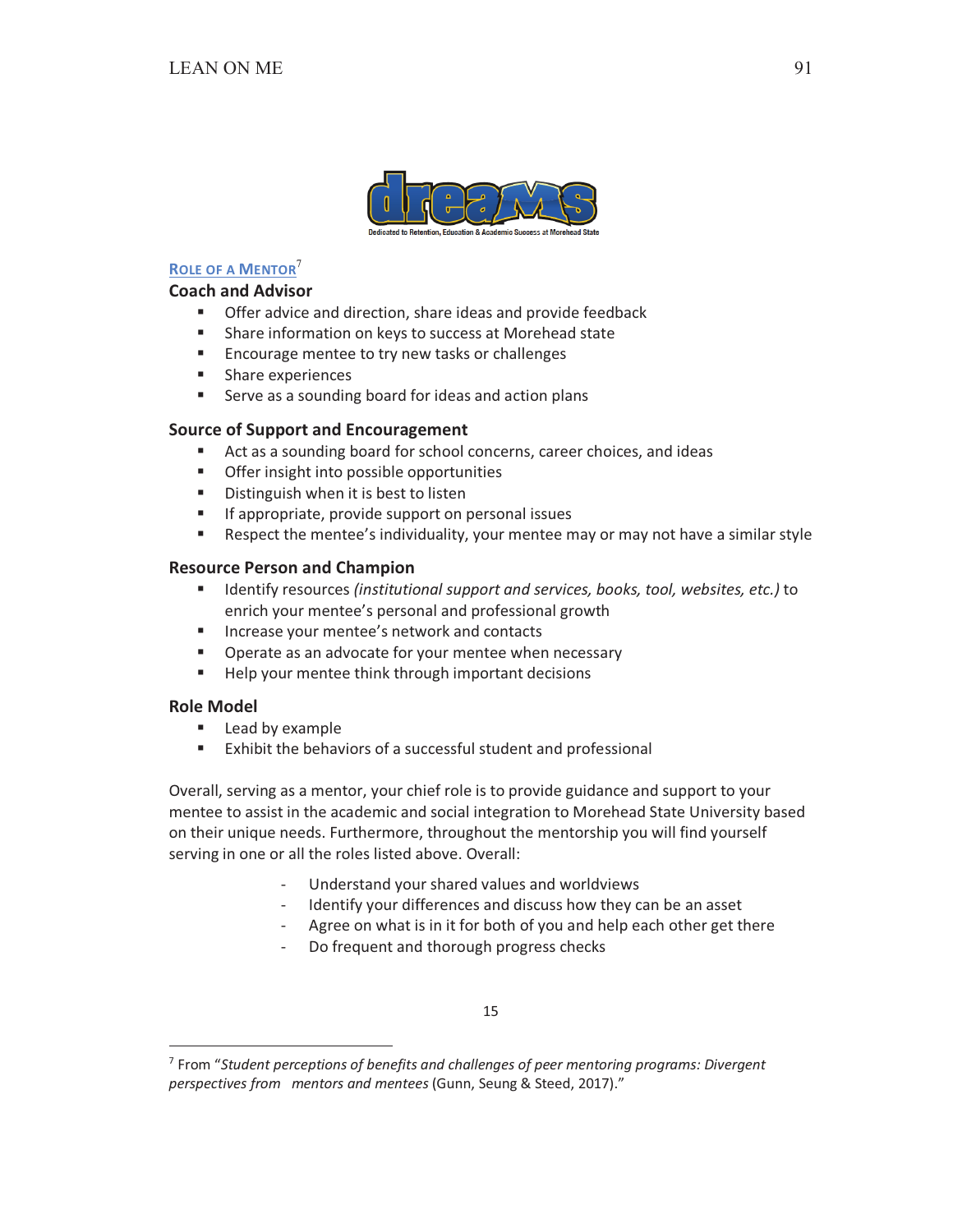

## **ROLE OF THE MENTEE**

## **Driver of the Relationship**

- " To identify and communicate the skills, knowledge and goals they want to achieve
- $\mathbf{u}$  . Discuss topics important to them
- " Maintain regular contact with mentor
- " Provide feedback to mentor

## **Development Partner**

- Work with mentor to devise a plan for the mentorship  $\mathbf{u}$
- " Work with mentor to establish goals and activities

## **Continuous Learner**

Take advantage of opportunities to learn and develop  $\blacksquare$ 

## **WHAT MAKES A GOOD MENTOR?**

To summarize previous sections on mentoring, below is a recap of the skills and qualities that make a good mentor.

| <b>Mentors listen</b>                      | They maintain eye contact and give mentees their full attention.                                                                        |
|--------------------------------------------|-----------------------------------------------------------------------------------------------------------------------------------------|
| <b>Mentors guide</b>                       | Mentors are there to help their mentees find direction, never to<br>push them.                                                          |
| <b>Mentors are practical</b>               | They give insights about keeping on task and setting goals and<br>priorities.                                                           |
| <b>Mentors educate</b>                     | Mentors educate about life and their own careers.                                                                                       |
| <b>Mentors provide insight</b>             | Mentors use their personal experience to help their mentees avoid<br>mistakes and learn from good decisions.                            |
| <b>Mentors are accessible</b>              | Mentors are available as a resource and a sounding board.                                                                               |
| <b>Mentors criticize</b><br>constructively | When necessary, mentors point out areas that need improvement,<br>always focusing on the mentee's behavior, never his/her<br>character. |
| <b>Mentors are supportive</b>              | No matter how painful the mentee's experience, mentors continue<br>to encourage them to learn and improve.                              |
| <b>Mentors are specific</b>                | Mentors give specific advice on what was done well or could be<br>corrected, what was achieved and the benefits of various actions.     |
| <b>Mentors care</b>                        | Mentors care about their mentees' progress as well as their career<br>planning and personal development.                                |
| <b>Mentors succeed</b>                     | Mentors are not only successful themselves, but also foster<br>success in others.                                                       |
| <b>Mentors are admirable</b>               | Mentors are usually well respected in their organization and<br>community.                                                              |

Courtesy of the University of Carolina at Chapel Hill: Training and Talent Management department, 2013.

92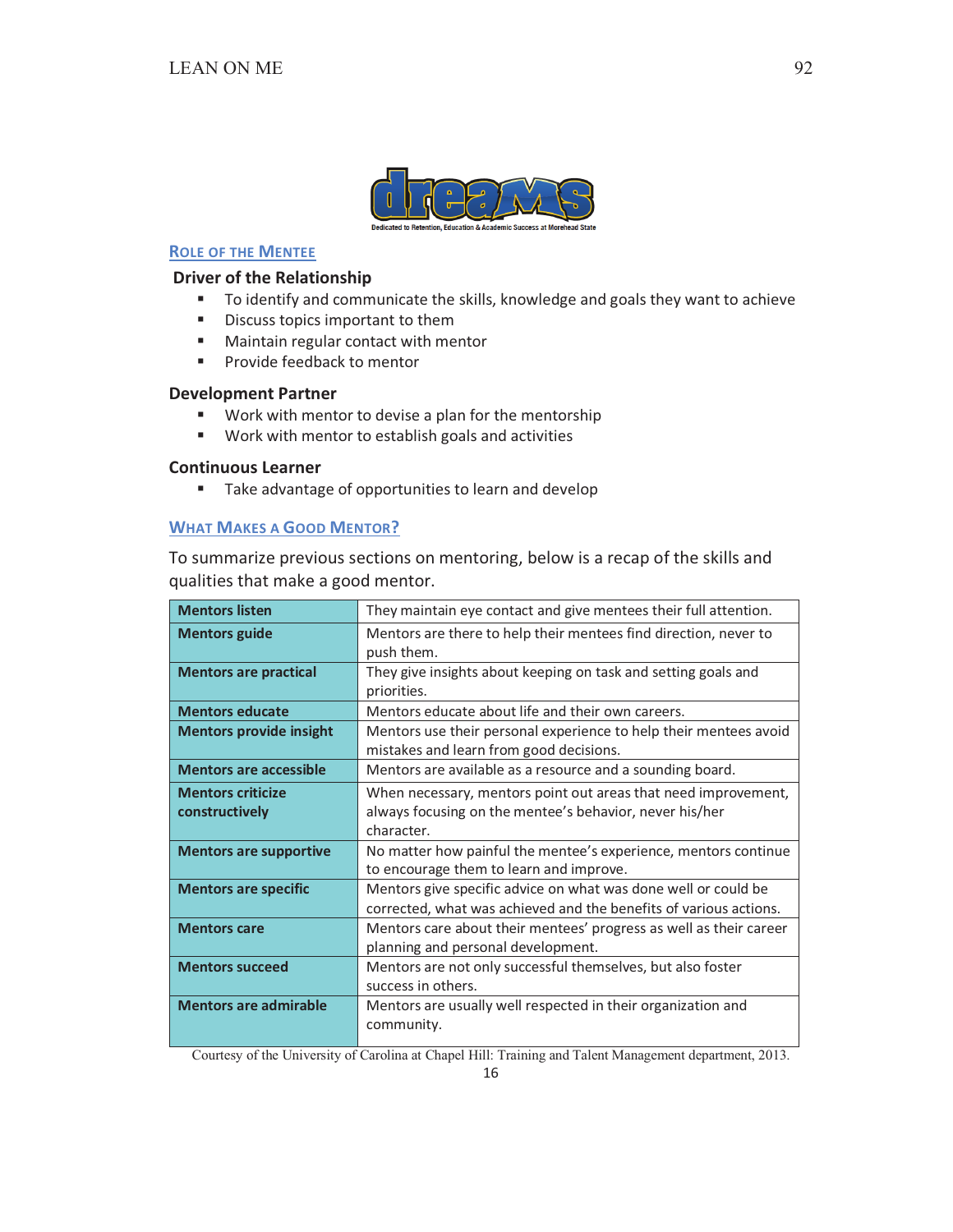

#### Dedicated to Retention, Education & Academic Success at Morehead State

# Mentor Responsibilities  $\boldsymbol{\mathcal{X}}$ Expectations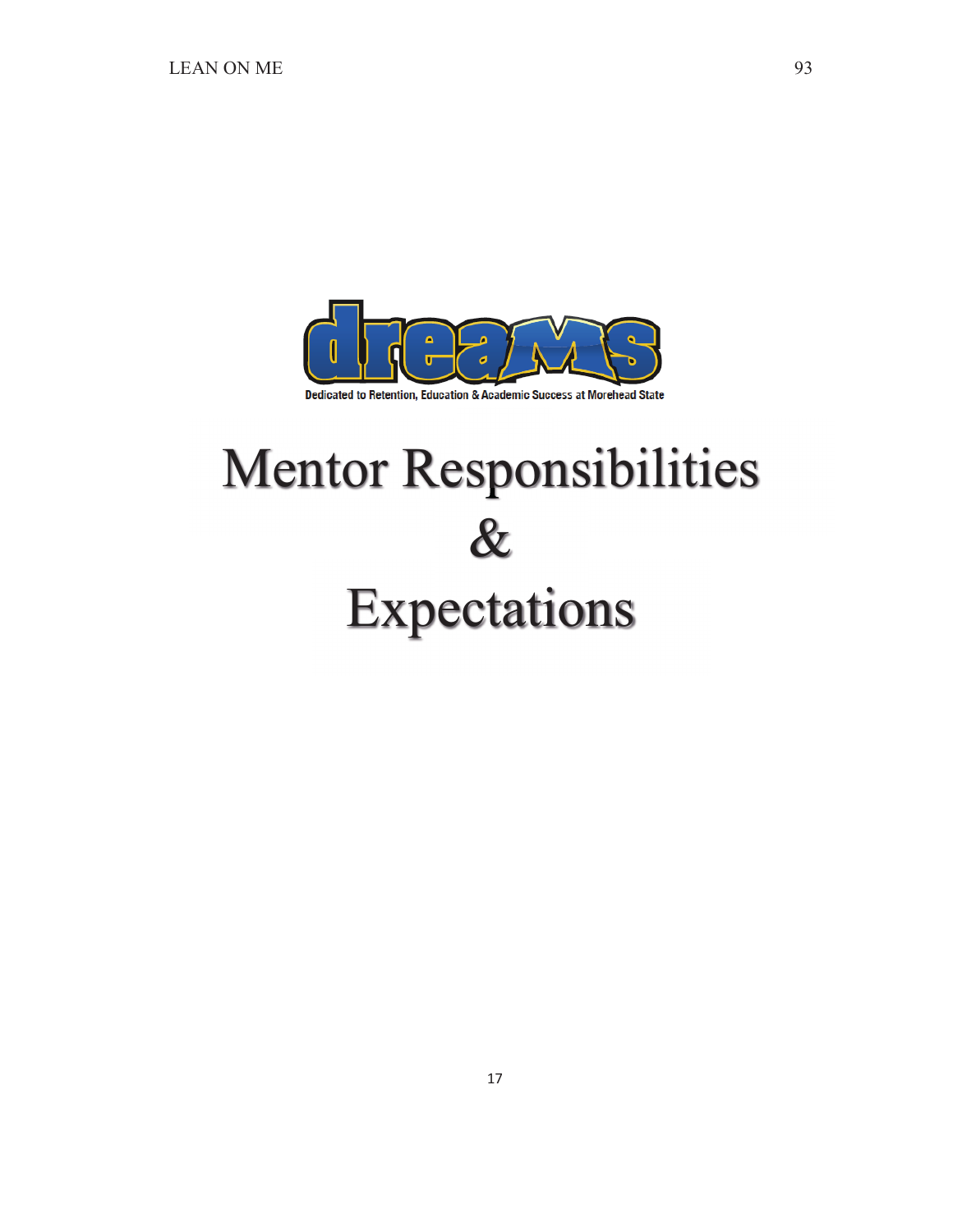

**DREAMS MENTORING MODEL** 



The DREAMS program is a formal mentoring program of the Eagle Diversity Education Center to ensure DREAMS first-year participants are provided the essential support to make a smooth transition from high school to Morehead State University. Educational priorities of the program are for students to experience the following:

- **Sense of belonging**  $\mathbf{m}$
- $\mathbf{u}$  . **Interpersonal development**
- $\mathbf{r}$ **Academic success**

To achieve our key objectives above, each first-year participant is paired with a DREAMS peer mentor and a faculty or staff mentor by the Program Director. The combination of two first-year participants, a peer mentor and an MSU faculty or staff member make up a single mentoring cluster. As pictured above, at the top of the cluster is the faculty or staff member who works with the peer mentor to be a resource and best support everyone in the mentoring cluster, including the peer mentor.

DREAMS mentors are integral in the academic and social integration of first-year participants to MSU. Students that are academically and social integrated to the college environment have a better chance of persisting to graduation<sup>8</sup>. Academic integration is mainly associated with the formal education of students. Social integration emphasizes on the personal connections of students with peers, faculty, and staff outside of the classroom (Guiffrida, 2013).

Peer mentors and faculty or staff mentors each have responsibilities outlined under the mentor responsibilities section of this manual for each of the two assigned first-year participants. Peer mentors should refer to the faculty or staff mentor when they are unsure about how to handle a serious situation or address a challenge. Mentors commit to formally mentoring a first-year participant for one academic year. Upon fulfillment of the formal yearlong commitment, there may be an opportunity to continue mentoring in an informal manner, if desired, but there is not expectation beyond the first-year.

<sup>&</sup>lt;sup>8</sup> From "Leaving college: Rethinking the causes and cures of student attrition (Tinto, 1993)."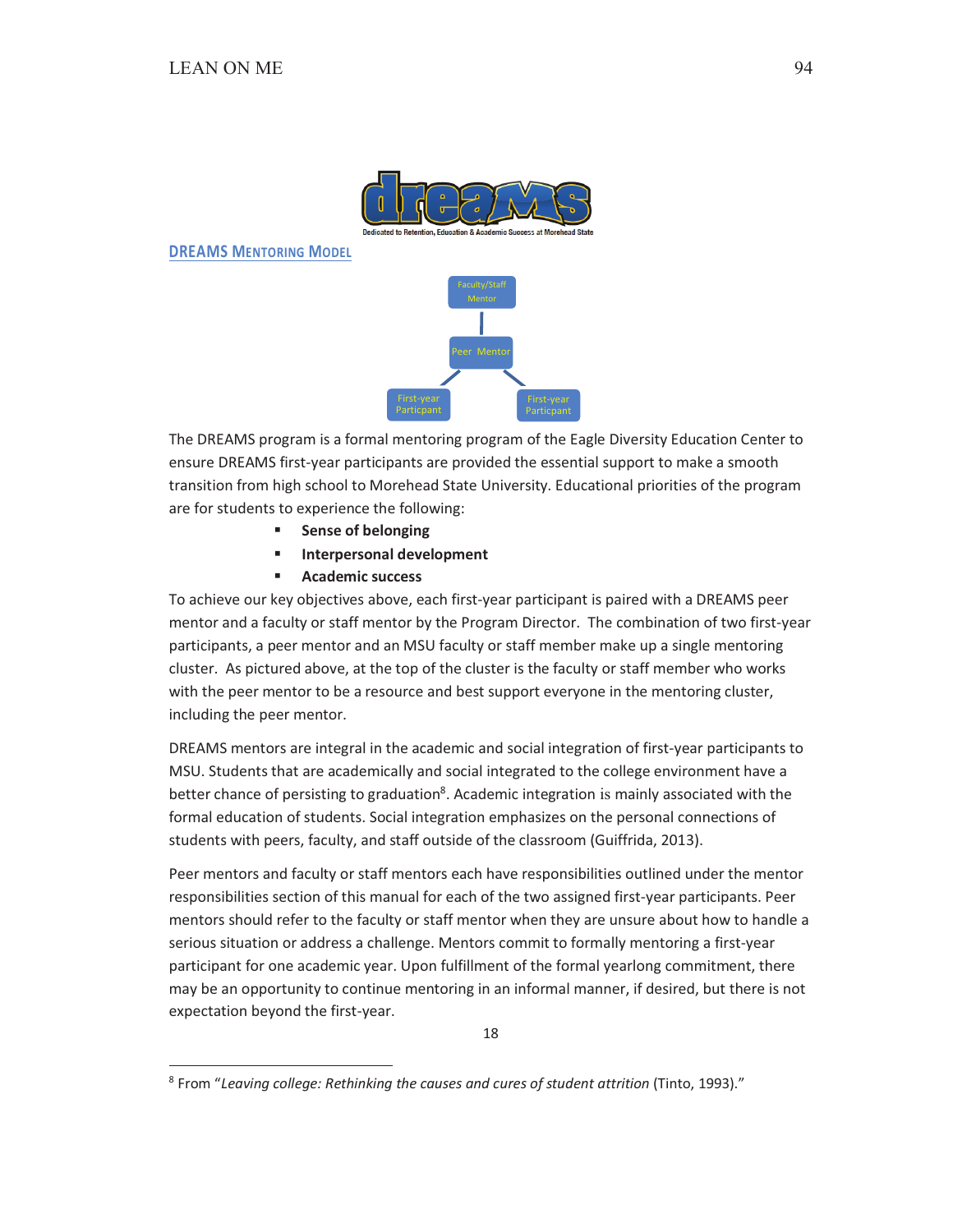

#### **FIRST-YEAR MENTORING PROGRAM GUIDELINES**

- $\bullet$ Peer mentors and mentees will meet or make contact at least two times each month
- Faculty and staff mentors are expected to have one face to face meeting and one other contact (email, text, phone, etc) each month
- Mentors and mentees will provide feedback on their experiences and evaluation of the mentoring program one time each semester
- Mentors and mentees agree to a year-long commitment
- Mentors and mentees will contact the Program Director at 606-783-9051 with any questions or concerns

### **MENTOR RESPONSIBILITIES**

- Sign confidentiality agreement (see appendix A)  $\bullet$
- Sign mentor and mentee agreement (see appendix B)
- Attend the DREAMS Networking Mixer and Program Orientation  $\bullet$  .
- Make regular contact with mentees through personal meetings, events, phone, email, social media, office hours, etc.
- Provide university resources to mentees and connect them to people and offices that can support their individual needs
- Address any concerns regarding your mentee
- To be a role model who shares personal and professional growth  $\bullet$
- Complete monthly mentor report (see appendix C)  $\bullet$  .

## **CONFIDENTIALITY**

To build a trusting relationship with your mentee, it is critical that you maintain confidentiality. All information shared and obtained as a result of the mentoring process is strictly confidential, and is not to be discussed outside of the mentoring situation under any circumstances unless agreed upon by all parties in advance. If the mentee gives you permission to share information, feel free to proceed. Remember, you signed a confidentiality agreement. Breaches of this agreement may result in forfeiture of program participation and your mentoring partnership.

State regulations and Federal Government does require partisans to reveal any information that depicts harm to self, harm to others, and/or any form of child or sexual abuse. This is an ethical and legal principle that all participants must abide by.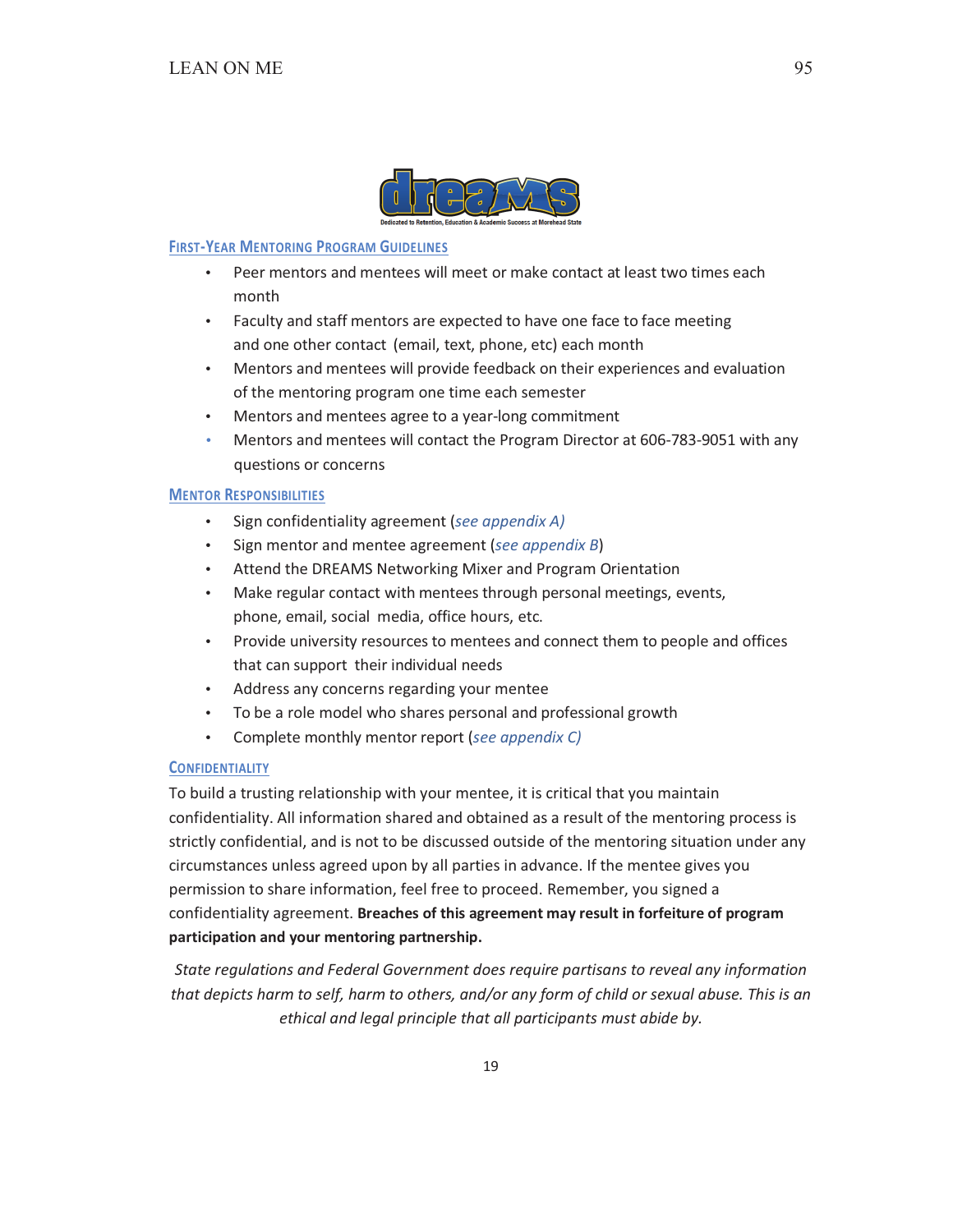

## **DREAMS MENTOR'S CORNER**

The Mentor's Corner is a section of the DREAMS webpage exclusively for the mentors of the DREAMS program (pictured below). Mentors corner is designed to be a one stop shop for all the resources and necessary forms mentors. See appendix A for confidentiality agreement, appendix B for Mentor & Mentee agreement and appendix C for Monthly Report.



## **MONTHLY REPORT**

The monthly report is one form mentors can find in the Mentor's Corner. One of the responsibilities of all mentors is to submit a monthly report for each first-year mentee. Reports are due on the last Friday of each month to inform the Program Director of interactions and issues if relevant for that particular month. Faculty and Staff mentors do not have to provide a report on peer mentors. The expectation is for the director to receive a report for each mentee from the faculty mentor as well as the peer mentor. See appendix C for monthly report form.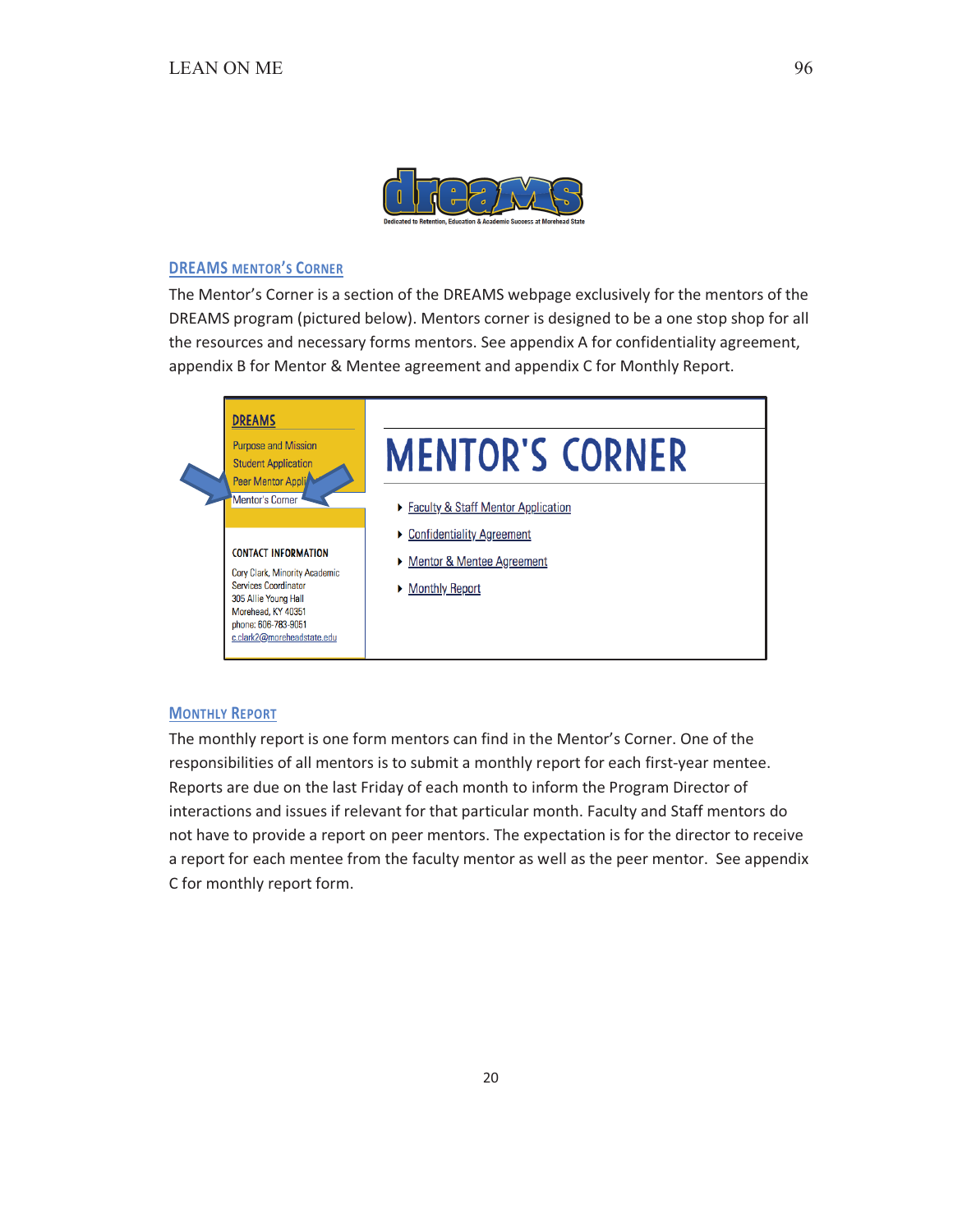

## Student Challeneges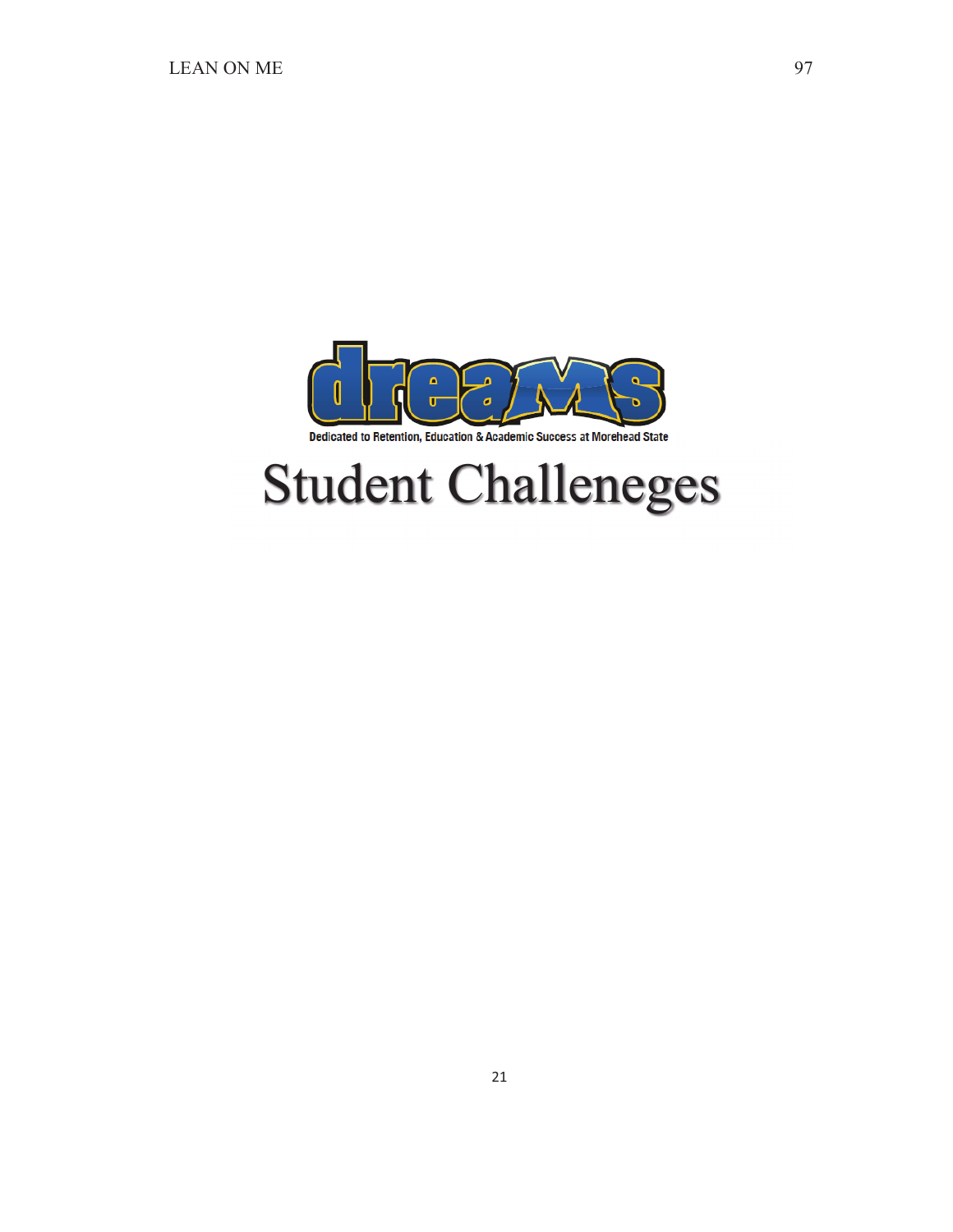

According to the literature (Briggs et al., 2012; Johnson, 2013 and Muller et al., 2017) on first-year student retention, students experience several ups and downs in their adjustment to college life. A student's experiences in the first-year of college can have a significant influence on their success not only in the first year but also subsequent years. Below are a number of challenges and concerns traditionally experienced by students during their first year of college.

### **TYPICAL FIRST-YEAR STUDENT CONCERNS**

- $\mathbf{u}$  . Finding friends & connections
- Academic success
- Adjusting to college
- Pursuing goals
- $\mathbf{m}$  . Being away from home for the first-time
- $\mathbf{r}$ Managing the demands of studying
- $\mathbf{u}$ Finances (tuition, spending money, bills, etc.)
- $\mathbf{u}$  . Opportunities (jobs and involvement on campus)

#### **COMMON FIRST-YEAR STUDENT CHALLENGES**

- Homesickness
- $\mathbf{E}^{\text{max}}$ Feeling disconnected
- "Difficulty developing habits for success (prioritization, time management, and physical wellness)
- Acclimation to greater academic expectations
- " Trouble maintaining relationships
- $\mathbf{r}$ Handling a level of social and cultural diversity different from communities they are most familiar
- $\mathbf{r}$ Difficulty staying healthy

As a mentor, the expectation is for you to support your students while still allowing them the chance to work through and grow with college experiences. Reminding them of their values, interests, and goals while also providing support is imperative to helping first-year participants navigate the first year. Remember, depending on the degree of the situation, connect students to campus resources as appropriate.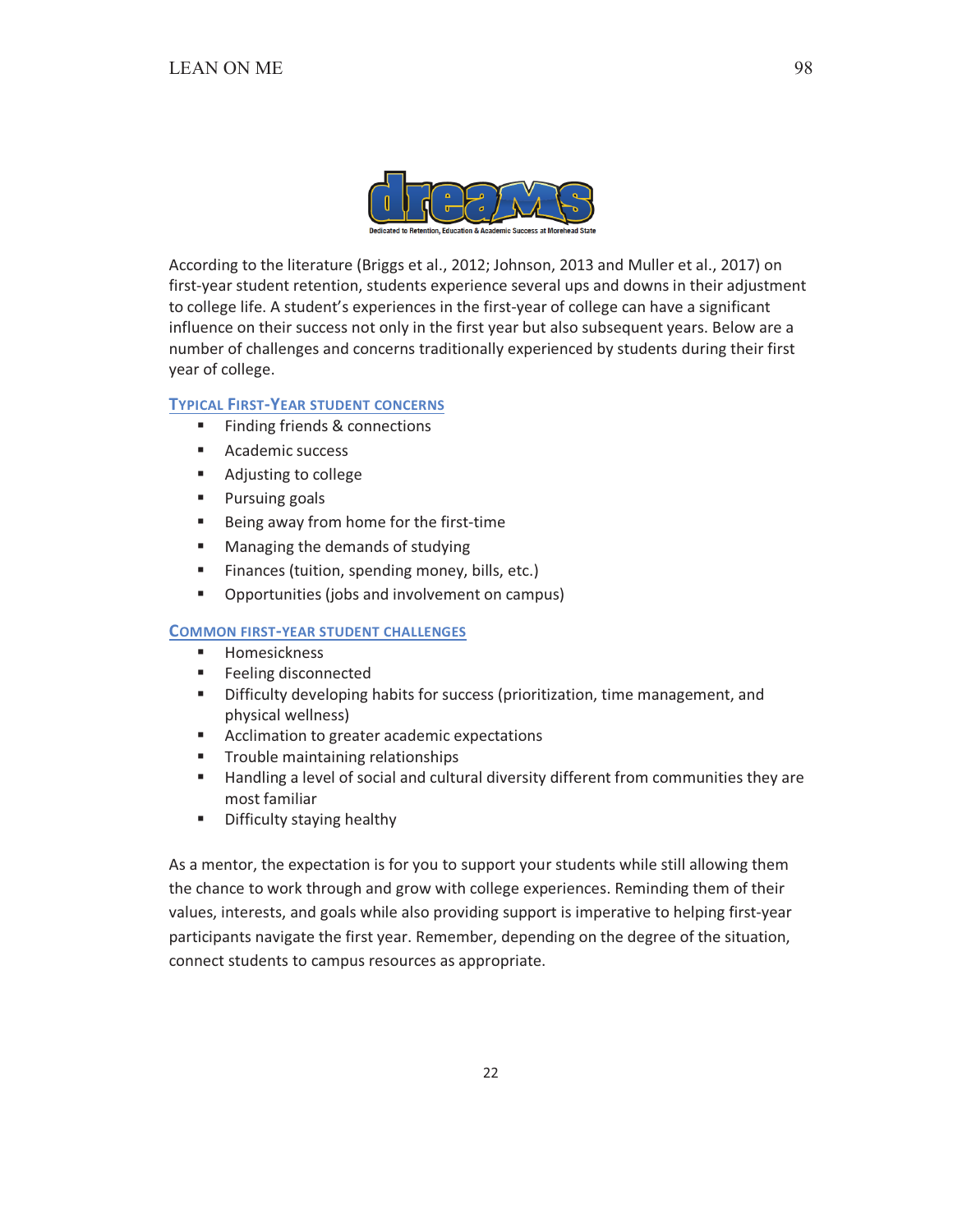

#### **TYPICAL CONCERNS & CHALLENGES UNIQUE TO URM STUDENTS**

As discussed previously, transitioning from high school to college has traditionally produced challenges for students in their first year, and failure to acclimate to the college environment can negatively impact their success. For underrepresented minority students (URM) attending predominately White institutions (PWI), where more than 50% of the student population is White, URM students experience challenges uniquely associated with being an URM student. This presents additional barriers to success which many of their counterparts do not have to experience.

The DREAMS program is an institutional program to assist in the retention of URM students at Morehead State University, but open to any student at the institution. As a result, majority of DREAMS students identify as members of URM groups and it is imperative mentors are aware of the unique factors below that may impede URM student's ability to persist at a PWI.

#### $\mathbf{L}$ **Adverse Institutional Climate**

URM students' experience unique stresses attending a PWI contributing to their perception of a hostile environment such as prejudice, stereotyping, racism, academic inferiority, and discrimination (Lee, 2018). These experiences can contribute to a feeling of not belonging.

- Familiarize yourself with Morehead State's Bias Incident Reporting  $\mathbf{u}$  .
	- Bias Incident report from can be found at https://www.moreheadstate.edu/Leadership/Diversity-Inclusion-Initiative
- $\mathbf{r}$ Find ways to increase your own cultural competency
- $\mathbf{u}$  . Operate as an advocate for your mentees when necessary

#### $II.$ **Social Isolation and Alienation**

Due to the lack of critical mass of URM students traditionally found in the student population at PWIs, URM students tend to have a difficulty developing supportive relationships and interactions. You can:

- Identify multicultural student groups through EagleLink, the platform to find  $\blacksquare$ information on registered student organizations at Morehead State https://moreheadstate.campuslabs.com/engage/
- $\mathbf{u}$  . Encourage your mentees to get involved in extracurricular activities (student groups, academic clubs, intramurals, Greek life, campus rec, and student housing)
- Refer mentees to the Eagle Diversity Education Center (EDEC) to socialize
- $\mathbf{u}$  . Encourage attendance at all DREAMS workshops and social functions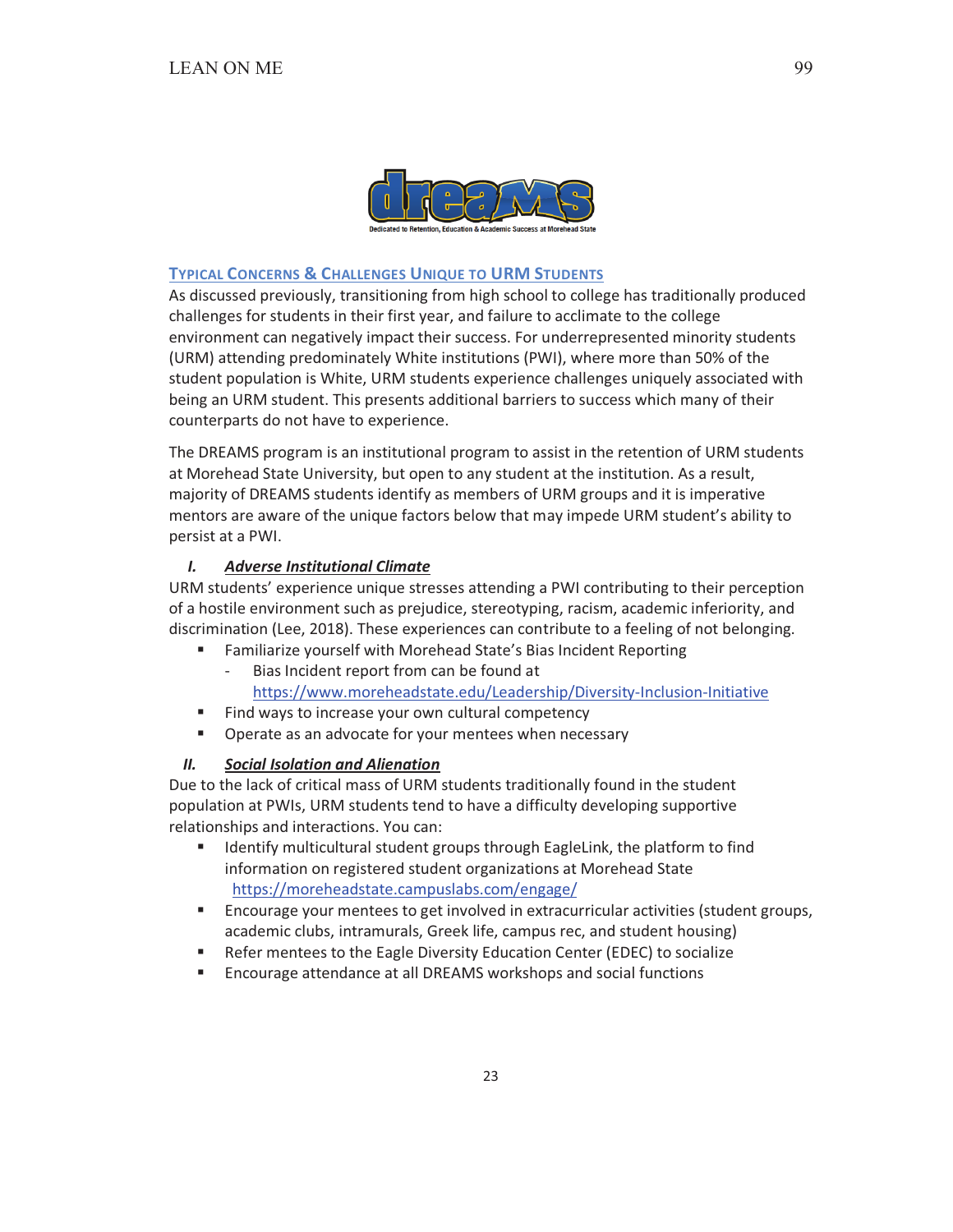

#### $III.$ **Sense of Belonging**

Literature (Thomas et al., 2014; Okeefe, 2013) demonstrates racial and ethnic minority students were less likely to report a lower sense of belonging than majority students at PWIs. Factors that have a profound effect on an URM student's sense of belonging are as follows: interaction with faculty and peers, co-curricular involvement, perception of hostile campus climate and living on campus.

## **WHAT DOES THE LITERATURE SAY?**

- $\triangleright$  Tinto (1993), a recognized theorist on retention, believed students of color experience challenges academically and socially integrating into PWIs because their norms and value are incongruent with the majority
- $\triangleright$  The inability to develop a sense of belonging within higher education is a key factor in students' decision to drop out of college (Okeefe, 2013)
- $\triangleright$  Sense of belonging is tied to a student's opinions on them being welcomed and respected member of the campus community (Thomas et al,. 2014)
- $\triangleright$  For students of color at PWIs, Tinto (1993) believed that social integration was influenced more by systems of associations, such as involvement in student organizations
- $\triangleright$  Developing a personal connection with peers, faculty and staff separate from the classroom is what social integration looks like for students (Tinto, 1993)
- $\triangleright$  Students who feel a sense of belonging to the institution are associated with higher grades, higher academic motivation, higher completion rates, and student's intent to persist (Thomas et al., 2014)
- $\triangleright$  "Treating students as persons first and students second acknowledges their rich cultural backgrounds and creates an environment where students can share their capital as well as acquire additional forms of capital" (Luedke, 2017, p. 50)
- $\triangleright$  Luedke's (2017) findings suggest students of color stressed the importance of their mentors acknowledging, and not evading, their background characteristics as a contributor to their success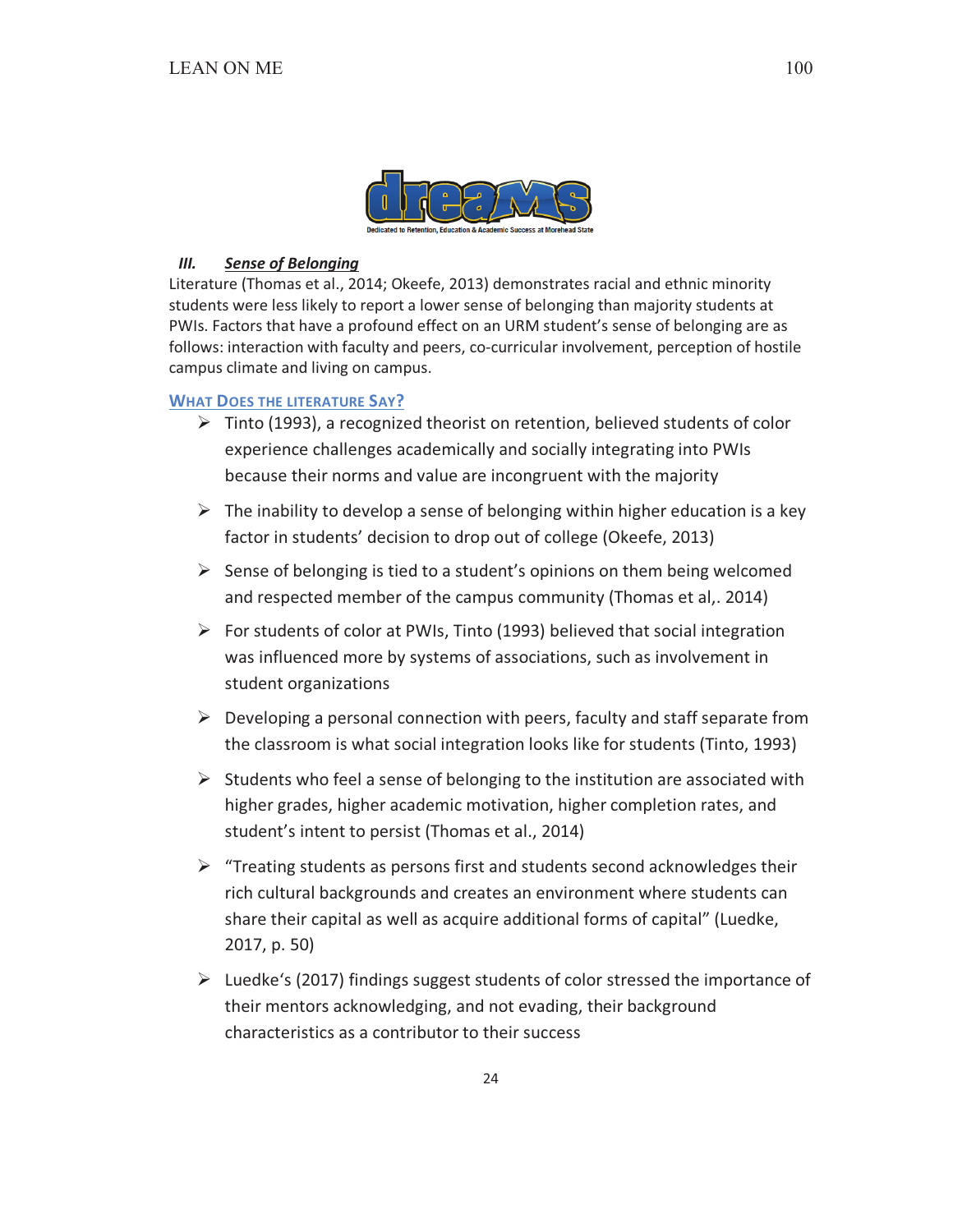

Dedicated to Retention, Education & Academic Success at Morehead State

# Getting Started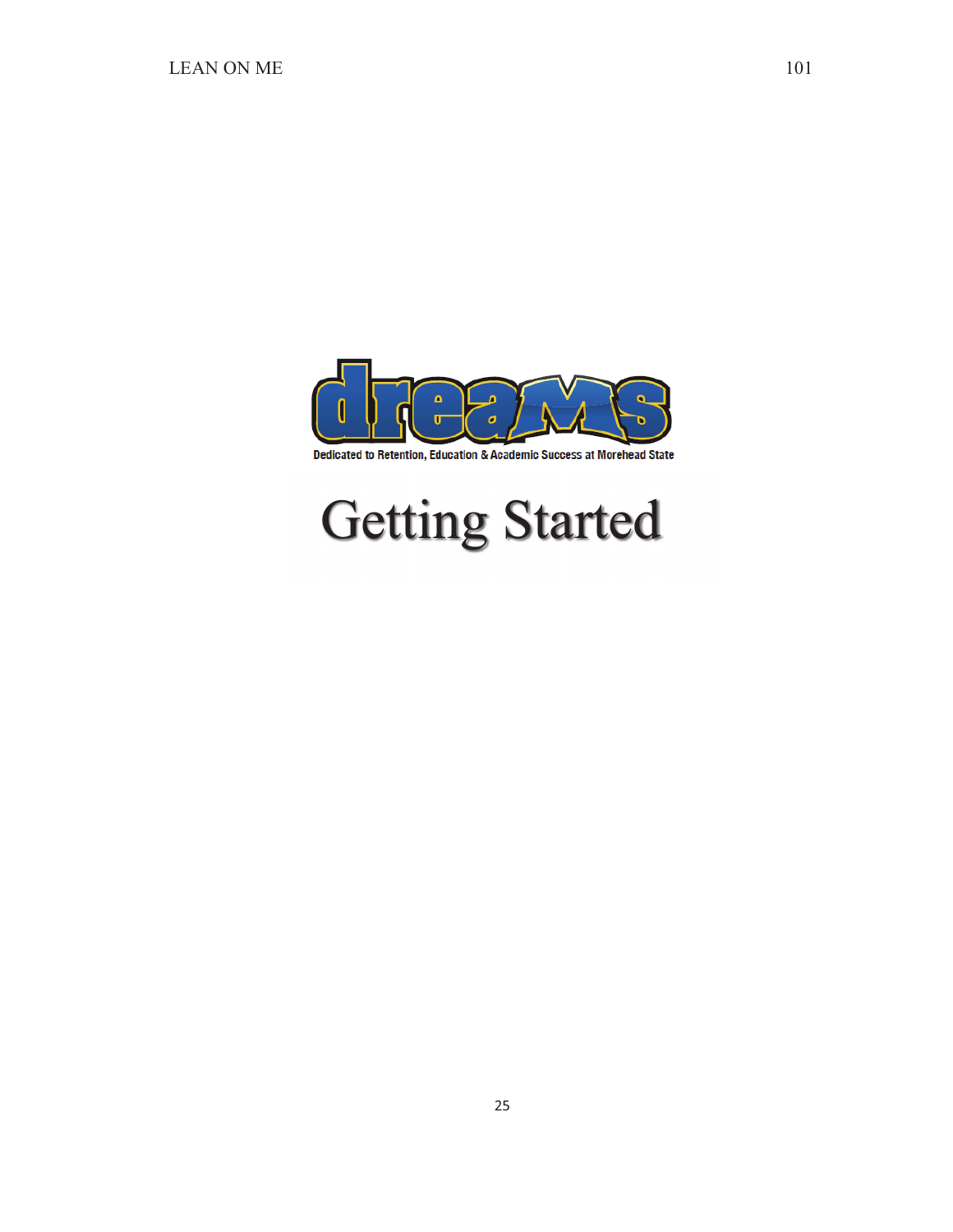

### **INITIAL MEETING**

The expectation is for mentors to have at least one face-face meeting with mentees every month during the academic year. The first meeting is important because it sets the tone for the mentoring relationship as you learn about your mentee, their expectations, aspirations, and how you can support them throughout year. Do not worry, it is not unusual for you to feel uncertain about meeting your mentees for the first time. Below are some suggestions of topics to be discussed and questions to be asked during your initial meeting with your mentee:

- Share your background & experience: Share your personal background and interests (where you are from, clubs and organizations you are involved with, etc.), incorporate information about how and why you selected your major, why you choose your career? What are some things you struggled with in your first year and how did you overcome them?
- **Explain why you were interested in becoming a mentor:** This would be a good time to ask your mentees what he or she is looking for in a mentor.
- **Ask questions about your mentee's current experience:** Why did they choose the major they have selected? What skills do they want to develop? Short terms goals? Are there facets of the university they do not understand or would like to know more about? Have they encountered any issues thus far?
- Complete the ground rule questions (below)  $\mathcal{L}_{\mathcal{A}}$

#### **ESTABLISHING GROUND RULES**

After getting acquainted, mentors and mentees need to agree on ground rules for the mentoring relationship. Forming ground rules establishes a foundation for building and strengthening the mentoring relationship. Also, ground rules are good for managing expectations and accountability. Consider the following:

- How often will you try to communicate and will it be done in person, over the phone, social media, email?
- What days and times are best?
- Each person's role
- " Expectations about the way you will communicate to each other
- What each person is hoping to gain from the mentoring relationship

102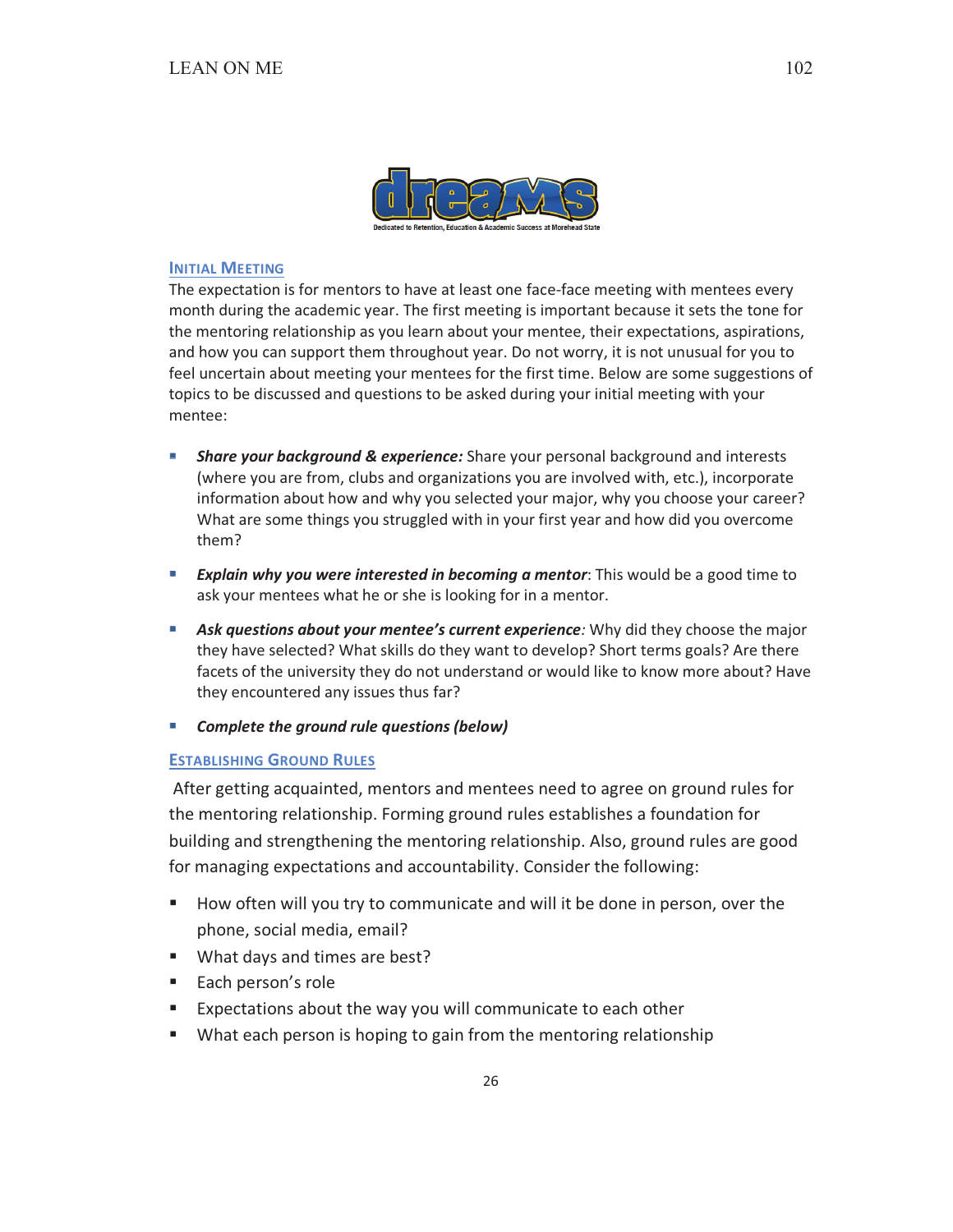

## **MENTORING TIMELINE**

## **First Month (August/January)**

- $\triangleright$  Two weeks before the semester you will receive your mentee's contact information
- $\triangleright$  Attend and encourage your mentees to attend the DREAMS Network Mixer and **Program Orientation**
- > Encourage your mentees to participate in MSU Welcome Week activities
- $\triangleright$  By the end of August/January mentors should have already emailed, texted, or called mentee to introduce themselves and schedule first face to face meeting with each mentee.
- $\triangleright$  Remind your mentee to complete the financial agreement
- $\triangleright$  Complete Monthly Report

## **Second Month (September/February)**

- $\triangleright$  Work on building a positive rapport. In the second month your mentees may be experiencing issues and concerns with adjusting to college life and a new environment (homesickness, finding friends, academic support, etc). Check in and share resources.
- $\triangleright$  Show your mentee how to use Mymoreheadstate self-service, blackboard, access syllabi, check grades and how to use a planner
- $\triangleright$  If you have an unresponsive mentee whom you have yet to meet, continue to reach out and contact the DREAMS Program Director for additional support
- $\triangleright$  Encourage mentees to attend DREAMS monthly social events
- $\triangleright$  Continue to connect with your mentees
- > Complete Monthly Report

## **Third Month (October/April)**

- $\triangleright$  How is your mentee doing academically? Are they overwhelmed?
- $\triangleright$  Refer to campus academic support services and student involvement offices
- $\triangleright$  Does your mentee need to schedule a meeting with an instructor(s)
- $\triangleright$  If you have an unresponsive mentee whom you have yet to meet, continue to reach out and contact the program director for additional support
- $\triangleright$  Help your mentee balance schoolwork, extracurricular activities and work
- $\triangleright$  Encourage mentees to attend DREAMS monthly social
- $\triangleright$  Complete Monthly Report

## **Fourth Month (November/April)**

- $\triangleright$  During this time of the year mentees may feel stressed about upcoming final exams
- $\triangleright$  Registration happens during this time. Check in to make sure your mentees has met with their academic advisor and understands not only how to register for classes but when to register
- $\triangleright$  Encourage mentees to attend DREAMS monthly social
- $\triangleright$  Complete Monthly Report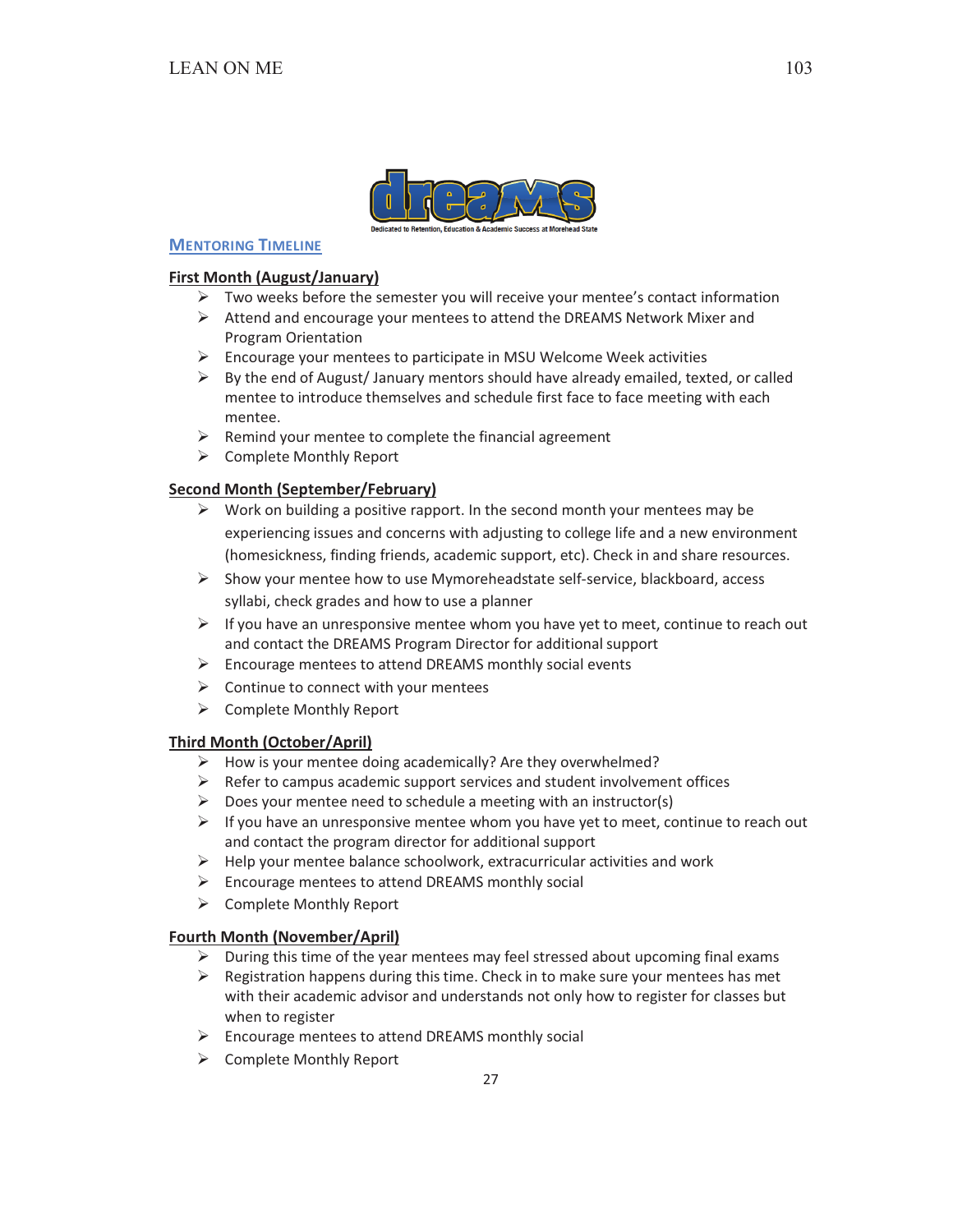

## Campus Resources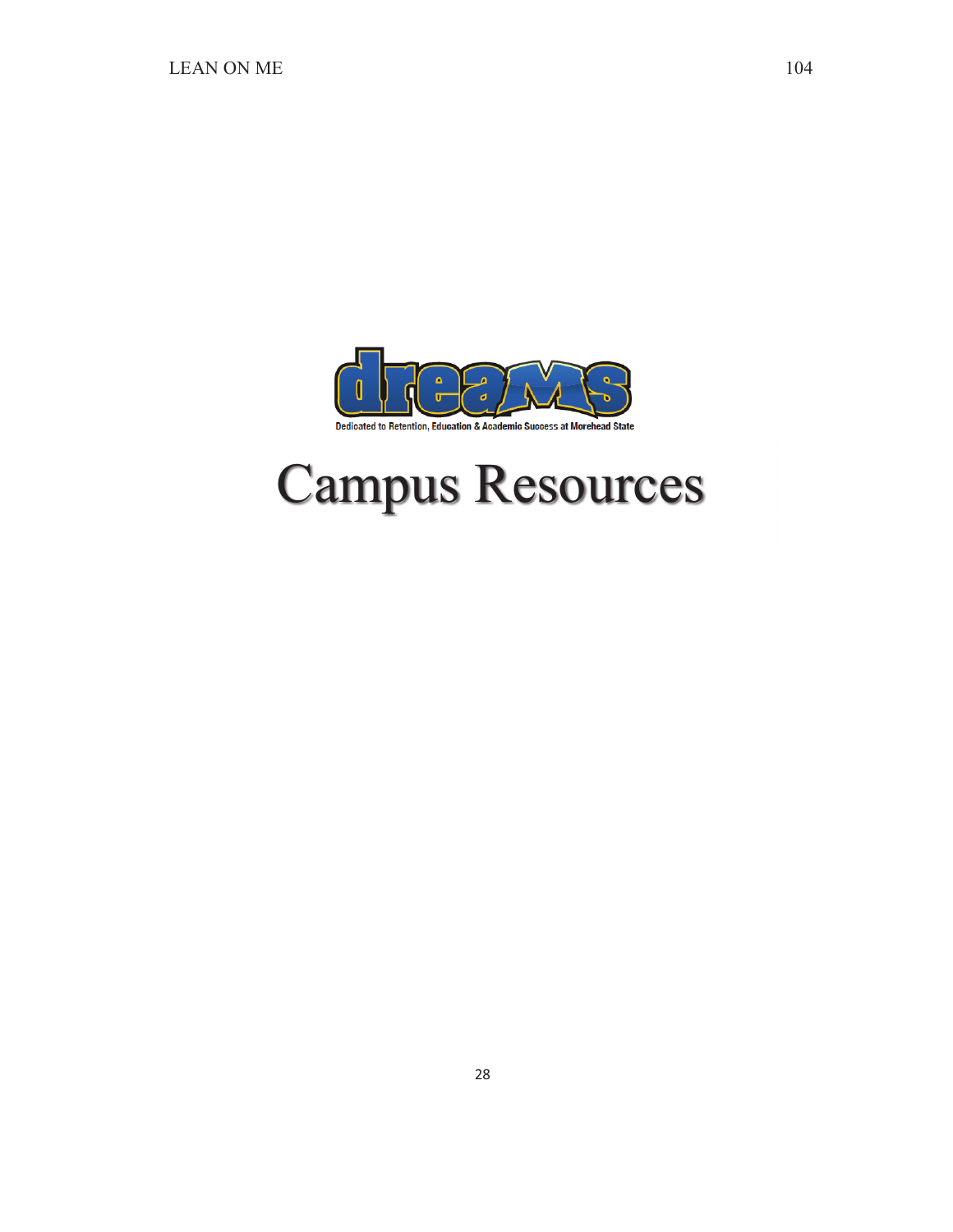

## **MSU CAMPUS RESOURCES**

**Academic Advising & Retention**  321 Allie Young Hall 606-783-2084 Moreheadstate.edu/advising

**Accounting and Financial Services**  207 Howell-McDowell Admin. Bldg 606-783-2019 Moreheadstate.edu/aafs

**Alumni Relations**  606-783-2080 Moreheadstate.edu/alumni

**Camden-Carroll Library**  606-783-2200 Moreheadstate.edu/library

**Career Services**  606-783-2233 Moreheadstate.edu/career

**Counseling & Health Services**  112 Allie Young Hall 606-783-2123

Moreheadstate.edu/chc **Disability Services**  202 Adron Doran University Center 606-783-5188 Moreheadstate.edu/disability

**EagleCard Office**  127 Adron Doran University Center 606-783-2701 Moreheadstate.edu/eaglecard

**Eagle Essentials**  251 Adron Doran University Center 606-783-5152 Moreheadstate.edu/dreams

**Enrollment Services-Admissions**  121 E. Second St 606-783-2000 **Moreheadstate.edu/admissions**

**Financial Aid**  121 E. Second St. 606-783-2011 Moreheadstate.edu/affordingcollege

> **First-Year Programs**  217 Adron Doran University 606-783-5208 Moreheadstate.edu/firstyear

**Police Department**  100 Laughlin Health Building 606-783-2035 Moreheadstate.edu/police

**Recreation and Wellness**  Recreation and Wellness Center 606-783-2083 Moreheadstate.edu/campusrec

**Registrar**  201 Ginger Hall 606-783-2008 Moreheadstate.edu/registrar

**Police Department**  100 Laughlin Health Building 606-783-2035 Moreheadstate.edu/police

**Eagle Diversity Education Center**  207 Adron Doran University Center 606-783-9569 Moreheadstate.edu/dreams **Student Activities**  217 Adron Doran University

606-783-2071 Moreheadstate.edu/activities

**Student Support Services**  205 Allie Young Hall 606-783-2614 Moreheadstate.edu

**Student Housing**  Alumni Tower West 606-783-2060

Moreheadstate.edu/housing **Technology Services Center** 

211 Ginger Hall 606-783-4357 **Moreheadstate.edu/tsc**

**Testing Center**  501 Ginger Hall 606-783-2526 Moreheadstate.edu/testing

**Tutoring & Learning Center**  1<sup>st</sup> floor Camden-Carroll Library 606-783-5105 Moreheadstate.edu/tutoring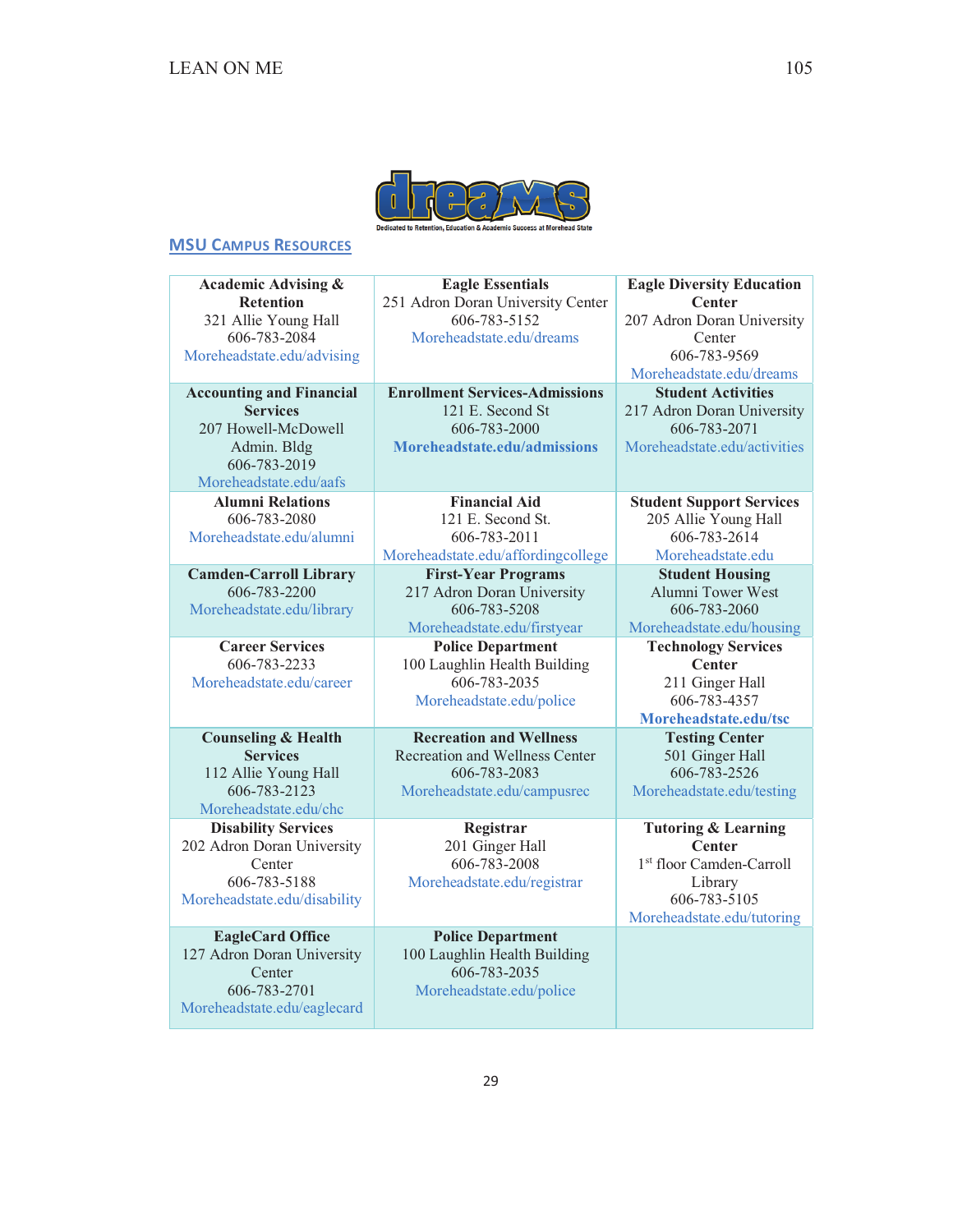

## References & Footnotes

American Speech-Language-Hearing Association (n.d). ASHAs mentoring manual.

Retrieved from https://www.asha.org/uploadedFiles/ASHAsMentoringManual.pdf

Beltman, S., & Schaeben, M. (2012). Institution-wide peer mentoring: Benefits for mentors.

The International Journal of the First Year in Higher Education, 3(2), 33-44.

https://doi.org/10.5204/intjfyhe.v3i2.124

Brown. M. & Dancy, T. (2010). Predominantly white institutions. In K. Lomotey

(Ed.), Encyclopedia of African American education (pp. 524-526). Thousand Oaks,

CA: SAGE Publications, Inc. doi: 10.4135/9781412971966.n193

Center for Health Leadership & Practice, (2003). Mentoring guide: A guide for mentors.

Ethics in Science and Engineering National Clearinghouse. 304. retrieved from

https://scholarworks.umass.edu/esence/304

Common First-Year Challenges. (n.d.). Retrieved from

https://studentaffairs.duke.edu/parents/first-year-parents/common-first-yearchallenges.

Chao, G. T. (2009). Formal mentoring: Lessons learned from past practice. Professional Psychology: Research and Practice, 40(3), 314-320.

https://doi.org/10.1037/a0012658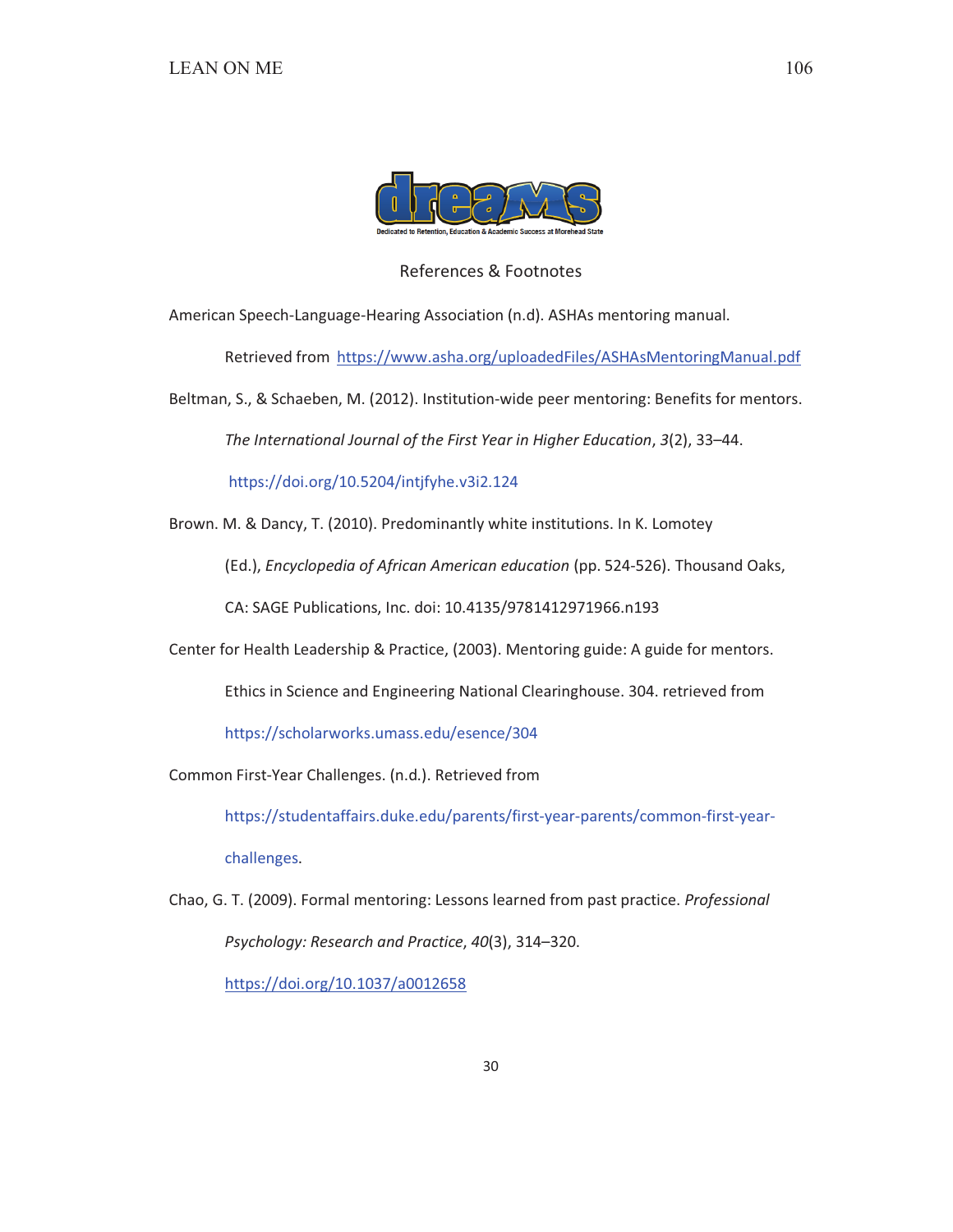

Crisp, G., & Cruz, I. (2009). Mentoring college students: A critical review of the literature between 1990 and 2007. Research in Higher Education, 50(6), 525-545. https://doi.org/10.1007/s11162-009-9130-2

Ericksen, K. S., & Walker, J. M. (2015). The value of academic affairs and student affairs collaboration: Living-learning communities at historically Black colleges and universities. Journal of Research Initiatives, 1(3).

Grima, F., Paillé, P., H. Mejia, J., & Prud'homme, L. (2014). Exploring the benefits of mentoring activities for the mentor. Career Development International, 19(4), 469-490. https://doi.org/10.1108/CDI-05-2012-0056

Johnson, L. (2013). The benefits of a comprehensive retention program for African American students at a predominately White university. Interdisciplinary Journal of Teaching and Learning, 3(1), 38-54.

Kentucky Council on Postsecondary Education. (2015). Comprehensive Database Reporting Guidelines State Supported Institutions 2015-2016. Retrieved from http://cpe.ky.gov/policies/data/2015-16guidelines-public.pdf

Lea (n.d). Elon university orientation mentor training manual [PDF]. retrieved from http://www.elon.edu/docs/eweb/org/leadership prodevelopment/Orientation%20 Mentoring%20Program%20%20Mentoring%20Training%20Manual%20revision%200 61214-%20Elon%20University.pdf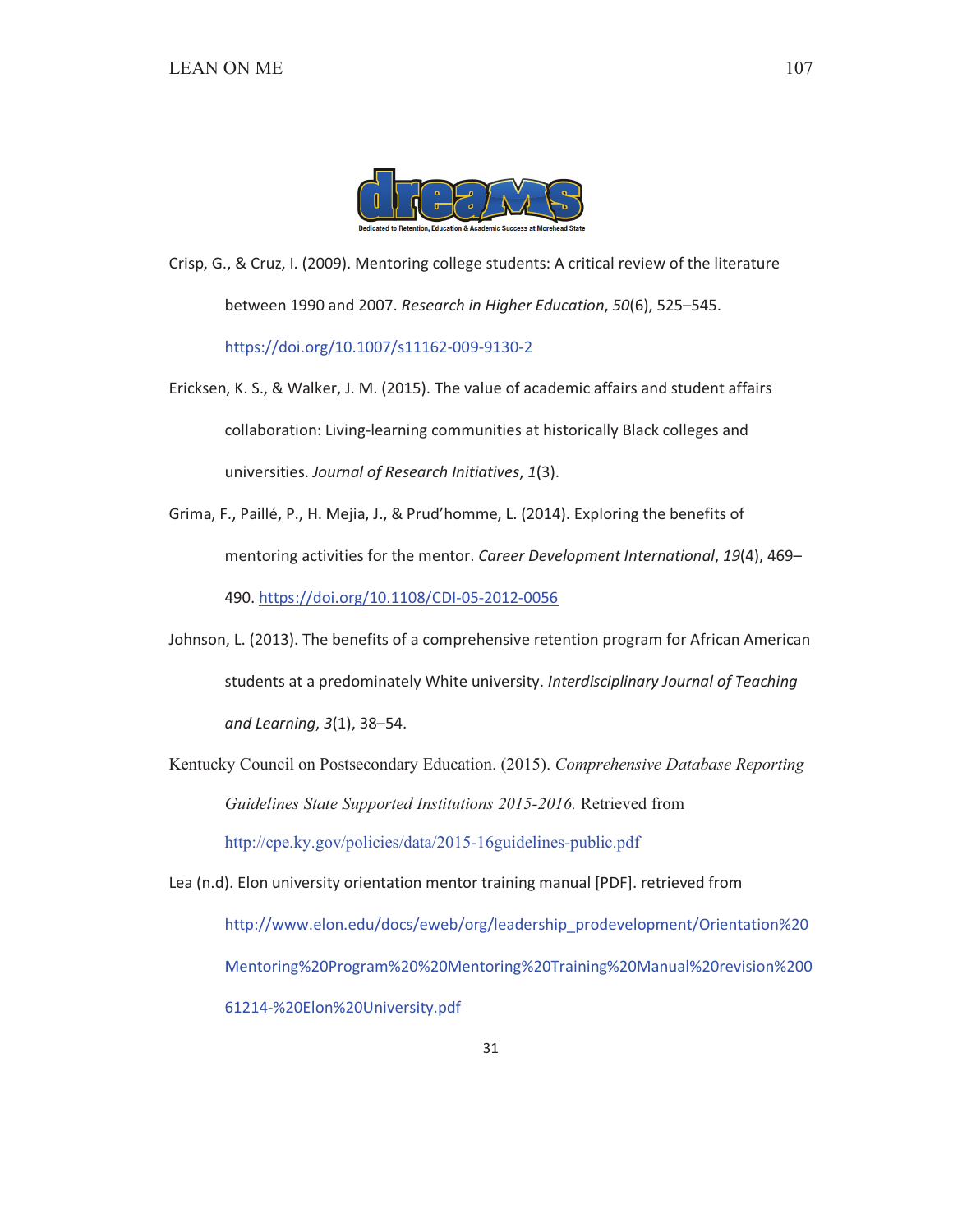

Lee, J. A. (2018). Affirmation, support, and advocacy: Critical race theory and academic advising. NACADA Journal, 38(1), 77-87. https://doi.org/10.12930/NACADA-17-028

Luedke, C. L. (2017). Person first, student second: Staff and administrators of color supporting students of color authentically in higher education. Journal of College Student Development, 58(1), 37-52. https://doi.org/10.1353/csd.2017.0002

Lunsford, L. G., Crisp, G., Dolan, E. L., & Wuetherick, B. (2017). Mentoring in higher education. The SAGE Handbook of Mentoring, 19.

Muller, K., Nyman, M., Squadere, J., Feuer, E., Sokolowski, K., & Rotella, L. (2017). Examining predictors of first year college student retention. New York Journal of Student Affairs, 17(1), 14.

Role of the Mentee and Mentor. (n.d.). Retrieved October 27, 2019, from

https://www.asha.org/Students/mentoring/rolement/.

O'Keeffe, P. (2013). A sense of belonging: Improving student retention. College Student Journal, 47(4), 605-613.

- Phillips-Jones, L. (2003) The mentor's guide: How to be the kind of mentor you once had—or wish you'd had. CCC/The Mentoring Group, 13560 Mesa Drive, Grass Valley, CA 95949, 530.268.1146.
- Sterling, A. J. (2018). Student experiences in the second Year: Advancing strategies for success beyond the first year of college. Strategic Enrollment Management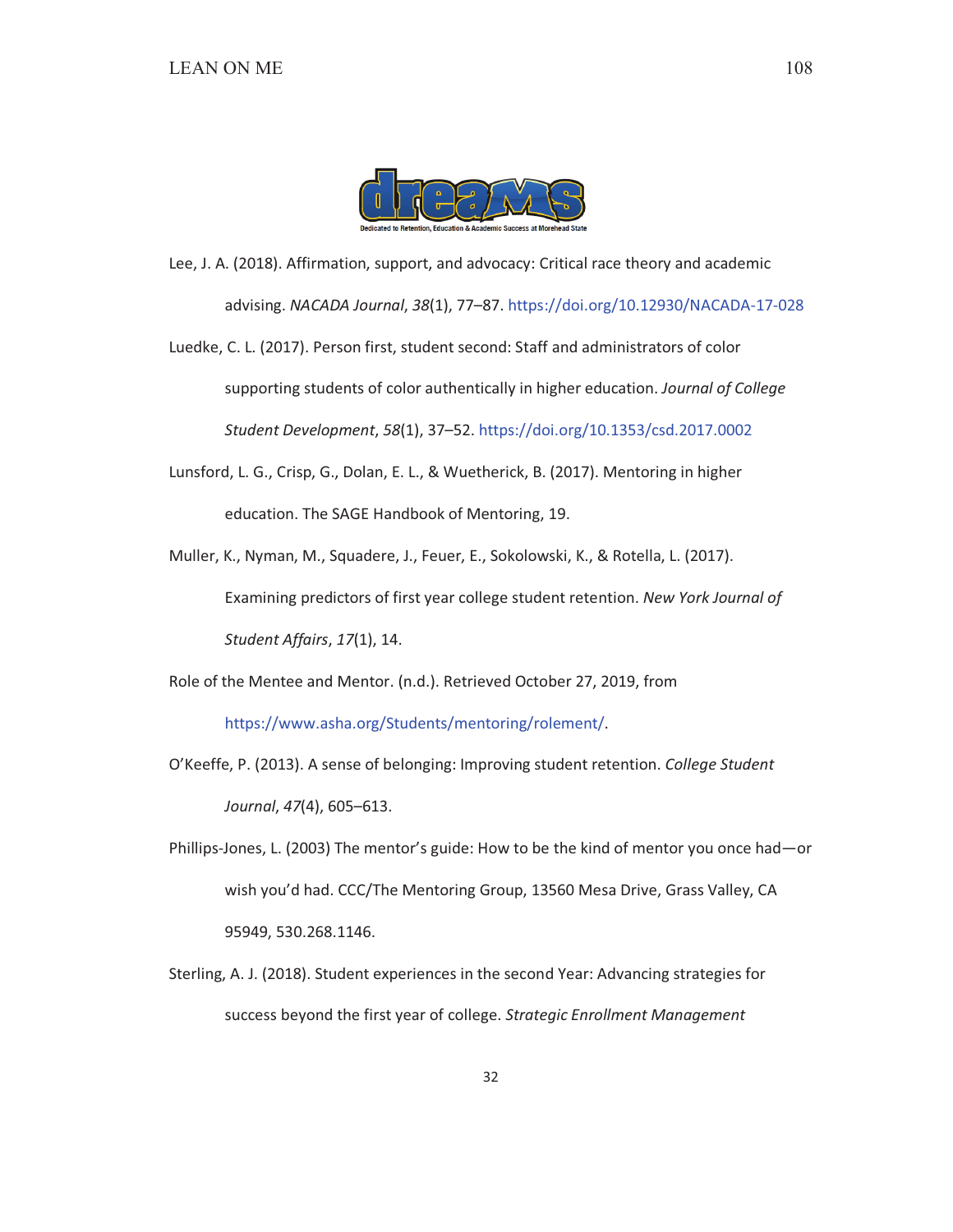

Quarterly, 5(4), 136-149. https://doi.org/10.1002/sem3.20113

The Mentoring Project: Florida Atlantic University (n.d). Mentor training manual [PDF]. Retrieved from http://www.fau.edu/mentoringproject/pdf/mentor-training.pdf

Thomas, J. C., Wolters, C., Horn, C., & Kennedy, H. (2014). Examining relevant influences on the persistence of African American college students at a diverse urban university. Journal of College Student Retention: Research, Theory & Practice, 15(4), 551-573. https://doi.org/10.2190/CS.15.4.e

Tinto, V. (1993). Leaving college: Rethinking the causes and cures of student attrition. Chicago: The University of Chicago Press.

Weinberg, F. J., & Lankau, M. J. (2011). Formal mentoring programs: A mentor-centric and longitudinal analysis. Journal of Management, 37(6), 1527-1557. https://doi.org/10.1177/0149206309349310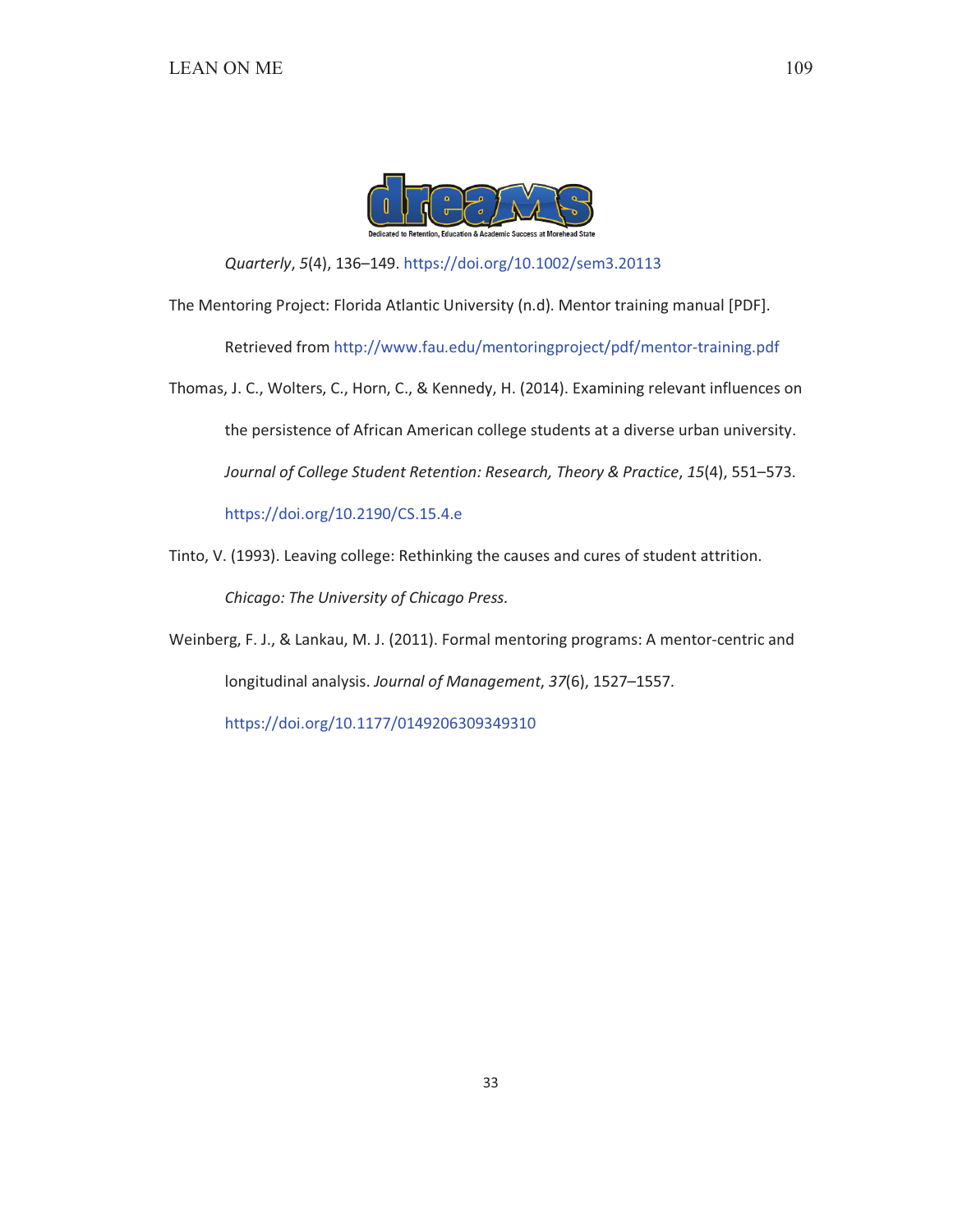

## **Appendix A**

## **Confidentiality Agreement & Statement**

As part of my participation in the DREAMS First Year Mentoring Program at Morehead State University, I, the mentor, hereby enter into this Agreement with the student(s), the mentee, participating in the DREAMS Mentoring and Leadership Program and as such agree as follows:

I shall not, except as authorized by my assigned student(s), at any time during or after our participation in the DREAMS First Year Mentoring Program disclose to any other person or entity other than the DREAMS staff any proprietary, confidential, or sensitive information of or pertaining to them (collectively called "Confidential Information"), which has to come into my possession, custody or knowledge during the course of the mentoring and other program activities; nor shall I use any such Confidential Information for my personal use or advantage or make it available to others. I will not disclose or use, directly or indirectly, any Confidential Information, or make such Confidential Information available to others for use in any way.

There are four conditions under which DREAMS mentors may breach confidentiality:

- 1. Student poses an imminent risk of doing serious harm to self;
- 2. Student poses an imminent risk of doing harm to others;
- 3. Student is a victim of physical or sexual abuse;
- 4. Mandated by a judge in a court of law;

Confidential Information includes: information related to a student's disability, academic performance, and/or family information.

By checking this box, I agree to the terms of confidentiality explained above: \*

Type your full name to act as a digital signature: \*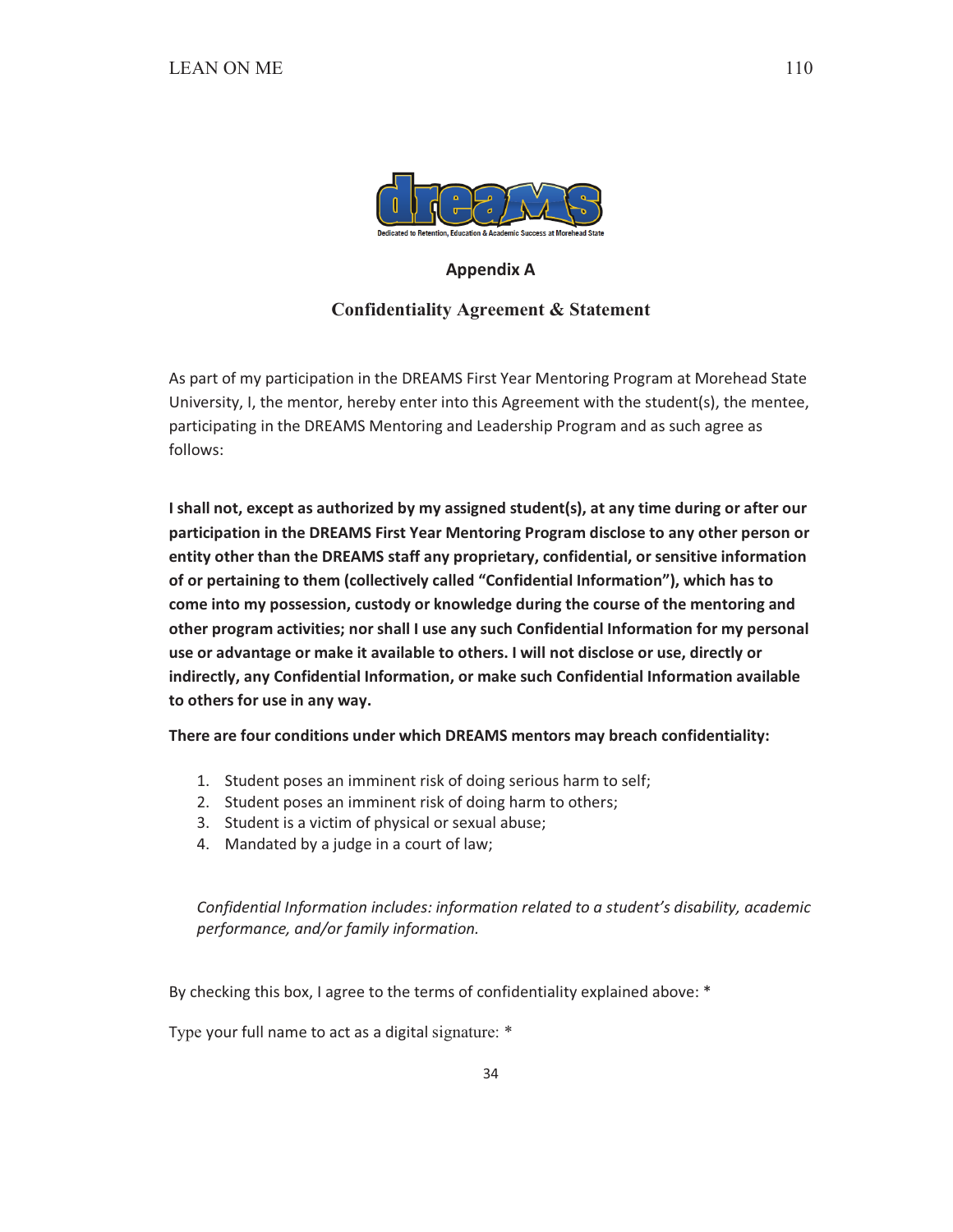

# **Appendix B Mentor & Mentee Agreement**

## Relationship

We have voluntarily entered into a mentoring relationship. As a mentee I will openly discuss my career goals and experiences for the purpose of shared learning and career enhancement. As a mentor, I agree to respect my mentee in regards to their independent goals. We agree to attempt to work through any communication challenges or relationship conflicts that may arise during the relationship, but understand that we can terminate this relationship at any time by contacting the mentoring program coordinator. We may or may not be matched with a different mentor/mentee.

## **Confidentiality**

We understand that confidentiality is critical to developing a trusting mentoring relationship. Consequently, we agree to maintain the confidentiality of the person and business experiences that we share with each other. Furthermore, we understand that we will both uphold the same standard of confidentiality.

## **Time Commitment**

We commit to working together at least 4 hours each month. As a mentee, I am expected to attend ALL workshops associated with DREAMS. As a mentor, I am encouraged to attend these workshops with my mentee to further develop our mentoring relationship.

## **Expectations**

We will hold ourselves to the expectations as outlined in the initial orientation session. Together we will create long term and short- term objectives to make our time together meaningful and productive.

By checking this box, I, AS MENTOR, agree to the terms of confidentiality explained above: \*

Type your full name to act as a digital signature: \*

By checking this box, I, AS MENTEE, agree to the terms of confidentiality explained above: \*

Type your full name to act as a digital signature: \*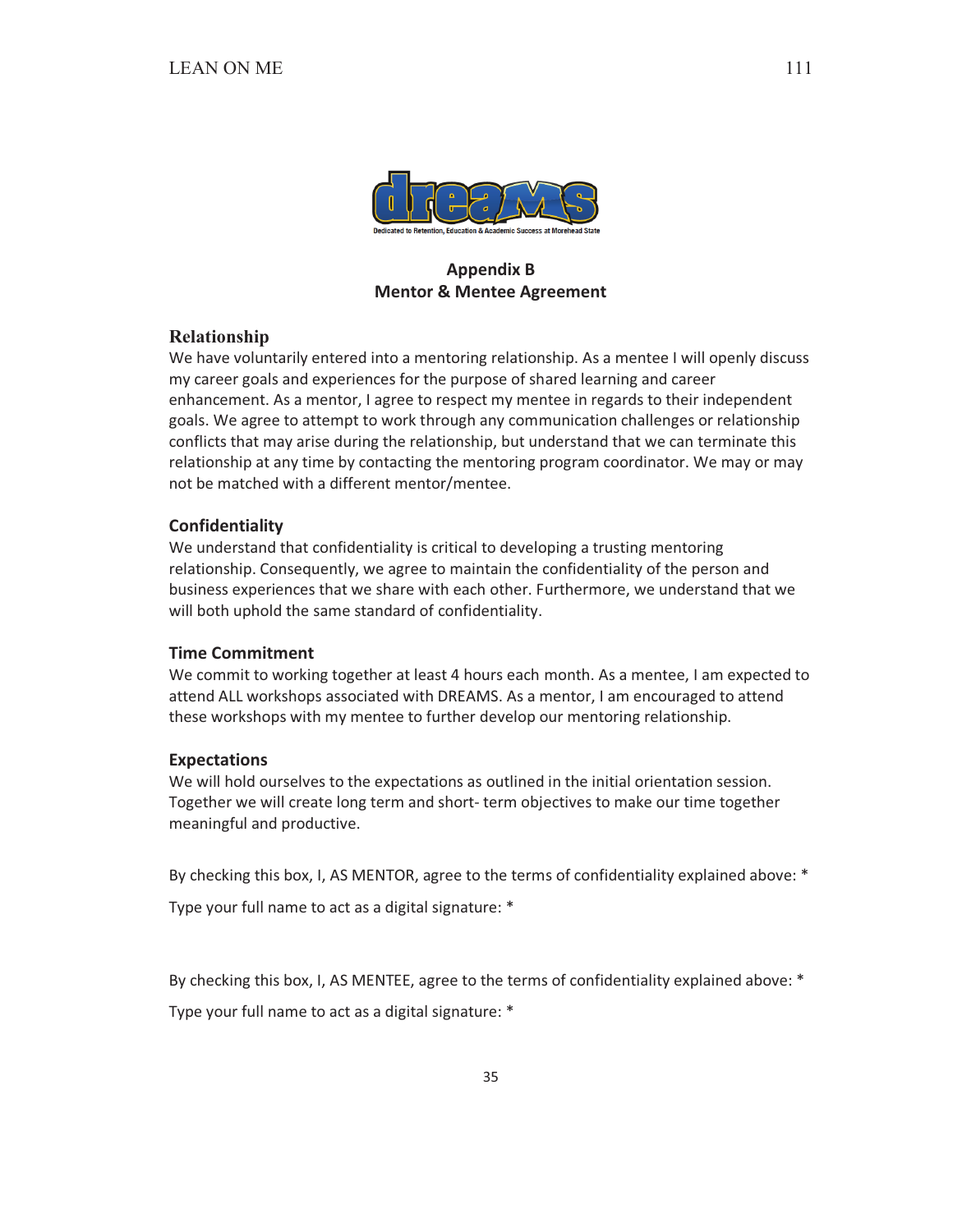

# **Appendix C Monthly Report**

# **MONTHLY REPORT**

Name:\*

#### Mentee Name:\*

How many times have you met with your mentee this month?:\*

- $= 1-2$  times
- $\Box$  3-5 times
- $\Box$  5 or more times
- I have not met with my mentee this month

#### How often do you meet with your mentee face to face.:\*

- $\Box$  Once a week
- $\Box$  More than once a week
- Every other week
- $\Box$  Once a month

#### How do you communicate with your mentee? Check all that apply:\*

- $\Box$  Email
- Phone/Text
- Face to Face
- Social Media

#### Explain any issues or concerns that we should be made aware of:



### **Additional Comments:**

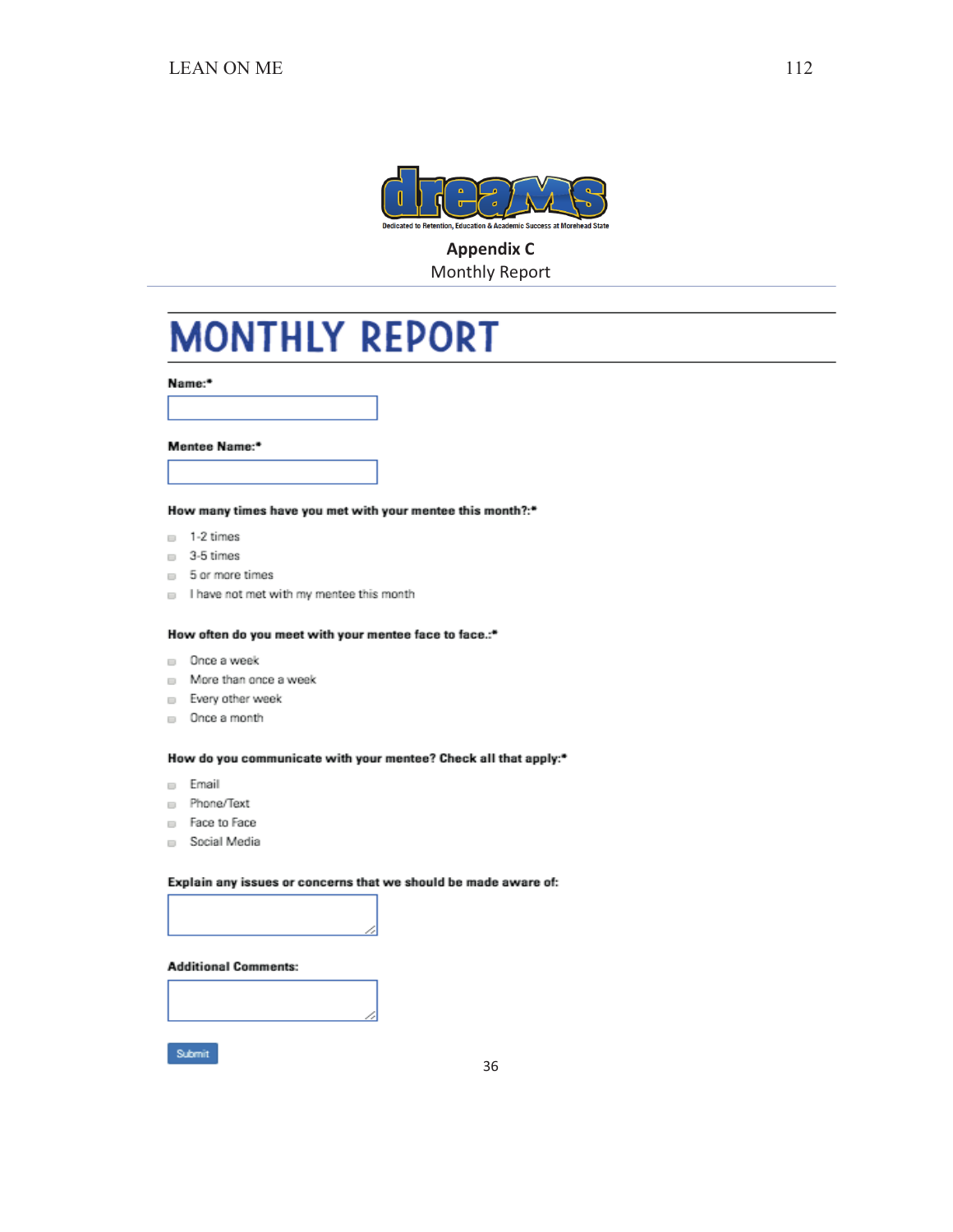# VITA

# CORY M. CLARK

## EDUCATION

- May, 2010 Bachelor of Science Eastern Kentucky University Richmond, Kentucky
- December, 2012 Master of Arts Eastern Kentucky University Richmond, Kentucky
- Pending Doctor of Education Morehead State University Morehead, Kentucky

# PROFESSIONAL EXPERIENCES

| 2020 - Present | Assistant Director of the Eagle Diversity Education Center<br>Morehead State University<br>Morehead, Kentucky           |
|----------------|-------------------------------------------------------------------------------------------------------------------------|
| 2015 - 2020    | Minority Academic Services Coodinator<br>Morehead State University<br>Morehead, Kentucky                                |
| $2013 - 2015$  | Admissions Counselor for Multicultual Recruitment<br>Northern Kentucky University<br>Highland Heights, Kentucky         |
| <b>HONORS</b>  |                                                                                                                         |
| October, 2019  | Outstanding Commitment to the Profession<br>Division of Student Affairs-Morehead State University<br>Morehead, Kentucky |
| April, 2019    | President's Award<br>Kentucky Association of Blacks in Higher Education<br>Louisville, Kentucky                         |